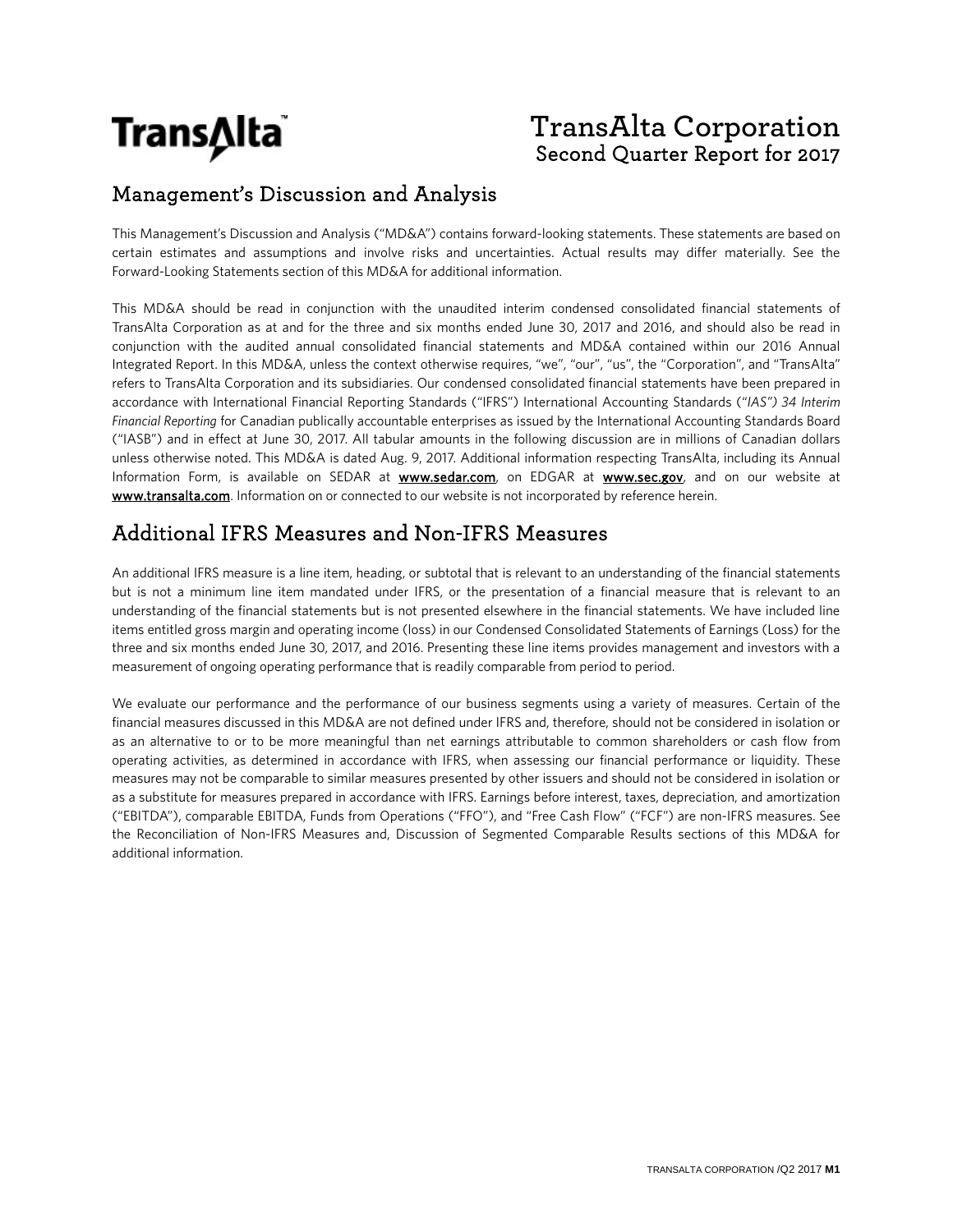## **Forward-Looking Statements**

This MD&A, the documents incorporated herein by reference, and other reports and filings made with securities regulatory authorities include forward-looking statements or information (collectively referred to herein as "forward-looking statements") within the meaning of applicable securities legislation. Forward-looking statements are presented for general information purposes only and not as specific investment advice. All forward-looking statements are based on our beliefs as well as assumptions based on information available at the time the assumptions were made and on management's experience and perception of historical trends, current conditions, and expected future developments, as well as other factors deemed appropriate in the circumstances. Forward-looking statements are not facts, but only predictions and generally can be identified by the use of statements that include phrases such as "may", "will", "believe", "expect", "anticipate", "intend", "plan", "project", "forecast", "foresee", "potential", "enable", "continue", or other comparable terminology. These statements are not guarantees of our future performance and are subject to risks, uncertainties, and other important factors that could cause our actual performance to be materially different from that projected.

In particular, this MD&A contains forward-looking statements pertaining to: our business and anticipated future financial performance; our success in executing on our growth projects; the timing of the construction and commissioning of projects under development, including major projects such as the South Hedland power project, the Brazeau Pumped Storage Project, Kent Hills 3 Wind Project, and the conversion of our Sundance Units 3 to 6 and Keephills Units 1 and 2 from coal-fired generation to gas-fired generation, and their attendant costs and sources of funding; the retirement of Sundance Unit 1 and mothballing of Sundance Unit 2; the changes to capacity and emissions following the conversion to gas generation of Sundance Units 3 to 6 and Keephills Units 1 and 2; spending on growth and sustaining capital and productivity projects; expectations in terms of the cost of operations, capital spending, and maintenance, and the variability of those costs; expected decommissioning costs; the section titled "2017 Outlook"; coal supply constraints for our facilities in Alberta and their impact on our mining costs and power generation at our Sundance coal-fired generating units 1 to 6 and Keephills units 1 to 3; the impact of certain hedges on future reported earnings and cash flows, including future reversals of unrealized gains or losses; expectations relating to the dispositions of assets and the completion of sale transactions; expectations related to future earnings and cash flow from operating and contracting activities (including estimates of full-year 2017 comparable EBITDA, FFO, FCF, and expected sustaining capital expenditures); expectations in respect of financial ratios and targets and the timing associated with meeting such targets (including FFO before interest to adjusted interest coverage, adjusted FFO to adjusted net debt, and adjusted net debt to comparable EBITDA); the Corporation's plans and strategies relating to repositioning its capital structure and strengthening its balance sheet and the anticipated debt reductions during 2017 and beyond; project Greenlight; expected governmental regulatory regimes, legislation (including the Government of Alberta's Climate Leadership Plan) and proposed regulations to discontinue over time the use of technologies that our coal-fired plants currently utilize, the expected impact on us and the timing of the implementation of such regimes and regulations, as well as the cost of complying with resulting regulations and laws; the expected results and impact of the Off-Coal Agreement ("OCA") and Memorandum of Understanding with the Government of Alberta on our business and financial performance; the outcome of discussions with the Government of Canada and the Government of Alberta in relation to potential opportunities for investment in renewable and gas-fired generation; our comparative advantages over our competitors; estimates of fuel supply and demand conditions and the costs of procuring fuel; our share of offer control in the Province of Alberta after the expiry of the Power Purchase Arrangements ("PPAs") at the end of 2020; the impact of load growth, increased capacity, and natural gas costs on power prices; expectations in respect of generation availability, capacity, and production; expectations regarding the role different energy sources will play in meeting future energy needs, including the impact of the anticipated elimination of current excess system capacity and future growth in Alberta driven by the retirement of coal units over the next 15 years; expected financing of our capital expenditures; the anticipated financial impact of increased carbon prices (including under the existing Specified Gas Emitters Regulation) ("SGER") in Alberta; expectations in respect of our environmental initiatives; our trading strategies and the risk involved in these strategies; estimates of future tax rates, future tax expense, and the adequacy of tax provisions; accounting estimates; anticipated growth rates in our markets; our expectations regarding the outcome of existing or potential legal and contractual claims, regulatory investigations, and disputes; expectations regarding the renewal of collective bargaining agreements; expectations for the ability to access capital markets on reasonable terms; the estimated impact of changes in interest rates and the value of the Canadian dollar relative to the US dollar, the Australian dollar, and other currencies in which we do business; our exposure to liquidity risk; expectations regarding the impact of the general slowdown in the oil and gas sector; expectations in respect of the global economic environment and growing scrutiny by investors relating to sustainability performance; our credit practices; expected cost savings following the implementation of our efficiency and productivity initiatives; the estimated contribution of Energy Marketing activities to gross margin;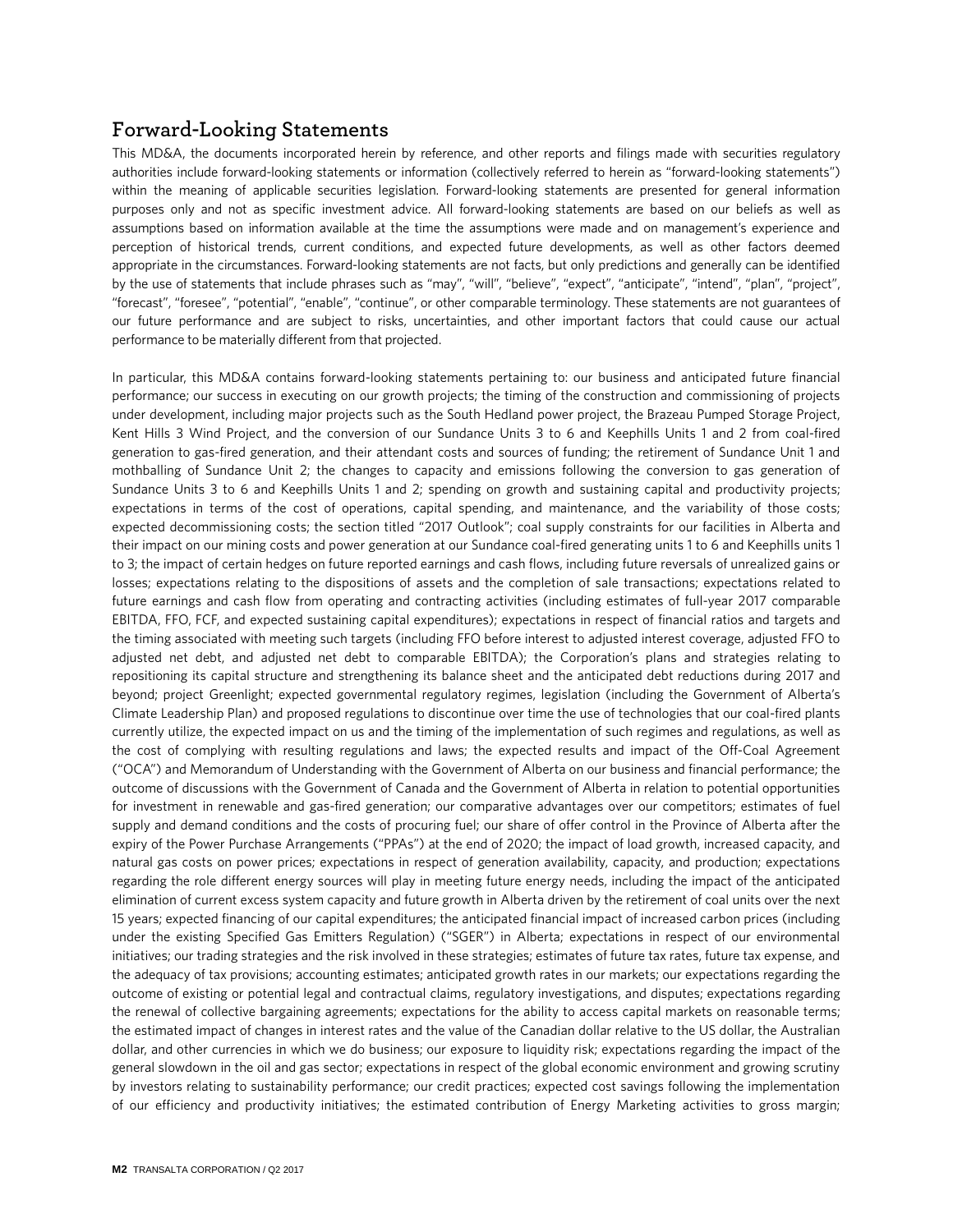expectations relating to the performance of TransAlta Renewables Inc.'s ("TransAlta Renewables") assets; expectations regarding our continued ownership of common shares of TransAlta Renewables; the refinancing our upcoming debt maturities over the next two years by raising \$700 million to \$900 million of debt secured by contracted cash flows; expectations regarding our de-leveraging strategy, including applying a portion of our FCF over the next four years to reduce debt; expectations in respect of our community initiatives; impacts of future IFRS standards; and amendments or interpretations by accounting standard setters prior to initial adoption of those standards.

Factors that may adversely impact our forward-looking statements include risks relating to: fluctuations in market prices, our ability to contract our generation for prices that will provide expected returns; the regulatory and political environments in the jurisdictions in which we operate; increasingly stringent environmental requirements and changes in, or liabilities under, these requirements; changes in general economic conditions, including interest rates; operational risks involving our facilities, including unplanned outages at such facilities; disruptions in the transmission and distribution of electricity; the effects of weather; disruptions in the source of fuels, water, sun, or wind required to operate our facilities; natural or man-made disasters; the threat of terrorism and cyberattacks and our ability to manage such attacks; equipment failure and our ability to carry out or have completed the repairs in a cost-effective or timely manner; commodity risk management; industry risk and competition; fluctuations in the value of foreign currencies and foreign political risks; the need for additional financing and the ability to access financing at a reasonable cost and on reasonable terms; our ability to fund our growth projects; our ability to maintain our investment grade credit ratings; structural subordination of securities; counterparty credit risk; our ability to recover our losses through our insurance coverage; our provision for income taxes; outcomes of legal, regulatory, and contractual proceedings involving the Corporation; outcomes of investigations and disputes; reliance on key personnel; labour relations matters; development projects and acquisitions, including delays or changes in costs in the construction and commissioning of the South Hedland power project; and the maintenance or adoption of enabling regulatory frameworks or the satisfactory receipt of applicable regulatory approvals for existing and proposed operations and growth initiatives, including as it pertains to coal-to-gas conversions.

The foregoing risk factors, among others, are described in further detail in the Governance and Risk Management section of this MD&A and under the heading "Risk Factors" in our 2017 Annual Information Form for the fiscal year ended Dec. 31, 2016.

Readers are urged to consider these factors carefully in evaluating the forward-looking statements and are cautioned not to place undue reliance on these forward-looking statements. The forward-looking statements included in this document are made only as of the date hereof and we do not undertake to publicly update these forward-looking statements to reflect new information, future events, or otherwise, except as required by applicable laws. In light of these risks, uncertainties, and assumptions, the forward-looking events might occur to a different extent or at a different time than we have described, or might not occur. We cannot assure that projected results or events will be achieved.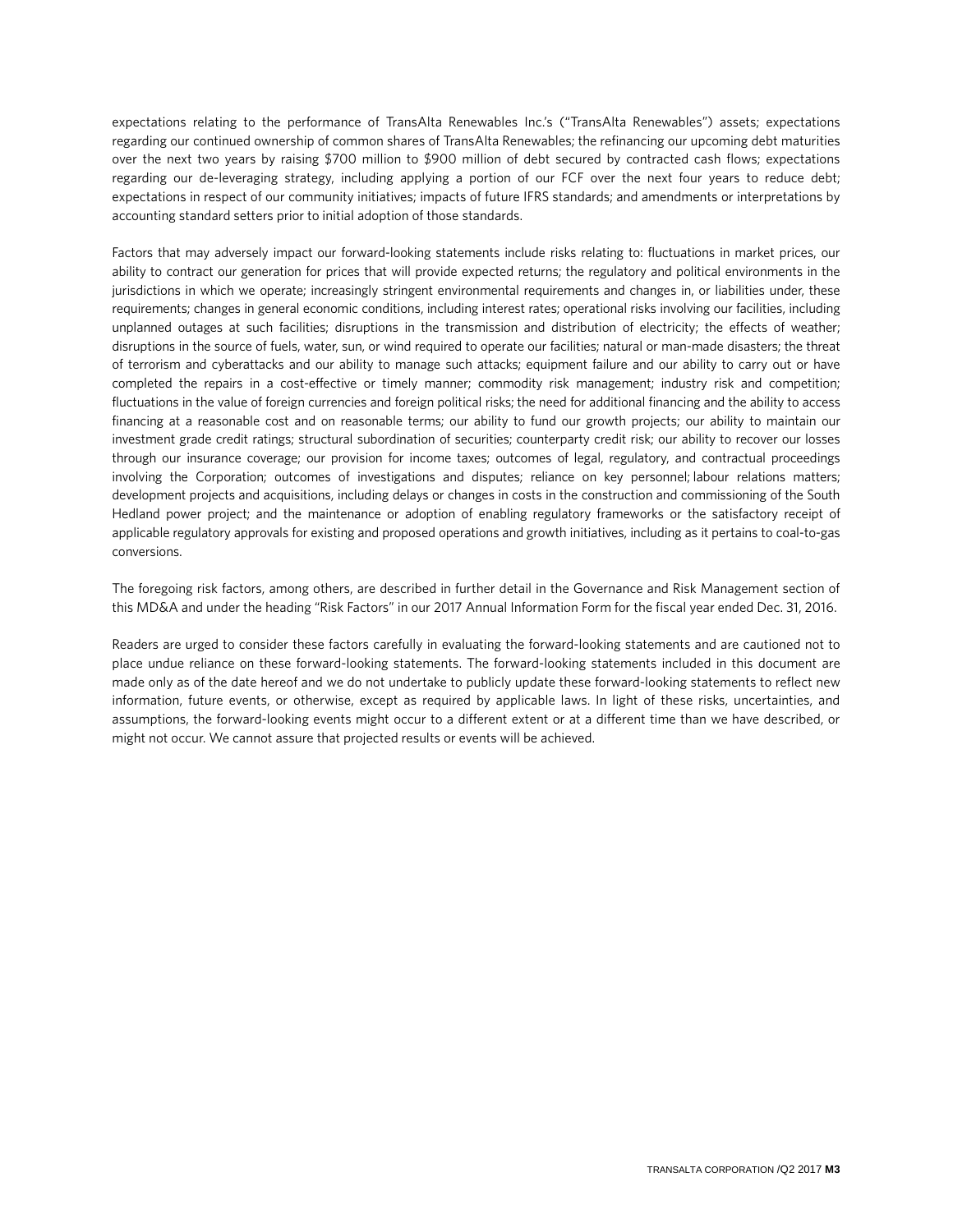# Highlights<br>Consolidated Financial Highlights

|                                                                                         | 3 months ended June 30 |               |        | 6 months ended June 30 |
|-----------------------------------------------------------------------------------------|------------------------|---------------|--------|------------------------|
|                                                                                         | 2017                   | 2016          | 2017   | 2016                   |
| Revenues                                                                                | 503                    | 492           | 1,081  | 1,060                  |
| Net earnings (loss) attributable to common shareholders                                 | (18)                   | 6             | (18)   | 68                     |
| Cash flow from operating activities                                                     | 63                     | 119           | 344    | 394                    |
| Comparable EBITDA <sup>(1)</sup>                                                        | 268                    | 248           | 542    | 527                    |
| $FFO^{(1)}$                                                                             | 187                    | 175           | 389    | 372                    |
| $FCF^{(1)}$                                                                             | 30                     | 56            | 125    | 140                    |
| Net earnings (loss) per share attributable to common<br>shareholders, basic and diluted | (0.06)                 | 0.02          | (0.06) | 0.24                   |
| FFO per share <sup>(1)</sup>                                                            | 0.65                   | 0.61          | 1.35   | 1.29                   |
| FCF per share <sup>(1)</sup>                                                            | 0.10                   | 0.19          | 0.43   | 0.49                   |
| Dividends declared per common share                                                     | 0.04                   | 0.04          | 0.04   | 0.08                   |
| As at                                                                                   | June 30, 2017          | Dec. 31, 2016 |        |                        |
| Total assets                                                                            | 10,419                 | 10,996        |        |                        |
| Net debt <sup>(2)</sup>                                                                 | 3,709                  | 3,893         |        |                        |
| Total long-term liabilities                                                             | 4,313                  | 5,116         |        |                        |

Comparable EBITDA was up \$20 million for the three months ended June 30, 2017 compared to same period in 2016. During the second quarter, all segments, with the exception of Canadian Coal, delivered better or comparable results over last year. We benefited from favourable mark-to-market gains on economic hedges in US Coal, stronger wind resources in Eastern Canada, and higher levels of water flow at Alberta Hydro. At Canadian Coal, higher fuel costs caused by a higher expected strip ratio and lower planned equipment availability at our mine, and lower prices due to the rolling off of certain hedges, negatively impacted our results.

Comparable EBITDA was up \$15 million for the six months ended June 30, 2017 compared to the same period in 2016, mostly due to the settlement of the contract indexation dispute with the Ontario Electricity Financial Corporation ("OEFC") relating to the Ottawa and Windsor generating facilities, totalling \$34 million, at Canadian Gas. At US Coal, favourable mark-tomarket on economic hedges that do not qualify for hedge accounting and higher merchant and contracted revenues contributed to higher comparable EBITDA. Energy Marketing was impacted by unusual weather in the Northeast and the Pacific Northwest and delivered below expected performance in the first quarter of 2017. As expected, Canadian Coal was negatively impacted by the rolling off of higher priced hedges and higher mining costs. This was partially offset by the OCA payments.

FFO for the three and six months ended June 30, 2017 was up \$12 million and \$17 million, respectively, compared to the same periods in 2016, due mostly to higher comparable EBITDA. The timing of sustaining and productivity expenditures and higher distributions paid to subsidiaries' non-controlling interests negatively impacted our FCF by \$26 million and \$15 million during the second quarter of 2017 and year-to-date, respectively, compared to the same periods in 2016.

<span id="page-3-0"></span>*<sup>(1)</sup> These items are not defined under IFRS. Presenting these items from period to period provides management and investors with the ability to evaluate earnings trends more*  readily in comparison with prior periods' results. Refer to the Reconciliation of Non-IFRS Measures section of this MD&A for further discussion of these items, including, *where applicable, reconciliations to measures calculated in accordance with IFRS.*

<span id="page-3-1"></span>*<sup>(2)</sup> Net debt includes current portion, amounts due under credit facilities, long-term debt, tax equity, and finance lease obligations, net of cash and the fair value of economic hedging instruments on debt. See the table in the Capital Structure and Liquidity section of this MD&A for more details on the composition of net debt.*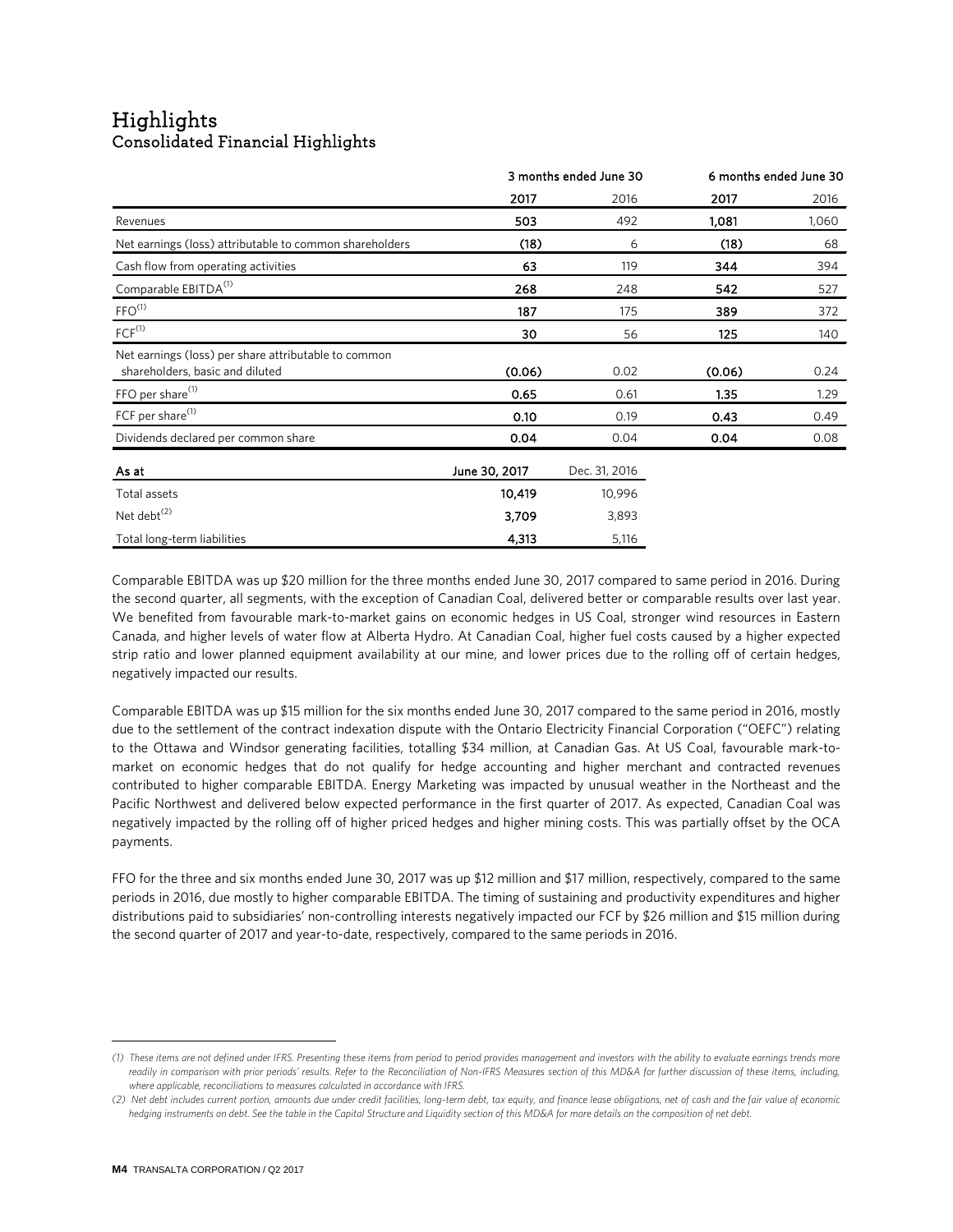Reported net loss attributable to common shareholders for the second quarter of 2017 was \$18 million (\$0.06 loss per share) compared to \$6 million net earnings (\$0.02 earnings per share) during the same period in 2016. An impairment charge of \$20 million was recognized in the quarter as a result of our decision to early retire Sundance Unit 1 at the end of 2019. Yearto-date, reported net earnings was down \$86 million (\$0.30 loss per share). Last year, net earnings in the first quarter were positively impacted by lower depreciation due to the reduction of our reclamation obligation at our Centralia mine caused by a higher discount rate. This year, higher depreciation arose due to the shortening of useful lives of Keephills 3, Genesee 3, and to a lesser extent, Sundance Unit 1. Higher earnings attributable to non-controlling interests also negatively impacted net earnings.

|                         |      | 3 months ended June 30 |      | 6 months ended June 30 |
|-------------------------|------|------------------------|------|------------------------|
|                         | 2017 | 2016                   | 2017 | 2016                   |
| Comparable EBITDA       |      |                        |      |                        |
| Canadian Coal           | 85   | 93                     | 176  | 196                    |
| U.S. Coal               | 34   | 18                     | 44   | 14                     |
| Canadian Gas            | 57   | 56                     | 145  | 121                    |
| Australian Gas          | 32   | 33                     | 63   | 64                     |
| Wind and Solar          | 42   | 36                     | 110  | 97                     |
| Hydro                   | 28   | 25                     | 42   | 43                     |
| <b>Energy Marketing</b> | 12   | 6                      | 8    | 29                     |
| Corporate               | (22) | (19)                   | (46) | (37)                   |
| Total comparable EBITDA | 268  | 248                    | 542  | 527                    |

## Segmented Comparable EBITDA Results

### Significant Events

During the first half of the year, we continued to work on strengthening our financial flexibility, improving our operating performance, and progressing our transition to clean power generation through the following initiatives:

- On July 24, 2017, TransAlta Renewables entered into a syndicated credit agreement giving TransAlta Renewables access to \$500 million in direct borrowings. The agreement is fully committed for four years, expiring in 2021. At the same time, our credit facilities were reduced by a similar amount and also expire in 2021. Our consolidated liquidity will remain unchanged. See the Significant and Subsequent Events section of this MD&A for further details.
- Entered into a long-term contract for the Kent Hills 3 expansion project located in New Brunswick, which is expected to begin construction in the spring of 2018. The 17.25 MW expansion will be funded through a project financing of \$240 million to \$275 million at Kent Hills.
- Closed the previously announced sale of our 51 per cent interest in the Wintering Hills merchant wind facility for approximately \$61 million. The sale provided us with near-term liquidity, increased our financial flexibility, and reduced our merchant exposure in Alberta.
- Achieved commercial operation on our South Hedland power project achieved on July 28, 2017. The project is expected to generate approximately \$80 million of comparable EBITDA annually. See the Significant and Subsequent Events section of this MD&A for further details. On July 28, 2017, TransAlta Renewables announced the conversion of the Class B shares we own into common shares on Aug. 1, 2017, and also increased their monthly dividend by approximately 7 per cent.
- Announced the acceleration of our transition to gas and renewables generation with the retirement of Sundance Unit 1, the mothballing of Sundance Unit 2, and the conversion of Sundance Units 3 to 6, and Keephills Units 1 and 2 from coalfired generation to gas-fired generation between 2021 to 2023. The retirement of Sundance Unit 1 and mothballing of Sundance Unit 2 is not expected to have a material impact on our forecasted cash flow for 2018 and 2019. We received approval to extend the life of Sundance Unit 2 to the end of 2021 on coal. This unit will qualify for the capacity market auctions in the 2019 timeframe.
- Settled the contract indexation dispute with the OEFC. The settlement consisted of a \$34 million payment by the OEFC to TransAlta.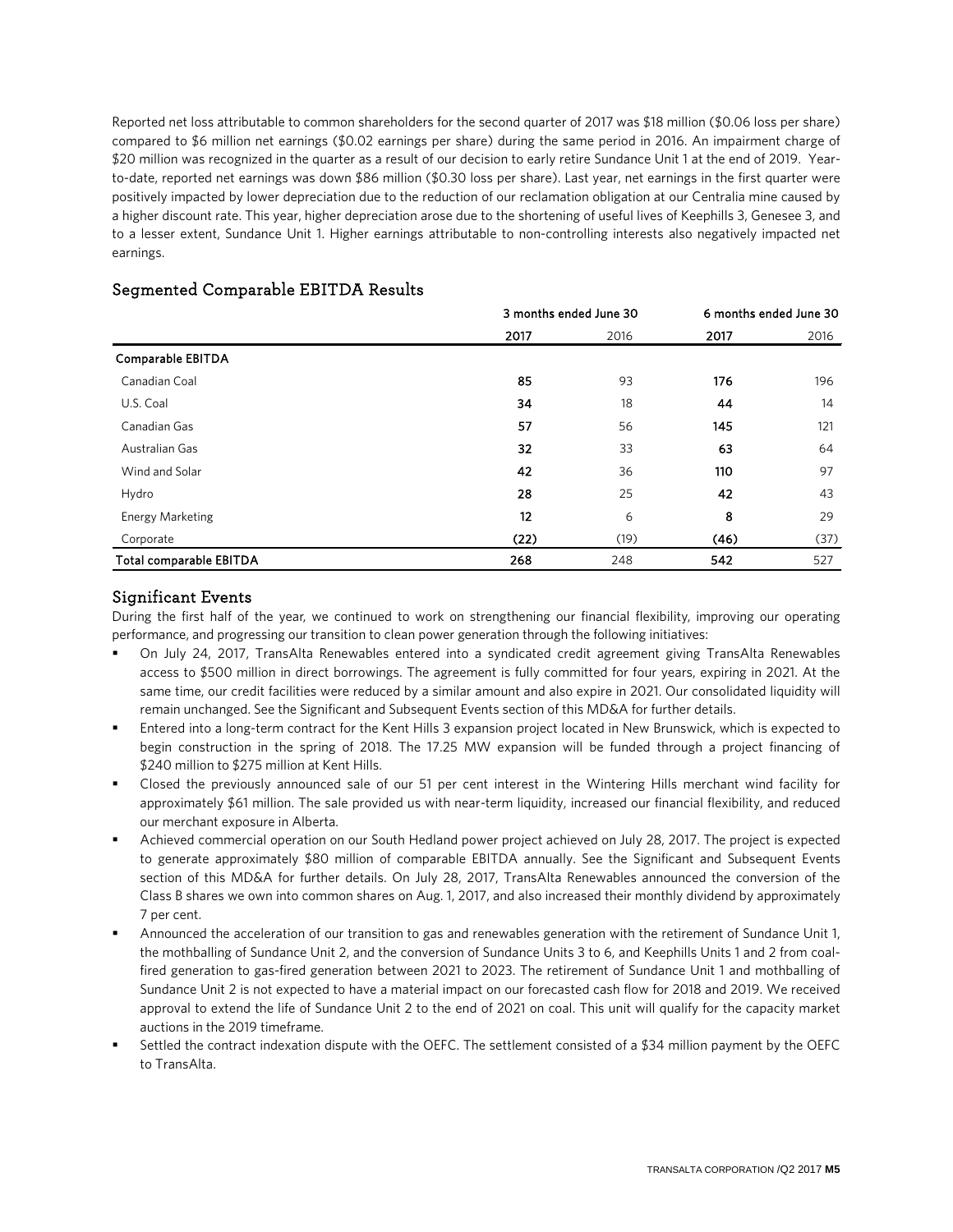## Adjusted Availability and Production

Adjusted availability for the three and six months ended June 30, 2017 was 84.0 per cent and 86.2 per cent, respectively, compared to 86.5 per cent and 89.4 per cent for the same periods in 2016. The main causes of the decreases were higher planned outages at Canadian and US Coal, a planned maintenance outage at our Sarnia facility, and Windsor's cycling conversion project. Lower availability had a minimal impact on our results due to current low prices in Alberta and the Pacific Northwest.

Production for the three and six months ended June 30, 2017 was 7,707 GWh and 16,758 GWh, respectively, compared to 7,899 GWh and 16,766 GWh for the same periods in 2016. The cessation of operations at our Mississauga cogeneration facility effective Jan. 1, 2017 and planned major maintenance at US Coal were the main drivers of the production decrease in the second quarter of 2017. This was partially offset by higher generation from Alberta Hydro and Eastern Wind and stronger customer demand in Australia. On a year-to-date basis, US Coal had higher production compared to 2016 as a result of later economic dispatching in the first quarter due to slightly higher prices in the first quarter of 2017. Higher water resources at Hydro also contributed to higher production in 2017. In accordance with the terms of Mississauga's new contract with Ontario's Independent Electricity System Operator ("IESO"), we continue to receive monthly capacity payments from the IESO until Dec. 31, 2018.

### Electricity Prices

The average spot electricity prices for the three and six months ended June 30, 2017 increased compared to the same periods in 2016 in Alberta due to higher environmental levies as compliance costs have increased the marginal cost to producers, while excess water resources during the second quarter of 2017 in the Pacific Northwest caused prices to decline compared to the same period in 2016.

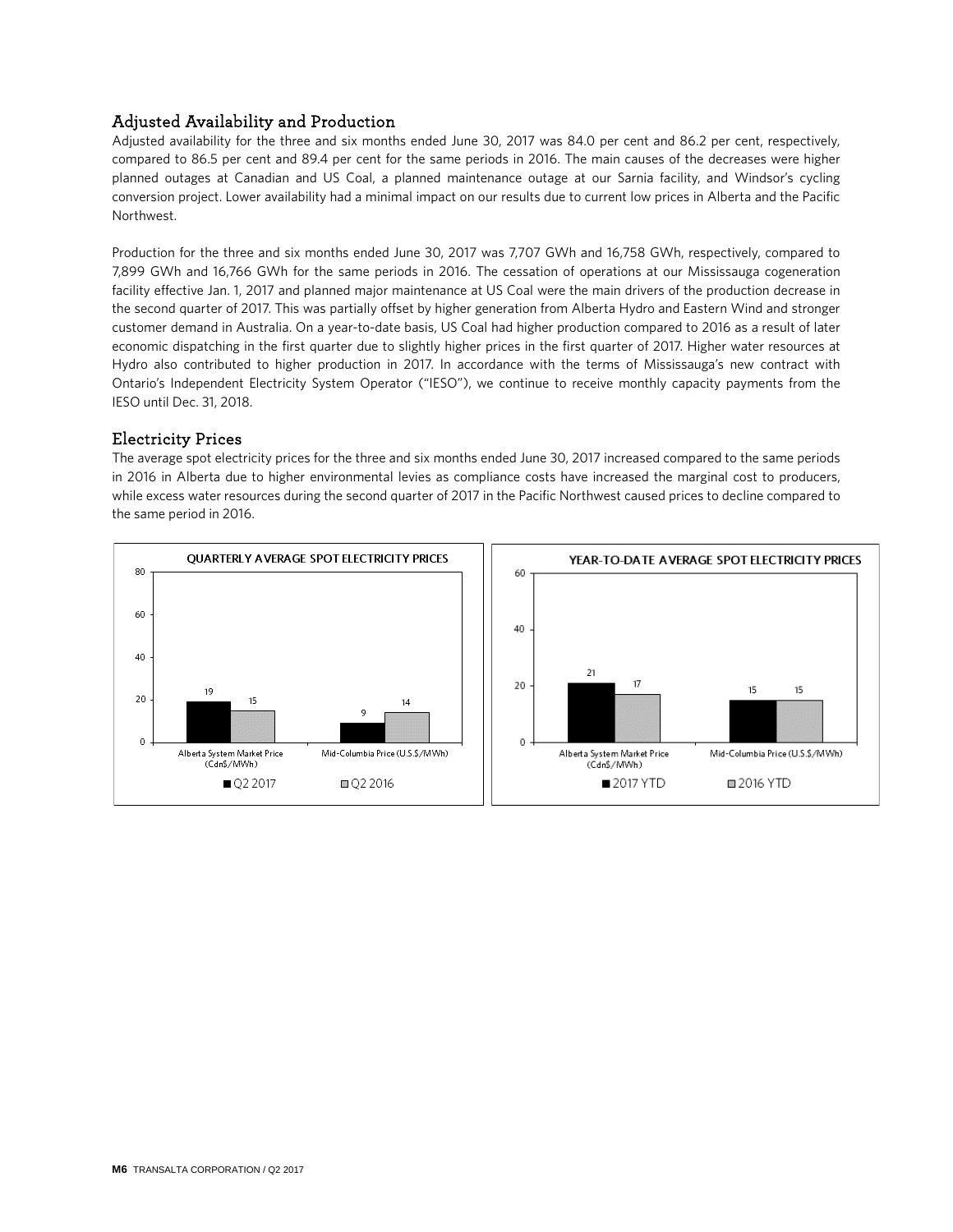## Funds from Operations and Free Cash Flow

FFO is an important metric as it provides a proxy for the amount of cash generated from operating activities before changes in working capital, and provides the ability to evaluate cash flow trends more readily in comparison with results from prior periods. FCF is an important metric as it represents the amount of cash generated by our business, before changes in working capital, that is available to invest in growth initiatives, make scheduled principal repayments on debt, repay maturing debt, pay common share dividends, or repurchase common shares. Changes in working capital are excluded so as to not distort FFO and FCF with changes that we consider temporary in nature, reflecting, among other things, the impact of seasonal factors and the timing of capital projects. FFO per share and FCF per share are calculated using the weighted average number of common shares outstanding during the period.

The table below reconciles our cash flow from operating activities to our FFO and FCF.

|                                                               | 3 months ended June 30 |      | 6 months ended June 30 |       |
|---------------------------------------------------------------|------------------------|------|------------------------|-------|
|                                                               | 2017                   | 2016 | 2017                   | 2016  |
| Cash flow from operating activities                           | 63                     | 119  | 344                    | 394   |
| Change in non-cash operating working capital balances         | 109                    | 40   | 14                     | (54)  |
| Cash flow from operations before changes in working capital   | 172                    | 159  | 358                    | 340   |
| Adjustments:                                                  |                        |      |                        |       |
| Decrease in finance lease receivable                          | 15                     | 15   | 30                     | 29    |
| Other                                                         |                        |      | 1                      | 3     |
| <b>FFO</b>                                                    | 187                    | 175  | 389                    | 372   |
| Deduct:                                                       |                        |      |                        |       |
| Sustaining capital                                            | (87)                   | (66) | (133)                  | (125) |
| Productivity capital                                          | (7)                    | (4)  | (9)                    | (4)   |
| Dividends paid on preferred shares                            | (10)                   | (10) | (20)                   | (22)  |
| Distributions paid to subsidiaries' non-controlling interests | (51)                   | (37) | (98)                   | (76)  |
| Other                                                         | (2)                    | (2)  | (4)                    | (5)   |
| FCF                                                           | 30                     | 56   | 125                    | 140   |
| Weighted average number of common shares                      |                        |      |                        |       |
| outstanding in the period                                     | 288                    | 288  | 288                    | 288   |
| FFO per share                                                 | 0.65                   | 0.61 | 1.35                   | 1.29  |
| FCF per share                                                 | 0.10                   | 0.19 | 0.43                   | 0.49  |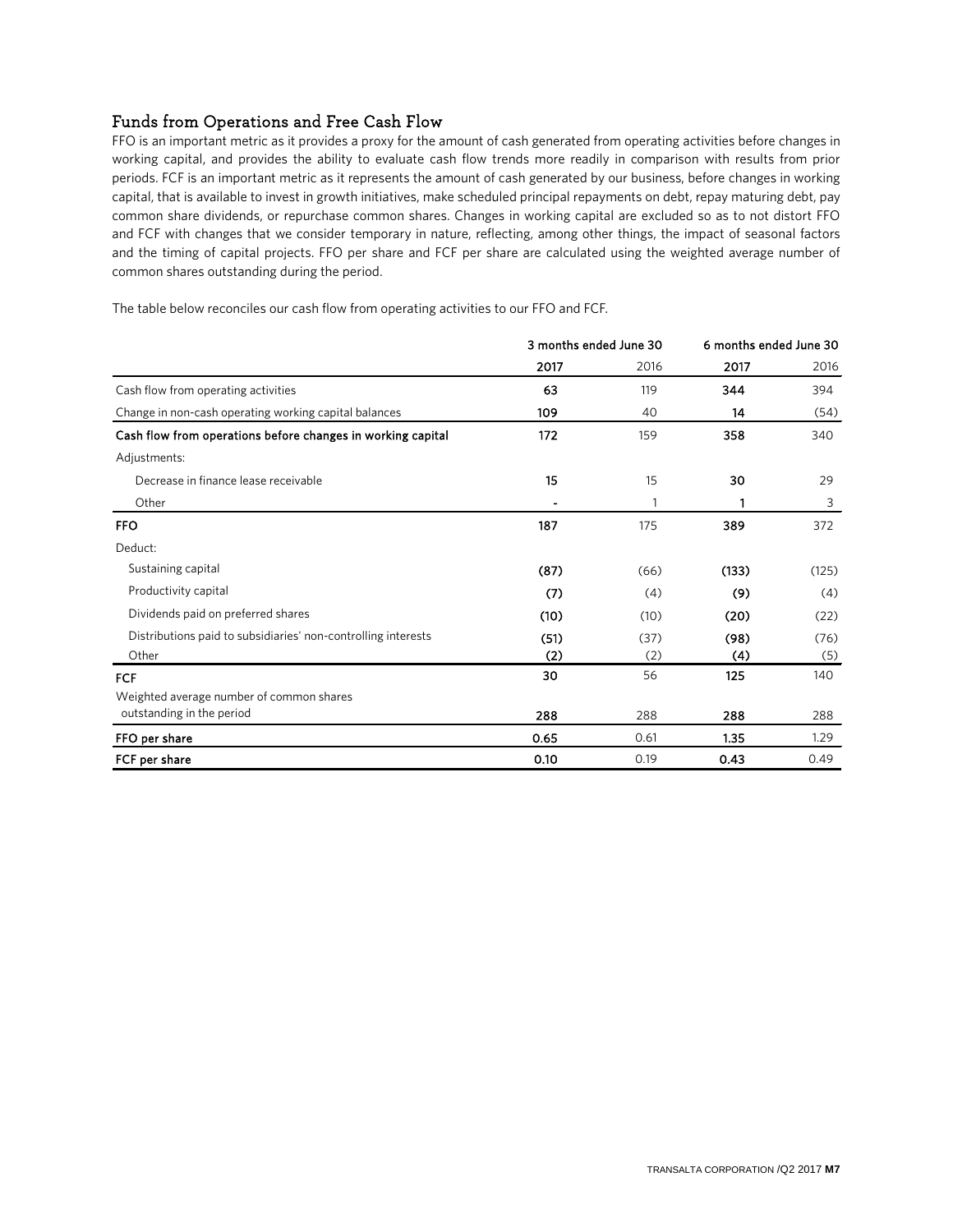### Comparable EBITDA**[1](#page-7-0)**

EBITDA is a widely adopted valuation metric and an important metric for management that represents our core business profitability. Interest, taxes, and depreciation and amortization are not included, as differences in accounting treatments may distort our core business results. In addition, we reclassify certain transactions to facilitate the discussion on the performance of our business: i) Certain assets we own in Canada and Australia are fully contracted and recorded as finance leases under IFRS. We believe it is more appropriate to reflect the payment we received under the contracts as a capacity payment in our revenues instead of as finance lease income and a decrease in finance lease receivables. We depreciate these assets over their expected lives. ii) We also reclassify the deprecation on our mining equipment from fuel and purchased power to reflect the actual cash cost of our business in our comparable EBITDA. iii) In December 2016, we agreed to terminate our existing arrangement with the IESO relating to our Mississauga cogeneration facility in Ontario and entered into a new Non-Utility Generator Contract (the "NUG Contract") effective Jan. 1, 2017. Under the new NUG Contract, we receive fixed monthly payments until December 31, 2018 with no delivery obligations. Under IFRS, for our reported results in 2016, as a result of the NUG Contract, we recognized a receivable of \$207 million (discounted), a pre-tax gain of approximately \$191 million net of costs to mothball the units, and accelerated depreciation of \$46 million. In 2017 and 2018, on a comparable basis, we record the payments we receive as revenues as a proxy for operating income, and continue to depreciate the facility until Dec. 31, 2018.

A reconciliation of reported operating income to EBITDA and comparable EBITDA results for the three and six months ended June 30, 2017 and 2016, is set out below:

|                                                                  | 3 months ended June 30 |      | 6 months ended June 30 |      |
|------------------------------------------------------------------|------------------------|------|------------------------|------|
|                                                                  | 2017                   | 2016 | 2017                   | 2016 |
| Operating income                                                 | 24                     | 41   | 86                     | 148  |
| Depreciation and amortization                                    | 154                    | 147  | 297                    | 269  |
| <b>EBITDA</b>                                                    | 178                    | 188  | 383                    | 417  |
| Comparable reclassifications                                     |                        |      |                        |      |
| Finance leases income                                            | 16                     | 17   | 32                     | 33   |
| Decrease in finance lease receivables                            | 15                     | 15   | 30                     | 29   |
| Mine depreciation                                                | 19                     | 15   | 36                     | 30   |
| Adjustments to earnings to arrive at comparable results:         |                        |      |                        |      |
| Impacts to revenue associated with certain                       | 2                      | 13   | 2                      | 18   |
| de-designated and economic hedges                                |                        |      |                        |      |
| Impacts associated with Mississauga recontracting <sup>(1)</sup> | 18                     |      | 39                     |      |
| Asset impairment charge                                          | 20                     |      | 20                     |      |
| Comparable EBITDA                                                | 268                    | 248  | 542                    | 527  |

<span id="page-7-0"></span>*<sup>(1)</sup> Impacts associated with Mississauga recontracting for the six months ended June 30, 2017 are as follows: Revenue (\$50 million), fuel and purchased power de-designated hedges (\$8 million), and Operations, maintenance, and administration (\$3 million).*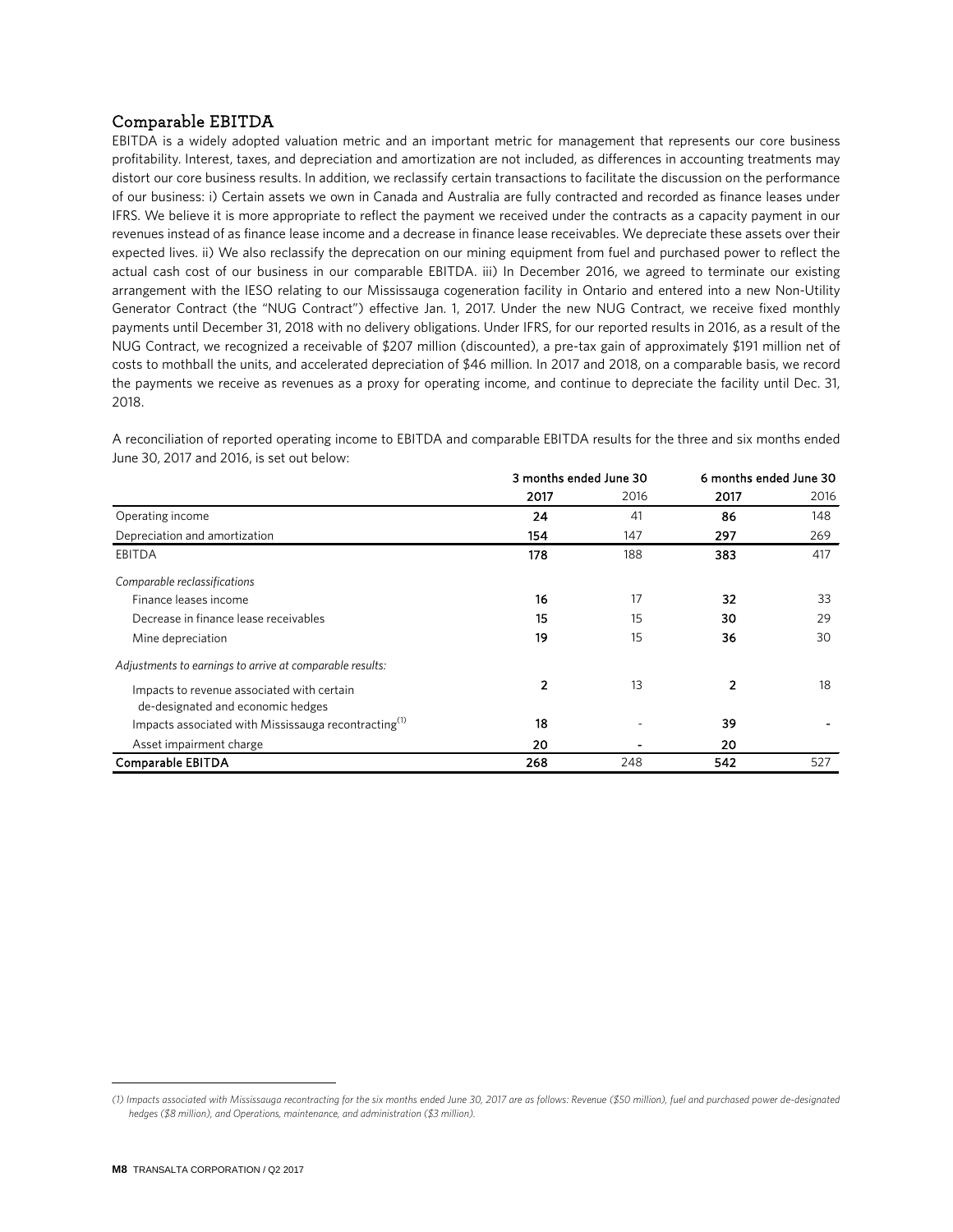## Discussion of Consolidated Financial Results

We evaluate our performance and the performance of our business segments using a variety of measures. Comparable figures are not defined under IFRS. Refer to the Reconciliation of Non-IFRS Measures section of this MD&A for further discussion of these items.

## Reconciliation of Non-IFRS Measures

|                                                               | 3 months ended June 30 |      | 6 months ended June 30 |       |
|---------------------------------------------------------------|------------------------|------|------------------------|-------|
|                                                               | 2017                   | 2016 | 2017                   | 2016  |
| Comparable EBITDA                                             | 268                    | 248  | 542                    | 527   |
| Provisions                                                    |                        | (8)  |                        | (7)   |
| Interest expense                                              | (56)                   | (57) | (113)                  | (115) |
| Unrealized (gains) losses from risk management activities     | (16)                   | 9    | (21)                   | 2     |
| Current income tax recovery                                   | (6)                    | (6)  | (12)                   | (11)  |
| Decommissioning and restoration costs settled                 | (3)                    | (5)  | (7)                    | (8)   |
| Realized foreign exchange gain (loss)                         | 3                      |      | 6                      | (1)   |
| Other                                                         | (3)                    | (6)  | (6)                    | (15)  |
| <b>FFO</b>                                                    | 187                    | 175  | 389                    | 372   |
| Deduct:                                                       |                        |      |                        |       |
| Sustaining capital                                            | (87)                   | (66) | (133)                  | (125) |
| Productivity capital                                          | (7)                    | (4)  | (9)                    | (4)   |
| Dividends paid on preferred shares                            | (10)                   | (10) | (20)                   | (22)  |
| Distributions paid to subsidiaries' non-controlling interests | (51)                   | (37) | (98)                   | (76)  |
| Other                                                         | (2)                    | (2)  | (4)                    | (5)   |
| FCF                                                           | 30                     | 56   | 125                    | 140   |
| Weighted average number of common shares                      |                        |      |                        |       |
| outstanding in the period                                     | 288                    | 288  | 288                    | 288   |
| FFO per share                                                 | 0.65                   | 0.61 | 1.35                   | 1.29  |
| FCF per share                                                 | 0.10                   | 0.19 | 0.43                   | 0.49  |

FCF for the second quarter and year-to-date was down by \$26 million and \$15 million, respectively, compared to the same periods in 2016, mostly due to the timing of sustaining and productivity capital expenditures and higher distributions to our subsidiaries' non-controlling interests as a result of the settlement of the indexation dispute for our long-term contracts at Ottawa and Windsor, which are held by TransAlta Cogeneration L.P ("TA Cogen"). Higher comparable EBITDA was offset by higher unrealized mark-to-market gains excluded to arrive at FCF.

## Segmented Comparable Results

Each business segment assumes responsibility for its operating results measured to comparable EBITDA. Operating income and gross margin are also useful measures as they provide management and investors with a measurement of operating performance that is readily comparable from period to period.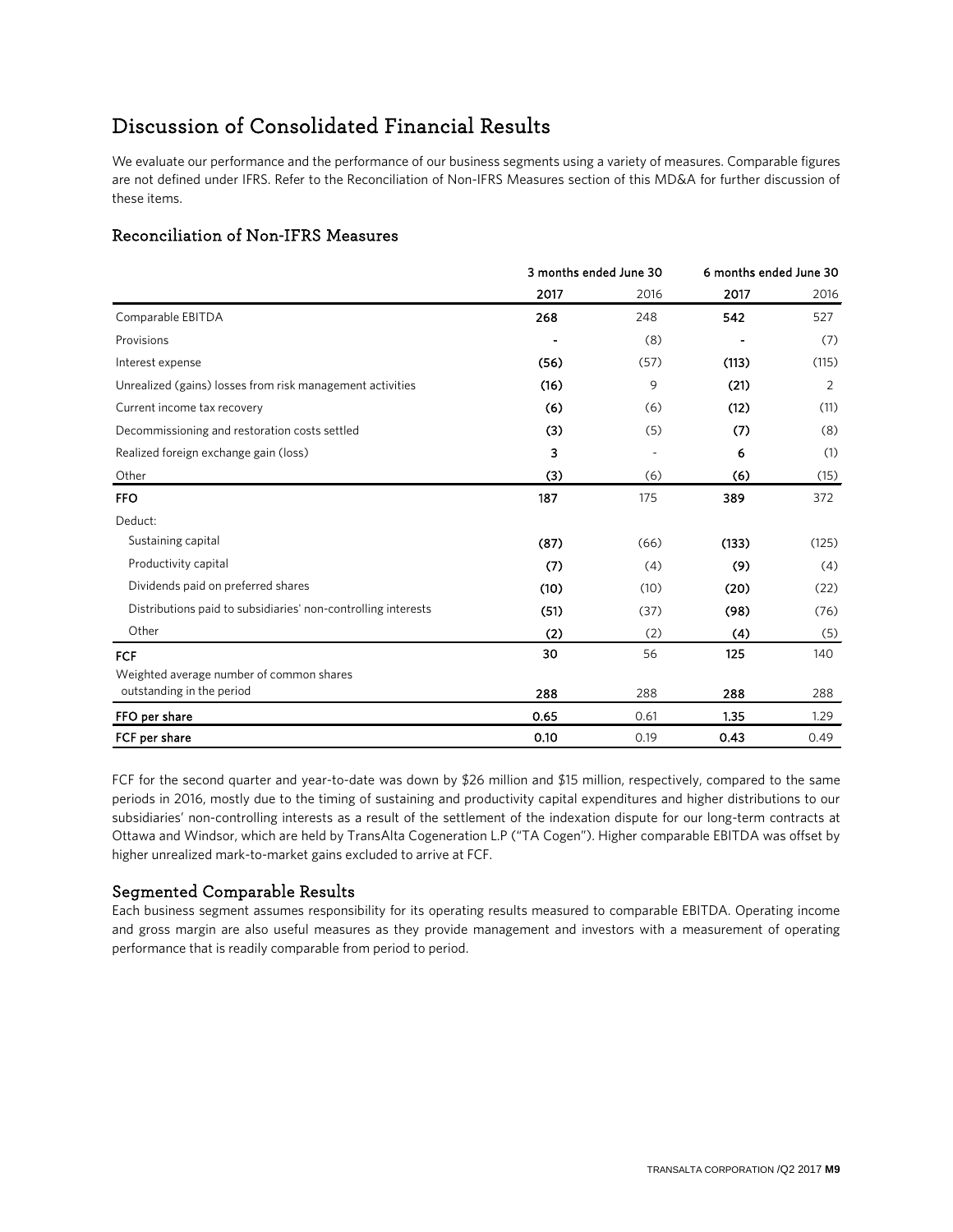## Canadian Coal

|                                                        | 3 months ended June 30 |       | 6 months ended June 30 |              |
|--------------------------------------------------------|------------------------|-------|------------------------|--------------|
|                                                        | 2017                   | 2016  | 2017                   | 2016         |
| Availability (%)                                       | 84.5                   | 85.7  | 84.1                   | 86.1         |
| Contract production (GWh)                              | 4,430                  | 4,335 | 9,400                  | 9,254        |
| Merchant production (GWh)                              | 920                    | 986   | 1,923                  | 1,895        |
| Total production (GWh)                                 | 5,350                  | 5,321 | 11,323                 | 11,149       |
| Gross installed capacity (MW)                          | 3,791                  | 3,791 | 3,791                  | 3,791        |
| Revenues                                               | 248                    | 229   | 498                    | 463          |
| Fuel and purchased power                               | 122                    | 90    | 244                    | 173          |
| Comparable gross margin                                | 126                    | 139   | 254                    | 290          |
| Operations, maintenance, and administration            | 47                     | 43    | 91                     | 88           |
| Taxes, other than income taxes                         | 4                      | 3     | 7                      | 6            |
| Net other operating income                             | (10)                   |       | (20)                   |              |
| Comparable EBITDA                                      | 85                     | 93    | 176                    | 196          |
| Depreciation and amortization                          | 96                     | 79    | 183                    | 155          |
| Comparable operating income (loss)                     | (11)                   | 14    | (7)                    | 41           |
| Sustaining capital:                                    |                        |       |                        |              |
| Routine capital                                        | 5                      | 11    | 10                     | 13           |
| Mine capital                                           | 3                      | 7     | 6                      | 7            |
| Finance leases                                         | 4                      | 3     | 7                      | 6            |
| Planned major maintenance                              | 17                     | 13    | 35                     | 50           |
| Total sustaining capital expenditures                  | 29                     | 34    | 58                     | 76           |
| Productivity capital                                   | 4                      | 1     | 5                      | $\mathbf{1}$ |
| Total sustaining and productivity capital expenditures | 33                     | 35    | 63                     | 77           |

Production for the three months ended June 30, 2017 increased 29 GWh compared to the same period in 2016. Lower availability caused by higher outages was offset by lower derates and paid curtailments on contracted assets as a result of slightly higher pricing. Production for the six months ended June 30, 2017 increased 174 GWh compared to the same period in 2016. Lower availability caused by higher planned and unplanned outages was offset by lower paid curtailment on contracted assets and lower levels of economic dispatching on our non-contracted generation as a result of slightly higher prices.

Comparable EBITDA for the three and six months ended June 30, 2017 decreased by \$8 million and \$20 million, respectively, compared to the same periods in 2016. Revenues for the quarter and year-to-date were positively impacted by the pass through of higher environmental compliance costs to the PPA buyer (\$26 million). Lower realized prices on our uncontracted volumes and changes in our mark-to-market positions attributable to long-term financial contracts to economically hedge our future generation partially offset the increase in revenues. As expected, fuel and purchased power was impacted by higher coal costs related to the expected higher strip ratio and availability of equipment at our mine, and higher environmental compliance costs in 2017. Most of our higher environmental compliance costs are passed through to the PPA buyer. For the three and six months ended June 30, 2017, comparable EBITDA also included \$10 million and \$20 million, respectively, related to OCA payment accruals included in net other operating income. We expect to receive our OCA payment in the third quarter.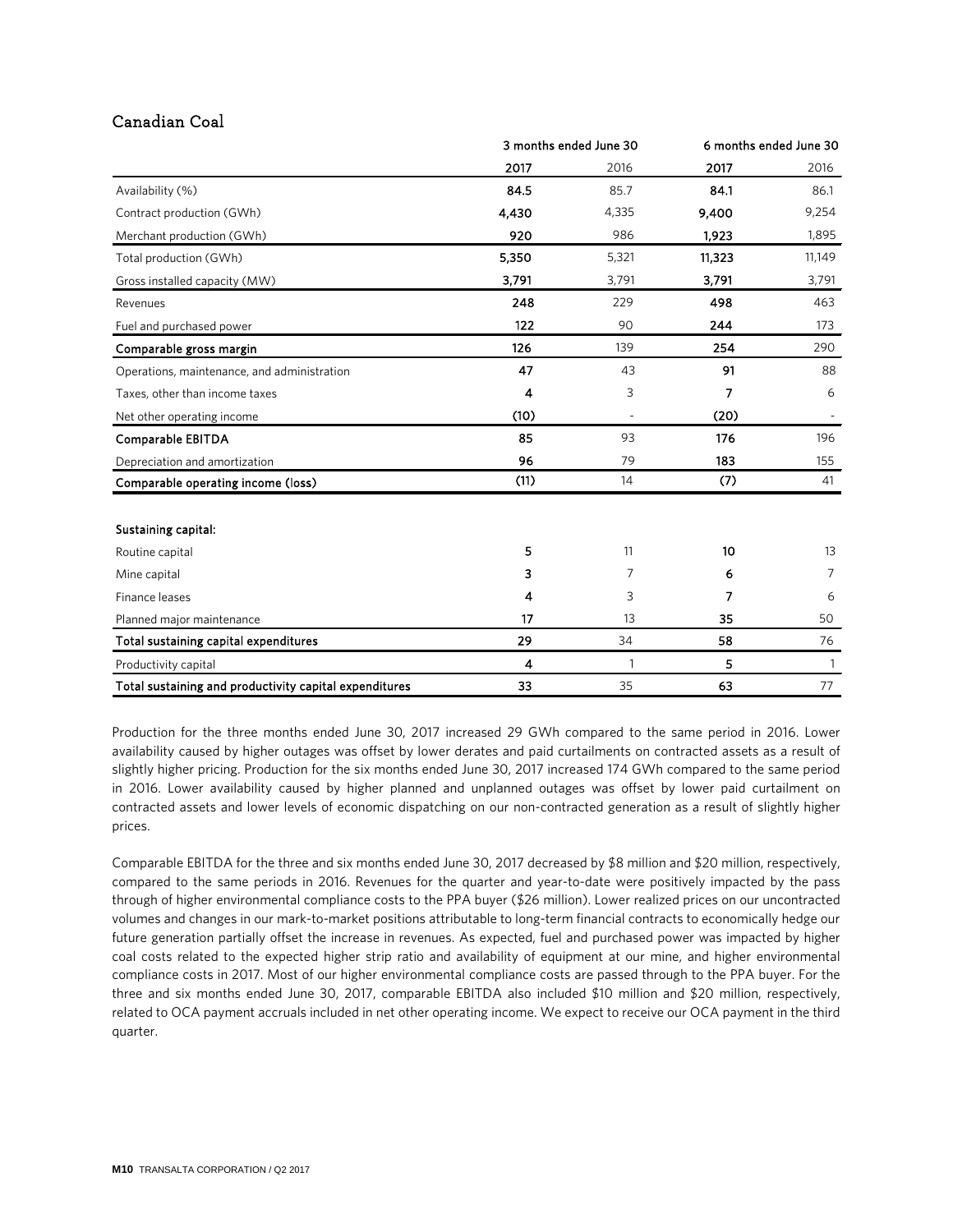Depreciation and amortization for the three and six months ended June 30, 2017 increased \$17 million and \$28 million, respectively, compared to the same periods in 2016, mainly due to shortening of the useful lives of the Keephills 3, Genesee 3, and Sundance 1 facilities and on mine equipment at the Sunhills mine as a result of the Alberta Climate Leadership Plan. See the Accounting Changes section of this MD&A for further details.

Sustaining capital expenditures for the three and six months ended June 30, 2017 were lower by \$2 million and \$14 million, respectively, compared to the same periods in 2016, when pit stops were executed on our Sundance 1 and 2 units. Productivity capital spending is expected to provide pay back in less than 2 years. See the Corporate Transformation section of this MD&A for further details.

## US Coal

|                                                        | 3 months ended June 30 |       | 6 months ended June 30 |         |
|--------------------------------------------------------|------------------------|-------|------------------------|---------|
|                                                        | 2017                   | 2016  | 2017                   | 2016    |
| Availability (%)                                       | 18.8                   | 68.8  | 36.7                   | 84.4    |
| Adjusted availability (%) <sup>(1)</sup>               | 67.1                   | 72.1  | 76.8                   | 86.1    |
| Contract sales volume (GWh)                            | 915                    | 916   | 1,820                  | 1,831   |
| Merchant sales volume (GWh)                            |                        | 186   | 959                    | 588     |
| Purchased power (GWh)                                  | (915)                  | (923) | (1,967)                | (1,868) |
| Total production (GWh)                                 |                        | 179   | 812                    | 551     |
| Gross installed capacity (MW)                          | 1,340                  | 1,340 | 1,340                  | 1,340   |
| Revenues                                               | 61                     | 54    | 149                    | 115     |
| Fuel and purchased power                               | 15                     | 23    | 79                     | 75      |
| Comparable gross margin                                | 46                     | 31    | 70                     | 40      |
| Operations, maintenance, and administration            | 11                     | 12    | 24                     | 24      |
| Taxes, other than income taxes                         | 1                      | 1     | 2                      | 2       |
| Comparable EBITDA                                      | 34                     | 18    | 44                     | 14      |
| Depreciation and amortization                          | 16                     | 27    | 31                     | 24      |
| Comparable operating income (loss)                     | 18                     | (9)   | 13                     | (10)    |
| Sustaining capital:                                    |                        |       |                        |         |
| Routine capital                                        | 2                      | 1     | 2                      | 2       |
| Finance leases                                         | 1                      | 2     | $\overline{2}$         | 2       |
| Planned major maintenance                              | 22                     | 8     | 27                     | 11      |
| Total sustaining capital expenditures                  | 25                     | 11    | 31                     | 15      |
| Productivity capital                                   | 2                      | ä,    | 3                      |         |
| Total sustaining and productivity capital expenditures | 27                     | 11    | 34                     | 15      |

Availability for the three and six months ended June 30, 2017 was down compared to 2016 due to a forced outage on Unit 1 in January. Both Units were taken out of service in February as a result of seasonally lower prices in the Pacific Northwest. We performed major maintenance on both units during this time. The lower availability had a nominal impact on our results as our contractual obligations were supplied with less expensive power purchased in the market.

Production was up 261 GWh during the first half of 2017 compared to 2016, due mainly to the timing of economic dispatching in 2017.

<span id="page-10-0"></span> $\overline{a}$ *(1) Adjusted for economic dispatching.*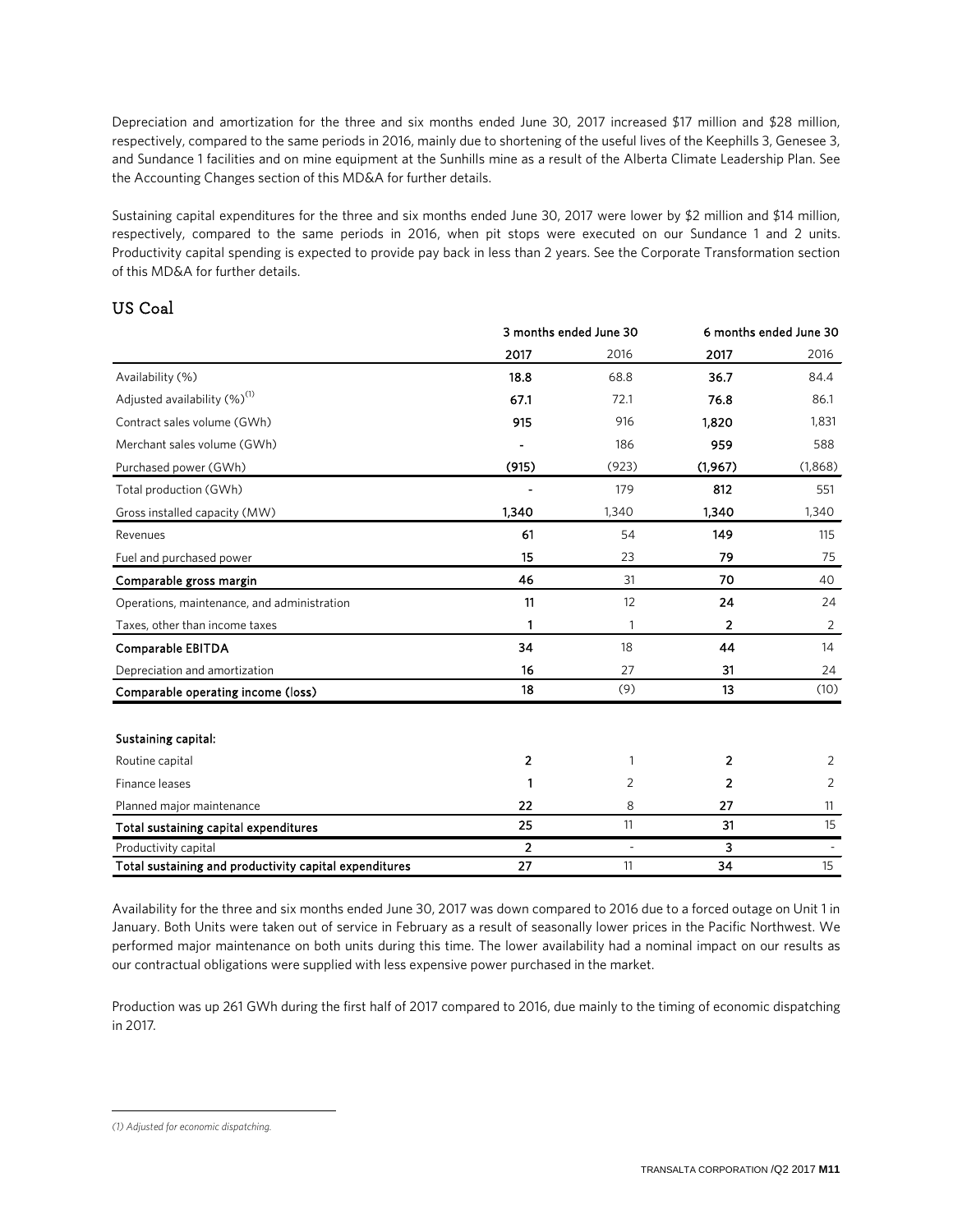Comparable EBITDA improved by \$16 million during the second quarter of 2017 compared to 2016, largely due to favourable impacts of mark-to-market positions on certain forward financial contracts that do not qualify for hedge accounting, higher contracted revenues, lower prices on purchased power, and favourable exchange rates in 2017. Comparable EBITDA improved by \$30 million for the first half of 2017 compared to the same period in 2016, due to favourable impacts of mark-tomarket positions on certain forward financial contracts that do not qualify for hedge accounting, higher merchant and contracted revenues, and lower prices on purchased power.

Depreciation and amortization for the second quarter of 2017 was lower by \$11 million compared to 2016, due to an increase in our decommissioning obligation for the Centralia Mine in the second quarter of 2016. On a year-to-date basis, depreciation and amortization was up \$7 million compared to 2016, due to a lower discount rate applied to the decommissioning obligation. As the mine is in the reclamation stage, adjustments to the decommissioning obligation are recognized in earnings.

Sustaining capital expenditures for the three and six months ended June 30, 2017 increased \$16 million and \$19 million, respectively, due to planned outages executed during the second quarter of 2017. Productivity capital relates to project Greenlight, our Corporate transformation project, which is intended to provide long-term cost savings. See the Strategic Growth and Corporate Transformation section of this MD&A for further details.

|                                              | 3 months ended June 30 |                | 6 months ended June 30 |       |
|----------------------------------------------|------------------------|----------------|------------------------|-------|
|                                              | 2017                   | 2016           | 2017                   | 2016  |
| Availability (%)                             | 82.3                   | 95.5           | 91.6                   | 97.5  |
| Contract production (GWh)                    | 379                    | 712            | 772                    | 1,455 |
| Merchant production (GWh)                    | 5                      | 66             | 50                     | 66    |
| Total production (GWh)                       | 384                    | 778            | 822                    | 1,521 |
| Gross installed capacity (MW) <sup>(1)</sup> | 953                    | 1,057          | 953                    | 1,057 |
| Revenues                                     | 91                     | 105            | 237                    | 227   |
| Fuel and purchased power                     | 19                     | 35             | 62                     | 77    |
| Comparable gross margin                      | 72                     | 70             | 175                    | 150   |
| Operations, maintenance, and administration  | 15                     | 14             | 29                     | 28    |
| Taxes, other than income taxes               |                        |                | 1                      | 1     |
| Comparable EBITDA                            | 57                     | 56             | 145                    | 121   |
| Depreciation and amortization                | 29                     | 27             | 58                     | 55    |
| Comparable operating income                  | 28                     | 29             | 87                     | 66    |
|                                              |                        |                |                        |       |
| Sustaining capital:                          |                        |                |                        |       |
| Routine capital                              | 4                      | $\overline{2}$ | 4                      | 2     |
| Planned major maintenance                    | 16                     |                | 19                     | 2     |
| Total sustaining capital                     | 20                     | 2              | 23                     | 4     |

### Canadian Gas

Availability for the three and six months ended June 30, 2017 decreased by 13 per cent and 6 per cent compared to the same periods in 2016, primarily due to a planned major inspection at Sarnia, the base cycling conversion project at Windsor, and an unplanned steam turbine outage at Windsor.

<span id="page-11-0"></span>*<sup>(1)</sup> Includes production capacity for the Fort Saskatchewan power station, which has been accounted for as a finance lease, the portion of the Poplar Creek facility we continue to own and excludes the Mississauga cogeneration facility, which has been shutdown temporarily due to the recontracting in the fourth quarter of 2016.*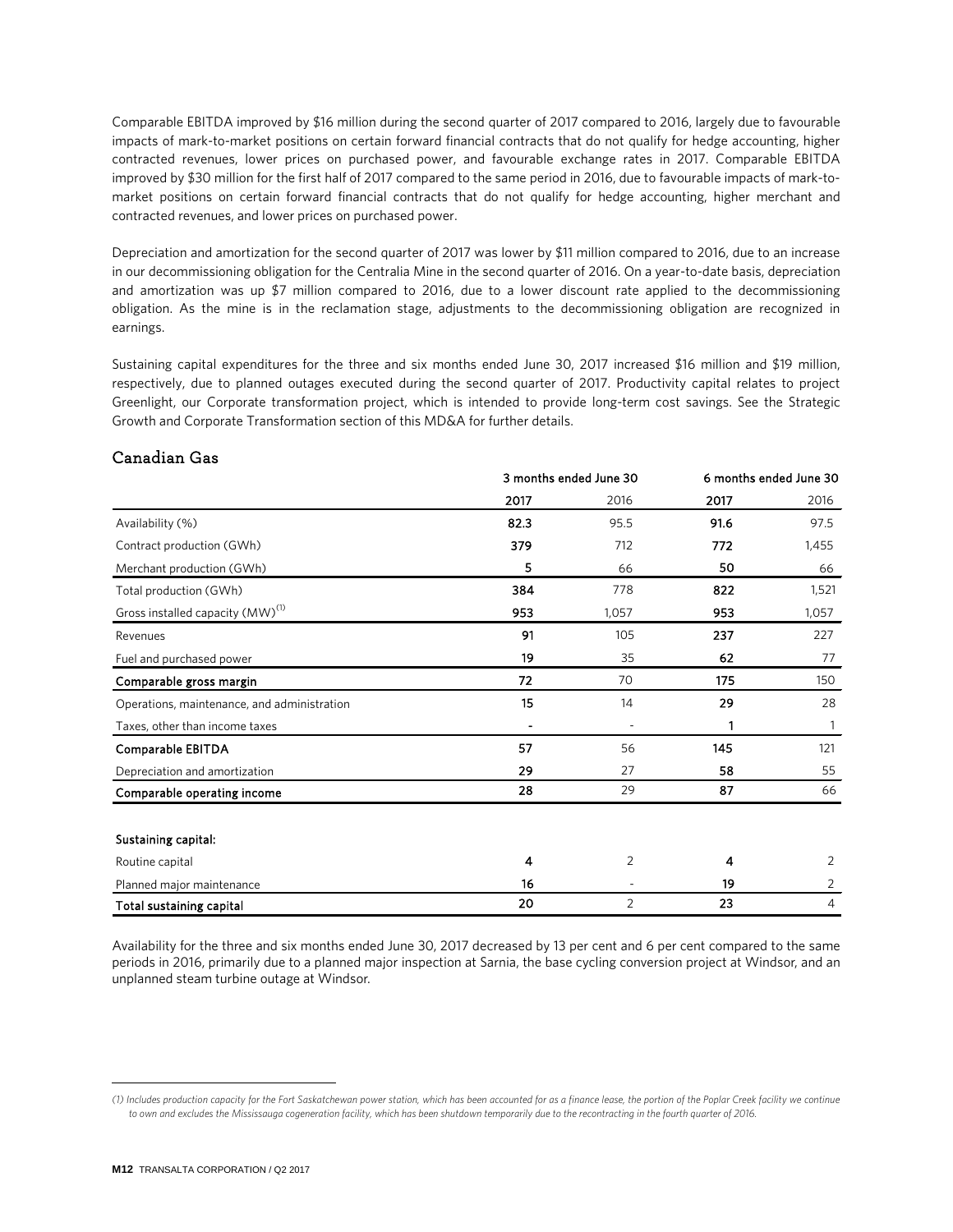Production for the three and six months ended June 30, 2017 decreased by 394 GWh and 699 GWh compared to the same periods in 2016, primarily due to softer markets in Ontario in 2017 and the change in contracts at Mississauga and Windsor at the end of 2016. The Mississauga facility has been temporarily shut down effective Jan. 1, 2017, as we have no delivery obligations under the new agreement. We will continue to receive monthly capacity payments until the end of 2018 under the NUG Contract.

Comparable EBITDA for the six months ended June 30, 2017 increased by \$24 million compared to 2016, primarily due to the settlement with OEFC for the retroactive adjustment to price indices at Ottawa and Windsor, partially offset by unfavourable changes in unrealized mark-to-market positions on gas contracts that do not qualify for hedge accounting, and higher labour costs. The Mississauga, Ottawa, and Windsor facilities are owned through our 50.01 per cent interest in TA Cogen.

Depreciation for the three and six months ended June 30, 2017 increased by \$2 million and \$3 million, respectively, compared to the same periods in 2016. We record the decrease in the finance lease receivable as a comparable increase in depreciation, as this amount, and the finance lease income, is included in comparable revenues as a proxy for capacity revenues for this segment.

Sustaining capital for the three and six months ended June 30, 2017 increased by \$18 million and \$19 million, respectively, compared to the same periods in 2016, primarily due to the scheduled maintenance at Sarnia and the base cycling conversion project at Windsor to increase its flexibility to respond to market prices.

### Australian Gas

|                                              | 3 months ended June 30 |      |      | 6 months ended June 30 |
|----------------------------------------------|------------------------|------|------|------------------------|
|                                              | 2017                   | 2016 | 2017 | 2016                   |
| Availability (%)                             | 93.9                   | 94.3 | 91.9 | 92.2                   |
| Contract production (GWh)                    | 472                    | 371  | 870  | 743                    |
| Gross installed capacity (MW) <sup>(1)</sup> | 425                    | 425  | 425  | 425                    |
| Revenues                                     | 42                     | 45   | 82   | 87                     |
| Fuel and purchased power                     | 4                      | 6    | 6    | 11                     |
| Comparable gross margin                      | 38                     | 39   | 76   | 76                     |
| Operations, maintenance, and administration  | 6                      | 6    | 13   | $12 \overline{ }$      |
| Comparable EBITDA                            | 32                     | 33   | 63   | 64                     |
| Depreciation and amortization                | 8                      | 3    | 16   | 8                      |
| Comparable operating income                  | 24                     | 30   | 47   | 56                     |
| Sustaining capital:                          |                        |      |      |                        |
| Routine capital                              | $\overline{2}$         |      | 2    |                        |
| Planned major maintenance                    |                        | 5    |      | 5                      |
| Total sustaining capital                     | 2                      | 5    | 3    | 6                      |

Production for the three and six months ended June 30, 2017 increased 101 GWh and 127 GWh, respectively, compared to the same periods in 2016, mostly due to an increase in customer load. Due to the nature of our contracts, the increases did not have a significant financial impact on our results as our contracts are structured as capacity payments with a passthrough of fuel costs.

Comparable EBITDA was consistent across all periods.

<span id="page-12-0"></span>*<sup>(1)</sup> Includes production capacity for the Solomon power station, which has been accounted for as a finance lease.*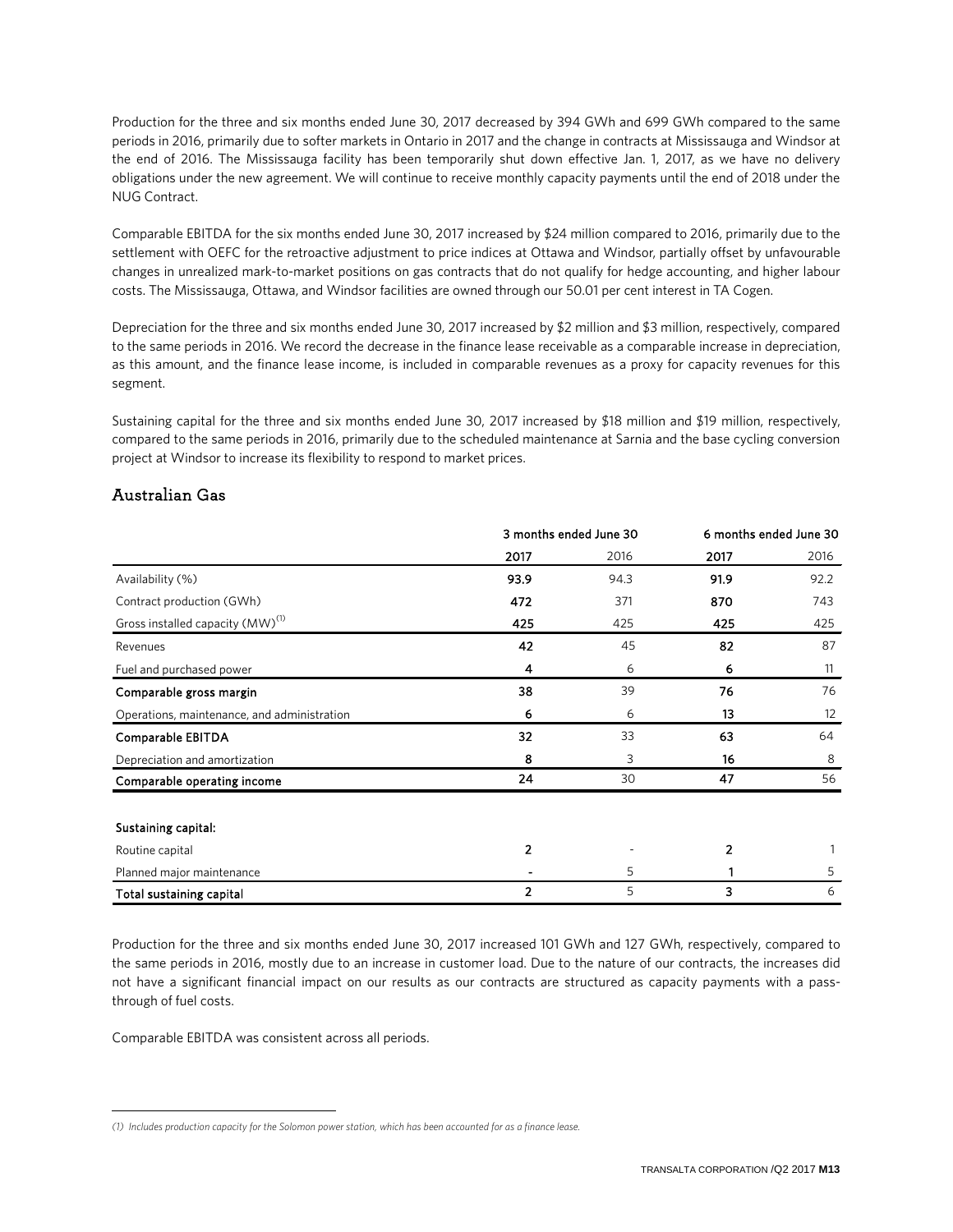Depreciation and amortization for the three and six months ended June 30, 2017 increased by \$5 million and \$8 million, respectively, compared to the same periods in 2016, due mostly to the advanced start-up of one of the gas turbines at our South Hedland project in late December 2016. The remaining two other gas and steam turbines were completed and the South Hedland power project was fully commissioned on July 28, 2017. See the Significant and Subsequent Events section of this MD&A for further details.

## Wind and Solar

|                                                        | 3 months ended June 30       |       | 6 months ended June 30 |                |
|--------------------------------------------------------|------------------------------|-------|------------------------|----------------|
|                                                        | 2017                         | 2016  | 2017                   | 2016           |
| Availability (%)                                       | 96.5                         | 95.0  | 96.5                   | 95.9           |
| Contract production (GWh)                              | 521                          | 486   | 1,263                  | 1,197          |
| Merchant production (GWh)                              | 254                          | 245   | 567                    | 665            |
| Total production (GWh)                                 | 775                          | 731   | 1.830                  | 1,862          |
| Gross installed capacity (MW)                          | 1,363                        | 1,408 | 1.363                  | 1,408          |
| Revenues                                               | 59                           | 55    | 146                    | 139            |
| Fuel and purchased power                               | 3                            | 3     | 8                      | 12             |
| Comparable gross margin                                | 56                           | 52    | 138                    | 127            |
| Operations, maintenance, and administration            | 12                           | 14    | 24                     | 26             |
| Taxes, other than income taxes                         | 2                            | 2     | 4                      | $\overline{4}$ |
| Comparable EBITDA                                      | 42                           | 36    | 110                    | 97             |
| Depreciation and amortization                          | 28                           | 29    | 55                     | 59             |
| Comparable operating income                            | 14                           | 7     | 55                     | 38             |
| Sustaining capital:                                    |                              |       |                        |                |
| Routine capital                                        |                              |       |                        | 1              |
| Planned major maintenance                              | 2                            | 4     | 5                      | 6              |
| Total sustaining capital expenditures                  | $\overline{2}$               | 5     | 5                      | $\overline{7}$ |
| Productivity capital                                   | $\qquad \qquad \blacksquare$ | 3     | $\blacksquare$         | 3              |
| Total sustaining and productivity capital expenditures | $\overline{2}$               | 8     | 5                      | 10             |

Production for the three months ended June 30, 2017 increased by 44 GWh compared to same period in 2016, primarily due to higher availability and stronger wind resources, partially offset by sale of the Wintering Hills wind facility in the first quarter of 2017. Production for the six months ended June 30, 2017 decreased by 32 GWh compared to same period in 2016, as stronger wind resources in the first quarter did not fully offset the lost generation from the Wintering Hills wind facility, which was sold in the first quarter of 2017.

Comparable EBITDA for the three and six months ended June 30, 2017 increased by \$6 million and \$13 million, respectively, compared to the same periods in 2016, primarily due to better generation than last year at our contracted facilities in Eastern Canada and lower operations, maintenance, and administration expenses after renegotiating Long Term Service Agreements with service providers.

Depreciation and amortization was lower by \$4 million for the first half of 2017 compared to 2016, primarily due to the disposition of our Wintering Hills merchant wind facility, which closed on March 1, 2017.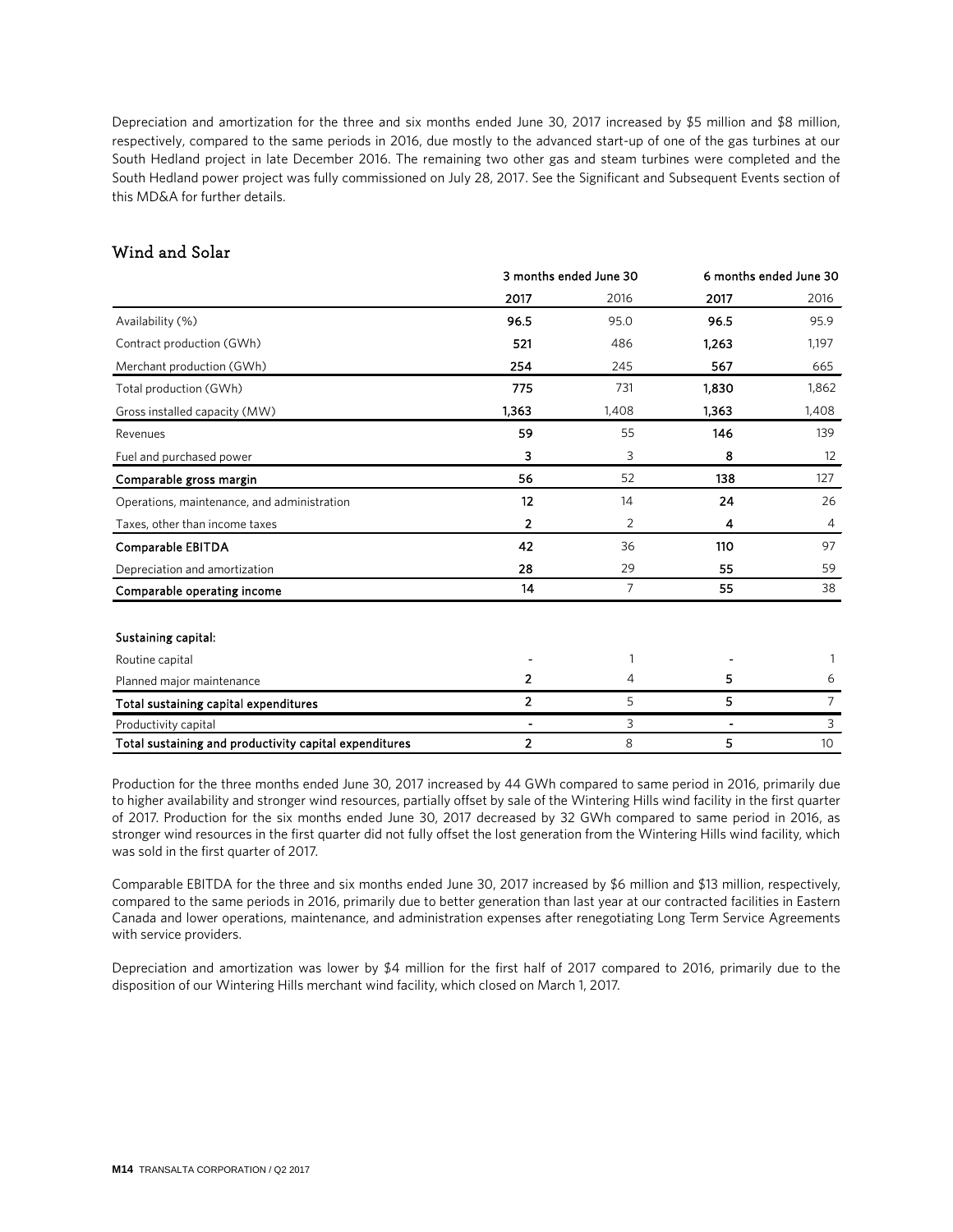## Hydro

|                                                 | 3 months ended June 30 |      | 6 months ended June 30 |      |
|-------------------------------------------------|------------------------|------|------------------------|------|
|                                                 | 2017                   | 2016 | 2017                   | 2016 |
| Contract production (GWh)                       | 695                    | 482  | 1.062                  | 899  |
| Merchant production (GWh)                       | 31                     | 37   | 39                     | 41   |
| Total production (GWh)                          | 726                    | 519  | 1,101                  | 940  |
| Gross installed capacity (MW)                   | 926                    | 926  | 926                    | 926  |
| Revenues                                        | 40                     | 38   | 64                     | 66   |
| Fuel and purchased power                        | 2                      | 2    | 3                      | 4    |
| Comparable gross margin                         | 38                     | 36   | 61                     | 62   |
| Operations, maintenance, and administration     | 9                      | 10   | 17                     | 17   |
| Taxes, other than income taxes                  |                        |      | 2                      | 2    |
| Comparable EBITDA                               | 28                     | 25   | 42                     | 43   |
| Depreciation and amortization                   | 9                      | 6    | 17                     | 13   |
| Comparable operating income                     | 19                     | 19   | 25                     | 30   |
| Sustaining capital:                             |                        |      |                        |      |
| Routine capital, excluding hydro life extension |                        | 2    | 3                      | 2    |
| Hydro life extension                            |                        | 3    |                        | 6    |
| Planned major maintenance                       |                        |      | 2                      | 2    |
| Total                                           | 2                      | 5    | 5                      | 10   |

Production for the three and six months ended June 30, 2017 increased by 207 GWh and 161 GWh, respectively, compared to the same periods in 2016, primarily due to higher water resources from spring run-off in Alberta.

This higher volume of generation positively impacted comparable EBITDA for the three months ended June 30, 2017, which increased by \$3 million compared to the same period in 2016. Last year, we recorded a \$3 million positive adjustment in the first quarter relating to a prior year metering issues at one of our facilities.

Depreciation for the three and six months ended June 30, 2017 increased by \$3 million and \$4 million, respectively, compared to the same periods in 2016, primarily due to a higher asset base and the recognition of a decommissioning obligation on transmission lines recently taken out of service. As the lines are not in service, the recognition of the obligation impacts depreciation.

Sustaining capital for the second quarter and year-to-date 2017 decreased \$3 million and \$5 million, respectively, compared to the same periods in 2016, primarily due to life extension projects at Bighorn and Brazeau last year.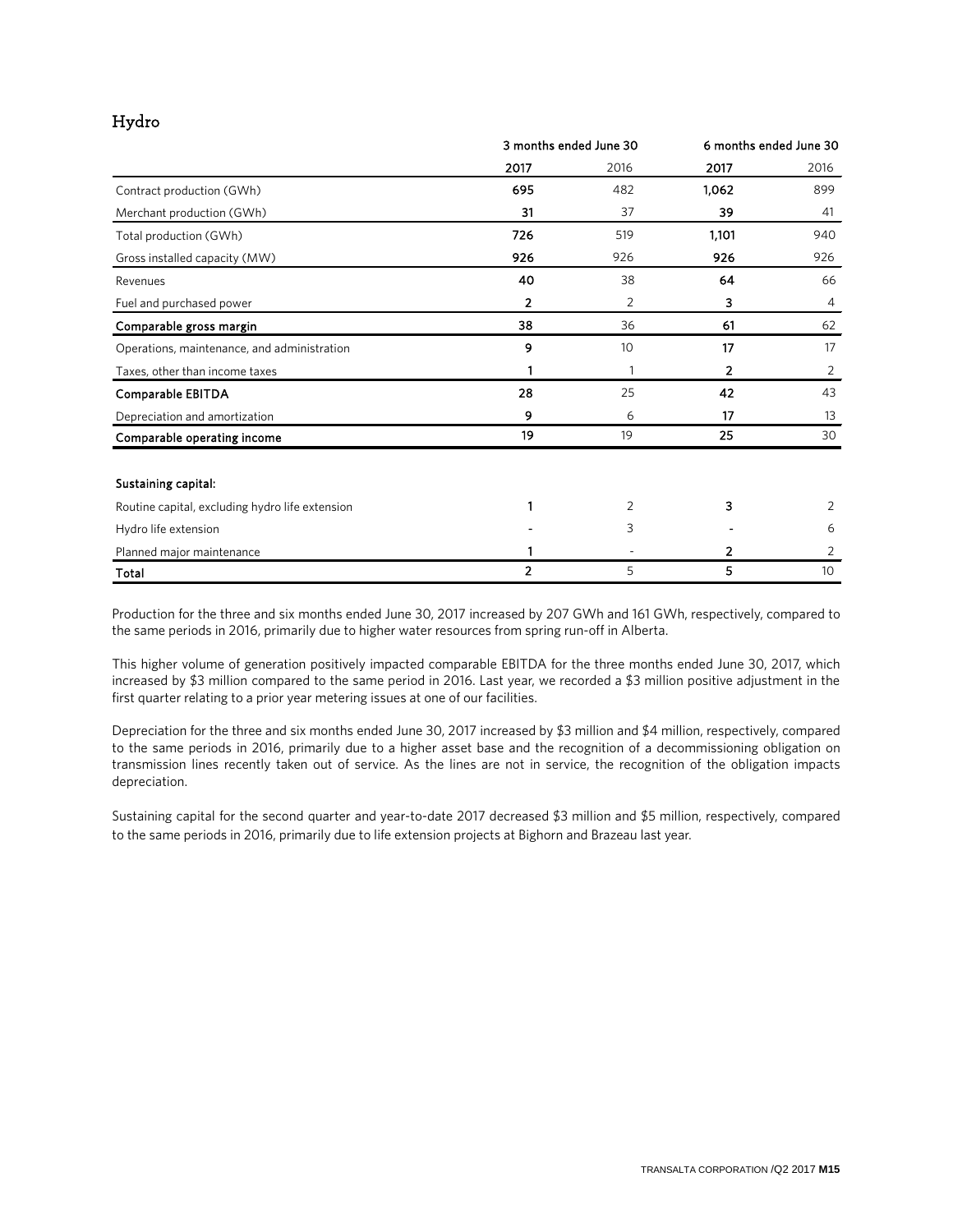## Energy Marketing

|                                             | 3 months ended June 30 |      | 6 months ended June 30 |      |
|---------------------------------------------|------------------------|------|------------------------|------|
|                                             | 2017                   | 2016 | 2017                   | 2016 |
| Revenues and comparable gross margin        | 18                     |      | 19                     | 43   |
| Operations, maintenance, and administration | 6                      |      |                        | 14   |
| Comparable EBITDA                           | 12                     |      |                        | 29   |
| Depreciation and amortization               |                        |      |                        |      |
| Comparable operating income                 |                        |      |                        | 28   |

For the three months ended June 30, 2017, comparable EBITDA exceeded our 2016 results by \$6 million due to a return to normal level of gross margin and better performance in certain markets. On a year to date basis, results were lower compared to 2016, due to unfavourable first quarter of 2017 results impacted by warm weather during the winter in the Northeast, significant precipitation in the Pacific Northwest, and reduced margins from our customer business.

### Corporate

Our Corporate overhead costs were \$4 million and \$10 million higher for the three and six months ended June 30, 2017, respectively, compared to the same periods in 2016. Corporate costs in the second quarter include certain costs relating to our corporate transformation that we expect will translate into significant long-term cost savings. See the Strategic Growth and Corporate Transformation section of this MD&A for further details. The first quarter of 2017 also includes the reclassification of incentives for 2016 between our operational segments and our Corporate segment.

## Key Financial Ratios

The methodologies and ratios used by rating agencies to assess our credit ratings are not publicly disclosed. We have developed our own definitions of ratios and targets to help evaluate the strength of our financial position. These metrics and ratios are not defined under IFRS, and may not be comparable to those used by other entities or by rating agencies. We are focused on strengthening our financial position and flexibility and aim to meet all our target ranges by 2018.

#### **FFO** before Interest to Adjusted Interest Coverage

| As at                                                                 | June 30, 2017 <sup>(1)</sup> | Dec. 31, 2016 |
|-----------------------------------------------------------------------|------------------------------|---------------|
| <b>FFO</b>                                                            | 780                          | 763           |
| Add: Interest on debt net of interest income and capitalized interest | 222                          | 223           |
| FFO before interest                                                   | 1,002                        | 986           |
| Interest on debt net of interest income                               | 239                          | 239           |
| Add: 50 per cent of dividends paid on preferred shares                | 20                           | 21            |
| <b>Adjusted interest</b>                                              | 259                          | 260           |
| FFO before interest to adjusted interest coverage (times)             | 3.9                          | 3.8           |

Our target for FFO before interest to adjusted interest coverage is four to five times. The ratio improved slightly compared to 2016 due to stronger FFO. We expect this metric to improve towards our targeted level as a result of increased comparable EBITDA from operations at our South Hedland power project. See the Significant and Subsequent Events section of this MD&A for further details on South Hedland's commissioning.

<span id="page-15-0"></span>*<sup>(1)</sup> Last 12 months. Our target range for FFO in 2017 is \$765 million to \$820 million.*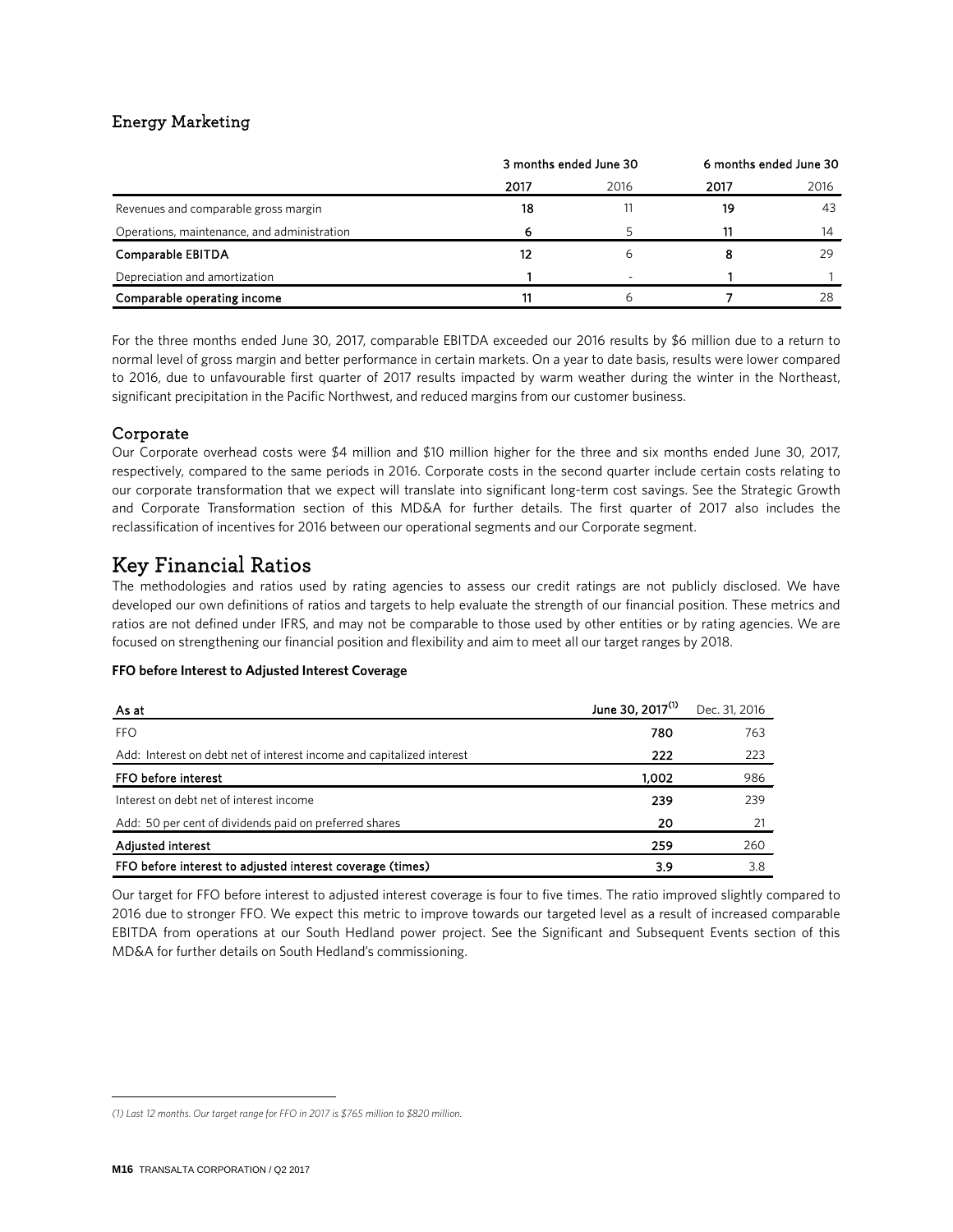#### **Adjusted FFO to Adjusted Net Debt**

| As at                                                                   | June 30, 2017 | Dec. 31, 2016 |
|-------------------------------------------------------------------------|---------------|---------------|
| FFO <sup>(1)</sup>                                                      | 780           | 763           |
| Less: 50 per cent of dividends paid on preferred shares <sup>(1)</sup>  | (20)          | (21)          |
| Adjusted FFO <sup>(1)</sup>                                             | 760           | 742           |
| Period-end long-term debt <sup>(2)</sup>                                | 3,803         | 4,361         |
| Less: Cash and cash equivalents                                         | (50)          | (305)         |
| Add: 50 per cent of issued preferred shares                             | 471           | 471           |
| Fair value asset of economic hedging instruments on debt <sup>(3)</sup> | (44)          | (163)         |
| Adjusted net debt                                                       | 4,180         | 4,364         |
| Adjusted FFO to adjusted net debt (%)                                   | 18.2          | 17.0          |

Our adjusted FFO to adjusted net debt ratio improved to 18.2 per cent, due to the reduction in our net debt year-to-date and the improvement in FFO. We expect this metric to improve towards our targeted level of 20 to 25 per cent as a result of increased comparable EBITDA from our operations at our South Hedland power project. See the Significant and Subsequent Events section of this MD&A for further details on South Hedland's commissioning.

#### **Adjusted Net Debt to Comparable EBITDA**

| As at                                                                   | June 30, 2017 | Dec. 31, 2016 |
|-------------------------------------------------------------------------|---------------|---------------|
| Period-end long-term debt <sup>(1)</sup>                                | 3,803         | 4,361         |
| Less: Cash and cash equivalents                                         | (50)          | (305)         |
| Add: 50 per cent of issued preferred shares                             | 471           | 471           |
| Fair value asset of economic hedging instruments on debt <sup>(3)</sup> | (44)          | (163)         |
| Adjusted net debt                                                       | 4,180         | 4,364         |
| Comparable EBITDA                                                       | 1.160         | 1,145         |
| Adjusted net debt to comparable EBITDA (times)                          | 3.6           | 3.8           |

As at June 30, 2017 our adjusted net debt to comparable EBITDA ratio improved compared to 2016, mainly due to the significant reduction in our net debt during the year. Our target for adjusted net debt to comparable EBITDA is 3.0 to 3.5 times. We expect this metric to trend towards our targeted level due to the expected increase in comparable EBITDA of approximately \$80 million annually from operations at our South Hedland power project. See the Significant and Subsequent Events section of this MD&A for further details on South Hedland's commissioning.

<span id="page-16-0"></span>*<sup>(1)</sup> Last 12 months. Our target range for FFO in 2017 is \$765 million to \$820 million.*

*<sup>(2)</sup> Includes finance lease obligations and tax equity financing.*

*<sup>(3)</sup> Included in risk management assets and/or liabilities on the condensed consolidated financial statements as at June 30, 2017 and Dec. 31, 2016. During the first quarter of 2017, we discontinued hedge accounting on certain US-denominated debt hedges. The foreign currency derivatives remain in place as economic hedges. See the Financial Instruments section of this MD&A for further details.*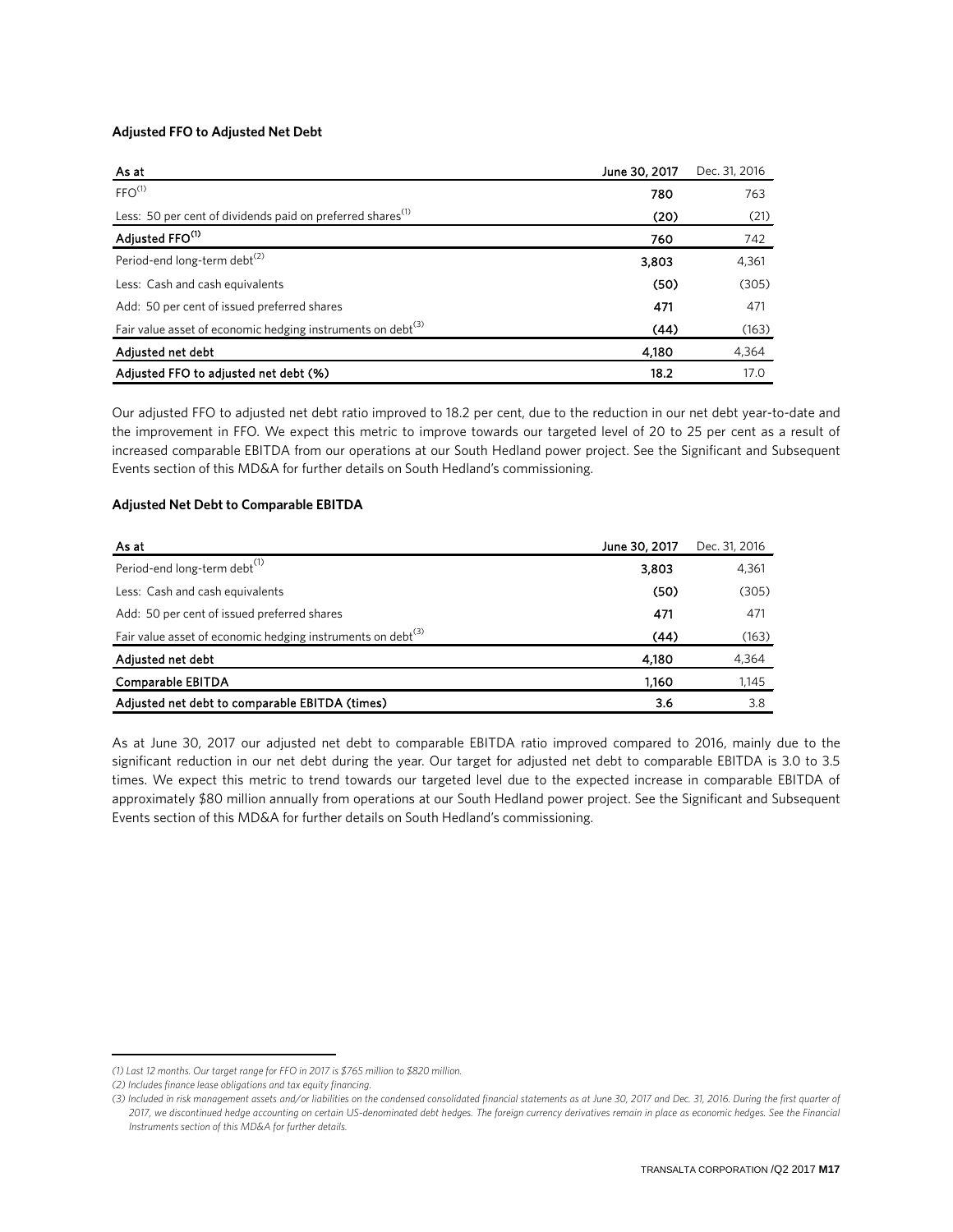## Strategic Growth and Corporate Transformation

### **Kent Hills 3 Wind Project**

During the second quarter of 2017, TransAlta Renewables entered into a long-term contract with the New Brunswick Power Corporation for the sale of all power generated by an additional 17.25 MW of capacity to be installed at our Kent Hills wind project.

This is an expansion project of our existing Kent Hills wind project on approximately five to ten acres of Crown land, increasing the total operating capacity of the Kent Hills wind project to approximately 167 MW. As part of the regulatory process, we are submitting an Environmental Impact Assessment to the province of New Brunswick in the third quarter. If environmental approvals are received, we expect to begin the construction phase in the spring of 2018.

#### **Brazeau Hydro Pumped Storage**

The Brazeau Hydro Pumped Storage project is an innovative way to generate and shape clean electricity. It will store water that can be used to both generate power when it is needed and store excess power supply when demand is low. When there is excess renewable generation in periods of low demand, water will be pumped from the lower reservoir and stored in the upper reservoir to be used later. When demand is high and generation from other renewables generation is not sufficient, water will flow back through a turbine using gravity to generate clean electricity. The Brazeau Pumped storage project is a focus for us, as it has existing infrastructure that reduces the cost of the project, is situated close to existing transmission infrastructure, and allows for increased renewable development by balancing intermittent generation from wind and solar.

We are currently working to secure a path that will advance our investment in the project and secure a long-term contract for the project. The Brazeau Hydro Pumped Storage project is expected to have new capacity ranging between 600 MW to 900 MW, bringing the total Brazeau facility to 955 – 1,255 MW, post-completion. We estimate an investment in the range of \$1.8 billion to \$2.5 billion and expect construction to begin upon receipt of a long-term contract and regulatory approvals, between 2020 and 2021, and operations to commence in 2025. This year we are investing \$5 million to \$10 million to advance the environmental study, work with stakeholders, and execute geotechnical work to help further our design and construction phase.

#### **Corporate Transformation - Project Greenlight**

Our major corporate transformation project, called "Greenlight", is a top priority for us. Driven by engagement from all employees, the intent is to deliver ambitious improvements in every part of our company. Initiatives include increasing revenue, improving generation, reducing operating and maintenance costs, reducing overhead costs and financing costs, and optimizing our capital spend. We expect Greenlight to deliver sustainable pre-tax savings of approximately \$50 million to \$70 million annually, commencing in 2018. We are on track to achieve our expected annual savings targets. Our internal cost to run these initiatives is expected to be between \$10 million to \$15 million in 2017.

## Significant and Subsequent Events

### **Commissioning of South Hedland Facility and Conversion of Class B Shares**

During, and subsequent to, the quarter, the final stages of construction of our South Hedland Facility, including reliability runs, were completed. The facility achieved commercial operation on July 28, 2017. On Aug. 1, 2017, TransAlta Renewables announced the conversion of the Class B Shares to common shares and an increase in monthly dividend rate by approximately 7 per cent.

On Aug. 1, 2017, Fortescue Metals Group Ltd. ("FMG") issued a news release indicating that it had notified us that in its view the South Hedland Facility has not yet satisfied the requisite performance criteria under the South Hedland power purchase agreement between FMG and TransAlta. Our view is that all the conditions to establishing that commercial operations have been achieved under the terms of the power purchase agreement with FMG have been satisfied in full.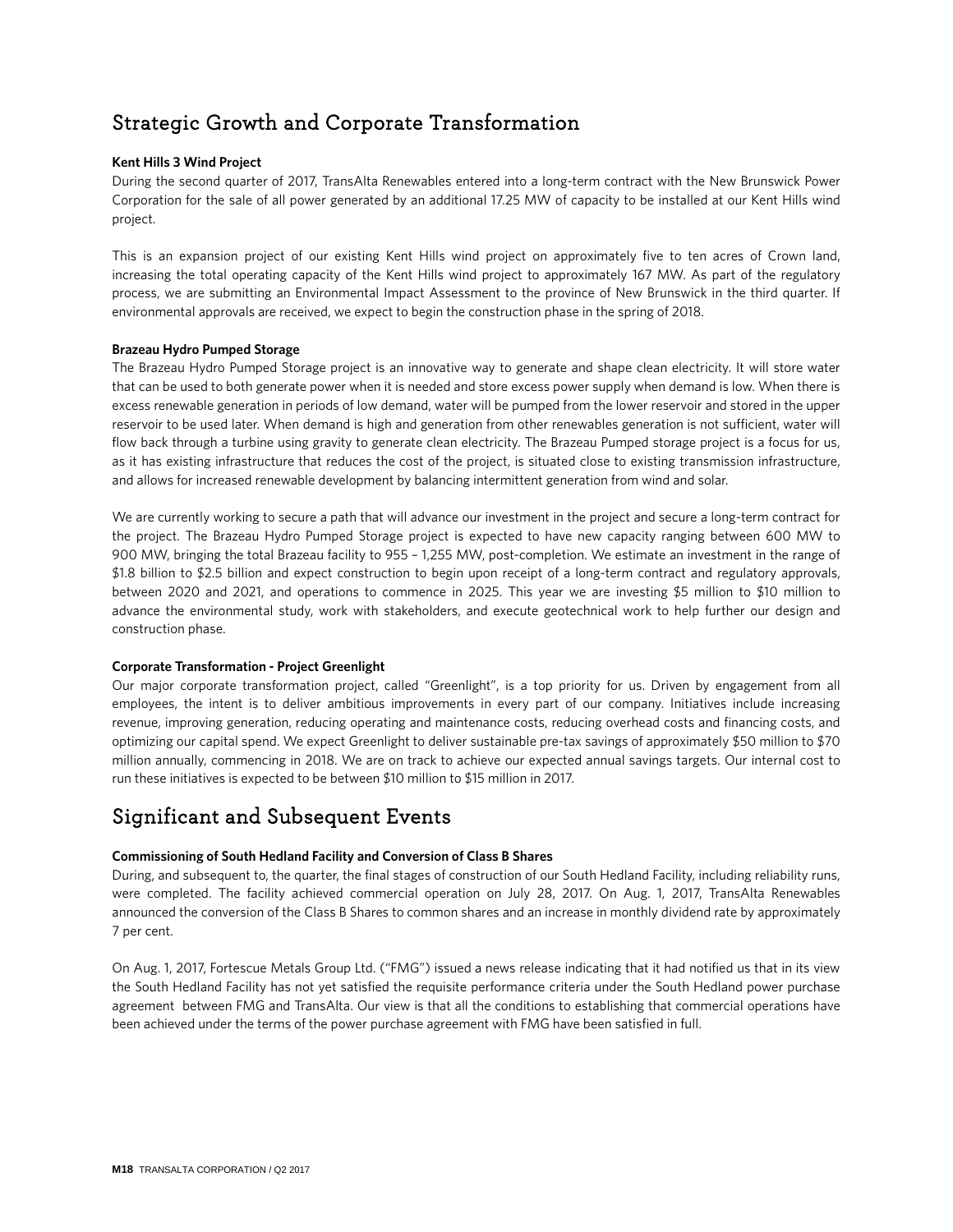#### **Termination of Solomon Power Purchase Arrangement**

On Aug. 1, 2017, we received notice that FMG intends to repurchase the Solomon Power facility from TEC Pipe Pty Ltd., a wholly-owned subsidiary of the Corporation, for approximately US\$335 million. FMG is expected to complete its acquisition of the Solomon Power Station in November 2017. We will utilize the proceeds in part to repay the credit facility used to fund the development of the South Hedland power station, for other future growth opportunities, and for general corporate purposes.

#### **TransAlta Renewables Credit Facility**

On July 24, 2017, TransAlta Renewables entered into a syndicated credit agreement giving it access to a \$500 million committed credit facility. The agreement is fully committed for four years, expiring in 2021. The facility is subject to a number of customary covenants and restrictions in order to maintain access to the funding commitments. In conjunction with the new credit agreement, the existing \$350 million credit facility currently provided by TransAlta was cancelled. At the same time, we also extended our credit facility, expiring in 2021 and reduced its credit facility by \$500 million to \$1 billion in total.

#### **Appointment of Director**

On July 13, 2017, the Board of Directors (the "Board") appointed the Honourable Rona Ambrose to the Board effective July 13, 2017. We believe that Ms. Ambrose's extensive public policy experience and demonstrated ability to bring people of divergent views together for a common purpose will strengthen our Board. Her experience, along with her Alberta roots, will also help further our strategy of becoming Canada's leading clean power company through good governance, operational excellence, and growth. Ms. Ambrose was the former Leader of Canada's Official Opposition in the House of Commons and former leader of the Conservative Party of Canada. She also acted as Minister of the Crown across nine government departments, including serving as Vice Chair of the Treasury Board and Chair of the cabinet committee for public safety, justice and aboriginal issues.

In addition to serving as an independent director, Ms. Ambrose is a Global Fellow at the Wilson Center Canada Institute in Washington, D.C. focusing on key Canada-U.S. bilateral trade and competitiveness issues. We look forward to the contributions of Ms. Ambrose to the Board of Directors.

#### **Balancing Pool PPA Termination Consultation**

On July 4, 2017, the Balancing Pool announced its intention to consult with customer representatives regarding the termination of the Alberta PPAs that it holds for Sundance A, Sundance B and Sundance C (the "Sundance PPAs"). It also stated that it considered the termination of the Sundance PPAs to be reasonable.

Under Section 97 of the Electric Utilities Act (Alberta), the Balancing Pool may terminate the PPAs if it:

- Consults with representatives of customers and the Minister of Energy about the reasonableness of the termination;
- Gives to the owner of the generating unit to which the PPA applies 6 months' notice, or any shorter period agreed to by the owner, of its intention to terminate, and;
- Pays the owner or ensures that the owner receives an amount equal to the remaining closing net book value of the generating unit, determined in accordance with the PPA, as if the generating unit had been destroyed, less any insurance proceeds.

We have 3,770 MW of gross capacity under PPAs, including hydro, representing approximately 23 per cent of the generation capacity in Alberta. If, after meeting the requirements, the Balancing Pool chooses to terminate the Sundance B and C PPAs, we expect to receive approximately \$231 million in payment for the net book value of the assets. Proceeds from any termination would be used to reduce outstanding debt, fund growth opportunities, and replace current gross margin from the existing PPAs. The Sundance A PPA expires at the end of 2017 and, as such, it was not included in the Balancing Pool's initial PPA termination considerations.

Termination of the Sundance PPAs is expected to provide us with increased operational flexibility, including with respect to offer pricing for generation from the affected units, maintenance and turnaround schedules, and the timing of the coal-to-gas conversions.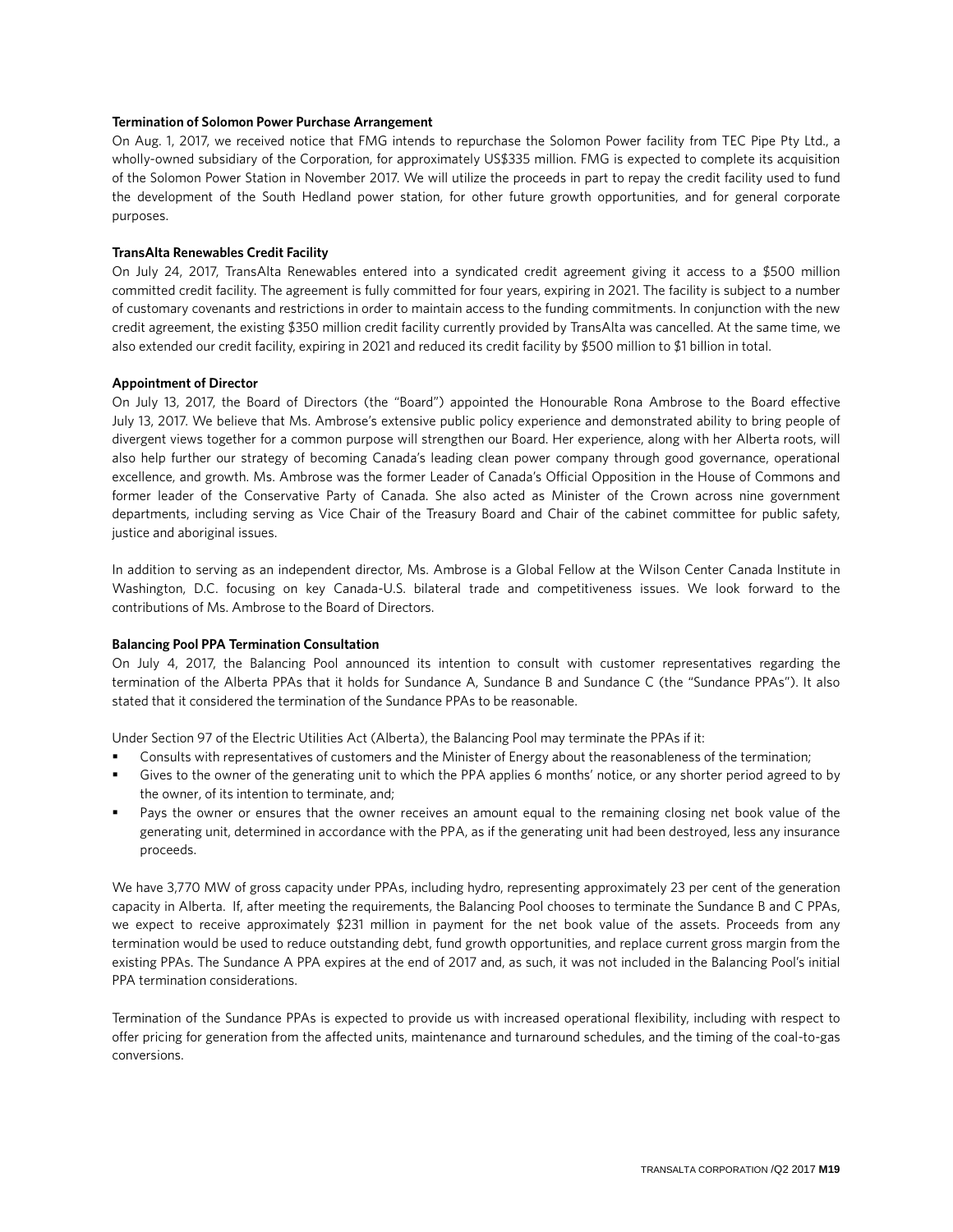#### **Series C Preferred Share Conversion Results and Rate Reset**

On June 16, 2017, the Corporation announced that the minimum election notices received did not meet the requirements required to give effect to the conversion of the Series C Preferred Shares into the Series D Preferred Shares. As a result, none of the Series C Preferred Shares were converted into Series D Preferred Shares on June 30, 2017, and the dividend rate will remain fixed for the subsequent five-year period.

#### **Transition to Clean Power in Alberta and Impairment Charge**

On April 19, 2017, we announced our strategy to accelerate our transition to gas and renewables generation. The strategy includes the following steps:

- retirement of Sundance Unit 1 effective Jan. 1, 2018;
- mothballing of Sundance Unit 2 effective Jan. 1, 2018, for a period of 2 years; and
- conversion of Sundance Units 3 to 6 and Keephills Units 1 and 2 from coal-fired generation to gas-fired generation in the 2021 to 2023 timeframe, thereby extending the useful lives of these units until the mid-2030's.

The retirement of Sundance Unit 1 and mothballing of Sundance Unit 2 reflects the limited economic viability of the units upon the expiry of their PPA due to the current oversupplied Alberta power market and low power price environment and is not expected to materially impact our forecasted cash flows for 2018 and 2019.

The benefits of converting coal-fired units to gas-fired generation include:

- significantly lowering carbon intensities, emissions, and carbon costs;
- significantly lowering operating and sustaining capital costs;
- increasing operating flexibility; and
- adding between five-to-ten years of economic life to each converted unit.

#### *Sundance Units 1 and 2*

Federal regulations stipulate that all coal plants built before 1975 must cease to operate on coal by the end of 2019, which includes Sundance Units 1 and 2. Given that Sundance Unit 1 will be shut down two years early, the federal Minister of Environment has agreed to extend the life of Sundance Unit 2 from 2019 to 2021. This will provide us with flexibility to respond to the regulatory environment for coal-to-gas conversions and the new upcoming Alberta capacity market.

Sundance Units 1 and 2 collectively comprise 560 MW of the 2,141 MW at the Sundance power plants, which serves as a baseload provider for the Alberta electricity system. The PPA with the Balancing Pool relating to Sundance Units 1 and 2 expires on Dec. 31, 2017.

In the second quarter of 2017, we recognized an impairment loss on Sundance Unit 1 in the amount of \$20 million due to our decision to early retire Sundance Unit 1. Previously, we had expected Sundance Unit 1 to operate in the merchant market in 2018 and 2019. The impairment assessment was based on value in use and included the estimated future cash flows expected to be derived from the Unit until its retirement on Jan. 1, 2018. Discounting did not have a material impact.

No change in estimated useful life or separate stand-alone impairment test arose for Sundance Unit 2, as mothballing the Unit maintains our flexibility to operate the Unit beyond the expiry of the PPA to 2021.

#### *Coal-to-Gas Conversions*

In December 2016, notice was given by Environment and Climate Change Canada of its intention to amend regulations to phase out coal-fired generation by 2030 while permitting the conversion of boiler units from coal to natural gas fired generation for a period of up to 15 years or until 2045, whichever comes first. These regulations, which will facilitate our proposed coal-to-gas conversions, remain a work-in-progress. We are engaged with the Government of Canada in the development of required regulatory regime.

We are planning the conversion of Sundance Units 3 and 6 and Keephills Units 1 and 2 to gas-fired generation in the 2021 to 2023 timeframe, thereby extending the useful lives of these units until the mid-2030's. We expect that the capacity of Sundance Units 3 to 6 and Keephills 1 and 2 will not change following conversion, which will result in a reduction of approximately 40 per cent of carbon emissions while maintaining approximately 2,400 MWs in the Alberta power grid.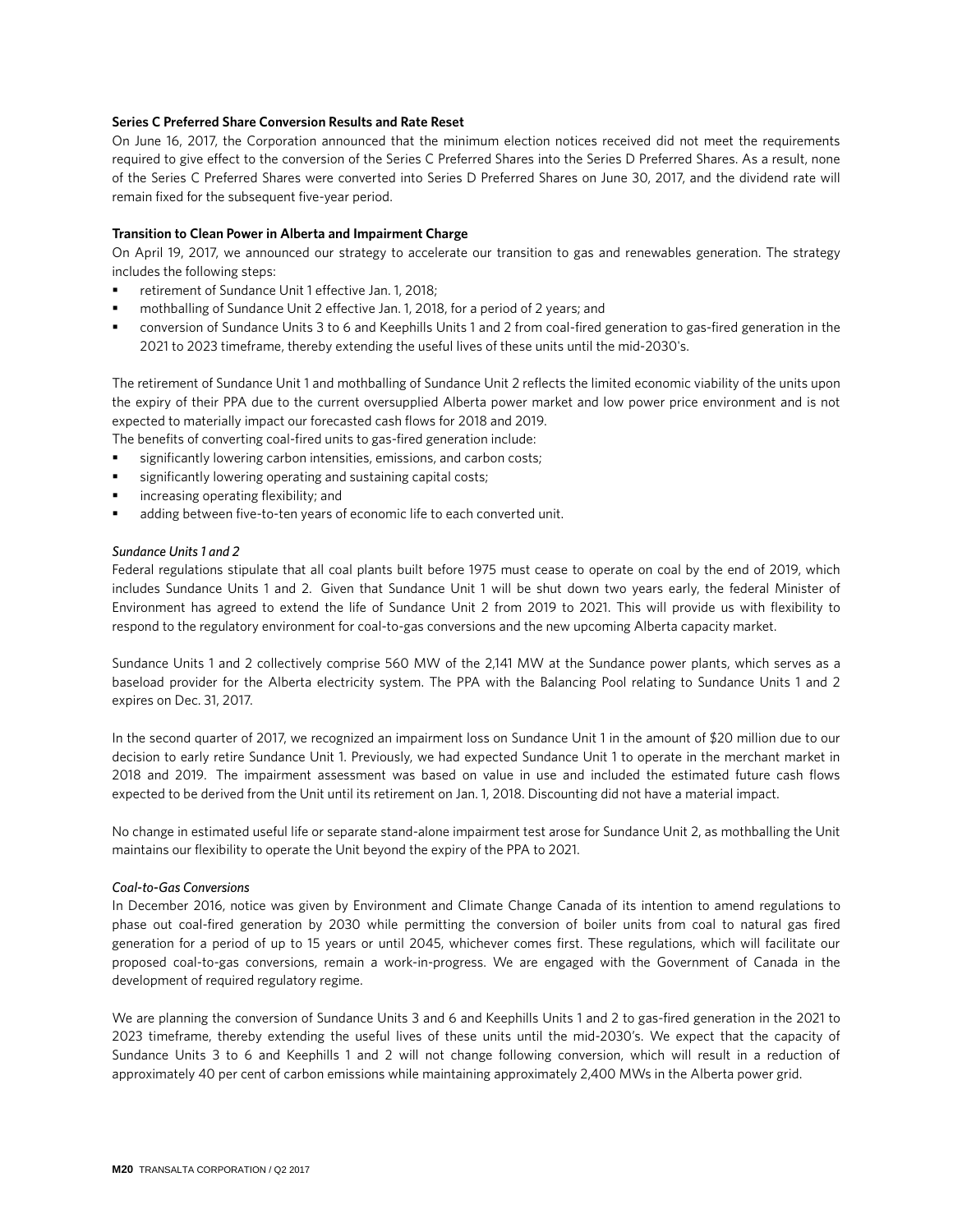Our total capital commitment for the coal-to-gas conversions is expected to be approximately \$300 million, mostly invested between 2021 to 2023. We anticipate funding the conversions with free cash flow at that time. These units are expected to provide low cost capacity and to be competitive in the upcoming capacity market auctions; we expect the first auction to occur in 2019 for 2021 and that Federal and Provincial regulations will be adopted to facilitate coal-to-gas conversions. We continue to be engaged with government in the development of the required regulatory regime. This year, we are committing \$3 million to \$5 million to advance engineering for the conversion.

#### **Alberta Off-Coal Agreement**

On Nov. 24, 2016, we announced that we entered into the OCA with the Government of Alberta on transition payments in exchange for the cessation of coal-fired emissions from the Keephills 3, Genesee 3, and Sheerness coal-fired plants on or before Dec. 31, 2030.

Under the terms of the OCA, we receive annual cash payments on or before July 31 of approximately \$39.7 million (\$37.2 million, net to the Corporation), commencing Jan. 1, 2017 and terminating at the end of 2030. We recognize the OCA payments evenly throughout the year. Accordingly, during the three and six months ended June 30, 2017, approximately \$10 million and \$20 million, respectively, was recognized in Net Other Operating Income in the Condensed Consolidated Statement of Earnings. Receipt of the payments is subject to certain terms and conditions. The OCA's main condition is the cessation of all coal-fired emissions on or before Dec. 31, 2030. The affected plants are not, however, precluded from generating electricity at any time by any method, other than the combustion of coal. We are expecting to receive our first payment under the OCA in the third quarter of 2017.

#### **Mississauga Cogeneration Facility New Contract**

On Dec. 22, 2016, we announced that we had signed a NUG Contract with the Independent Electricity System Operator for our Mississauga cogeneration facility. The NUG Contract became effective on Jan. 1, 2017, and in conjunction with the execution of the NUG Contract, we agreed to terminate effective Dec. 31, 2016, the Mississauga cogeneration facility's preexisting contract with the Ontario Electricity Financial Corporation, which would have otherwise terminated in December 2018. The NUG Contract provides us stable monthly payments totalling approximately \$209 million until Dec. 31, 2018.

Refer to our 2016 Annual MD&A for further information regarding the Mississauga NUG Contract.

#### **Wintering Hills Sale**

On March 1, 2017, we closed the previously announced sale of our 51 per cent interest in the Wintering Hills merchant wind facility for approximately \$61 million. Proceeds from the sale have been used for general corporate purposes, including reducing our debt and funding future renewables growth.

#### **Credit Ratings Change**

We maintain investment grade ratings from three credit rating agencies. Earlier this year, Fitch Ratings reaffirmed our Unsecured Debt rating and Issuer Rating of BBB- and changed their outlook from negative to stable, DBRS Limited changed our Unsecured Debt rating and Medium-Term Notes rating from BBB to BBB (low), the Preferred Shares rating from Pfd-3 to Pfd-3 (low), and Issuer Rating BBB to BBB (low) (changed to stable from negative), and Standard and Poor's reaffirmed our Unsecured Debt rating and Issuer Rating of BBB- but changed the outlook from stable to negative.

#### **Environmental Regulation Updates**

Refer to the Regional Regulation and Compliance discussion in our 2016 Annual MD&A for further details that supplement the recent developments as discussed below.

#### *Alberta*

In March 2016, Alberta began development of its renewable energy procurement process design for the Alberta Electric System Operator ("AESO") to procure a first block of renewable generation projects to be in-service by 2019. On Sept. 14, 2016, the Government of Alberta re-confirmed its commitment to achieve 30 per cent renewables in Alberta's electricity energy mix by 2030.

In January 2017, the AESO commenced consultation sessions and initiated the process for the development of a capacity market for the Province of Alberta. In May 2017, the AESO published a Straw Alberta market proposal for discussion.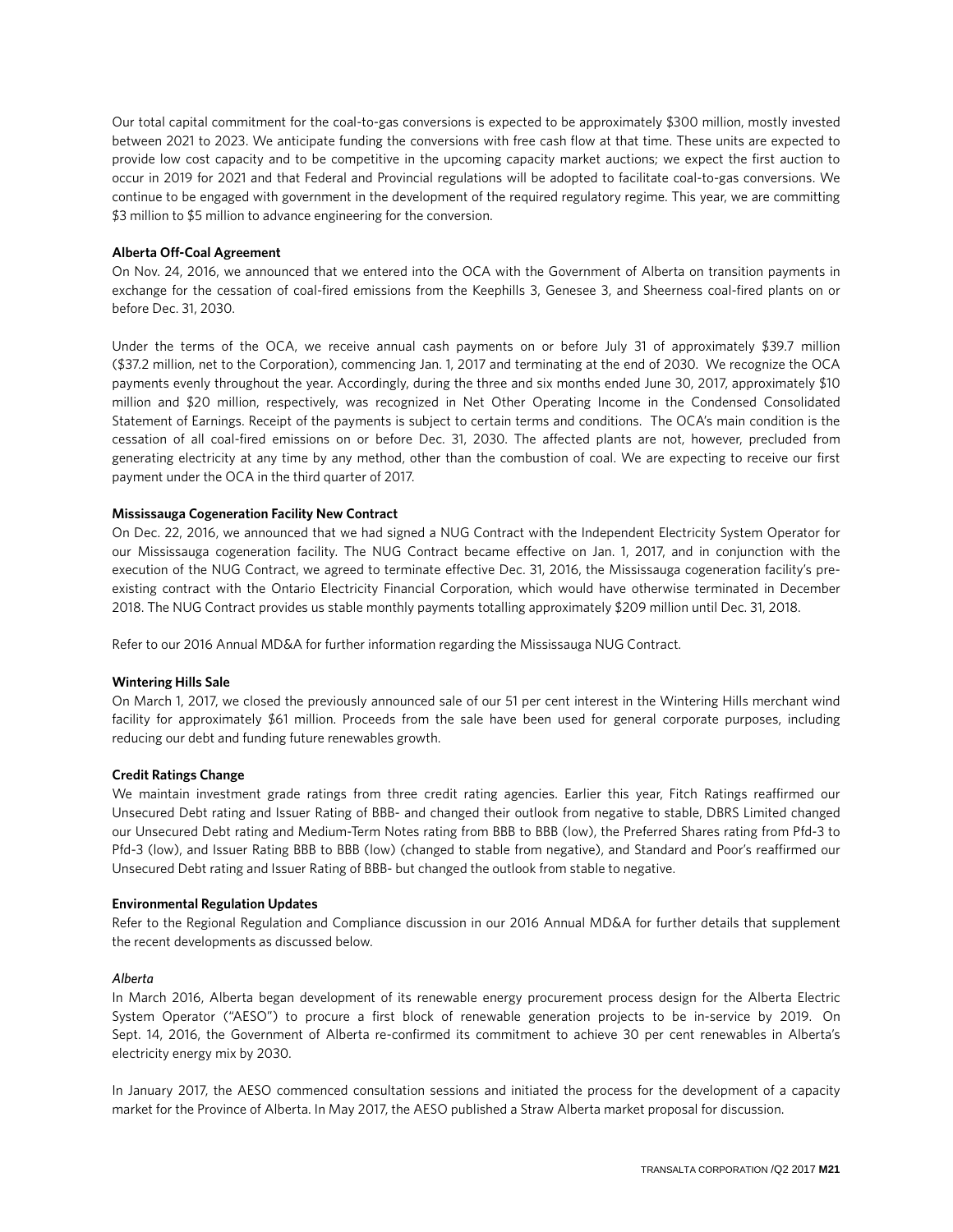The AESO has now assembled five working groups to develop and provide recommendations on the design of Alberta's capacity market. The groups are comprised of industry stakeholders that are working collaboratively across five design streams for the market. The working groups are tasked with developing their recommendations into papers that will be publicly issued for stakeholder comment. The comments received from the stakeholder process will be considered by the working groups to refine the recommendations. The first paper is planned to be released in September 2017, followed by papers issued in December 2017 and March 2018 and culminating in a final recommendation paper being issued to the AESO in June 2018. The AESO will begin formalizing the capacity market design and implementing it in the second half of 2018 with first procurement expected in second half of 2019, to be effective in 2021 with first capacity contracts awarded at that time.

#### *Ontario*

On Feb. 25, 2016, Ontario released draft regulations for its GHG cap-and-trade program that were finalized on May 19, 2016. The regulations became effective Jan. 1, 2017, and will apply to all fossil fuels used for electricity generation. The majority of our gas-fired generation in Ontario will not be significantly impacted by virtue of change-in-law provisions within existing PPAs.

## Capital Structure and Liquidity **[1](#page-21-0)**

Our capital structure consists of the following components as shown below:

|                                            | June 30, 2017 |     | Dec. 31, 2016 |     |
|--------------------------------------------|---------------|-----|---------------|-----|
|                                            | \$            | %   | \$            | %   |
| Recourse debt - CAD debentures             | 1,046         | 13  | 1,045         | 12  |
| Recourse debt - U.S. senior notes          | 1,551         | 19  | 2,151         | 25  |
| Credit facilities                          | 100           | 1   |               |     |
| U.S. tax equity financing                  | 35            |     | 39            |     |
| Other                                      | 14            |     | 15            |     |
| Less: cash and cash equivalents            | (50)          | (1) | (305)         | (4) |
| Less: fair value asset of economic hedging |               |     |               |     |
| instruments on debt <sup>(1)</sup>         | (44)          | (1) | (163)         | (2) |
| Net recourse debt                          | 2,652         | 31  | 2,782         | 32  |
| Non-recourse debt                          | 992           | 12  | 1,038         | 12  |
| Finance lease obligations                  | 65            | 1   | 73            | 1   |
| Total net debt                             | 3,709         | 44  | 3,893         | 45  |
| Non-controlling interests                  | 1,124         | 14  | 1,152         | 14  |
| Equity attributable to shareholders        |               |     |               |     |
| Common shares                              | 3.094         | 37  | 3,094         | 36  |
| Preferred shares                           | 942           | 11  | 942           | 11  |
| Contributed surplus, deficit, and          |               |     |               |     |
| accumulated other comprehensive income     | (560)         | (6) | (525)         | (6) |
| Total capital                              | 8,309         | 100 | 8,556         | 100 |

We continued down our path of strengthening our financial position during the first half of 2017 and reduced our total net debt by \$184 million. We made a scheduled US\$400 million US Senior Note repayment. This repayment was hedged with a cross currency swap entered into on issuance of the debt that effectively reduced our Canadian dollar repayment by approximately \$107 million.

<span id="page-21-0"></span>*<sup>(1)</sup> During the first quarter of 2017, we discontinued hedge accounting on certain US-denominated debt hedges. The foreign currency derivatives remain in place as economic hedges. See the Financial Instruments section of this MD&A for further details.*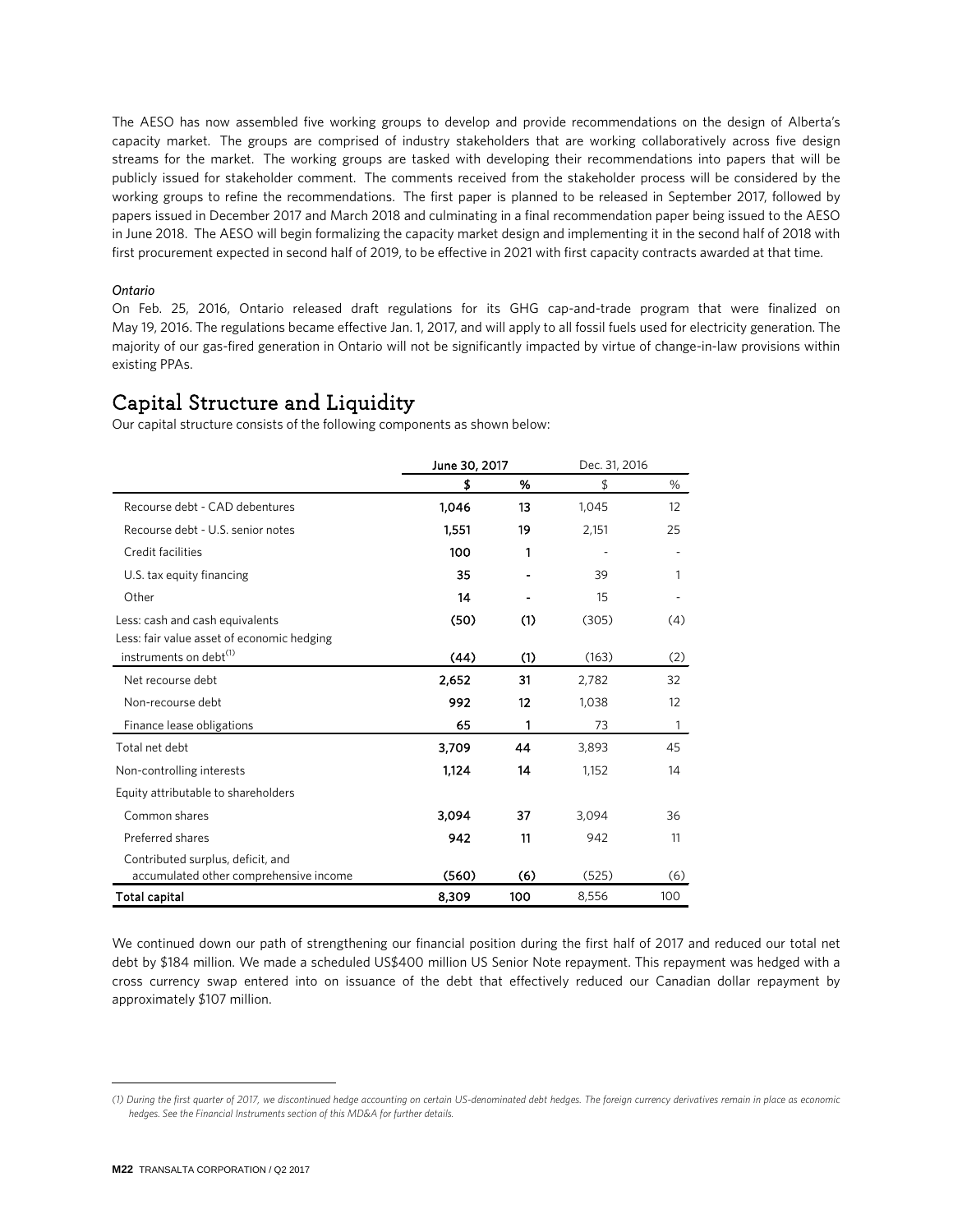On Jan. 18, 2017, we renewed a US base shelf prospectus that allows for the issuance of up to \$2.0 billion aggregate principal amount (or its equivalent in other currencies) of common shares, first preferred shares, warrants, subscription receipts and debt securities from time to time. We also have a Canadian base shelf prospectus, which would allow for the issuance of common shares, first preferred shares, warrants, subscription receipts and debt securities from time to time. The specific terms of any offering of securities is to be determined at the date of issue.

The weakening of the US dollar has decreased our long-term debt balances by \$61 million compared to Dec. 31, 2016. Almost all our U.S.-denominated debt is hedged<sup>([1](#page-22-0))</sup> either through financial contracts or net investments in our U.S. operations. During the period, these changes in our U.S.-denominated debt were offset as follows:

| As at                                                                                                                     | June 30, 2017 | Dec. 31, 2016 |
|---------------------------------------------------------------------------------------------------------------------------|---------------|---------------|
| Effects of foreign exchange on carrying amounts of U.S. operations<br>(net investment hedge) and finance lease receivable | (44)          | (35)          |
| Foreign currency economic cash flow hedges on debt                                                                        | (14)          | (29)          |
| Economic hedges and other                                                                                                 | (3)           |               |
| Total                                                                                                                     | (61)          | (67)          |

During the period through Dec. 31, 2020, we have approximately \$2.0 billion of recourse and non-recourse debt maturing. We expect to refinance some of these upcoming debt maturities by raising \$700 million to \$900 million of debt secured by our contracted cash flows over the next 12 months. The expected proceeds from FMG, for the repurchase of the Solomon Power Facility will provide us more financial flexibility in executing the plan and the timing of financings will be adjusted to match the redeployment of capital. For further details see the Significant and Subsequent Events section of this MD&A. We also expect to continue our deleveraging strategy, as a significant part of our FCF over the next four years will be allocated to debt reduction.

Our credit facilities provide us with significant liquidity. At June 30, 2017, we had a total of \$2.0 billion (Dec. 31, 2016 - \$2.0 billion) of committed credit facilities, of which \$1.3 billion (Dec. 31, 2016 - \$1.4 billion) was available for use. We are in compliance with the terms of the credit facilities. At June 30, 2017, the \$0.7 billion (Dec. 31, 2016 - \$0.6 billion) of credit utilized under these facilities was comprised of actual drawings of \$0.1 billion (Dec. 31, 2016 - nil) and letters of credit of \$0.6 billion (Dec. 31, 2016 - \$0.6 billion). These facilities are comprised of a \$1.5 billion committed syndicated bank facility expiring in 2020, one bilateral credit facility of US\$200 million, expiring in 2020, and three bilateral credit facilities, totalling \$240 million, expiring in 2018. On July 24, 2017, TransAlta Renewables entered into a \$500 million syndicated credit agreement, expiring in 2021. At the same time, we agreed to reduce our facility by the same amount, also expiring in 2021.

The Melancthon, Wolfe Wind, Pingston, TAPC Holdings LP, New Richmond and Mass Solar bonds are subject to customary financing conditions and covenants that may restrict the Corporation's ability to access funds generated by the facilities' operations. Upon meeting certain distribution tests, typically performed once per quarter, the funds are able to be distributed by the subsidiary entities to their respective parent entity. These conditions include meeting a debt service coverage ratio prior to distribution, which was met by these entities in the second quarter. However, funds in these entities that have accumulated since the second quarter test, will remain there until the next debt service coverage ratio can be calculated in the third quarter of 2017. At June 30, 2017, \$20 million (Dec. 31, 2016 - \$24 million) of cash was subject to these financial restrictions.

Additionally, certain non-recourse bonds require that certain reserve accounts be established and funded through cash held on deposit and/or by providing letters of credit. The Corporation has elected to use letters of credit as at June 30, 2017. As at June 30, 2017, \$1 million of cash was on deposit for certain reserves and was not available for general use.

<span id="page-22-0"></span>*<sup>(1)</sup> During the first quarter of 2017, we discontinued hedge accounting on certain US-denominated debt hedges. The foreign currency derivatives remain in place as economic hedges. See the Financial Instruments section of this MD&A for further details.*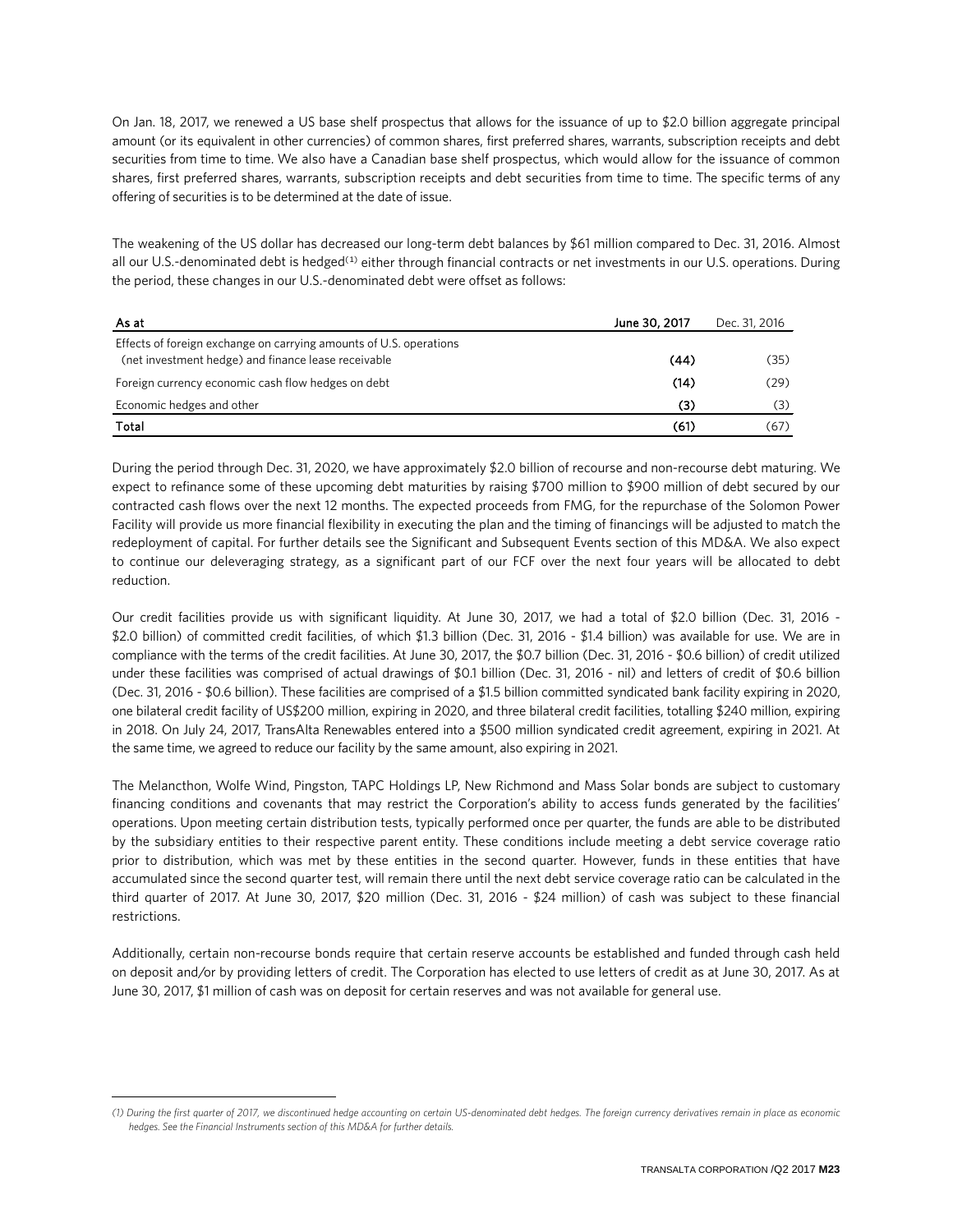#### *Share Capital*

The following table outlines the common and preferred shares issued and outstanding:

| As at                                                  | Aug. 9, 2017 | June 30, 2017               | Dec. 31, 2016 |
|--------------------------------------------------------|--------------|-----------------------------|---------------|
|                                                        |              | Number of shares (millions) |               |
| Common shares issued and outstanding, end of period    | 287.9        | 287.9                       | 287.9         |
| Preferred shares                                       |              |                             |               |
| Series A                                               | 10.2         | 10.2                        | 10.2          |
| Series B                                               | 1.8          | 1.8                         | 1.8           |
| Series C                                               | 11.0         | 11.0                        | 11.0          |
| Series E                                               | 9.0          | 9.0                         | 9.0           |
| Series G                                               | 6.6          | 6.6                         | 6.6           |
| Preferred shares issued and outstanding, end of period | 38.6         | 38.6                        | 38.6          |

#### *Non-Controlling Interests*

As of June 30, 2017, we own 64.0 per cent (Dec. 31, 2016 – 64.0 per cent) of TransAlta Renewables. The stable and predictable cash flows generated by TransAlta Renewables' assets has attracted favourable equity valuations from investors, allowing TransAlta to raise equity capital. We remain committed to maintaining our position as the majority shareholder and sponsor of TransAlta Renewables, with a stated goal of maintaining our interest between 60 to 80 per cent.

We also own 50.01 per cent of TA Cogen which owns, operates, or has an interest in four natural-gas-fired facilities and a 50 per cent interest in a coal-fired generating facility.

#### **Returns to Providers of Capital**

#### **Net Interest Expense**

The components of net interest expense are shown below:

|                                       | 3 months ended June 30 |                          | 6 months ended June 30 |      |
|---------------------------------------|------------------------|--------------------------|------------------------|------|
|                                       | 2017                   | 2016                     | 2017                   | 2016 |
| Interest on debt                      | 56                     | 54                       | 112                    | 111  |
| Interest income                       | (1)                    | $\overline{\phantom{a}}$ | (2)                    | (1)  |
| Capitalized interest                  | (5)                    | (4)                      | (8)                    | (7)  |
| Loss on redemption of bonds           |                        |                          |                        |      |
| Interest on finance lease obligations |                        |                          | 2                      | 2    |
| Other <sup>(1)</sup>                  | 3                      | 5                        |                        | 9    |
| Accretion of provisions               | 5                      | 5                        | 10                     | 11   |
| Net interest expense                  | 59                     | 62                       | 121                    | 126  |

Net interest expense decreased during the first half of 2017 compared to 2016 due to higher interest income and higher capitalized interest, which was slightly offset by higher interest on debt. During 2016, interest accruals were included relating to our Keephills 1 outage arbitration.

<span id="page-23-0"></span>*<sup>(1) 2016</sup> includes interest accrued related to the Keephills 1 outage arbitration.*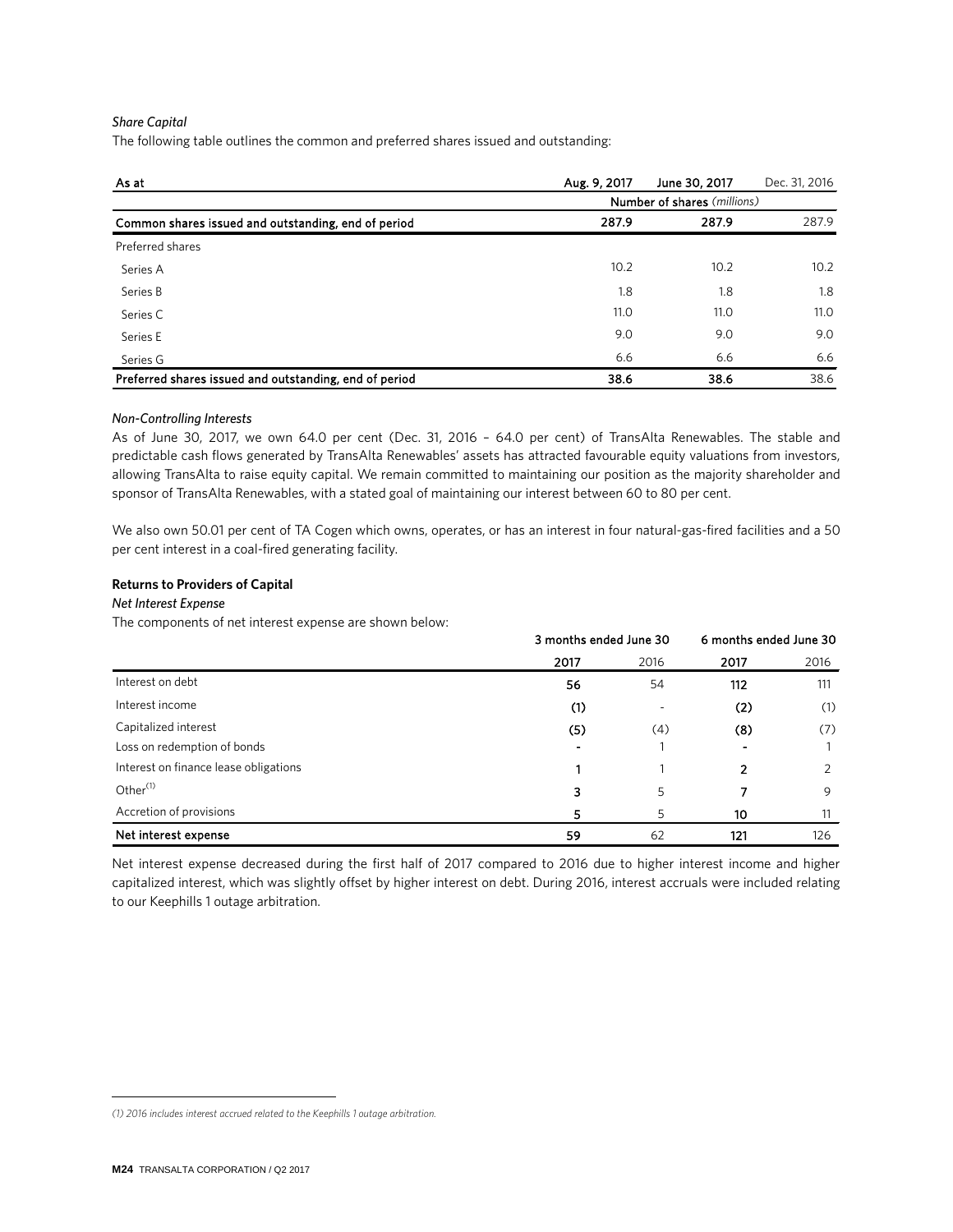#### *Dividends to Shareholders*

On Dec. 19, 2016, we declared quarterly dividends per common share and preferred shares payable to shareholders relating to the period covering the first quarter of 2017. A total of \$12 million and \$10 million in common and preferred share dividends were paid during the first quarter of 2017, respectively.

On April 19, 2017, we declared a dividend of \$0.04 per common share, payable on July 1, 2017. We also declared a quarterly dividend of \$0.16931 per share on the Series A preferred shares, \$0.15645 per share on the Series B preferred shares, \$0.2875 per share on the Series C preferred shares, \$0.3125 per share on the Series E preferred shares, and \$0.33125 per share on the Series G preferred shares, all payable on June 30, 2017.

On July 18, 2017, we declared a dividend of \$0.04 per common share, payable on Oct. 1, 2017. We also declared a quarterly dividend of \$0.16931 per share on the Series A preferred shares, \$0.16125 per share on the Series B preferred shares, \$0.25169 per share on the Series C preferred shares, \$0.3125 per share on the Series E preferred shares, and \$0.33125 per share on the Series G preferred shares, all payable on Sept. 30, 2017.

#### *Non-Controlling Interests*

Reported earnings attributable to non-controlling interests for the three and six months ended June 30, 2017 increased by \$8 million and \$43 million, respectively, compared to the same periods in 2016, due mostly to higher earnings at TransAlta Renewables. In both periods, higher earnings at TransAlta Renewables resulted from a lower unrealized change in fair value of the Class B shares liability. Year-to-date, favourable reductions in unrealized foreign exchange losses on financial interests in the Australian Assets also contributed to the increase.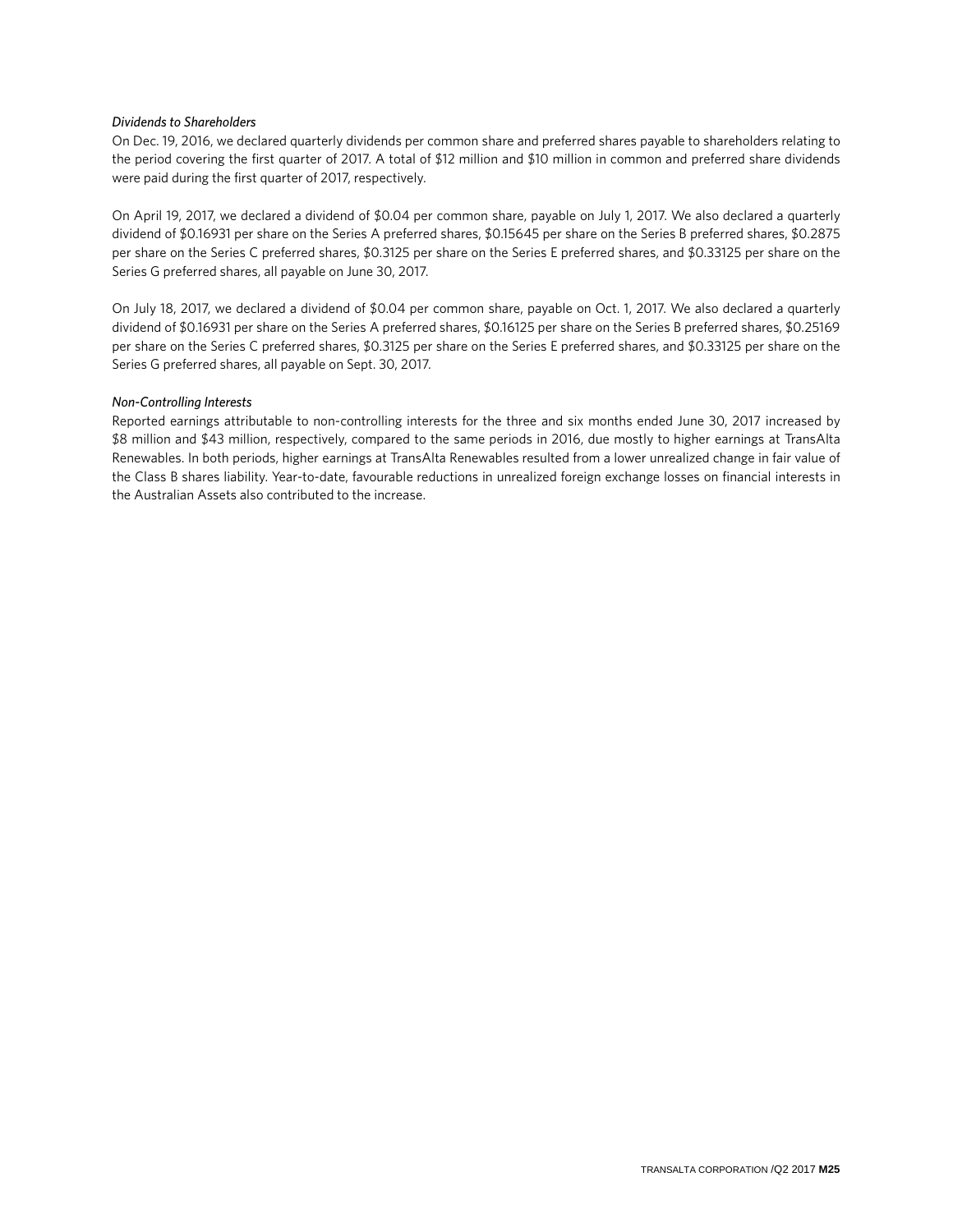## Other Consolidated Analysis

## Financial Position

The following chart highlights significant changes in the Condensed Consolidated Statements of Financial Position from Dec. 31, 2016 to June 30, 2017:

|                                                | Increase/  |                                                                                                                                                                                                                                              |
|------------------------------------------------|------------|----------------------------------------------------------------------------------------------------------------------------------------------------------------------------------------------------------------------------------------------|
| Assets                                         | (decrease) | Primary factors explaining change                                                                                                                                                                                                            |
| Cash and cash equivalents                      | (255)      | Repayment of long-term debt (\$480 million), net of cross<br>currency swap, partially offset by proceeds from sale of our<br>Wintering Hills merchant wind facility (\$61 million)                                                           |
| Trade and other receivables                    | (32)       | Timing of customer receipts and seasonality of revenue                                                                                                                                                                                       |
| Prepaid expenses                               | 35         | Timing of payments of insurance, deposits, and other<br>prepayments                                                                                                                                                                          |
| Inventory                                      | 34         | Increase in coal inventory following lower production in the US<br>and transfer of inventory from PP&E                                                                                                                                       |
| Assets held for sale                           | (61)       | Closing of the sale of the Wintering Hills merchant wind facility                                                                                                                                                                            |
| Finance lease receivables (long term)          | (47)       | Unfavourable changes in foreign exchange rates<br>(\$14 million) and scheduled receipts (\$30 million)                                                                                                                                       |
| Property, plant, and equipment, net            | (120)      | Depreciation for the period (\$303 million) and unfavourable<br>changes in foreign exchange rates (\$14 million), partially offset<br>by additions (\$157 million), and revisions to decommissioning<br>and restoration costs (\$78 million) |
| Risk management assets (current and long term) | (68)       | Contract settlements and unfavourable changes in foreign<br>exchange rates, partially offset by market price movements                                                                                                                       |
| Other assets                                   | (50)       | Primarily the transfer of portion of Mississauga recontracting<br>receivable to current assets                                                                                                                                               |
| Other                                          | (13)       |                                                                                                                                                                                                                                              |
| Total decrease in assets                       | (577)      |                                                                                                                                                                                                                                              |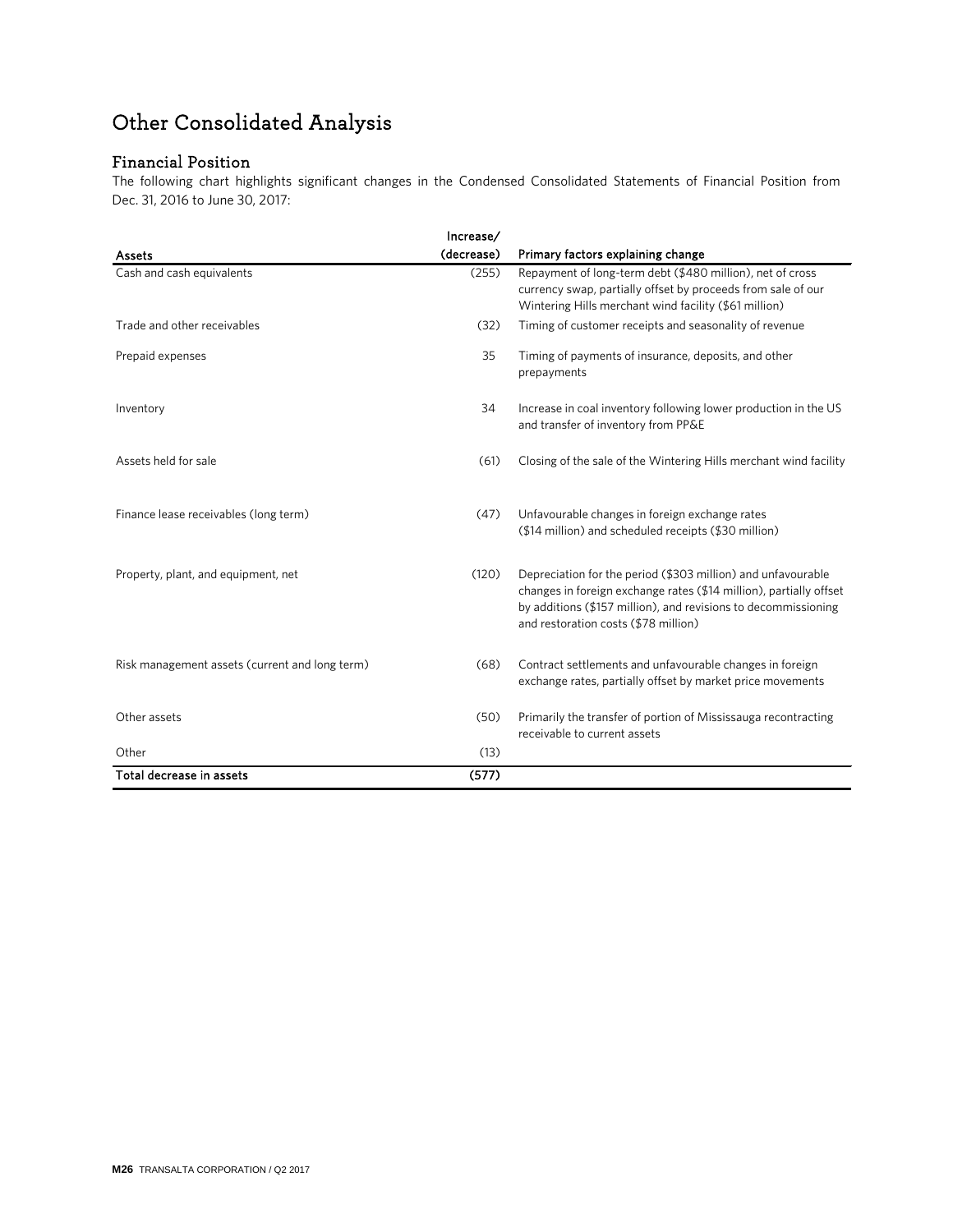|                                                                                                 | Increase/  |                                                                                                                                                                              |
|-------------------------------------------------------------------------------------------------|------------|------------------------------------------------------------------------------------------------------------------------------------------------------------------------------|
| Liabilities and equity                                                                          | (decrease) | Primary factors explaining change                                                                                                                                            |
| Dividends payable                                                                               | (28)       | Timing of the declaration of common dividends                                                                                                                                |
| Credit facilities, long term debt, and finance lease<br>obligations (including current portion) | (558)      | Repayments (\$587 million) and favourable effects of changes<br>in foreign exchange rates (\$61 million), partially offset by<br>increase in credit facility (\$100 million) |
| Decommissioning and other provisions (current<br>and long term)                                 | 78         | Impact of lower discount rate due to shortened useful lives on<br>certain Alberta coal assets                                                                                |
| Deferred income tax liabilities                                                                 | (38)       | Reversal of a writedown of deferred tax assets mainly related to<br>our US business and reversals of taxable temporary differences                                           |
| Equity attributable to shareholders                                                             | (35)       | Common share dividends (\$12 million), preferred share<br>dividends (\$10 million), net loss (\$8 million), and net other<br>comprehensive loss (\$5 million)                |
| Non-controlling interests                                                                       | (28)       | Distributions (\$91 million), partially offset by net earnings (\$44<br>million) and other comprehensive income (\$19 million)                                               |
| Other                                                                                           | 32         |                                                                                                                                                                              |
| Total decrease in liabilities and equity                                                        | (577)      |                                                                                                                                                                              |

## Cash Flows

The following chart highlights significant changes in the Condensed Consolidated Statements of Cash Flows for the three and six months ended June 30, 2017 compared to the same periods in 2016:

|                                                   |       |      | Increase/ |                                                                                                                                                                                                                                                                                                                                      |
|---------------------------------------------------|-------|------|-----------|--------------------------------------------------------------------------------------------------------------------------------------------------------------------------------------------------------------------------------------------------------------------------------------------------------------------------------------|
| 3 months ended June 30                            | 2017  |      |           | 2016 (decrease Primary factors explaining change                                                                                                                                                                                                                                                                                     |
| Cash and cash equivalents,<br>beginning of period | 504   | 30   | 474       |                                                                                                                                                                                                                                                                                                                                      |
| Provided by (used in):                            |       |      |           |                                                                                                                                                                                                                                                                                                                                      |
| Operating activities                              | 63    | 119  |           | (56) Unfavourable change in non-cash working capital (\$69 million),<br>partially offset by an increase in cash earnings (\$13 million)                                                                                                                                                                                              |
| Investing activities                              | (74)  | (76) | 2         | Favaourable change in investing working capital (\$39 million),<br>partially offset by lower realized gains on financial instruments<br>(\$15 million) and higher additions to property, plant and<br>equipment (\$21 million)                                                                                                       |
| Financing activities                              | (442) | 20   |           | (462) Higher repayment of long-term debt (\$499 million), higher<br>distributions paid to subsidiaries' non-controlling interests (\$14<br>million), lower net borrowings on credit facilities and issuance of<br>long-term debt (\$59 million), partially offset by higher realized<br>gain on financial instrument (\$107 million) |
| Translation of foreign<br>currency cash           | (1)   |      | (1)       |                                                                                                                                                                                                                                                                                                                                      |
| Cash and cash equivalents,<br>end of period       | 50    | 93   | (43)      |                                                                                                                                                                                                                                                                                                                                      |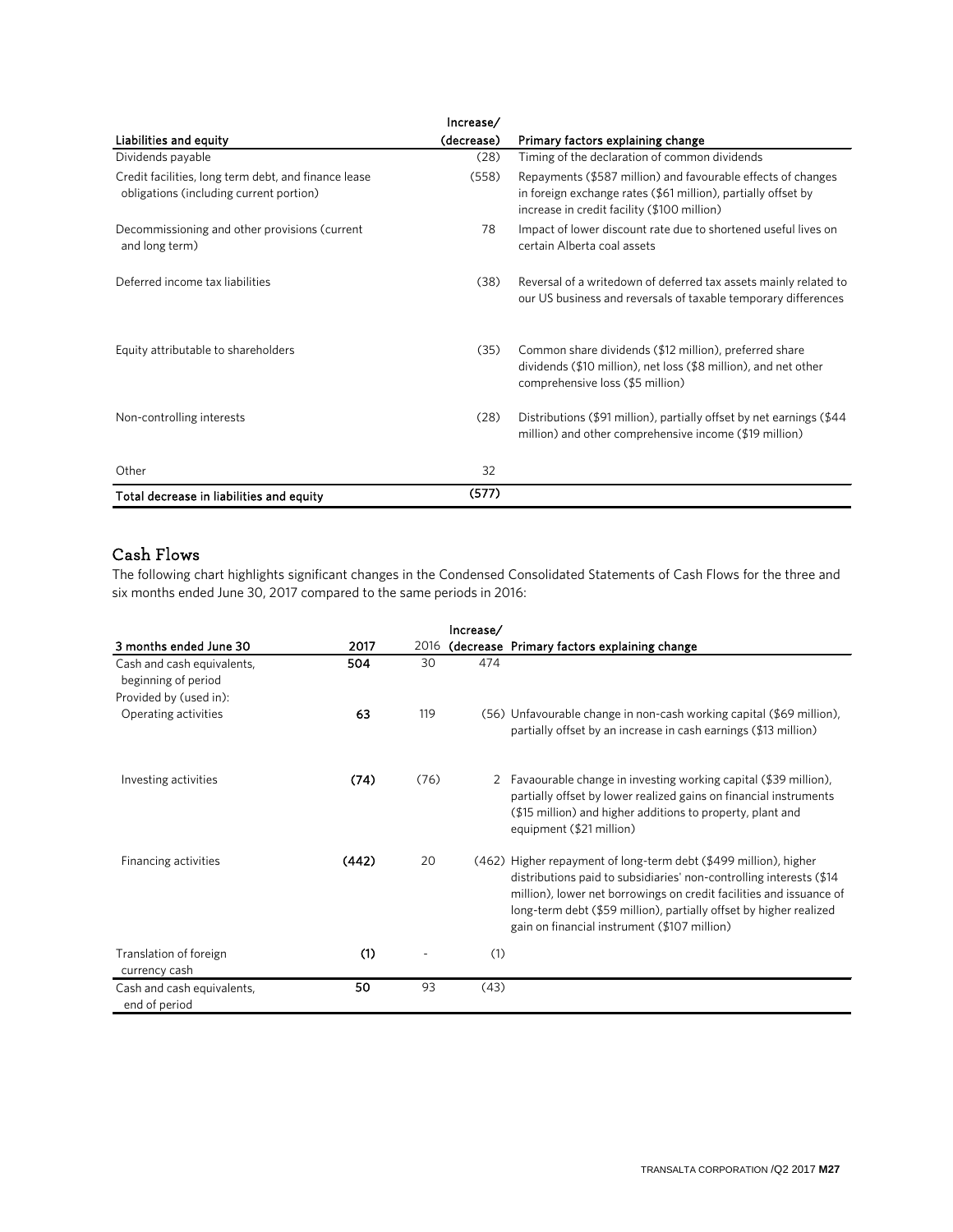|                                                                |       |       | Increase/ |                                                                                                                                                                                                                                                                                                                                                                                                     |
|----------------------------------------------------------------|-------|-------|-----------|-----------------------------------------------------------------------------------------------------------------------------------------------------------------------------------------------------------------------------------------------------------------------------------------------------------------------------------------------------------------------------------------------------|
| 6 months ended June 30                                         | 2017  |       |           | 2016 (decrease Primary factors explaining change                                                                                                                                                                                                                                                                                                                                                    |
| Cash and cash equivalents, beginning<br>Provided by (used in): | 305   | 54    | 251       |                                                                                                                                                                                                                                                                                                                                                                                                     |
| Operating activities                                           | 344   | 394   |           | (50) Unfavourable change in non-cash working capital of (\$68)<br>million), partially offset by higher cash earnings (\$18 million)                                                                                                                                                                                                                                                                 |
| Investing activities                                           | (69)  | (143) | 74        | Proceeds on sale of the Wintering Hills merchant wind facility in<br>the first quarter of 2017 (\$61 million) and favourable change in<br>non-cash investing working capital (\$30 million)                                                                                                                                                                                                         |
| Financing activities                                           | (530) | (210) |           | (320) Higher repayment of long-term debt (\$523 million) and lower<br>proceeds on sale of non-controlling interest in subsidiary (\$162)<br>million), partially offset by lower net borrowings on credit<br>facilities and issuance of long-term debt (\$256 million), lower<br>dividends paid on common shares (\$23 million), and higher<br>realized gain on financial instrument (\$107 million) |
| Translation of foreign<br>currency cash                        |       | (2)   | 2         |                                                                                                                                                                                                                                                                                                                                                                                                     |
| Cash and cash equivalents,<br>end of period                    | 50    | 93    | (43)      |                                                                                                                                                                                                                                                                                                                                                                                                     |

### Unconsolidated Structured Entities or Arrangements

Disclosure is required of all unconsolidated structured entities or arrangements such as transactions, agreements, or contractual arrangements with unconsolidated entities, structured finance entities, special purpose entities, or variable interest entities that are reasonably likely to materially affect liquidity or the availability of, or requirements for, capital resources. We currently have no such unconsolidated structured entities or arrangements.

### Guarantee Contracts

We have obligations to issue letters of credit and cash collateral to secure potential liabilities to certain parties, including those related to potential environmental obligations, commodity risk management and hedging activities, construction projects, and purchase obligations. At June 30, 2017, we had provided letters of credit totalling \$556 million (Dec. 31, 2016 - \$566 million) and cash collateral of \$69 million (Dec. 31, 2016 - \$77 million). These letters of credit and cash collateral secure certain amounts included on our Condensed Consolidated Statements of Financial Position under risk management liabilities and decommissioning and other provisions.

#### **Commitments**

During the first quarter of 2017, we extended and revised our existing agreement with Alstom to provide major maintenance for our Canadian Coal facilities. The agreement relates to major maintenance projects over the 2017 through 2020 years at our Keephills plants and on some Sundance plants. Alstom will be accountable for providing its services on budget and on time with a guarantee on performance.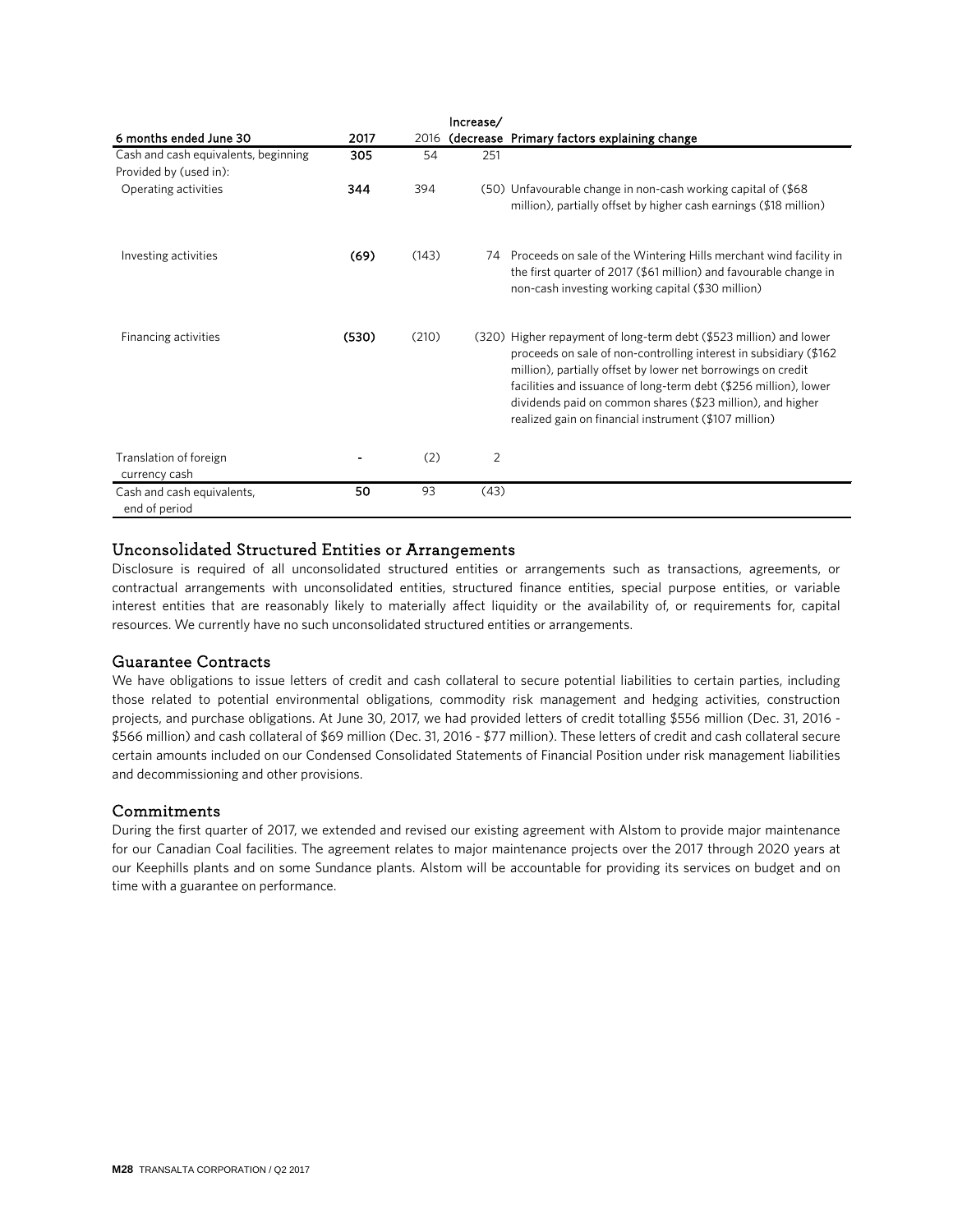## Contingencies

### **I. Line Loss Rule Proceeding**

TransAlta is participating in a line loss rule proceeding (the "LLRP") that is currently before the Alberta Utilities Commission ("AUC"). The AUC determined that it had the ability to retroactively adjust line loss rates going back to 2006 and directed the Alberta Electric System Operator (the "AESO") to, among other things, perform such retroactive calculations. The various decisions by the AUC are, however, subject to appeal and challenge. TransAlta may incur additional transmission charges as a result of the LLRP. The outcome of the LLRP, however, currently remains uncertain and the total potential exposure faced by TransAlta, if any, cannot be calculated with certainty until retroactive calculations using a AUC-approved methodology are made available, and until the AUC determines what methodology will be used for retroactive calculations. The AESO expects retroactive calculations for each year using a AUC-approved methodology to begin to be available later in 2017. Further, certain PPAs for TransAlta's facilities provide for the pass through of these types of transmission charges to the PPA buyers.

As a result, no provision has been recorded at this time.

## Financial Instruments

Refer to Note 13 of the notes to the audited annual consolidated financial statements within our 2016 Annual Integrated Report and Note 8 of our unaudited interim condensed consolidated financial statements as at and for the three and six months ended June 30, 2017 for details on Financial Instruments. Refer to the Governance and Risk Management section of our 2016 Annual Integrated Report and Note 9 of our unaudited interim condensed consolidated financial statements for further details on our risks and how we manage them. Our risk management profile and practices have not changed materially from Dec. 31, 2016.

During the first quarter of 2017, we discontinued hedge accounting for certain foreign currency cash flow and fair value hedges on US\$690 million and US\$50 million of debt, respectively. As at March 31, 2017, cumulative gains on the cash flow hedges of approximately \$3 million will continue to be deferred in Accumulated Other Comprehensive Income ("AOCI") and will be reclassified to net earnings as the forecasted transactions (interest payments) occur. As at March 31, 2017, cumulative losses of approximately \$2 million related to the fair value hedge, and recognized as part of the carrying value of the hedged debt, will be amortized to net earnings over the period to the debt's maturity. Changes in these risk management assets and liabilities related to these discontinued hedge positions will be reflected within net earnings prospectively.

We may enter into commodity transactions involving non-standard features for which observable market data is not available. These are defined under IFRS as Level III financial instruments. Level III financial instruments are not traded in an active market and fair value is, therefore, developed using valuation models based upon internally developed assumptions or inputs. Our Level III fair values are determined using data such as unit availability, transmission congestion, or demand profiles. Fair values are validated on a quarterly basis by using reasonably possible alternative assumptions as inputs to valuation techniques, and any material differences are disclosed in the notes to the financial statements.

As at June 30, 2017, total Level III financial instruments had a net asset carrying value of \$807 million (Dec. 31, 2016 - \$758 million net asset). The increase during the period is primarily due to the changes in value of the longterm power sale contract designated as an all-in-one cash flow hedge, for which changes in fair value are recognized in other comprehensive income.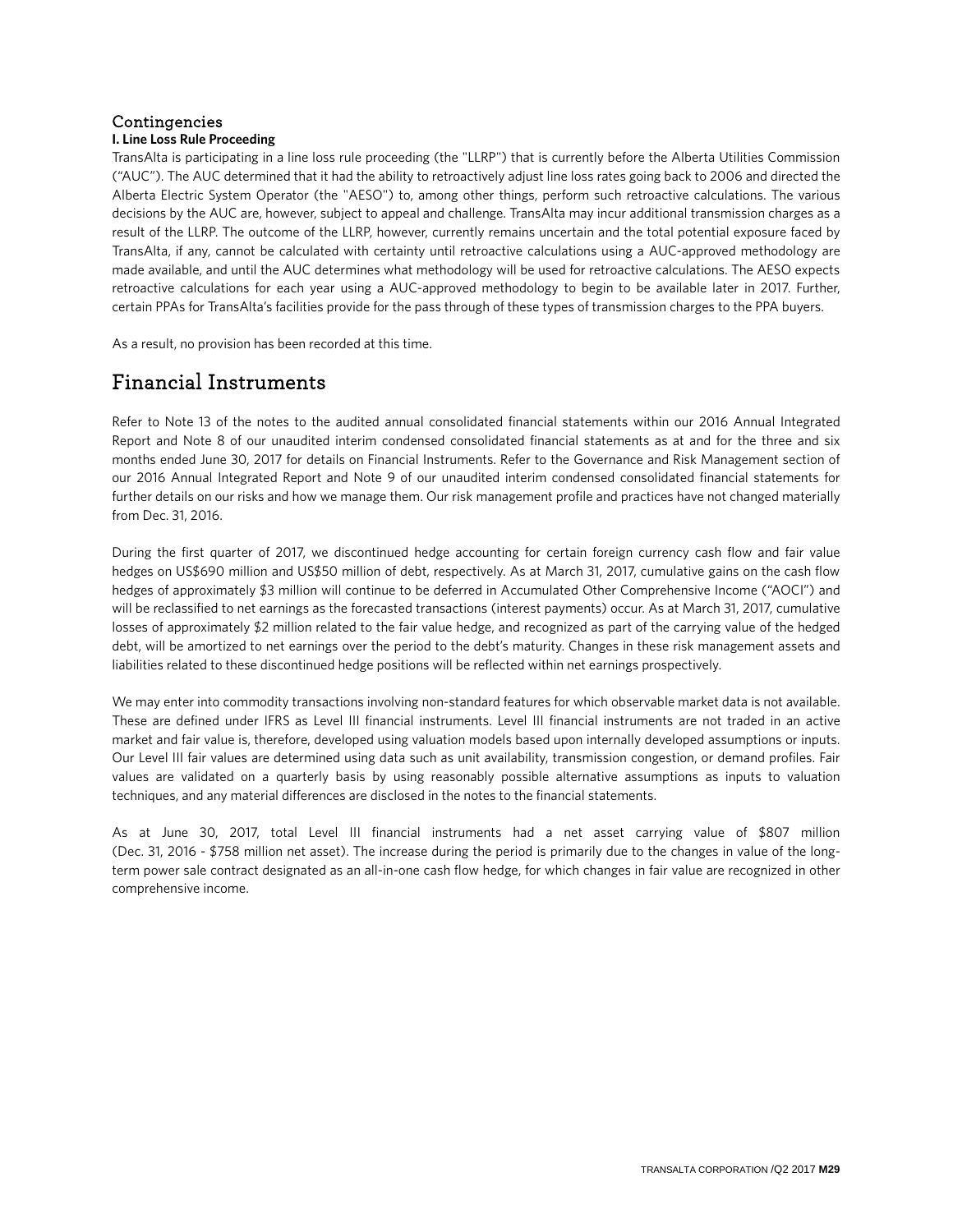## 2017 Financial Outlook

The following table outlines our expectations on key financial targets for 2017:

| Measure                          | Target                                                              |
|----------------------------------|---------------------------------------------------------------------|
| Comparable EBITDA                | \$1,025 million to \$1,100 million                                  |
| Comparable FFO                   | \$765 million to \$820 million                                      |
| Comparable FCF                   | \$270 million to \$310 million                                      |
| Canadian Coal fleet availability | 81 to 83 per cent                                                   |
| Dividend                         | \$0.16 per common share annualized, 15 to 17 per cent payout of FCF |

#### **2017 Outlook Update**

During the first half of the year, emerging labour constraints at our Alberta coal mine have impacted productivity at the mine, significantly reducing our coal inventory and causing coal supply constraints for our facilities in Alberta. The shortfall affects our Sundance coal-fired generating units 1 to 6 and Keephills units 1 to 3. We expect additional mining costs at our Highvale mine operations for the remainder of 2017, and a shorter-term reduction in the power generation at Sundance and Keephills, in order to rebuild our coal inventory. Also, higher productivity capital and higher distributions to non-controlling interests have negatively impacted FCF. Accordingly, we have reduced the following 2017 targets: FCF target range to \$270 million to \$310 million from the previously announced target range of \$300 to \$365 million, Comparable EBITDA from the previously announced target range of \$1,025 to \$1,135 million to \$1,025 to \$1,100 million, and FFO from the previously announced target range of \$765 to \$855 million to \$765 to \$820 million.

#### **Availability**

Availability of our Canadian coal fleet is expected to be in range of 81 to 83 per cent in 2017, lower than our target during the first quarter of 2017 of 86 to 88 per cent due to attrition, unforeseen maintenance, and other issues at the Highvale mine. Availability of our other generating assets (gas, renewables) generally exceeds 95 per cent.

#### **Prices**

For the remainder of 2017, power prices in Alberta are expected to be slightly higher than 2016 as a result of carbon costs that increase the variable cost of generation year-over-year. However, prices can vary based on supply and weather conditions. In the Pacific Northwest power prices for the third and fourth quarter are expected to be comparable to 2016. In Ontario, power prices are expected to be lower due to weak weather driven demand, ample baseload nuclear generation, and demand side management.

#### **Contractual Profile**

As a result of Alberta PPAs and long-term contracts, approximately 80 per cent of our capacity is contracted over the next two years. With the announced closure of Sundance Unit 1 and the mothballing of Sundance Unit 2, this level of contracted capacity is relatively stable until the end of 2020 when the PPA's on our Alberta coal fleet end. More than half of our noncontracted generation is sold forward 12 to 18 months ahead of time using short-term physical or financial contracts, such that on an aggregated portfolio basis, depending on market conditions, we target being up to 90 per cent contracted for the upcoming calendar year. As at the end of the second quarter, approximately 91 per cent of our 2017 capacity was contracted. The average prices of our short-term physical and financial contracts for 2017 are approximately \$45 per MWh in Alberta and approximately US\$45 per MWh in the Pacific Northwest.

Any termination of the Sundance PPAs by the Balancing Pool that may arise is not expected to have an impact in 2017 due to the 6 month notice requirement that is required to be given to the owner of the generating unit prior to any termination becoming effective.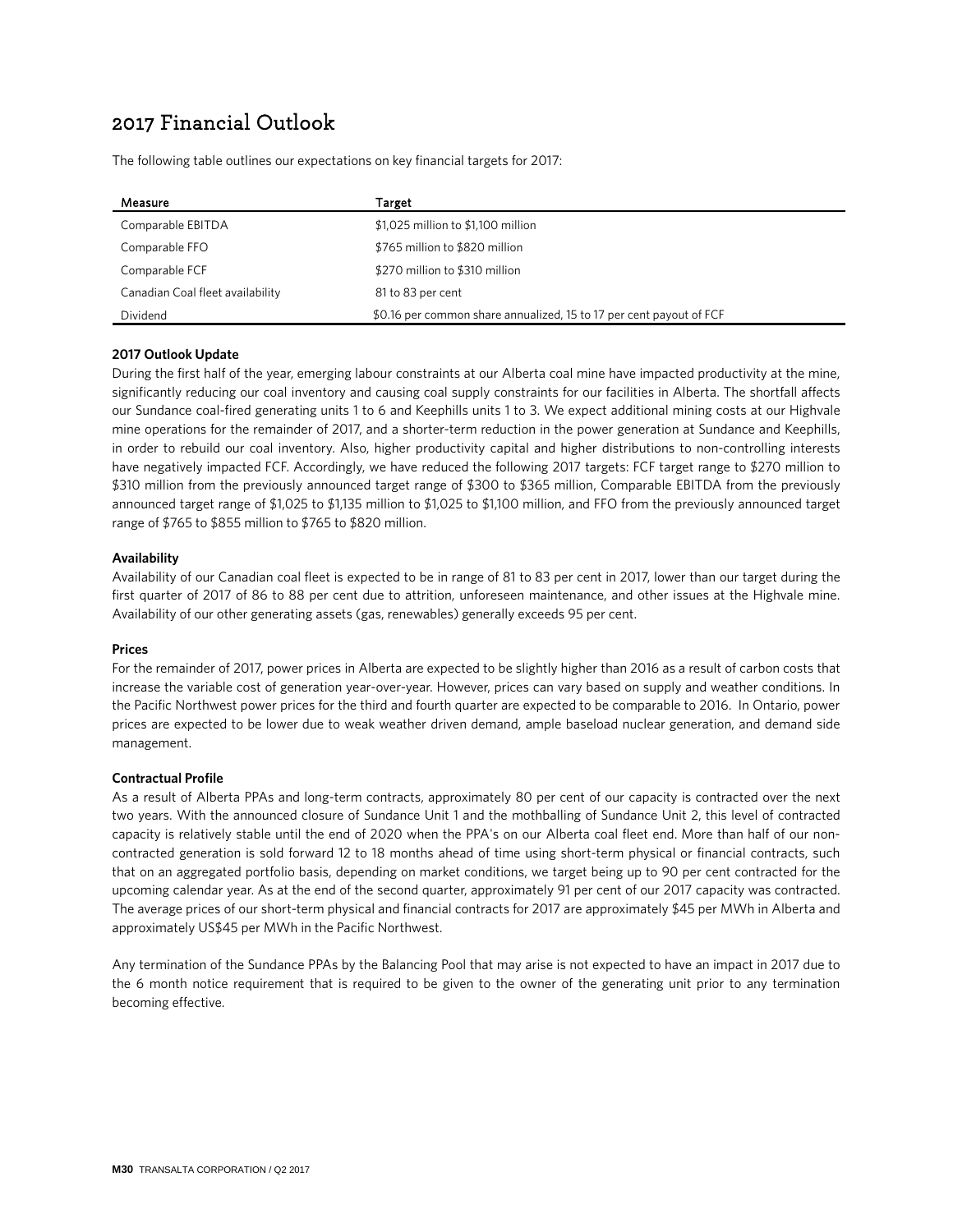#### **Fuel Costs**

As disclosed previously, the cost to mine coal at our Alberta mine is expected to increase due to a major outage of a dragline and a higher strip ratio in 2017. Seasonal variations in coal costs at our Alberta mine are minimized through the application of standard costing. In addition, coal costs for 2017, on a standard cost per tonne basis, are expected to be affected by the loss on sale of inventory and lower availability of large equipment. As a result, we now expect our standard coal costs to be 21 per cent in 2017, up from 12 per cent. The development of Pit 9 in 2018 is expected to improve our strip ratio.

In the Pacific Northwest, our US Coal mine, adjacent to our power plant, is in the reclamation stage. Fuel at US Coal has been purchased primarily from external suppliers in the Powder River Basin and delivered by rail. The delivered fuel cost will decrease slightly in 2017 primarily due to lower transportation costs resulting from lower expected natural gas prices.

Most of our generation from gas is sold under contract with pass-through provisions for fuel. For gas generation with no passthrough provision, we purchase natural gas from third parties coincident with production, thereby minimizing our risk to changes in prices.

We closely monitor the risks associated with changes in electricity and input fuel prices on our future operations and, where we consider it appropriate, use various physical and financial instruments to hedge our assets and operations from such price risks.

#### **Energy Marketing**

EBITDA from our Energy Marketing segment is affected by prices and volatility in the market, overall strategies adopted, and changes in regulation and legislation. We continuously monitor both the market and our exposures to maximize earnings while still maintaining an acceptable risk profile. Our revised 2017 target is for Energy Marketing to contribute between \$50 million to \$70 million in gross margin for the year, down from our \$60 million to \$70 million target in the first quarter, and below our initial target of \$70 million to \$90 million.

#### **Exposure to Fluctuations in Foreign Currencies**

Our strategy is to minimize the impact of fluctuations in the Canadian dollar against the U.S. dollar and Australian dollar by offsetting foreign-denominated assets with foreign-denominated liabilities and by entering into foreign exchange contracts. We also have foreign-denominated expenses, including interest charges, which largely offset our net foreign-denominated revenues.

#### **Net Interest Expense**

Net interest expense for 2017 is expected to be higher than in 2016 largely due to lower capitalized interest. However, changes in interest rates and in the value of the Canadian dollar relative to the US dollar can affect the amount of net interest expense incurred.

#### **Net Debt, Liquidity, and Capital Resources**

We expect to maintain adequate available liquidity under our committed credit facilities. We currently have access to \$1.3 billion in liquidity. Our continued focus will be toward repositioning our capital structure and we expect to be well positioned to address the upcoming debt maturities in 2018.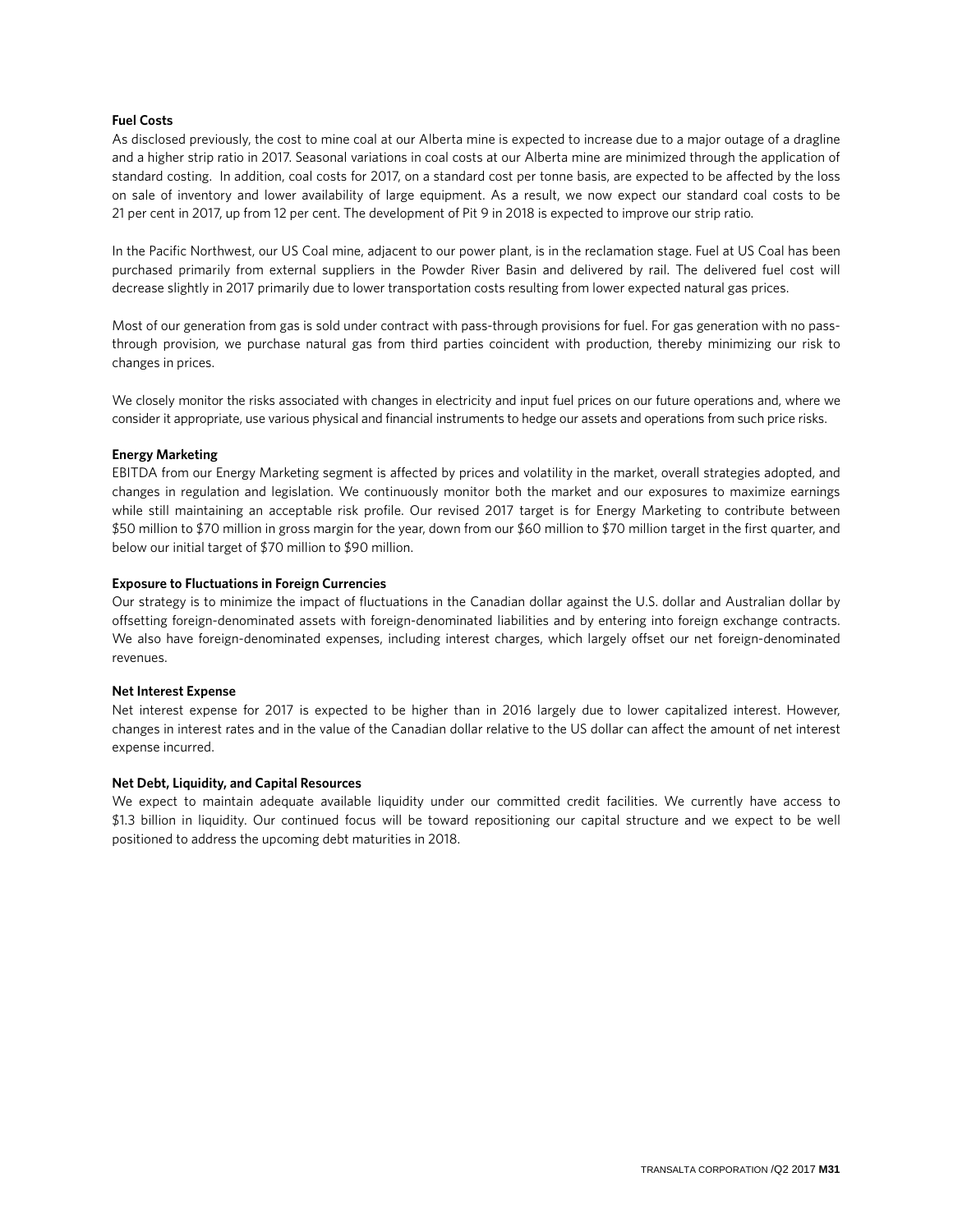#### **Capital Expenditures**

Our major projects are focused on sustaining our current operations and supporting our growth strategy in our renewables platform.

A summary of the significant growth and major projects that are in progress is outlined below: [1](#page-31-0)

|                                               | <b>Total Project</b>          |                                 | 2017                      | <b>Target</b>      |                                                                                                              |
|-----------------------------------------------|-------------------------------|---------------------------------|---------------------------|--------------------|--------------------------------------------------------------------------------------------------------------|
|                                               | Estimated<br>spend            | Spent to<br>date <sup>(1)</sup> | <b>Estimated</b><br>spend | completion<br>date | <b>Details</b>                                                                                               |
| Project                                       |                               |                                 |                           |                    |                                                                                                              |
| South Hedland<br>power project <sup>(2)</sup> | 576                           | 364                             | $210 - 230$               | Q3 2017            | 150 MW combined-cycle power plant                                                                            |
| Solomon load bank<br>facility                 | 5                             | 2                               | 3                         | Q4 2017            | Installation of 20MW load bank facility required<br>to support the operation of the Solomon power<br>station |
| Transmission                                  | Not applicable <sup>(3)</sup> |                                 | 3                         | Ongoing            | Regulated transmission that receives a return on<br>investment                                               |
| Total                                         | 581                           | 366                             | $216 - 236$               |                    |                                                                                                              |

Cash required to fund the construction of the South Hedland power project is expected to be partially funded by our credit facilities and cash generated by our business.

A significant portion of our sustaining and productivity capital is planned major maintenance, which includes inspection, repair and maintenance of existing components, and the replacement of existing components. Planned major maintenance costs are capitalized as part of property, plant and equipment ("PP&E") and are amortized either on a straight-line basis over the term until the next major maintenance event or on a unit-of-production basis. These costs exclude amounts for day-today routine maintenance, unplanned maintenance activities, and minor inspections and overhauls, which are expensed as incurred.

Our estimate for total sustaining and productivity capital is allocated among the following: [2](#page-31-1)

| Category                                  | Description                                                   | Spent to<br>date <sup>(1)</sup> | Expected<br>spend<br>in 2017 |
|-------------------------------------------|---------------------------------------------------------------|---------------------------------|------------------------------|
|                                           |                                                               |                                 |                              |
| Routine capital <sup>(2)</sup>            | Capital required to maintain our existing generating capacity | 30                              | $85 - 90$                    |
| Planned major maintenance                 | Regularly scheduled major maintenance                         | 89                              | $125 - 130$                  |
| Mine capital                              | Capital related to mining equipment and land purchases        | 6                               | $25 - 30$                    |
| Finance leases                            | Payments on finance leases                                    | 8                               | $15 - 20$                    |
| Total sustaining capital                  |                                                               | 133                             | $250 - 270$                  |
| Productivity capital                      | Projects to improve power production efficiency and           |                                 |                              |
|                                           | corporate improvement initiatives                             | 9                               | $20 - 25$                    |
| Total sustaining and productivity capital |                                                               | 142                             | $270 - 295$                  |

<span id="page-31-0"></span>*<sup>(1)</sup> Represents amounts spent as of June 30, 2017.*

*<sup>(2)</sup> Estimated project expenditures are AUD\$553 million. Total estimated project expenditures are stated in CAD\$ and include estimated capital interest costs. The total estimated project expenditures may change due to fluctuations in foreign exchange rates. Approximately \$160 million in project expenditures relate to infrastructure acquisition and network, water and gas access deposits, and prepayments, most of which is due to be paid on commissioning.*

*<sup>(3)</sup> Transmission projects are aggregated and developed on an ongoing basis. Consequently, discrete project expenditures are not available.*

<span id="page-31-1"></span>*<sup>(4)</sup> Includes hydro life extension spend.*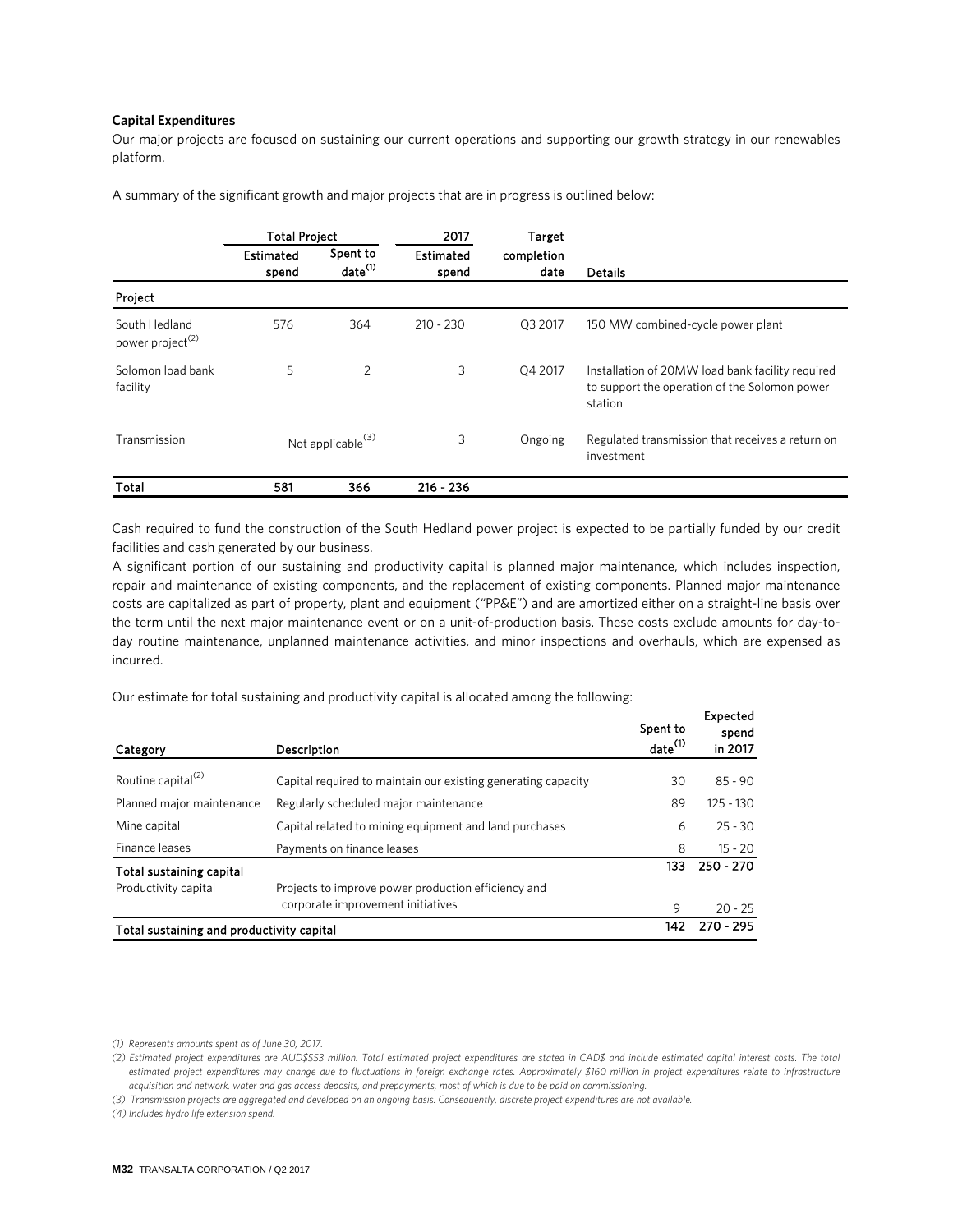While we decreased our target on sustaining capital, we shifted the productivity capital expected spend for 2017 as these relate to the funding of some Greenlight transformation initiatives. In certain cases, payback is expected to be achieved within two years. The total sustaining and productivity capital remains unchanged.

To date we have completed major planned outages at Sundance Unit 6, Keephills Unit 2, Centralia Unit 2, and Windsor.

Significant planned major outages remaining for 2017 include the following:

- a turnaround on Keephills 3 in the third quarter, Sheerness 1 in the fourth quarter, and a major overhaul to one of our draglines at our Highvale mine,
- one major outage in our Canadian Gas segment related to our Sarnia facility, scheduled for the fourth quarter.

Lost production as a result of planned major maintenance, excluding planned major maintenance for U.S. Coal, which is scheduled during a period of economic dispatching, is estimated as follows for 2017:

|          |           | Gas and           |               | Lost to      |
|----------|-----------|-------------------|---------------|--------------|
|          | Coal      | <b>Renewables</b> | Total         | $date^{(1)}$ |
| GWh lost | 940 - 950 | $235 - 265$       | 1.175 - 1.215 | 1.191        |

### **Funding of Capital Expenditures**

Funding for these planned capital expenditures is expected to be provided by cash flow from operating activities, existing liquidity, and capital raised from our contracted cash flows. We have access to approximately \$2.0 billion in liquidity, if required. The funds required for committed growth, sustaining capital, and productivity projects are not expected to be significantly impacted by the current economic environment.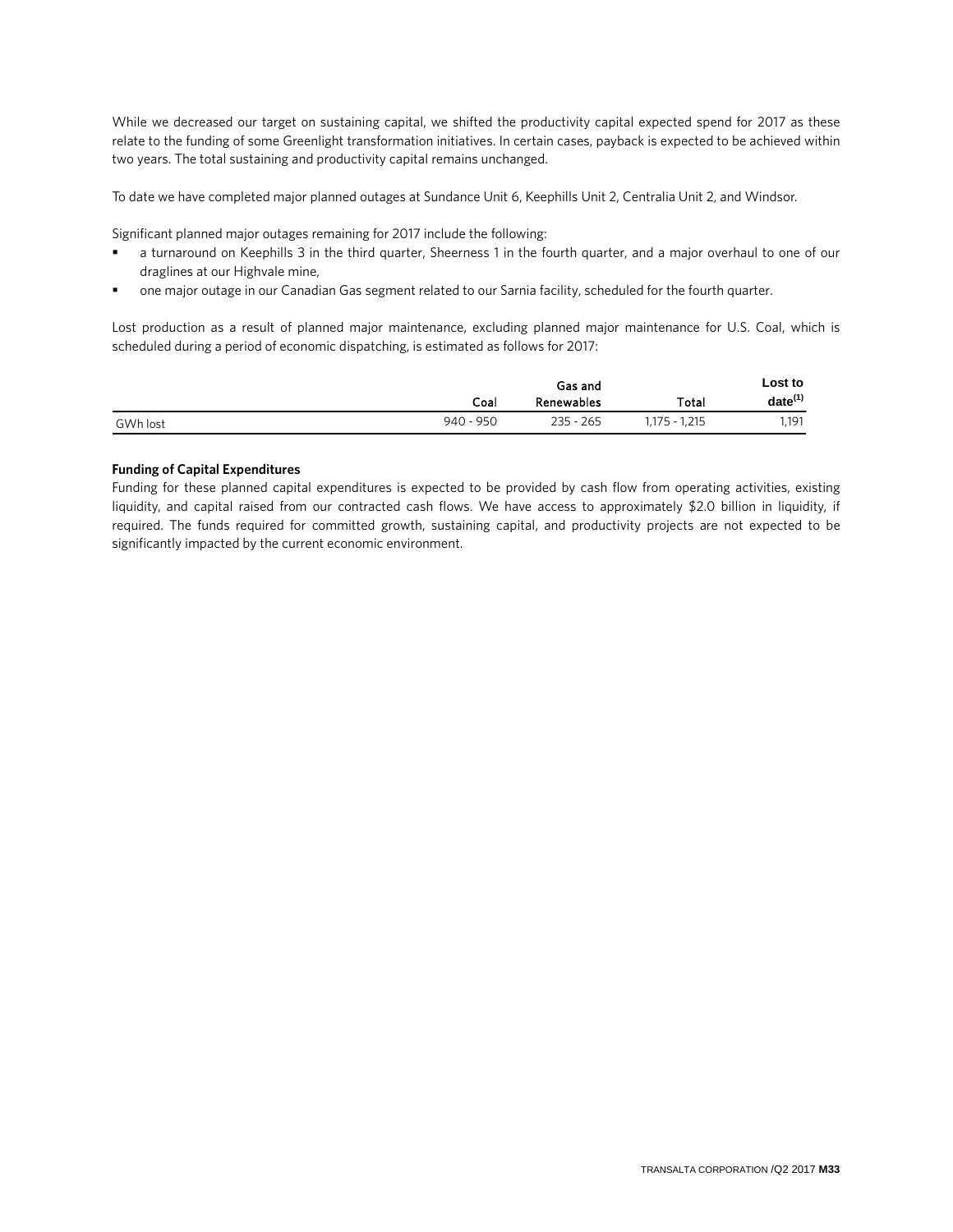## Accounting Changes

## A. Current Accounting Changes

### **I. Change in Estimates – Useful Lives**

As a result of the OCA with the Government of Alberta described in the Significant Events section of this MD&A and in our 2016 annual consolidated financial statements, we will cease coal-fired emissions by the end of 2030. On Jan. 1, 2017, the useful lives of the PP&E and amortizable intangibles associated with some of our Alberta coal assets were reduced to 2030. As a result, depreciation expense and intangibles amortization for the three months ended June 30, 2017 increased by approximately \$28 million and the full year 2017 depreciation and amortization expense are expected to increase by approximately \$58 million. The useful lives may be revised or extended in compliance with our accounting policies, dependent upon future operating decisions and events, such as coal-to-gas conversions.

As a result of our decision to retire Sundance Unit 1 effective Jan. 1, 2018 (see the Significant and Subsequent Events section of this MD&A for further details), the useful lives of the Sundance Unit 1 PP&E and amortizable intangibles were reduced in the second quarter of 2017 by two years to Dec. 31, 2017. As a result, depreciation expense and intangibles amortization for the three months ended June 30, 2017 increased in total by approximately \$4 million and the full year 2017 depreciation and amortization expense is expected to increase by approximately \$15 million.

## B. Future Accounting Changes

Accounting standards that have been previously issued by the IASB but are not yet effective, and have not been applied by us, include IFRS 9 *Financial Instruments*, IFRS 15 *Revenue from Contracts with Customers,* and IFRS 16 *Leases*. Refer to *Note 3* of our most recent annual consolidated financial statements for information regarding the requirements of IFRS 9, IFRS 15, and IFRS 16. We continue to make progress on the implementation plan for each standard. As part of each implementation plan, a centralized project team has been created to manage project activities. A stakeholder committee has been formed to oversee the implementation process and it includes individuals from the relevant functions and business units.

With respect to IFRS 9, we are in the process of completing an assessment of the classification and measurement portion of the standard. Activities to identify and calculate impacts from the impairment portion of the standard have commenced. In addition, the review of process and disclosure requirements have commenced. It is not yet possible to make a reliable estimate of the impact of IFRS 9 on the financial statements and disclosures. Our current estimate of the time and effort necessary to complete the implementation plan for IFRS 9 extends into late 2017.

With respect to IFRS 15, the Corporation is in the process of completing the accounting assessment of its revenue streams and underlying contracts with customers. In addition, the review of process and disclosure requirements have commenced. The majority of our revenues within the scope of IFRS 15 are earned through the sale of capacity and energy under both longterm arrangements and merchant mechanisms. Commentary on implementation issues specific to the power and utilities industry is in the process of being discussed and issued by standard setters in the United States. Certain implementation commentary is expected to be relevant to the Corporation's long term arrangements. We currently estimate that the time and effort necessary to complete our implementation plan for IFRS 15 will extend into late 2017. We anticipate finalizing a decision with respect to the transition method in late 2017. It is not yet possible to make a reliable estimate of the impact IFRS 15 will have on our financial statements and disclosures.

We are in the process of completing our initial scoping assessment for IFRS 16 and have prepared a detailed project plan. It is anticipated that most of the effort under the implementation plan will occur in late 2017 through mid-2018. It is not yet possible to make reliable estimates of the impact of IFRS 16 on the financial statements and disclosures.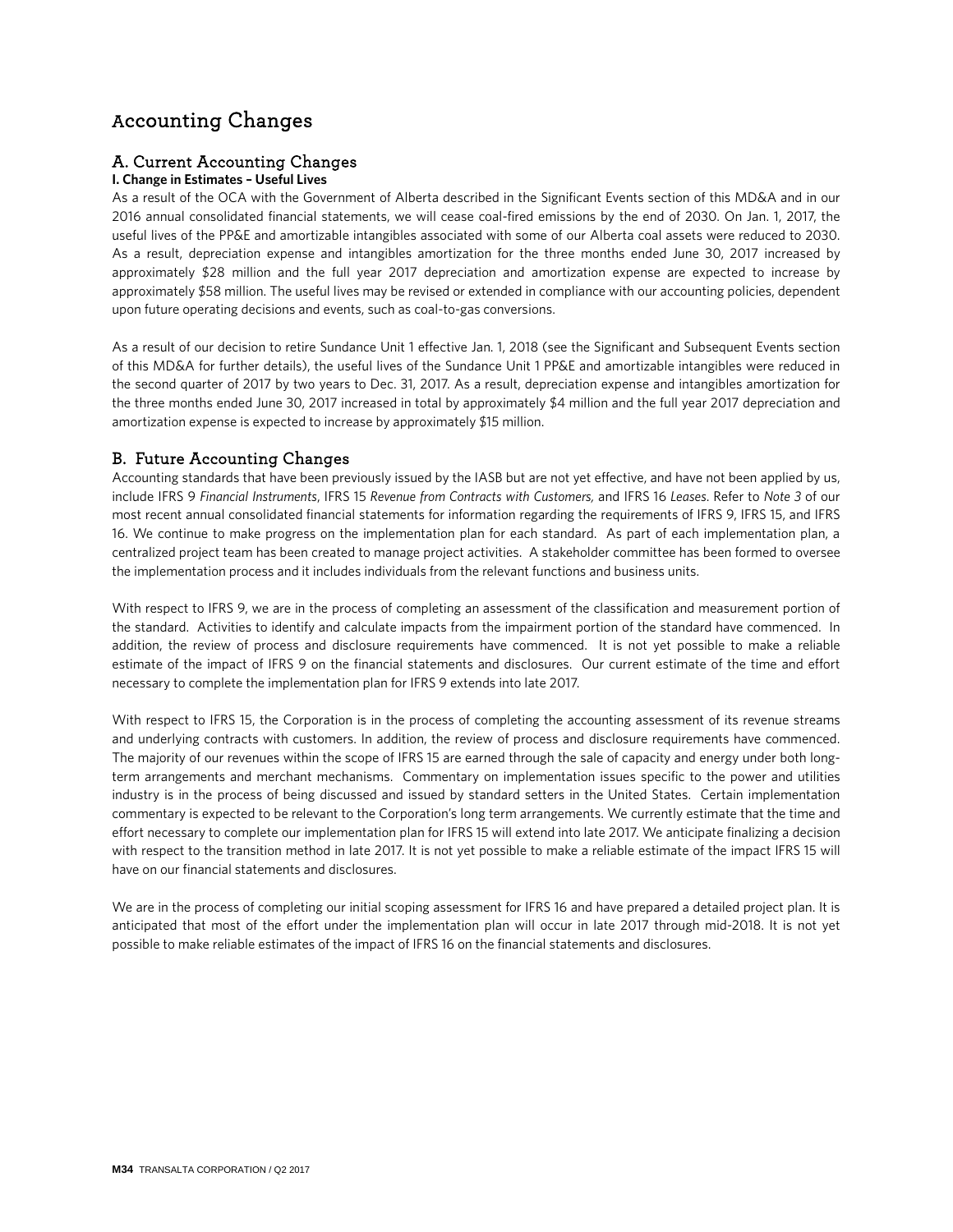## Selected Quarterly Information

 $\overline{a}$ 

Our results are seasonal due to the nature of the electricity market and related fuel costs. Higher maintenance costs are usually incurred in the spring and fall when electricity prices are expected to be lower, as electricity prices generally increase in the peak winter and summer months in our main markets due to increased heating and cooling loads. Margins are also typically impacted in the second quarter due to the volume of hydro production resulting from spring runoff and rainfall in the Pacific Northwest, which impacts production at U.S. Coal. Typically, hydro facilities generate most of their electricity and revenues during the spring months when melting snow starts feeding watersheds and rivers. Inversely, wind speeds are historically greater during the cold winter months and lower in the warm summer months.

|                                                                                                        | Q3 2016 | Q4 2016 | Q1 2017 | Q2 2017 |
|--------------------------------------------------------------------------------------------------------|---------|---------|---------|---------|
|                                                                                                        |         |         |         |         |
| Revenues                                                                                               | 620     | 717     | 578     | 503     |
| Comparable EBITDA                                                                                      | 244     | 374     | 274     | 268     |
| Comparable FFO                                                                                         | 163     | 228     | 203     | 187     |
| Net earnings (loss) attributable to common shareholders                                                | (12)    | 61      |         | (18)    |
| Net earnings (loss) per share attributable to common shareholders,<br>basic and diluted <sup>(1)</sup> | (0.04)  | 0.21    |         | (0.06)  |
|                                                                                                        | Q3 2015 | Q4 2015 | Q1 2016 | Q2 2016 |
|                                                                                                        |         |         |         |         |
| Revenues                                                                                               | 641     | 595     | 568     | 492     |
| Comparable EBITDA                                                                                      | 219     | 268     | 279     | 248     |
| Comparable FFO                                                                                         | 126     | 243     | 196     | 175     |
| Net earnings (loss) attributable to common shareholders                                                | 154     | (7)     | 62      | 6       |
| Net earnings (loss) per share attributable to common shareholders,<br>basic and diluted <sup>(1)</sup> | 0.55    | (0.02)  | 0.22    | 0.02    |

<span id="page-34-0"></span>*<sup>(1)</sup> Basic and diluted earnings per share attributable to common shareholders and comparable earnings per share are calculated each period using the weighted average common shares outstanding during the period. As a result, the sum of the earnings per share for the four quarters making up the calendar year may sometimes differ from the annual earnings per share.*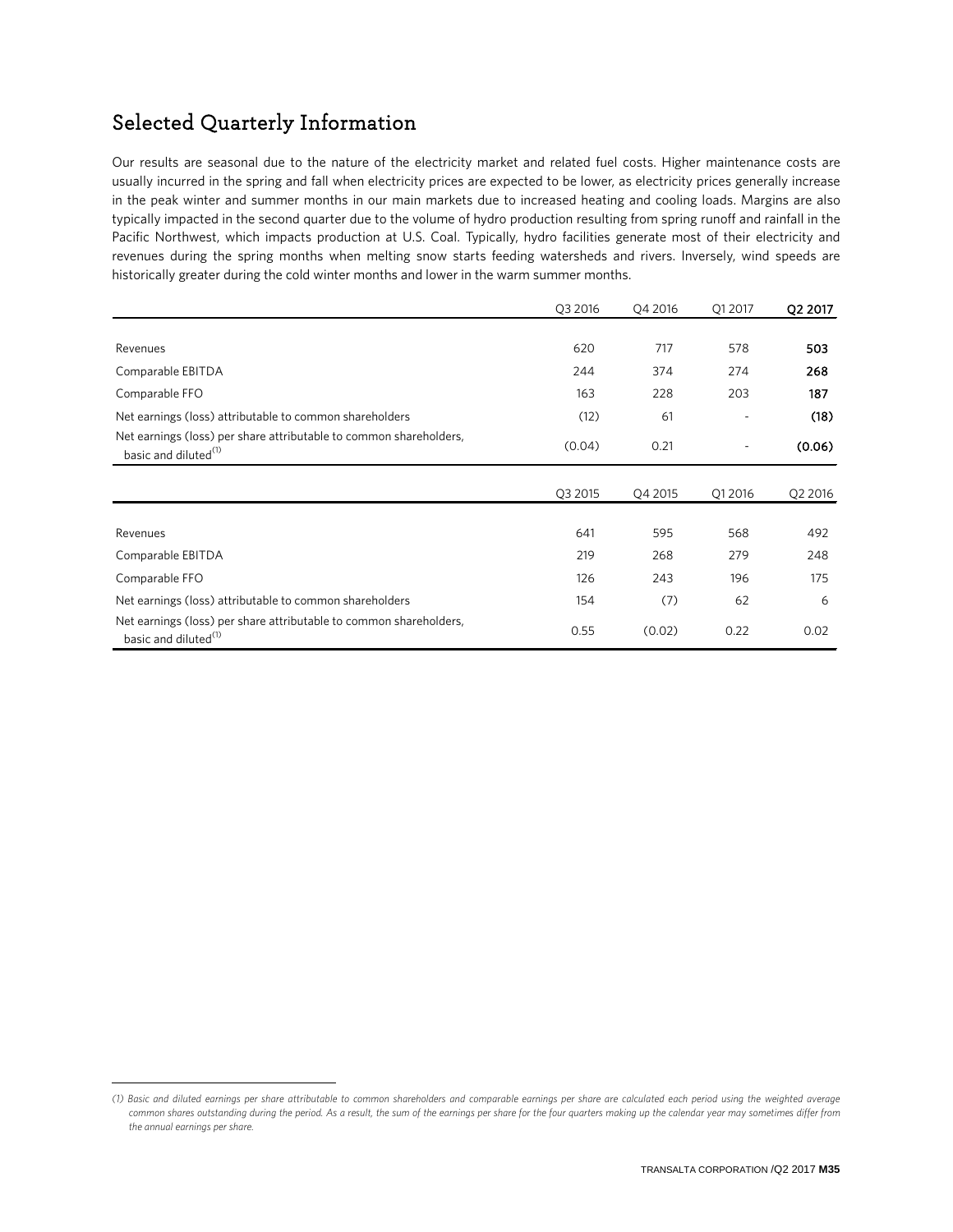Reported net earnings, comparable EBITDA, and FFO are generally higher in the first and fourth quarters due to higher demand associated with winter cold in the markets in which we operate and lower planned outages.

Net earnings attributable to common shareholders has also been impacted by the following variations and events:

- gain on disposal of assets, following the Poplar Creek contract restructuring in the third quarter of 2015,
- U.S. Solar and Wind acquisitions in the third quarter of 2015,
- settlement with the Market Surveillance Administrator in the third quarter of 2015,
- a recovery of a writedown of deferred tax assets in, the third quarter of 2015, the first and second quarters of 2016, and the second quarter of 2017,
- change in income tax rates in Alberta in the second quarter of 2015,
- deferred income tax impacts of the sale of an economic interest in Australian Assets to TransAlta Renewables in the first and second quarters of 2015,
- effects of unrealized losses on intercompany financial instruments that are attributable only to the non-controlling interests in the first, second, and third quarters of 2016, and unrealized gains in the first quarter of 2017,
- effects of the Mississauga cogeneration facility recontracting during the fourth quarter of 2016,
- effects of the Keephills 1 outage provision, and
- effects of the Wintering Hills impairment charge during the fourth quarter of 2016, and the Sundance Unit 1 impairment charge during the second quarter of 2017.

## Disclosure Controls and Procedures

Management has evaluated, with the participation of our Chief Executive Officer and Chief Financial Officer, the effectiveness of our disclosure controls and procedures as of the end of the period covered by this report. Disclosure controls and procedures refer to controls and other procedures designed to ensure that information required to be disclosed in the reports we file or submit under the Securities Exchange Act of 1934, as amended ("Exchange Act"), are recorded, processed, summarized, and reported within the time periods specified in the rules and forms of the U.S. Securities and Exchange Commission. Disclosure controls and procedures include, without limitation, controls and procedures designed to ensure that information required to be disclosed by us in our reports that we file or submit under the Exchange Act is accumulated and communicated to management, including our Chief Executive Officer and Chief Financial Officer, as appropriate to allow timely decisions regarding our required disclosure. In designing and evaluating our disclosure controls and procedures, management recognizes that any controls and procedures, no matter how well designed and operated, can provide only reasonable assurance of achieving the desired control objectives, and management is required to apply its judgment in evaluating and implementing possible controls and procedures.

There have been no changes in our internal control over financial reporting during the three months ended June 30, 2017 that have materially affected, or are reasonably likely to materially affect our internal control over financial reporting. Based on the foregoing evaluation, our Chief Executive Officer and Chief Financial Officer have concluded that, as at June 30, 2017, the end of the period covered by this report, our disclosure controls and procedures were effective.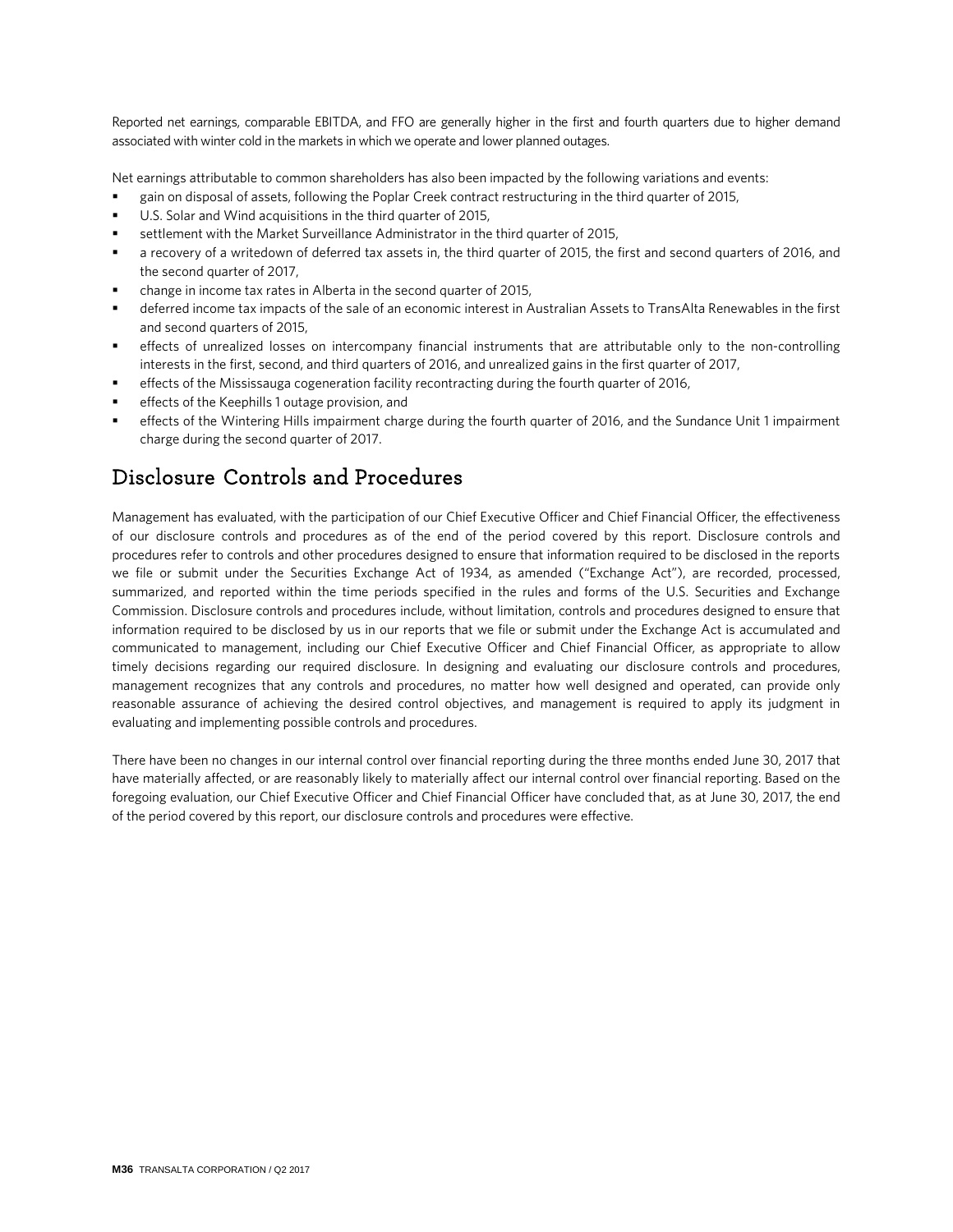## TransAlta Corporation Condensed Consolidated Statements of Earnings (Loss)

(in millions of Canadian dollars except per share amounts)

|                                                            | 3 months ended June 30 |      | 6 months ended June 30   |              |  |
|------------------------------------------------------------|------------------------|------|--------------------------|--------------|--|
| Unaudited                                                  | 2017                   | 2016 | 2017                     | 2016         |  |
| Revenues                                                   | 503                    | 492  | 1,081                    | 1.060        |  |
| Fuel, purchased power, and other                           | 180                    | 174  | 430                      | 382          |  |
| Gross margin                                               | 323                    | 318  | 651                      | 678          |  |
| Operations, maintenance, and administration                | 127                    | 122  | 252                      | 245          |  |
| Depreciation and amortization                              | 154                    | 147  | 297                      | 269          |  |
| Asset impairment charge (Note 3)                           | 20                     |      | 20                       |              |  |
| Taxes, other than income taxes                             | 8                      | 8    | 16                       | 16           |  |
| Net other operating income (Note 4)                        | (10)                   |      | (20)                     |              |  |
| <b>Operating income</b>                                    | 24                     | 41   | 86                       | 148          |  |
| Finance lease income                                       | 16                     | 17   | 32                       | 33           |  |
| Net interest expense (Note 5)                              | (59)                   | (62) | (121)                    | (126)        |  |
| Foreign exchange gains (losses)                            | 2                      |      | 1                        | (6)          |  |
| Other income                                               | $\overline{2}$         |      | 2                        |              |  |
| Earnings (loss) before income taxes                        | (15)                   | (4)  | $\overline{\phantom{a}}$ | 49           |  |
| Income tax recovery (Note 6)                               | (19)                   | (24) | (36)                     | (42)         |  |
| Net earnings                                               | 4                      | 20   | 36                       | 91           |  |
| Net earnings (loss) attributable to:                       |                        |      |                          |              |  |
| TransAlta shareholders                                     | (8)                    | 16   | (8)                      | 90           |  |
| Non-controlling interests (Note 7)                         | 12                     | 4    | 44                       | $\mathbf{1}$ |  |
|                                                            | 4                      | 20   | 36                       | 91           |  |
| Net earnings (loss) attributable to TransAlta shareholders | (8)                    | 16   | (8)                      | 90           |  |
| Preferred share dividends (Note 13)                        | 10                     | 10   | 10                       | 22           |  |
| Net earnings (loss) attributable to common shareholders    | (18)                   | 6    | (18)                     | 68           |  |
| Weighted average number of common shares                   |                        |      |                          |              |  |
| outstanding in the period (millions)                       | 288                    | 288  | 288                      | 288          |  |
| Net earnings (loss) per share attributable to common       |                        |      |                          |              |  |
| shareholders, basic and diluted                            | (0.06)                 | 0.02 | (0.06)                   | 0.24         |  |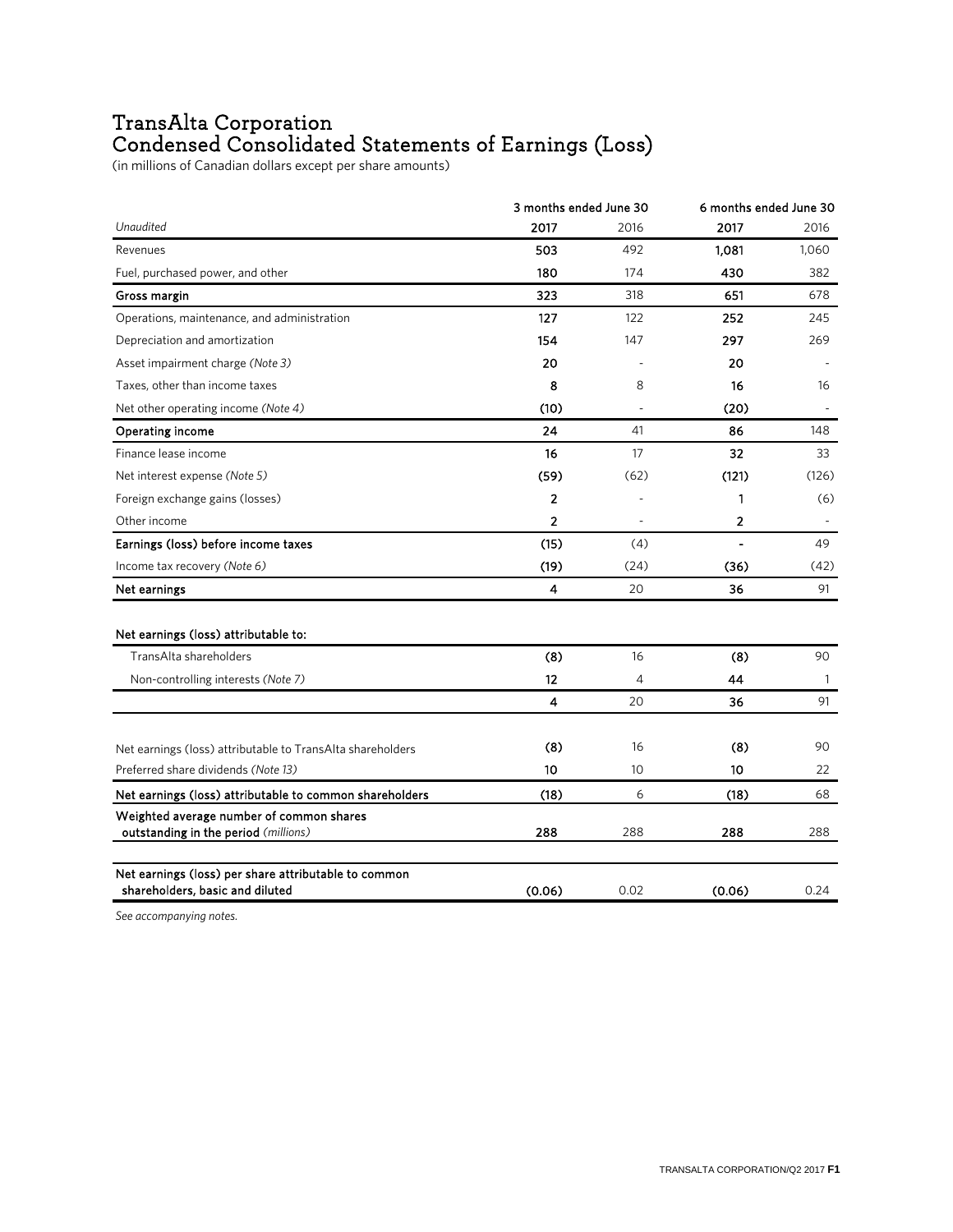## Condensed Consolidated Statements of Comprehensive Income (Loss)

(in millions of Canadian dollars)

|                                                                                                                                                   | 3 months ended June 30 |              | 6 months ended June 30   |                   |
|---------------------------------------------------------------------------------------------------------------------------------------------------|------------------------|--------------|--------------------------|-------------------|
| Unaudited                                                                                                                                         | 2017                   | 2016         | 2017                     | 2016              |
| Net earnings                                                                                                                                      | 4                      | 20           | 36                       | 91                |
| Net actuarial losses on defined benefit plans, net of tax <sup>(1)</sup>                                                                          | (13)                   | (16)         | (12)                     | (36)              |
| Gains on derivatives designated as cash flow hedges, net of tax <sup>(2)</sup>                                                                    | ٠                      | $\mathbf{1}$ | $\overline{\phantom{a}}$ | 1                 |
| Total items that will not be reclassified subsequently to net earnings                                                                            | (13)                   | (15)         | (12)                     | (35)              |
| Losses on translating net assets of foreign operations <sup>(3)</sup><br>Reclassification of translation gains on net assets of divested          | (28)                   | (5)          | (34)                     | (129)             |
| foreign operations <sup>(4)</sup>                                                                                                                 | (9)                    |              | (9)                      |                   |
| Gains on financial instruments designated as hedges of<br>foreign operations, net of tax <sup>(5)</sup>                                           | 10                     |              | 23                       | 62                |
| Reclassification of losses on financial instruments designated as<br>hedges of divested foreign operations, net of tax <sup>(6)</sup>             | 14                     |              | 14                       |                   |
| Gains on derivatives designated as cash flow hedges, net of tax <sup>(7)</sup><br>Reclassification of (gains) losses on derivatives designated as | 48                     | 93           | 77                       | 101               |
| cash flow hedges to net earnings, net of tax <sup>(8)</sup>                                                                                       | (39)                   | (26)         | (45)                     | $12 \overline{ }$ |
| Total items that will be reclassified subsequently to net earnings                                                                                | (4)                    | 62           | 26                       | 46                |
| Other comprehensive income (loss)                                                                                                                 | (17)                   | 47           | 14                       | 11                |
| Total comprehensive income (loss)                                                                                                                 | (13)                   | 67           | 50                       | 102               |
| Total comprehensive income (loss) attributable to:                                                                                                |                        |              |                          |                   |
| TransAlta shareholders                                                                                                                            | (39)                   | 68           | (13)                     | 103               |
| Non-controlling interests (Note 7)                                                                                                                | 26                     | (1)          | 63                       | (1)               |
|                                                                                                                                                   | (13)                   | 67           | 50                       | 102               |

*(1) Net of income tax recovery of 4 for the three and six months ended June 30, 2017 (2016 - 6 and 13 recovery), respectively.*

*(2) Net of income tax expense of nil for the three and six months ended June 30, 2016.* 

*(3) Net of income tax recovery of nil and 1 for the three and six months ended June 30, 2017 (2016 - nil and 10 expense), respectively.*

*(4) Net of income tax expense of 11 for the three and six months ended June 30, 2017.*

*(5) Net of income tax expense of 1 and 2 for the three and six months ended June 30, 2017 (2016 - 6 and 10 expense), respectively.*

*(6) Net of income tax recovery of 2 for the three and six months ended June 30, 2017.*

*(7) Net of income tax expense of 29 and 51 for the three and six months ended June 30, 2017 (2016 - 44 and 69 expense), respectively.*

*(8) Net of income tax expense of 21 and 31 for the three and six months ended June 30, 2017 (2016 - 14 and 17 expense), respectively. See accompanying notes.*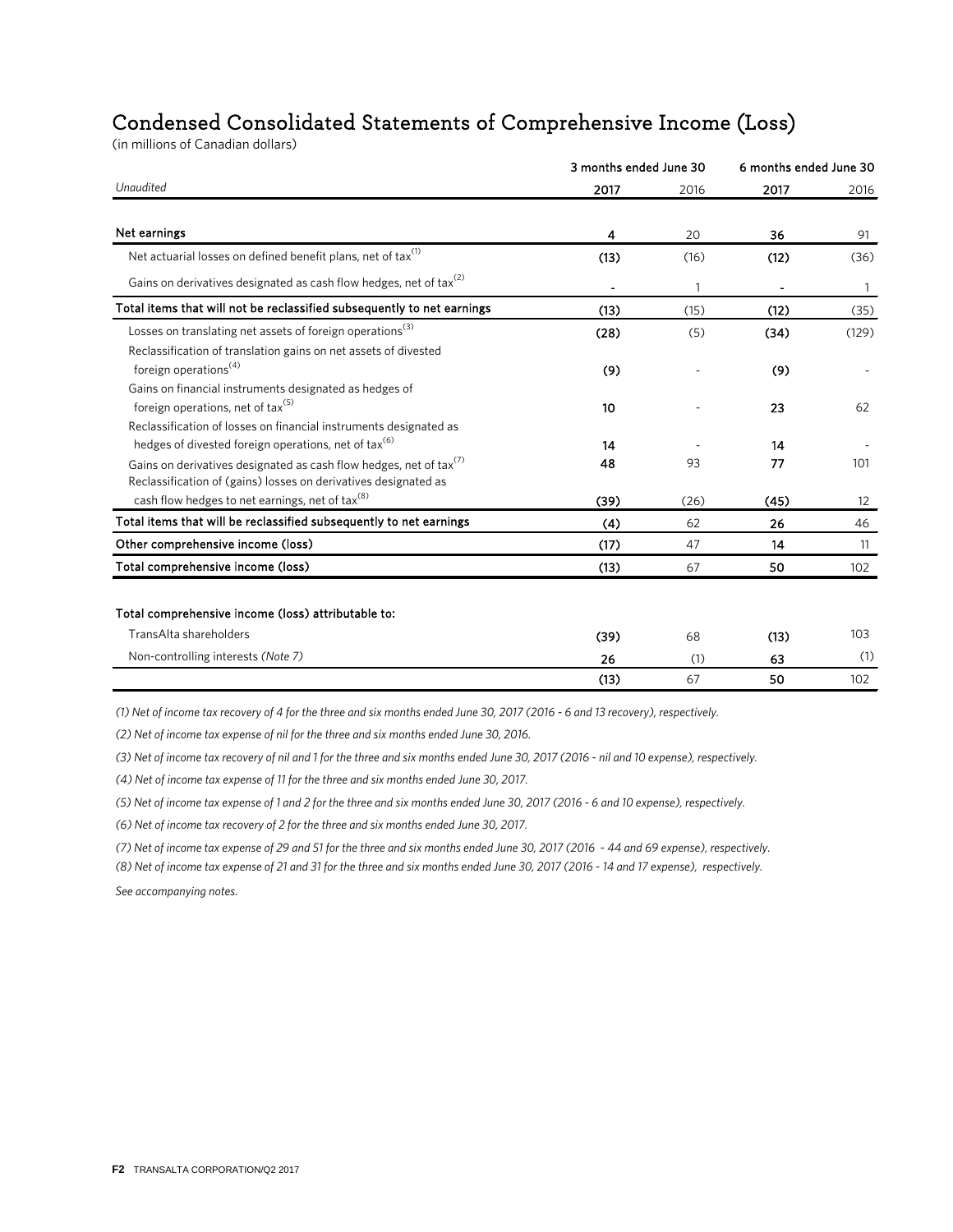## Condensed Consolidated Statements of Financial Position

(in millions of Canadian dollars)

| Cash and cash equivalents<br>50<br>305<br>Trade and other receivables (Note 9)<br>671<br>703<br>58<br>23<br>Prepaid expenses |
|------------------------------------------------------------------------------------------------------------------------------|
|                                                                                                                              |
|                                                                                                                              |
|                                                                                                                              |
| Risk management assets (Notes 8 and 9)<br>220<br>249                                                                         |
| Inventory<br>247<br>213                                                                                                      |
| Assets held for sale (Note 3)<br>61<br>$\blacksquare$                                                                        |
| 1,246<br>1,554                                                                                                               |
| Long-term portion of finance lease receivables<br>672<br>719                                                                 |
| Property, plant, and equipment (Note 10)                                                                                     |
| Cost<br>12,845<br>12,773                                                                                                     |
| (6, 141)<br>Accumulated depreciation<br>(5,949)                                                                              |
| 6,704<br>6,824                                                                                                               |
| Goodwill<br>464<br>464                                                                                                       |
| 343<br>Intangible assets<br>355                                                                                              |
| 52<br>Deferred income tax assets<br>53                                                                                       |
| 746<br>785<br>Risk management assets (Notes 8 and 9)                                                                         |
| 192<br>Other assets<br>242                                                                                                   |
| 10,996<br><b>Total assets</b><br>10,419                                                                                      |
|                                                                                                                              |
| Accounts payable and accrued liabilities<br>421<br>413                                                                       |
| Current portion of decommissioning and other provisions<br>34<br>39                                                          |
| 70<br>Risk management liabilities (Notes 8 and 9)<br>66                                                                      |
| Income taxes payable<br>12                                                                                                   |
| Dividends payable (Note 12)<br>26<br>54                                                                                      |
| 943<br>Current portion of long-term debt and finance lease obligations (Note 11)<br>639                                      |
| 1,506<br>1,217                                                                                                               |
| Credit facilities, long-term debt, and finance lease obligations (Note 11)<br>2,860<br>3,722                                 |
| 387<br>Decommissioning and other provisions<br>304                                                                           |
| Deferred income tax liabilities<br>674<br>712                                                                                |
| Risk management liabilities (Notes 8 and 9)<br>51<br>48                                                                      |
| Defined benefit obligation and other long-term liabilities<br>341<br>330                                                     |
| Equity                                                                                                                       |
| Common shares (Note 12)<br>3,094<br>3,094                                                                                    |
| Preferred shares (Note 13)<br>942<br>942                                                                                     |
| 9<br>Contributed surplus                                                                                                     |
| Deficit<br>(963)<br>(933)                                                                                                    |
| 394<br>Accumulated other comprehensive income<br>399                                                                         |
| Equity attributable to shareholders<br>3,476<br>3,511                                                                        |
| 1,124<br>Non-controlling interests (Note 7)<br>1,152                                                                         |
| 4,600<br><b>Total equity</b><br>4,663                                                                                        |
| Total liabilities and equity<br>10,419<br>10,996                                                                             |

Commitments and contingencies *(Note 14)*

Subsequent events *(Note 16)*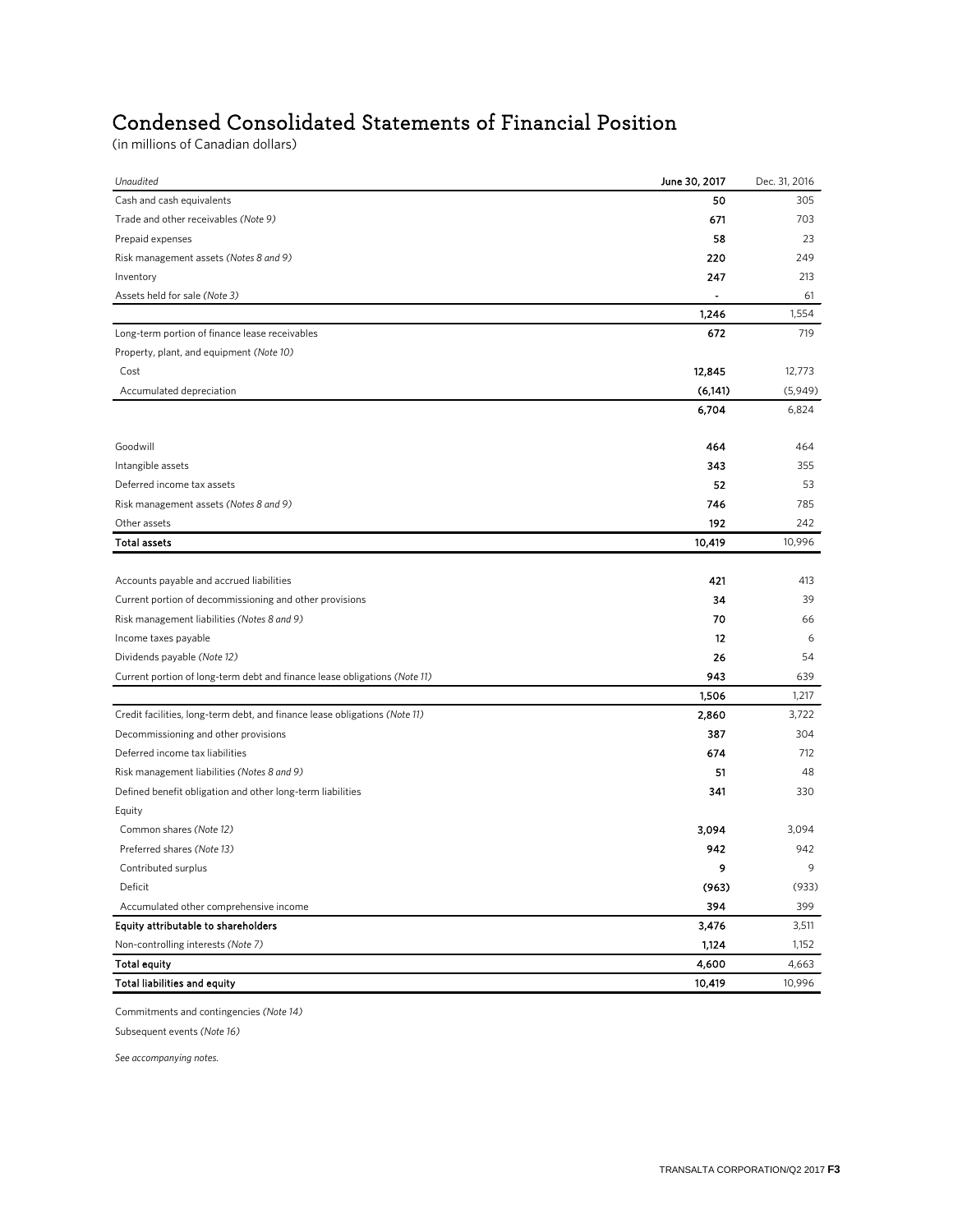## Condensed Consolidated Statements of Changes in Equity

*(in millions of Canadian dollars)*

6 months ended June 30, 2017

| Common<br>shares | Preferred<br>shares               | Contributed<br>surplus | Deficit | Accumulated other<br>comprehensive<br>income | <b>Equity</b><br>attributable<br>to shareholders | Non-controlling<br>interests | Total         |
|------------------|-----------------------------------|------------------------|---------|----------------------------------------------|--------------------------------------------------|------------------------------|---------------|
| 3,094            | 942                               | 9                      | (933)   | 399                                          | 3,511                                            | 1,152                        | 4,663         |
|                  |                                   | -                      | (8)     |                                              | (8)                                              | 44                           | 36            |
|                  |                                   |                        |         |                                              |                                                  |                              |               |
|                  |                                   |                        |         | (6)                                          | (6)                                              |                              | (6)           |
|                  |                                   |                        |         | 32                                           | 32                                               |                              | 32            |
|                  |                                   |                        |         | (12)                                         | (12)                                             |                              | (12)          |
|                  |                                   |                        |         | (19)                                         | (19)                                             | 19                           |               |
|                  |                                   |                        | (8)     | (5)                                          | (13)                                             | 63                           | 50            |
|                  |                                   | ٠                      | (12)    | ٠                                            | (12)                                             | ۰                            | (12)          |
|                  |                                   |                        | (10)    |                                              | (10)                                             |                              | (10)          |
|                  |                                   |                        |         |                                              |                                                  |                              | (91)<br>4,600 |
|                  | $\overline{\phantom{a}}$<br>3,094 | 942                    | ٠<br>9  | (963)                                        | 394                                              | ٠<br>3,476                   | (91)<br>1,124 |

*See accompanying notes.*

| 6 months ended June 30, 2016                    |        |           |             |         | Accumulated other |                 | Attributable to |       |
|-------------------------------------------------|--------|-----------|-------------|---------|-------------------|-----------------|-----------------|-------|
|                                                 | Common | Preferred | Contributed |         | comprehensive     | Attributable to | non-controlling |       |
|                                                 | shares | shares    | surplus     | Deficit | income            | shareholders    | interests       | Total |
| Balance, Dec. 31, 2015                          | 3,075  | 942       | 9           | (1,018) | 353               | 3,361           | 1,029           | 4,390 |
| Net earnings                                    |        |           |             | 90      |                   | 90              |                 | 91    |
| Other comprehensive income (loss):              |        |           |             |         |                   |                 |                 |       |
| Net losses on translating net assets of         |        |           |             |         |                   |                 |                 |       |
| foreign operations, net of hedges and of tax    |        |           |             |         | (67)              | (67)            |                 | (67)  |
| Net gains on derivatives designated             |        |           |             |         |                   |                 |                 |       |
| as cash flow hedges, net of tax                 |        |           |             |         | 103               | 103             | 11              | 114   |
| Net actuarial losses on defined benefits plans, |        |           |             |         |                   |                 |                 |       |
| net of tax                                      |        |           |             |         | (36)              | (36)            |                 | (36)  |
| Intercompany available-for-sale investments     |        |           |             |         | 13                | 13              | (13)            |       |
| Total comprehensive income (loss)               |        |           |             | 90      | 13                | 103             | (1)             | 102   |
| Common share dividends                          |        |           |             | (23)    |                   | (23)            |                 | (23)  |
| Preferred share dividends                       |        |           |             | (22)    |                   | (22)            |                 | (22)  |
| Changes in non-controlling interests in         |        |           |             |         |                   |                 |                 |       |
| TransAlta Renewables                            |        |           |             | (12)    |                   | (12)            | 176             | 164   |
| Distributions paid, and payable,                |        |           |             |         |                   |                 |                 |       |
| to non-controlling interests                    |        |           |             |         |                   |                 | (79)            | (79)  |
| Common shares issued                            | 18     |           |             |         |                   | 18              |                 | 18    |
| Balance, June 30, 2016                          | 3,093  | 942       | 9           | (985)   | 366               | 3,425           | 1,125           | 4,550 |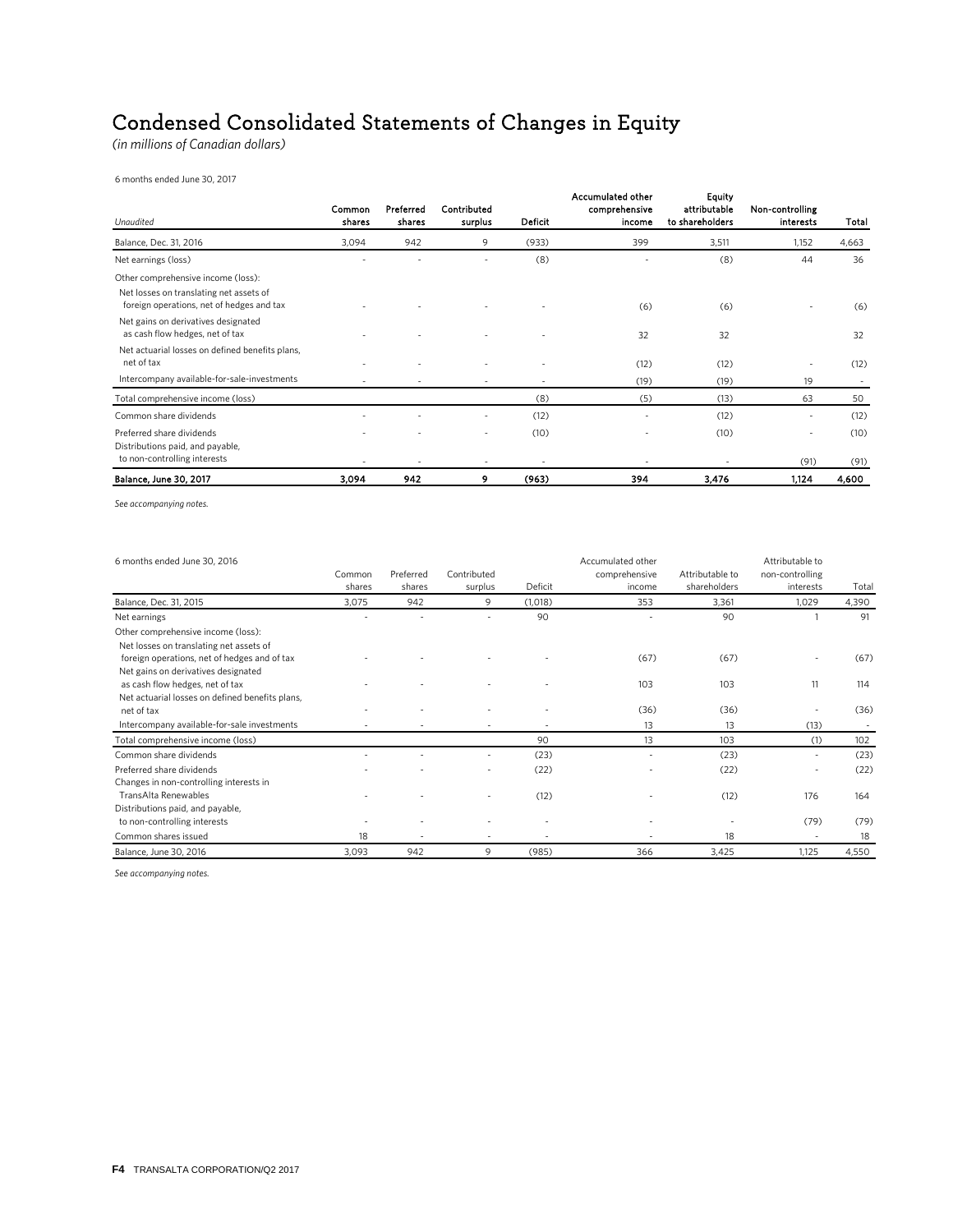## Condensed Consolidated Statements of Cash Flows

*(in millions of Canadian dollars)*

|                                                                         | 3 months ended June 30                     |      | 6 months ended June 30 |              |
|-------------------------------------------------------------------------|--------------------------------------------|------|------------------------|--------------|
| Unaudited                                                               | 2017                                       | 2016 | 2017                   | 2016         |
| <b>Operating activities</b>                                             |                                            |      |                        |              |
| Net earnings                                                            | 4                                          | 20   | 36                     | 91           |
| Depreciation and amortization (Note 15)                                 | 173                                        | 161  | 333                    | 297          |
| Gain on sale of assets                                                  |                                            | 1    |                        | 1            |
| Accretion of provisions                                                 | 5                                          | 5    | 11                     | 11           |
| Decommissioning and restoration costs settled                           | (3)                                        | (5)  | (7)                    | (8)          |
| Deferred income tax recovery (Note 6)                                   | (25)                                       | (30) | (48)                   | (53)         |
| Unrealized (gains) losses from risk management activities               | (28)                                       | 22   | (33)                   | 20           |
| Unrealized foreign exchange (gains) losses                              | $\scriptstyle\textcircled{\scriptsize{1}}$ | (3)  | 1                      | 2            |
| Provisions                                                              |                                            | (8)  |                        | (7)          |
| Asset impairment charges (Note 3)                                       | 20                                         |      | 20                     |              |
| Other items                                                             | 27                                         | (4)  | 45                     | (14)         |
| Cash flow from operations before changes in working capital             | 172                                        | 159  | 358                    | 340          |
| Change in non-cash operating working capital balances                   | (109)                                      | (40) | (14)                   | 54           |
| Cash flow from operating activities                                     | 63                                         | 119  | 344                    | 394          |
|                                                                         |                                            |      |                        |              |
| <b>Investing activities</b>                                             |                                            |      |                        |              |
| Additions to property, plant, and equipment (Note 10)                   | (97)                                       | (76) | (157)                  | (161)        |
| Additions to intangibles                                                | (6)                                        | (5)  | (10)                   | (9)          |
| Proceeds on sale of property, plant, and equipment                      |                                            |      |                        | $\mathbf{1}$ |
| Proceeds on sale of facility (Wintering Hills) (Note 3)                 |                                            |      | 61                     |              |
| Realized gains on financial instruments                                 |                                            | 15   |                        | 17           |
| Decrease in finance lease receivable                                    | 15                                         | 15   | 30                     | 29           |
| Other                                                                   |                                            |      | $2$                    | $\mathbf{1}$ |
| Change in non-cash investing working capital balances                   | 14                                         | (25) | 9                      | (21)         |
| Cash flow used in investing activities                                  | (74)                                       | (76) | (69)                   | (143)        |
|                                                                         |                                            |      |                        |              |
| <b>Financing activities</b>                                             |                                            |      |                        |              |
| Net increase (decrease) in borrowings under credit facilities           | 100                                        |      | 100                    | (315)        |
| Repayment of long-term debt                                             | (573)                                      | (74) | (587)                  | (64)         |
| Issuance of long-term debt                                              |                                            | 159  |                        | 159          |
| Dividends paid on common shares (Note 12)                               | (11)                                       | (12) | (23)                   | (46)         |
| Dividends paid on preferred shares (Note 13)                            | (10)                                       | (10) | (20)                   | (22)         |
| Net proceeds on sale of non-controlling interest in subsidiary          |                                            |      |                        | 162          |
| Realized gains on financial instruments                                 | 107                                        |      | 107                    |              |
| Distributions paid to subsidiaries' non-controlling interests (Note 7)  | (51)                                       | (37) | (98)                   | (76)         |
| Decrease in finance lease obligation                                    | (5)                                        | (5)  | (9)                    | (8)          |
| Other                                                                   | 1                                          | (1)  |                        |              |
| Cash flow from (used in) financing activities                           | (442)                                      | 20   | (530)                  | (210)        |
| Cash flow from (used in) operating, investing, and financing activities | (453)                                      | 63   | (255)                  | 41           |
| Effect of translation on foreign currency cash                          | (1)                                        |      |                        | (2)          |
| Increase (decrease) in cash and cash equivalents                        | (454)                                      | 63   | (255)                  | 39           |
| Cash and cash equivalents, beginning of period                          | 504                                        | 30   | 305                    | 54           |
| Cash and cash equivalents, end of period                                | 50                                         | 93   | 50                     | 93           |
| Cash income taxes paid                                                  | 4                                          | 7    | 6                      | 15           |
| Cash interest paid                                                      | 96                                         | 94   | 118                    | 115          |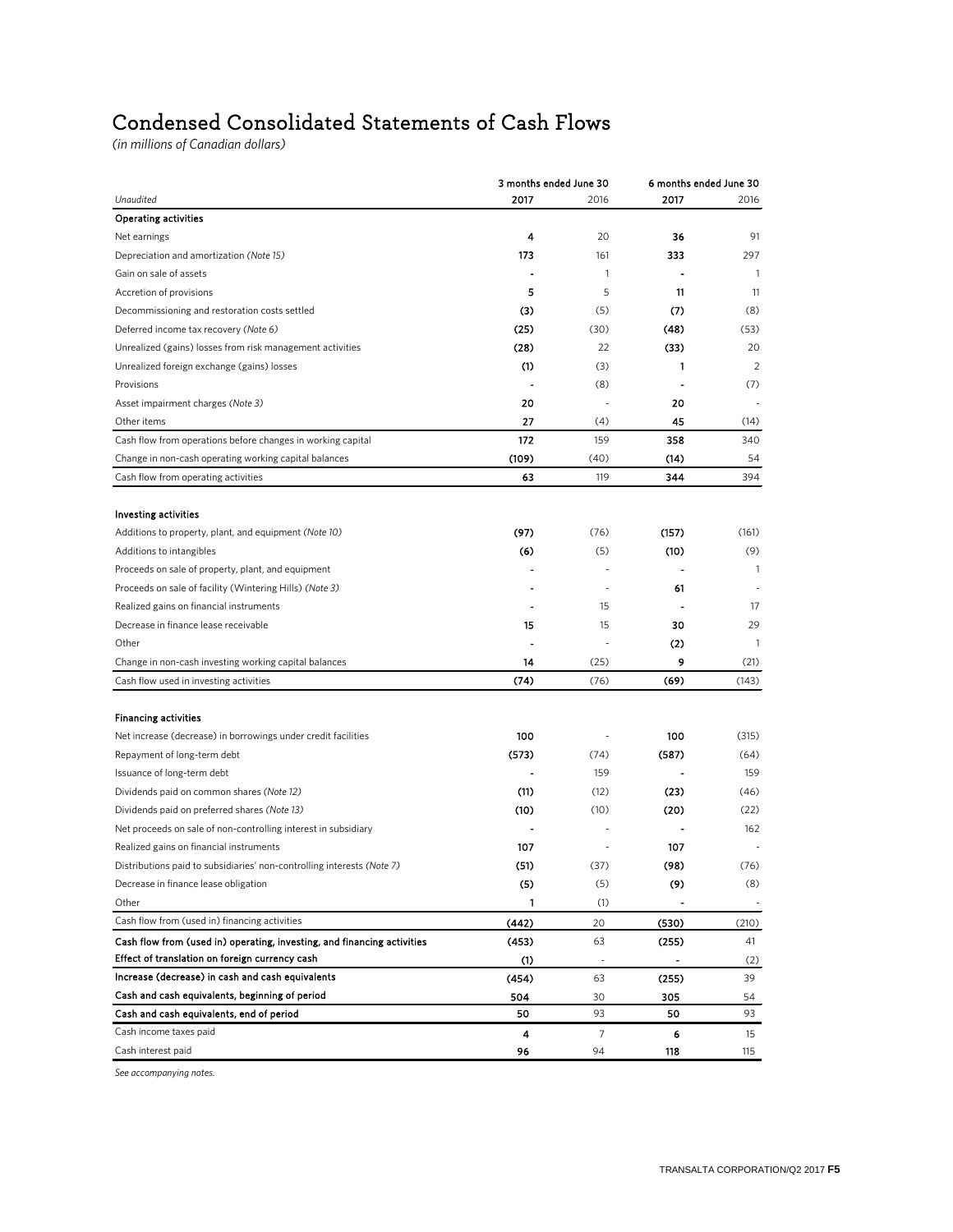## Notes to Condensed Consolidated Financial Statements

(Unaudited)

*(Tabular amounts in millions of Canadian dollars, except as otherwise noted)*

## 1. Accounting Policies

## A. Basis of Preparation

These unaudited interim condensed consolidated financial statements have been prepared in accordance with International Accounting Standard ("IAS") 34 *Interim Financial Reporting* using the same accounting policies as those used in TransAlta Corporation's ("TransAlta" or the "Corporation") most recent annual consolidated financial statements, except as outlined in *Note 2(A).* These unaudited interim condensed consolidated financial statements do not include all of the disclosures included in the Corporation's annual consolidated financial statements. Accordingly, they should be read in conjunction with the Corporation's most recent annual consolidated financial statements which are available on SEDAR at www.sedar.com and on EDGAR at www.sec.gov.

The unaudited interim condensed consolidated financial statements include the accounts of the Corporation and the subsidiaries that it controls.

The unaudited interim condensed consolidated financial statements have been prepared on a historical cost basis, except for certain financial instruments, which are stated at fair value.

These unaudited interim condensed consolidated financial statements reflect all adjustments which consist of normal recurring adjustments and accruals that are, in the opinion of management, necessary for a fair presentation of results. TransAlta's results are partly seasonal due to the nature of the electricity market and related fuel costs. Higher maintenance costs are ordinarily incurred in the second and third quarters when electricity prices are expected to be lower, as electricity prices generally increase in the winter months in the Canadian market.

These unaudited interim condensed consolidated financial statements were authorized for issue by the Audit Committee on behalf of the Board of Directors on Aug. 9, 2017.

## B. Use of Estimates and Significant Judgments

The preparation of these unaudited interim condensed consolidated financial statements in accordance with IAS 34 requires management to use judgment and make estimates and assumptions that affect the reported amounts of assets, liabilities, revenues, and expenses, and disclosures of contingent assets and liabilities. These estimates are subject to uncertainty. Actual results could differ from these estimates due to factors such as fluctuations in interest rates, foreign exchange rates, inflation and commodity prices, and changes in economic conditions, legislation, and regulations. Refer to *Note 2(Z)* of the Corporation's most recent annual consolidated financial statements for information regarding judgments and estimates.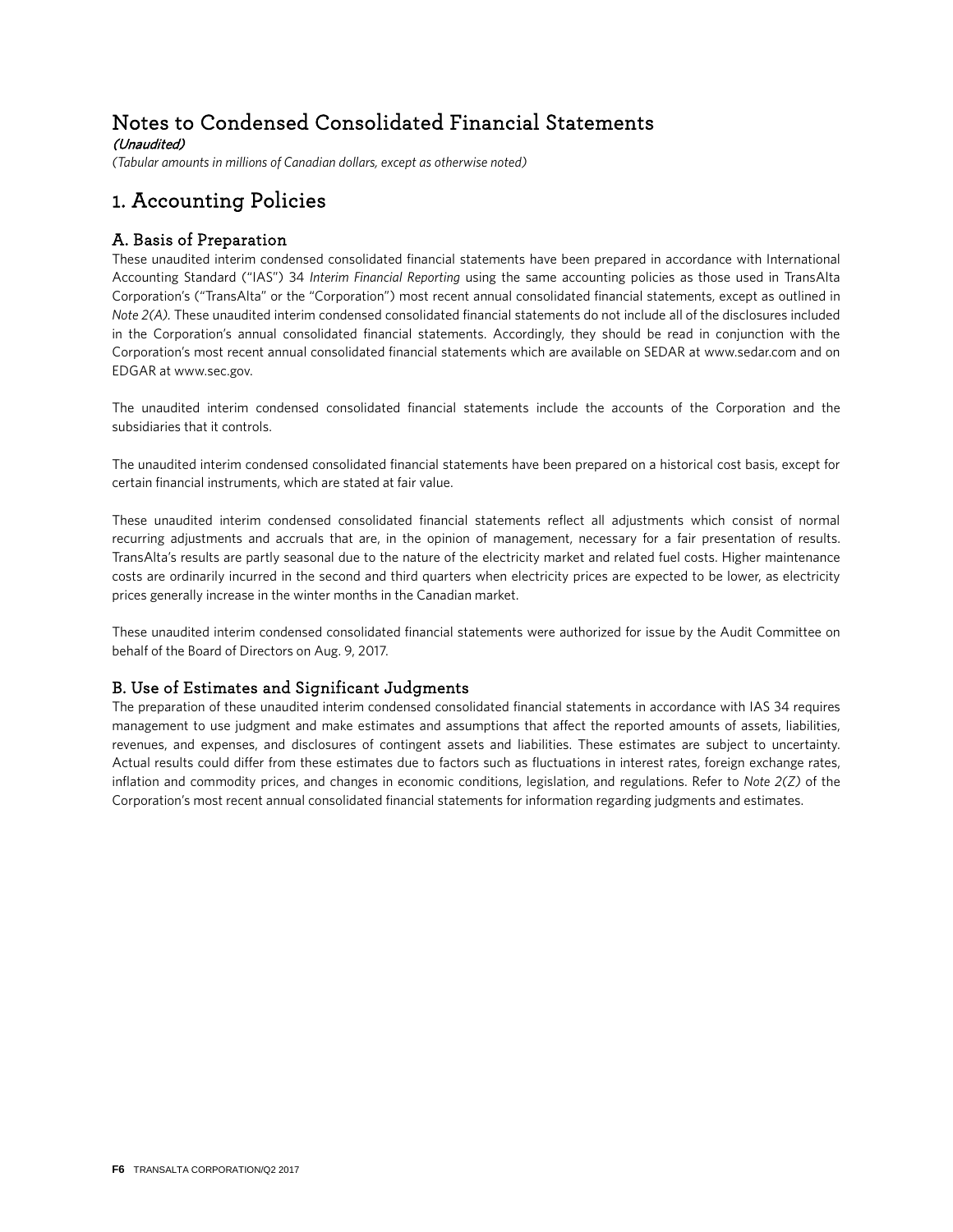## 2. Significant Accounting Policies

## A. Current Accounting Changes

### **I. Change in Estimates – Useful Lives**

As a result of the Off-Coal Arrangement ("OCA") with the Government of Alberta described in Note 4(A) of the Corporation's most recent annual consolidated financial statements, the Corporation will cease coal-fired emissions by the end of 2030. On Jan. 1, 2017, the useful lives of the Property, Plant, and Equipment ("PP&E") and amortizable intangibles associated with some of the Corporation's Alberta coal assets were reduced to 2030. As a result, depreciation expense and intangibles amortization for the six months ended June 30, 2017 increased in total by approximately \$28 million and the full year 2017 depreciation and amortization expense is expected to increase by approximately \$58 million. The useful lives may be revised or extended in compliance with the Corporation's accounting policies, dependent upon future operating decisions and events, such as coal-to-gas conversions.

As a result of the Corporation's decision to retire Sundance Unit 1 effective Jan. 1, 2018 (see Note 3C for further details), the useful lives of the Sundance Unit 1 PP&E and amortizable intangibles were reduced in the second quarter of 2017 by two years to Dec. 31, 2017. As a result, depreciation expense and intangibles amortization for the three months ended June 30, 2017 increased in total by approximately \$4 million and the full year 2017 depreciation and amortization expense is expected to increase by approximately \$15 million.

## B. Future Accounting Changes

Accounting standards that have been previously issued by the International Accounting Standards Board ("IASB") but are not yet effective, and have not been applied by the Corporation, include International Financial Reporting Standards ("IFRS") 9 *Financial Instruments*, IFRS 15 *Revenue from Contracts with Customers,* and IFRS 16 *Leases*. Refer to *Note 3* of the Corporation's most recent annual consolidated financial statements for information regarding the requirements of IFRS 9, IFRS 15, and IFRS 16. The Corporation continues to make progress on its implementation plan for each standard. As part of each implementation plan, a centralized project team has been created to manage project activities. A stakeholder committee has been formed to oversee the implementation process and it includes individuals from the relevant functions and business units.

With respect to IFRS 9, the Corporation is in the process of completing its assessment of the classification and measurement portion of the standard. Activities to identify and calculate impacts from the impairment portion of the standard have commenced. In addition, the review of process and disclosure requirements have commenced. It is not yet possible to make a reliable estimate of the impact of IFRS 9 on the financial statements and disclosures. The Corporation's current estimate of the time and effort necessary to complete the implementation plan for IFRS 9 extends into late 2017.

With respect to IFRS 15, the Corporation is in the process of completing the accounting assessment of its revenue streams and underlying contracts with customers. In addition, the review of process and disclosure requirements have commenced. The majority of the Corporation's revenues within the scope of IFRS 15 are earned through the sale of capacity and energy under both long-term arrangements and merchant mechanisms. Commentary on implementation issues specific to the power and utilities industry is in the process of being discussed and issued by standard setters in the United States. Certain implementation commentary is expected to be relevant to the Corporation's long term arrangements. The Corporation's current estimate that the time and effort necessary to complete the Corporation's implementation plan for IFRS 15 will extend into late 2017. The Corporation anticipates finalizing a decision with respect to the transition method in late 2017. It is not yet possible to make a reliable estimate of the impact IFRS 15 will have on the financial statements and disclosures.

The Corporation is in the process of completing its initial scoping assessment for IFRS 16 and has prepared a detailed project plan. It is anticipated that most of the effort under the implementation plan will occur in late 2017 through mid-2018. It is not yet possible to make reliable estimates of the impact of IFRS 16 on the financial statements and disclosures.

## C. Comparative Figures

Certain comparative figures have been reclassified to conform to the current period's presentation. These reclassifications did not impact previously reported net earnings.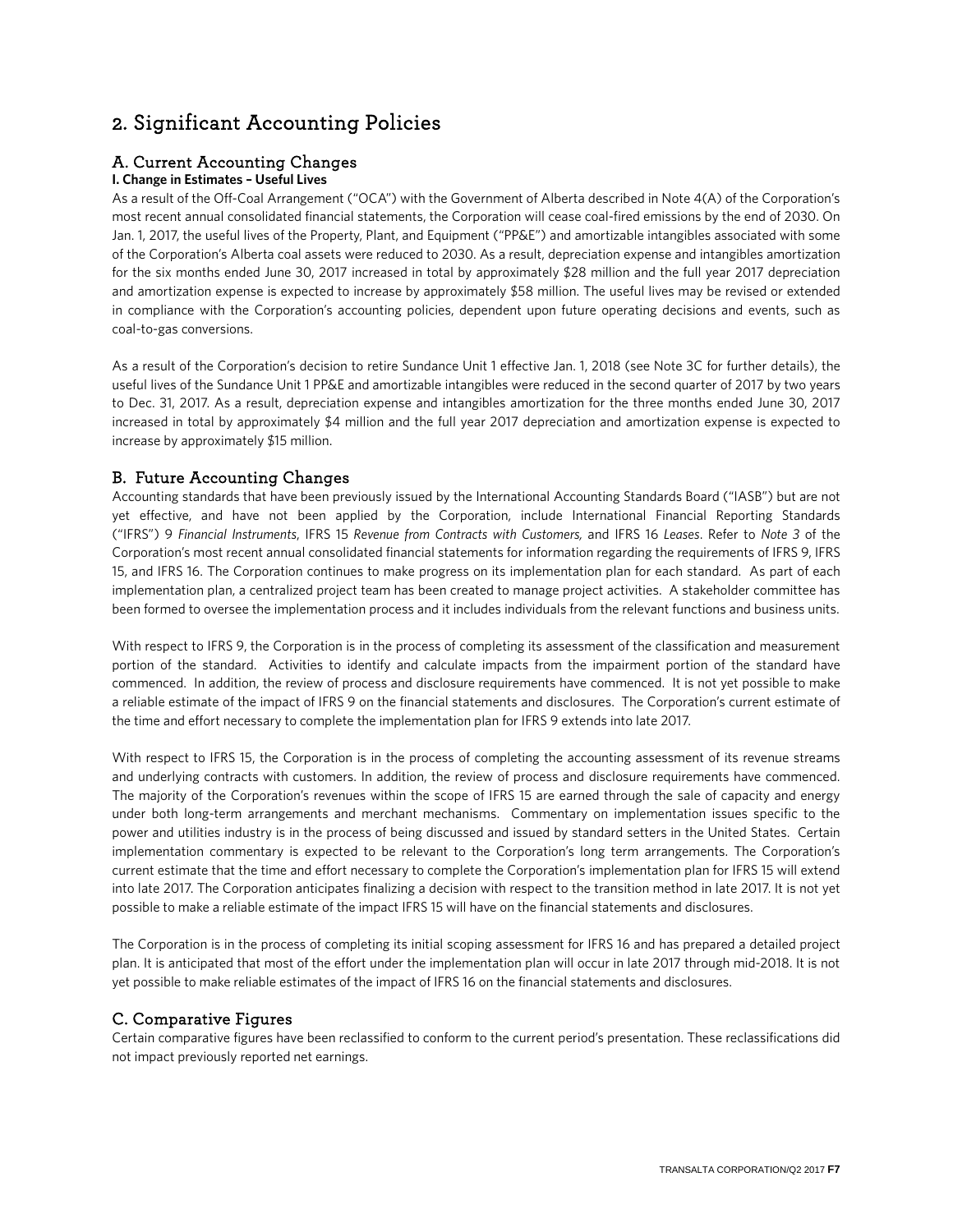## 3. Significant Events

## A. Kent Hills 3 Wind Project

During the second quarter of 2017, TransAlta Renewables Inc. ("TransAlta Renewables") entered into a long-term contract with the New Brunswick Power Corporation for the sale of all power generated by an additional 17.25 MW of capacity from the Kent Hills wind project.

This is an expansion project of the Corporation's existing Kent Hills wind project on approximately five to ten acres of Crown land, increasing the total operating capacity of the Kent Hills wind project to approximately 167 MW. As part of the regulatory process, the Corporation is submitting an Environmental Impact Assessment to the province of New Brunswick in the third quarter. If environmental approvals are received, the Corporation expects to begin the construction phase in the spring of 2018.

At the same time, the term of the Kent Hills 1 contract with NB Power was extended from 2033 to 2035.

### B. Series C Preferred Share Conversion Results and Rate Reset

On June 16, 2017, the Corporation announced that the minimum election notices received did not meet the requirements required to give effect to conversion into the Series D Preferred Shares. As a result, none of the Series C Preferred Shares were converted into Series D Preferred Shares on June 30, 2017, and will remain fixed for the subsequent five-year period. See Note 13 for further details.

## C. Transition to Clean Power in Alberta and Impairment Charge

On April 19, 2017, the Corporation announced its strategy to accelerate its transition to gas and renewables generation. The strategy includes the following steps:

- retirement of Sundance Unit 1 effective Jan. 1, 2018;
- mothballing of Sundance Unit 2 effective Jan. 1, 2018, for a period of 2 years; and
- conversion of Sundance Units 3 to 6 and Keephills Units 1 and 2 from coal-fired generation to gas-fired generation in the 2021 to 2023 timeframe, thereby extending the useful lives of these units until the mid-2030's.

### *Sundance Units 1 and 2*

Federal regulations stipulate that all coal plants built before 1975 must cease to operate on coal by the end of 2019, which includes Sundance Units 1 and 2. Given that Sundance Unit 1 will be shut down two years early, the federal Minister of Environment has agreed to extend the life of Sundance Unit 2 from 2019 to 2021. This will provide the Corporation with flexibility to respond to the regulatory environment for coal-to-gas conversions and the new upcoming Alberta capacity market.

Sundance Units 1 and 2 collectively comprise 560 MW of the 2,141 MW at the Sundance power plant, which serves as a baseload provider for the Alberta electricity system. The Power Purchase Arrangements ("PPAs") with the Balancing Pool relating to Sundance Units 1 and 2 expire on Dec. 31, 2017.

In the second quarter of 2017, the Corporation recognized an impairment loss on Sundance Unit 1 in the amount of \$20 million due to the Corporation's decision to early retire Sundance Unit 1. Previously, the Corporation had expected Sundance Unit 1 to operate in the merchant market in 2018 and 2019. The impairment assessment was based on value in use and included the estimated future cash flows expected to be derived from the Unit until its retirement on Jan. 1, 2018. Discounting did not have a material impact.

No change in estimated useful life or separate stand-alone impairment test arose for Sundance Unit 2, as mothballing the Unit maintains the Corporation's flexibility to operate the Unit beyond the expiry of the PPA to 2021.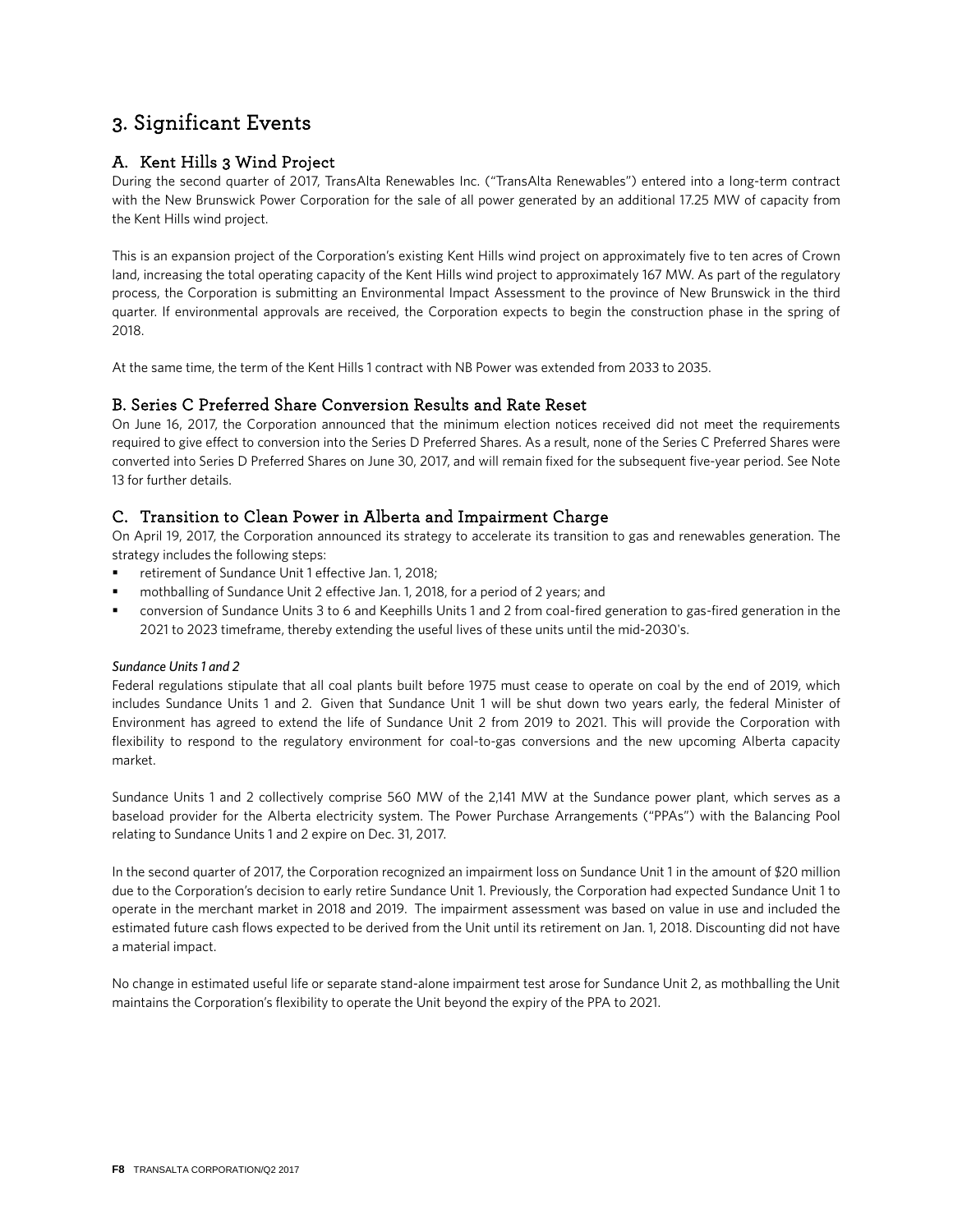## D. Change in Credit Rating

The Corporation maintains investment grade ratings from three credit rating agencies.

On March 15, 2017, Fitch Ratings reaffirmed the Corporation's Unsecured Debt rating and Issuer Rating of BBB- and changed their outlook from negative to stable.

On April 3, 2017, DBRS Limited changed the Corporation's Unsecured Debt rating and Medium-Term Notes rating from BBB to BBB (low), the Preferred Shares rating from Pfd-3 to Pfd-3 (low), and Issuer Rating BBB to BBB (low). The trends on the abovementioned ratings were changed to stable from negative.

On April 11, 2017, Standard and Poor's reaffirmed the Corporation's Unsecured Debt rating and Issuer Rating of BBB- but changed the outlook from stable to negative.

### E. Mississauga Cogeneration Facility NUG Contract

On Dec. 22, 2016, the Corporation announced that it had signed a Non-Utility Generator Contract (the "NUG Contract") with the Ontario's Independent Electricity System Operator for its Mississauga cogeneration facility. The NUG Contract is effective on Jan. 1, 2017, and in conjunction with the execution of the NUG Contract, the Corporation agreed to terminate effective Dec. 31, 2016, the facility's existing contract with the Ontario Electricity Financial Corporation, which would have otherwise terminated in December 2018.

The NUG Contract provides the Corporation with fixed monthly payments until Dec. 31, 2018, with no delivery obligations, and maintains the Corporation's operational flexibility to pursue opportunities for the facility to meet power market needs in Ontario.

As outlined in Note 8A of the 2016 Consolidated Financial Statements, the Corporation recognized a pre-tax gain of approximately \$191 million in 2016 and also recognized \$46 million in accelerated depreciation. As a result, over the duration of the NUG Contract, the Corporation does not expect to recognize any further net earnings impacts. However, the Corporation's cash flow from operating activities will include the contractual monthly payments received under the NUG Contract.

### F. Wintering Hills Sale

On Jan. 26, 2017, the Corporation announced the sale of its 51 per cent interest in the Wintering Hills merchant wind facility for approximately \$61 million. The sale closed March 1, 2017.

### G. Preferred Share Exchange

On Feb. 10, 2017, the Corporation announced that it would not proceed with the transaction previously announced on Dec. 19, 2016, pursuant to which all currently outstanding first preferred shares in the capital of the Corporation would be exchanged for shares in a single new series of cumulative redeemable minimum rate reset first preferred shares in the capital of the Corporation.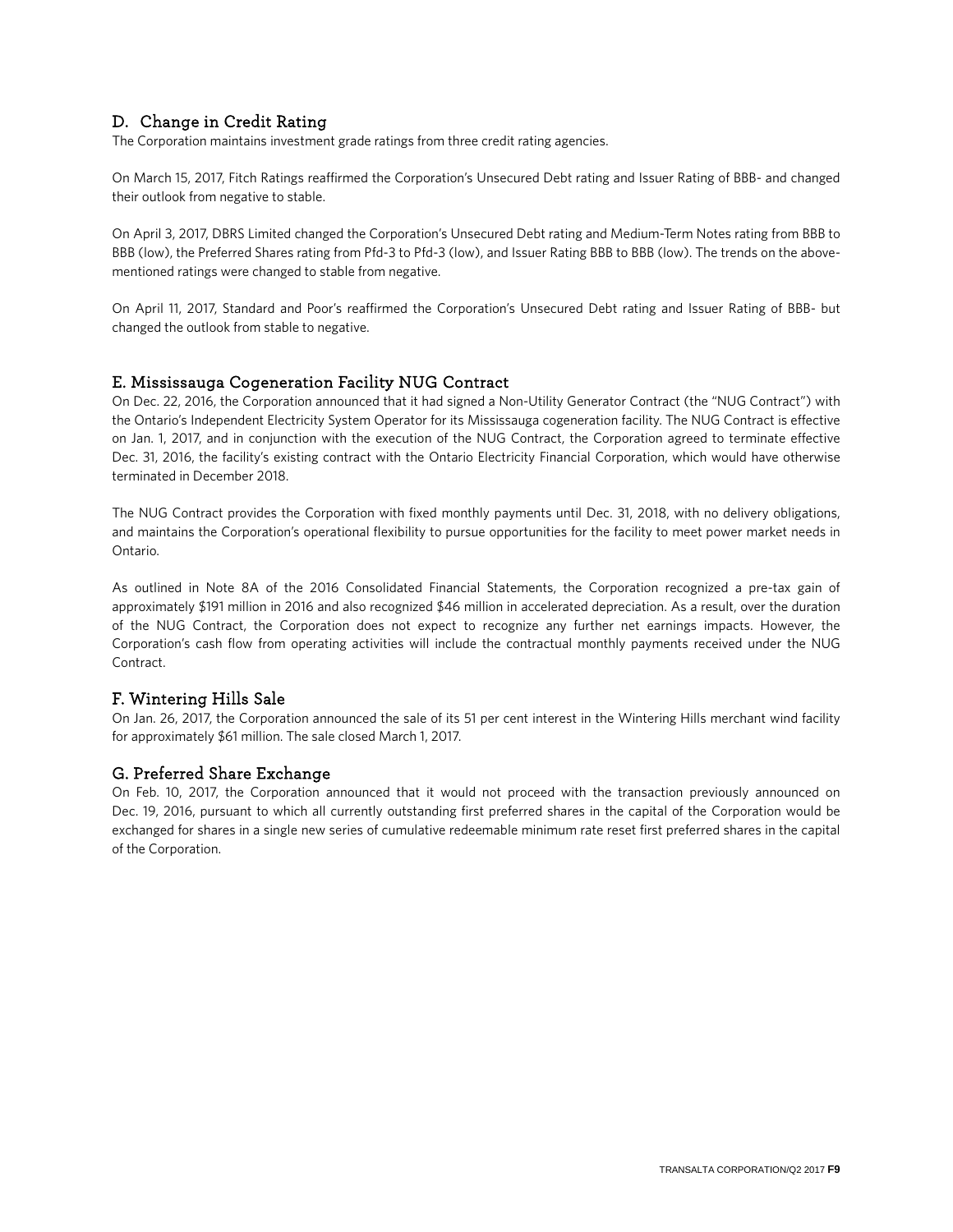## 4. Net Other Operating Income

## A. Alberta Off-Coal Agreement

On Nov. 24, 2016, the Corporation announced that it had entered into the OCA with the Government of Alberta on transition payments for the cessation of coal-fired emissions from the Keephills 3, Genesee 3 and Sheerness coal-fired plants on or before Dec. 31, 2030.

Under the terms of the OCA, the Corporation receives annual cash payments on or before July 31 of approximately \$39.7 million (\$37.2 million, net to the Corporation), commencing Jan. 1, 2017 and terminating at the end of 2030. The Corporation recognizes the off-coal payments evenly throughout the year. Accordingly, during the three and six months ended June 30, 2017, approximately \$10 million and \$20 million, respectively, was recognized in Net Other Operating Income in the Condensed Consolidated Statement of Earnings. Receipt of the payments is subject to certain terms and conditions. The OCA's main condition is the cessation of all coal-fired emissions on or before Dec. 31, 2030. The affected plants are not, however, precluded from generating electricity at any time by any method, other than the combustion of coal.

## 5. Net Interest Expense

The components of net interest expense are as follows:

|                                       | 3 months ended June 30 |      | 6 months ended June 30 |      |
|---------------------------------------|------------------------|------|------------------------|------|
|                                       | 2017                   | 2016 | 2017                   | 2016 |
| Interest on debt                      | 56                     | 54   | 112                    | 111  |
| Interest income                       | (1)                    |      | (2)                    | (1)  |
| Capitalized interest                  | (5)                    | (4)  | (8)                    | (7)  |
| Loss on redemption of bonds           |                        |      |                        |      |
| Interest on finance lease obligations |                        |      | 2                      | 2    |
| Other <sup>(1)</sup>                  | 3                      | 5    | 7                      | 9    |
| Accretion of provisions               | 5                      | 5    | 10                     | 11   |
| Net interest expense                  | 59                     | 62   | 121                    | 126  |

*(1) 2016 includes interest accrued related to the Keephills 1 outage.*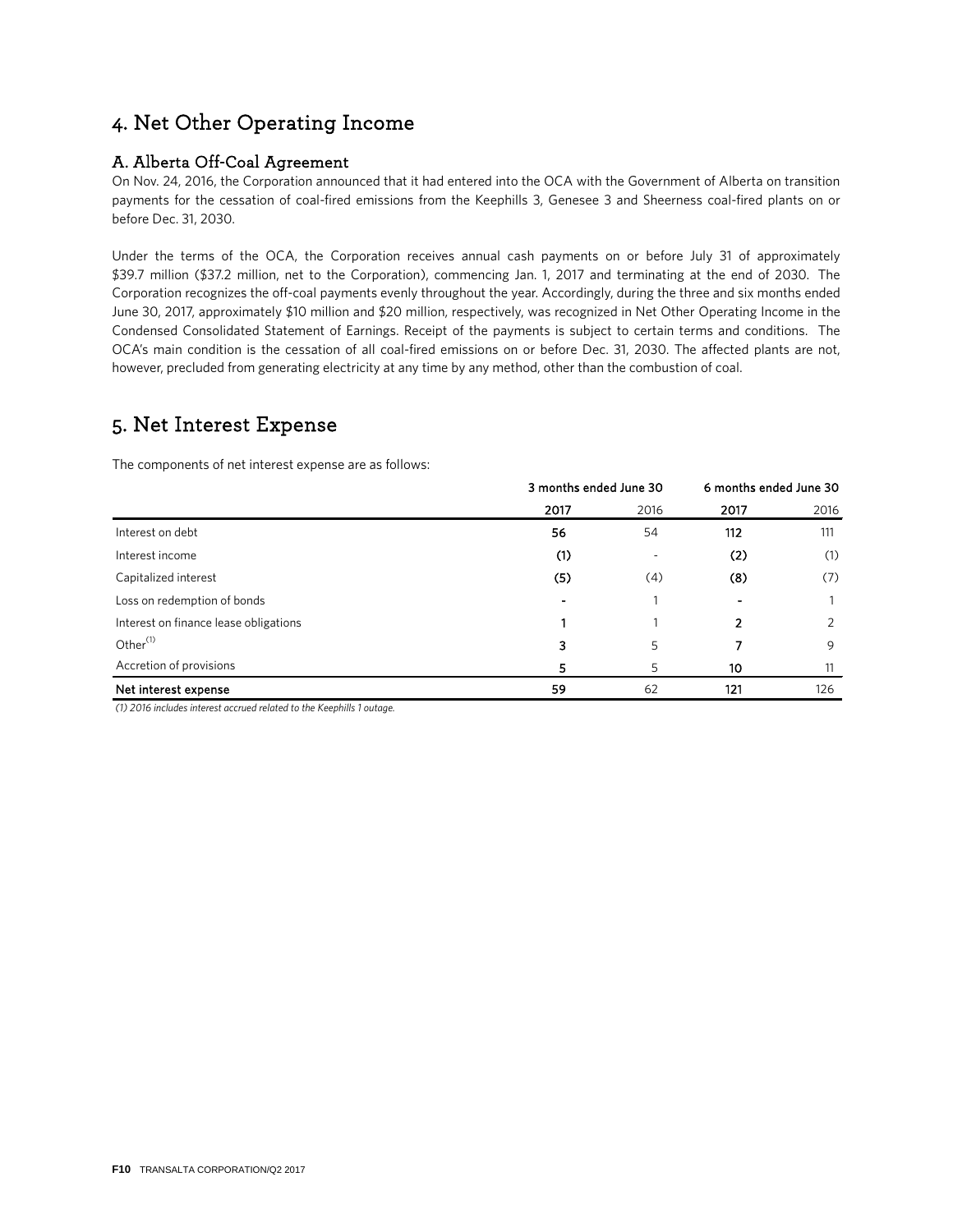## 6. Income Taxes

The components of income tax expense are as follows:

|                                                                                                                     | 3 months ended June 30 |      | 6 months ended June 30 |      |  |
|---------------------------------------------------------------------------------------------------------------------|------------------------|------|------------------------|------|--|
|                                                                                                                     | 2017                   | 2016 | 2017                   | 2016 |  |
| Current income tax expense                                                                                          | 6                      | 6    | 12                     | 11   |  |
| Deferred income tax recovery related to the origination and<br>reversal of temporary differences                    | (4)                    | (10) | (21)                   | (11) |  |
| Deferred income tax expense related to temporary difference<br>on investment in subsidiary                          |                        | 3    |                        |      |  |
| Deferred income tax expense resulting from changes in tax<br>rates or laws                                          |                        |      |                        |      |  |
| Deferred income tax recovery arising from the reversal of writedown<br>of deferred income tax assets <sup>(1)</sup> | (21)                   | (23) | (27)                   | (46) |  |
| Income tax recovery                                                                                                 | (19)                   | (24) | (36)                   | (42) |  |

(1) During the three and six months ended June 30, 2017, the Corporation reversed a previous writedown of deferred income tax assets of \$21 million and \$27 million, respectively. The deferred income *tax assets mainly relate to the tax benefits of losses associated with the Corporation's directly owned U.S. operations. The Corporation had written these assets off as it was no longer considered*  probable that sufficient future taxable income would be available from the Corporation's directly owned U.S. operations to utilize the underlying tax losses, due to reduced price growth expectations.<br>Recognized other compr *writedown.*

|                              | 3 months ended June 30 |      | 6 months ended June 30 |      |  |
|------------------------------|------------------------|------|------------------------|------|--|
|                              | 2017                   | 2016 | 2017                   | 2016 |  |
| Current income tax expense   | 6                      | ь    |                        |      |  |
| Deferred income tax recovery | (25)                   | (30) | (48)                   | (53) |  |
| Income tax recovery          | (19)                   | (24) | (36)                   | (42) |  |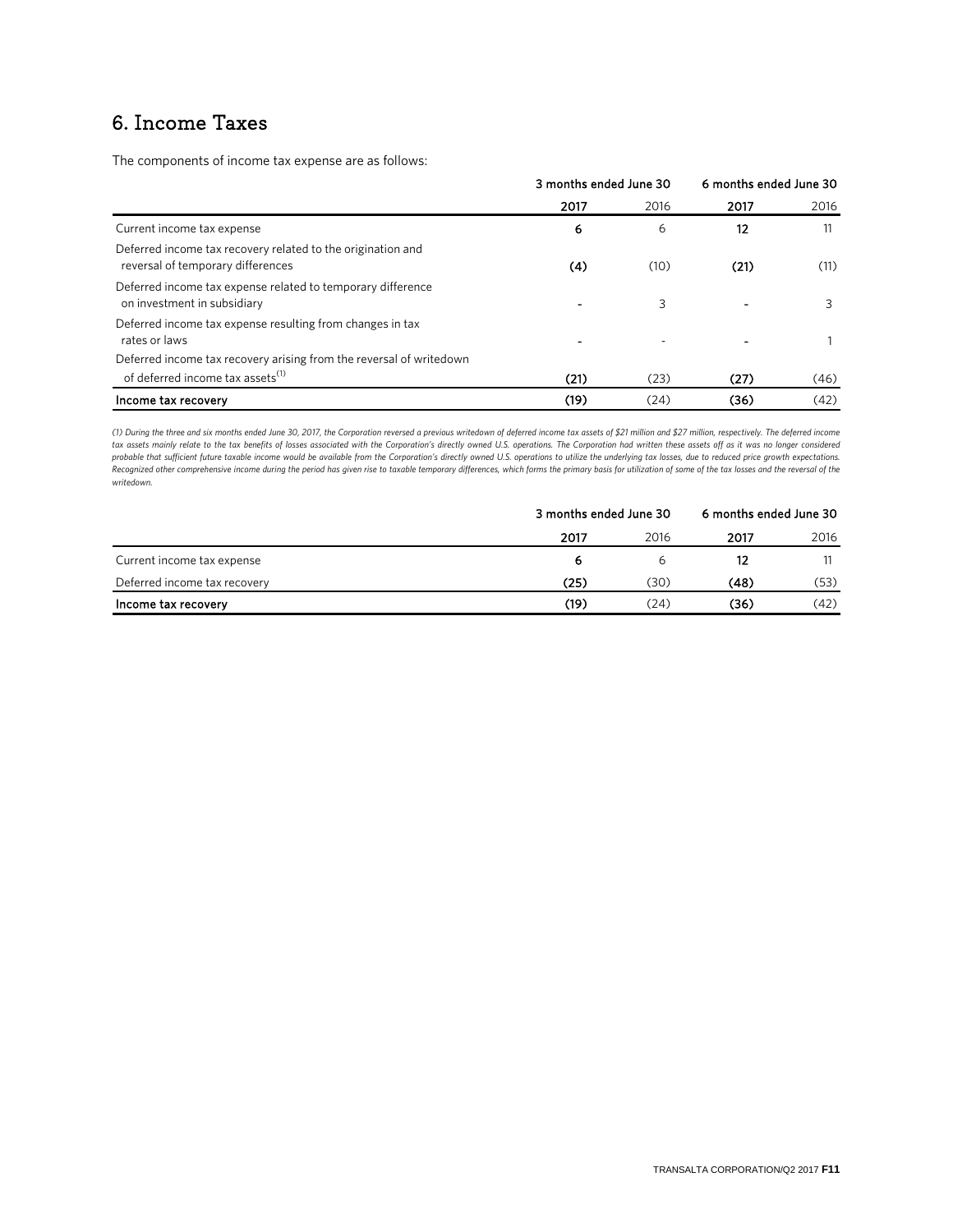## 7. Non-Controlling Interests

The Corporation's subsidiaries with significant non-controlling interests are TransAlta Renewables and TransAlta Cogeneration L.P.

The net earnings, distributions, and equity attributable to TransAlta Renewables' non-controlling interests include the 17 per cent non-controlling interest in the 150 MW Kent Hills wind farm located in New Brunswick.

The Corporation's share of ownership and equity participation in TransAlta Renewables during the six months ended June 30, 2017 and 2016 is as follows:

| Period                        | Ownership and voting<br>rights percentage | <b>Equity participation</b><br>percentage <sup>(1)</sup> |
|-------------------------------|-------------------------------------------|----------------------------------------------------------|
| Nov. 26, 2015 to Jan. 5, 2016 | 66.6                                      | 62.0                                                     |
| Jan. 6, 2016 and thereafter   | 64.0                                      | 59.8                                                     |

(1) As the Class B shares issued to the Corporation on the sale of the Australian assets were determined to constitute financial liabilities of TransAlta Renewables and do not participate in earnings until *commissioning of the South Hedland facility, they are excluded from the allocation of equity and earnings. See Note 16 Subsequent Events for further details.*

#### Amounts attributable to non-controlling interests are as follows:

|                                                  | 3 months ended June 30 |               | 6 months ended June 30 |              |
|--------------------------------------------------|------------------------|---------------|------------------------|--------------|
|                                                  | 2017                   | 2016          | 2017                   | 2016         |
| Net earnings (loss)                              |                        |               |                        |              |
| TransAlta Cogeneration L.P.                      | $\overline{2}$         | 8             | 22                     | 19           |
| TransAlta Renewables                             | 10                     | (4)           | 22                     | (18)         |
|                                                  | 12                     | 4             | 44                     | $\mathbf{1}$ |
| Total comprehensive income (loss)                |                        |               |                        |              |
| TransAlta Cogeneration L.P.                      | 3                      | 16            | 22                     | 30           |
| TransAlta Renewables                             | 23                     | (17)          | 41                     | (31)         |
|                                                  | 26                     | (1)           | 63                     | (1)          |
| Distributions paid to non-controlling interests  |                        |               |                        |              |
| TransAlta Cogeneration L.P.                      | 30                     | 16            | 56                     | 35           |
| TransAlta Renewables                             | 21                     | 21            | 42                     | 41           |
|                                                  | 51                     | 37            | 98                     | 76           |
| As at                                            | June 30, 2017          | Dec. 31, 2016 |                        |              |
| Equity attributable to non-controlling interests |                        |               |                        |              |
| TransAlta Cogeneration L.P.                      | 268                    | 301           |                        |              |
| TransAlta Renewables                             | 856                    | 851           |                        |              |
|                                                  | 1,124                  | 1,152         |                        |              |
| Non-controlling interests share (per cent)       |                        |               |                        |              |
| TransAlta Cogeneration L.P.                      | 49.99                  | 49.99         |                        |              |
| TransAlta Renewables                             | 40.2                   | 40.2          |                        |              |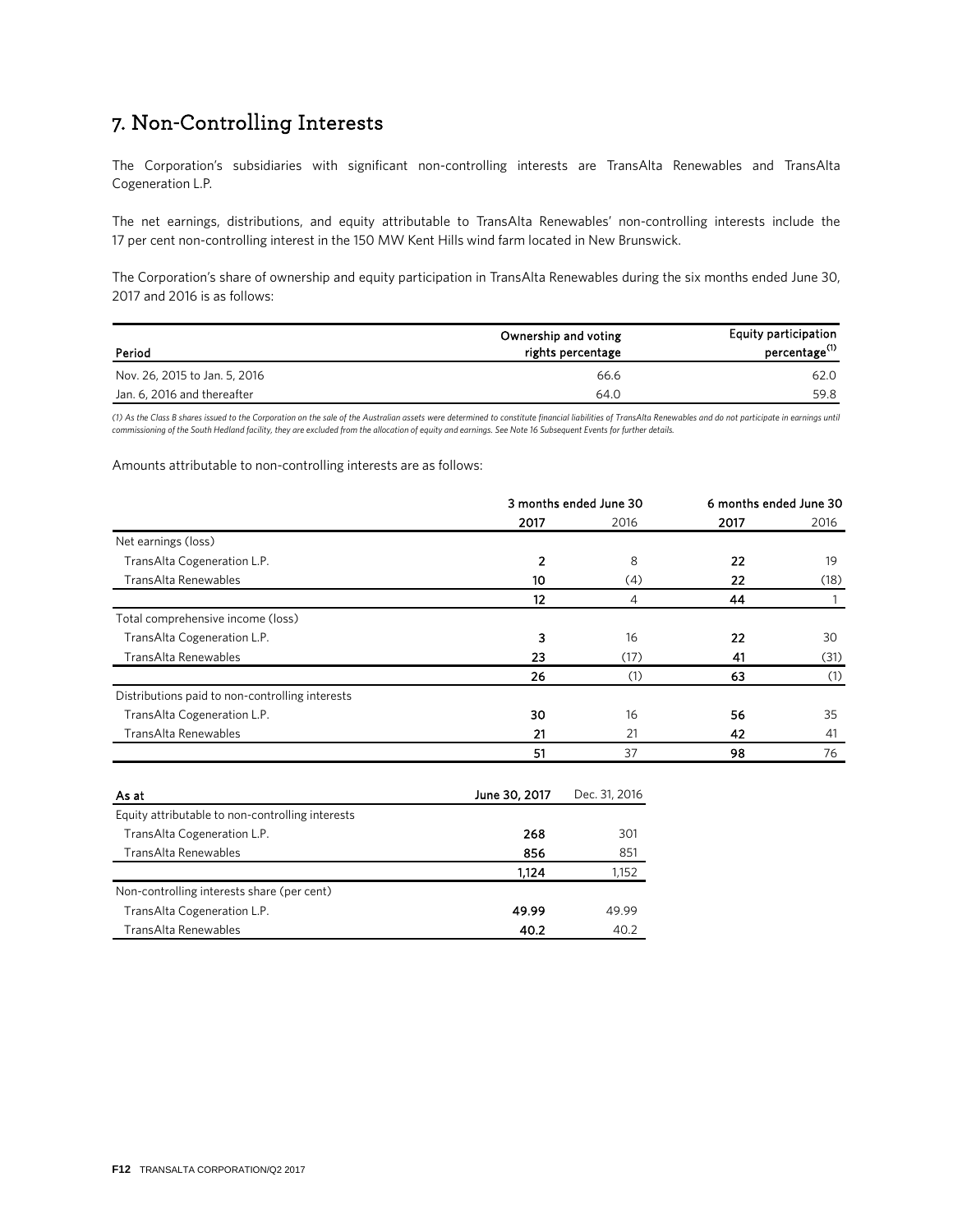## 8. Financial Instruments

## A. Financial Assets and Liabilities – Measurement

Financial assets and financial liabilities are measured on an ongoing basis at cost, fair value, or amortized cost.

## B. Fair Value of Financial Instruments

### **I. Level I, II, and III Fair Value Measurements**

The Level I, II, and III classifications in the fair value hierarchy utilized by the Corporation are defined below. The fair value measurement of a financial instrument is included in only one of the three levels, the determination of which is based on the lowest level input that is significant to the derivation of the fair value.

### *a. Level I*

Fair values are determined using inputs that are unadjusted quoted prices in active markets for identical assets or liabilities that the Corporation has the ability to access at the measurement date. In determining Level I fair values, the Corporation uses quoted prices for identically traded commodities obtained from active exchanges such as the New York Mercantile Exchange.

### *b. Level II*

Fair values are determined, directly or indirectly, using inputs that are observable for the asset or liability.

Fair values falling within the Level II category are determined through the use of quoted prices in active markets, which in some cases are adjusted for factors specific to the asset or liability, such as basis, credit valuation, and location differentials.

The Corporation's commodity risk management Level II financial instruments include over-the-counter derivatives with values based on observable commodity futures curves and derivatives with inputs validated by broker quotes or other publicly available market data providers. Level II fair values are also determined using valuation techniques, such as option pricing models and regression or extrapolation formulas, where the inputs are readily observable, including commodity prices for similar assets or liabilities in active markets, and implied volatilities for options.

In determining Level II fair values of other risk management assets and liabilities and long-term debt measured and carried at fair value, the Corporation uses observable inputs other than unadjusted quoted prices that are observable for the asset or liability, such as interest rate yield curves and currency rates. For certain financial instruments where insufficient trading volume or lack of recent trades exists, the Corporation relies on similar interest or currency rate inputs and other third-party information such as credit spreads.

#### *c. Level III*

Fair values are determined using inputs for the assets or liabilities that are not readily observable.

The Corporation may enter into commodity transactions for which market-observable data is not available. In these cases, Level III fair values are determined using valuation techniques such as the Black-Scholes, mark-to-forecast, and historical bootstrap models with inputs that are based on historical data such as unit availability, transmission congestion, demand profiles for individual non-standard deals and structured products, and/or volatilities and correlations between products derived from historical prices.

The Corporation also has various commodity contracts with terms that extend beyond a liquid trading period. As forward market prices are not available for the full period of these contracts, the value of these contracts is derived by reference to a forecast that is based on a combination of external and internal fundamental modelling, including discounting. As a result, these contracts are classified in Level III.

The Corporation has a Commodity Exposure Management Policy, which governs both the commodity transactions undertaken in its proprietary trading business and those undertaken to manage commodity price exposures in its generation business. This policy defines and specifies the controls and management responsibilities associated with commodity trading activities, as well as the nature and frequency of required reporting of such activities.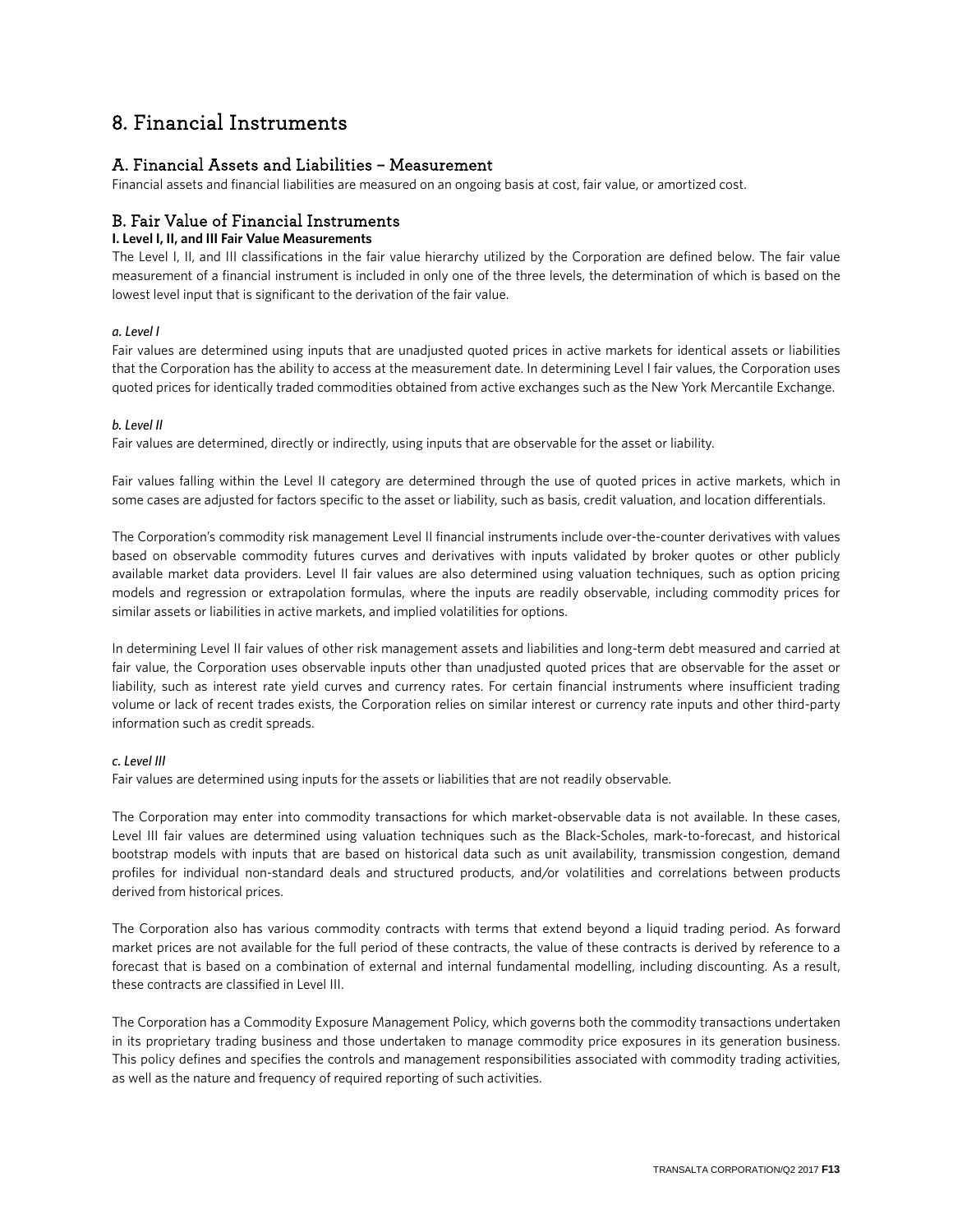Methodologies and procedures regarding commodity risk management Level III fair value measurements are determined by the Corporation's risk management department. Level III fair values are calculated within the Corporation's energy trading risk management system based on underlying contractual data as well as observable and non-observable inputs. Development of non-observable inputs requires the use of judgment. To ensure reasonability, system-generated Level III fair value measurements are reviewed and validated by the risk management and finance departments. Review occurs formally on a quarterly basis or more frequently if daily review and monitoring procedures identify unexpected changes to fair value or changes to key parameters.

Information on risk management contracts or groups of risk management contracts that are included in Level III measurements and the related unobservable inputs and sensitivities, is as follows, and excludes the effects on fair value of observable inputs such as liquidity and credit discount (described as "base fair values"), as well as inception gains or losses.

Sensitivity ranges for the base fair values are determined using reasonably possible alternative assumptions for the key unobservable inputs, which may include forward commodity prices, commodity volatilities and correlations, delivery volumes, and shapes.

| As at                              | June 30, 2017   | Dec. 31, 2016 |                 |             |
|------------------------------------|-----------------|---------------|-----------------|-------------|
| Description                        | Base fair value | Sensitivity   | Base fair value | Sensitivity |
| Long-term power sale - U.S.        | 947             | $+151$        | 907             | $+75$       |
|                                    |                 | $-151$        |                 | $-69$       |
| Long-term power sale - Alberta     | (2)             | $+3$          | (3)             | $+5$        |
|                                    |                 | -3            |                 | $-5$        |
| Unit contingent power purchases    | 13              | $+2$          | 13              | $+2$        |
|                                    |                 | -3            |                 | $-4$        |
| Structured products - Eastern U.S. | 29              | $+8$          | 24              | $+8$        |
|                                    |                 | -8            |                 | -8          |
| Others                             | 6               | $+3$          | 6               | $+3$        |
|                                    |                 | -3            |                 | $-3$        |

#### *i. Long-Term Power Sale - U.S.*

The Corporation has a long-term fixed price power sale contract in the U.S. for delivery of power at the following capacity levels: 380 MW through Dec. 31, 2024, and 300 MW through Dec. 31, 2025. The contract is designated as an all-in-one cash flow hedge.

For periods beyond June 2019, market forward power prices are not readily observable. For these periods, fundamental-based forecasts and market indications have been used to determine proxies for base, high, and low power price scenarios. The base price forecast has been developed by averaging external fundamental based forecasts (providers are independent and widely accepted as industry experts for scenario and planning views). Forward power price ranges per Megawatt hour ("MWh") used in determining the Level III base fair value at June 30, 2017 are US\$23 - US\$33 (Dec. 31, 2016 - US\$27 - US\$36). The sensitivity analysis has been prepared using the Corporation's assessment that a US\$6 (Dec. 31, 2016 – US\$5) price increase or decrease in the forward power prices is a reasonably possible change.

The contract is denominated in US dollars. The change in the US dollar against the Canadian dollar did not have a material impact on the base fair value this period.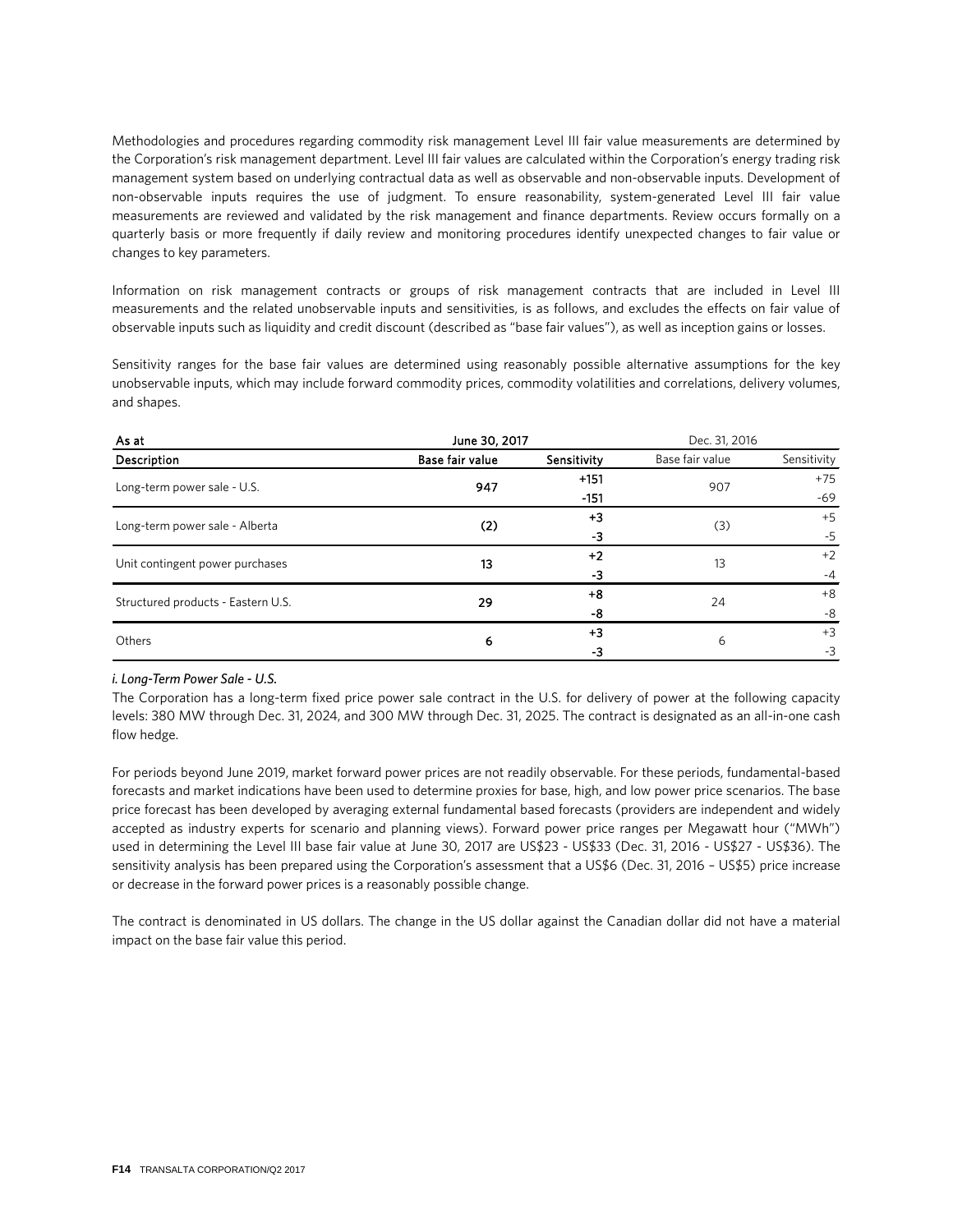#### *ii. Long-Term Power Sale - Alberta*

The Corporation has a long-term 12.5 MW fixed price power sale contract (monthly shaped) in the Alberta market through December 2024. The contract is accounted for as held for trading.

For periods beyond 2022, market forward power prices are not readily observable. For these periods, fundamental-based price forecasts and market indications have been used as proxies to determine base, high, and low power price scenarios. The base scenario uses the most recent price view from an independent external forecasting service that is accepted within industry as an expert in the Alberta market. Forward power price ranges per MWh used in determining the Level III base fair value at June 30, 2017 are \$67 - \$82 (Dec. 31, 2016 - \$68 - \$93). The sensitivity analysis for both periods has been prepared using the Corporation's assessment that a 20 per cent increase or decrease in the forward power prices is a reasonably possible change.

#### *iii. Unit Contingent Power Purchases*

Under the unit contingent power purchase agreements, the Corporation has agreed to purchase power contingent upon the actual generation of specific units owned and operated by third parties. Under these types of agreements, the purchaser pays the supplier an agreed upon fixed price per MWh of output multiplied by the pro rata share of actual unit production (nil if a plant outage occurs). The contracts are accounted for as held for trading.

The key unobservable inputs used in the valuations are delivered volume expectations and hourly shapes of production. Hourly shaping of the production will result in realized prices that may be at a discount (or premium) relative to the average settled power price. Reasonably possible alternative inputs were used to determine sensitivity on the fair value measurements.

This analysis is based on historical production data of the generation units for available history. Price and volumetric discount ranges per MWh used in the Level III base fair value measurement at June 30, 2017 are nil (Dec. 31, 2016 – nil) and 1.69 per cent to 2.76 per cent (Dec. 31, 2016 – 2.15 per cent to 3.62 per cent), respectively. The sensitivity analysis has been prepared using the Corporation's assessment of a reasonably possible change in price discount ranges of approximately 0.52 per cent to 0.93 per cent (Dec. 31, 2016 – 0.75 per cent) and a change in volumetric discount rates of approximately 7.22 per cent to 9.93 per cent (Dec. 31, 2016 – 15.5 per cent), which approximate one standard deviation for each input.

#### *iv. Structured Products - Eastern U.S.*

The Corporation has fixed priced power and heat rate contracts in the eastern United States. Under the fixed priced power contracts, the Corporation has agreed to buy or sell power at non-liquid locations, or during non-standard hours. The Corporation has also bought and sold heat rate contracts at both liquid and non-liquid locations. Under a heat rate contract, the buyer has the right to purchase power at times when the market heat rate is higher than the contractual heat rate.

The key unobservable inputs in the valuation of the fixed priced power contracts are market forward spreads and nonstandard shape factors. A historical regression analysis has been performed to model the spreads between non-liquid and liquid hubs. The non-standard shape factors have been determined using the historical data. Basis relationship and nonstandard shape factors used in the Level III base fair value measurement at June 30, 2017 are 75 per cent to 156 per cent and 71 per cent to 88 per cent (Dec. 31, 2016 – 66 per cent to 128 per cent and 65 per cent to 88 per cent), respectively. The sensitivity analysis has been prepared using the Corporation's assessment of a reasonably possible change in market forward spreads of approximately 5 per cent (Dec. 31, 2016 – 5 per cent) and a change in non-standard shape factors of approximately 6 per cent (Dec. 31, 2016 – 9 per cent), which approximate one standard deviation for each input.

The key unobservable inputs in the valuation of the heat rate contracts are implied volatilities and correlations. Implied volatilities and correlations used in the Level III base fair value measurement at June 30, 2017 are 21 per cent to 46 per cent and 70 per cent (Dec. 31, 2016 – 20 per cent to 54 per cent and 70 per cent), respectively. The sensitivity analysis has been prepared using the Corporation's assessment of a reasonably possible change in implied volatilities and correlation of approximately 24 per cent (Dec. 31, 2016 – 10 per cent), respectively.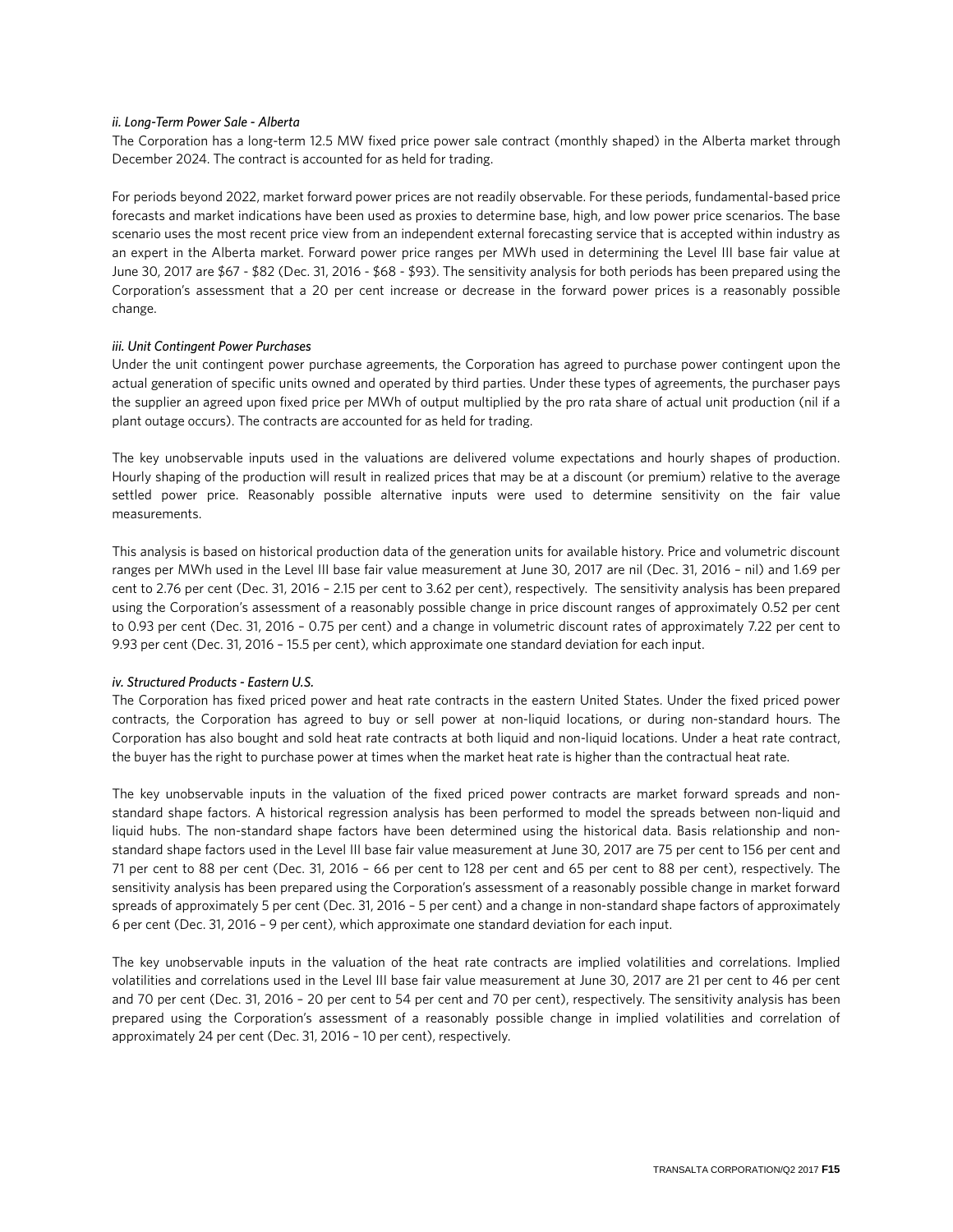#### *II. Commodity Risk Management Assets and Liabilities*

Commodity risk management assets and liabilities include risk management assets and liabilities that are used in the energy marketing and generation businesses in relation to trading activities and certain contracting activities. To the extent applicable, changes in net risk management assets and liabilities for non-hedge positions are reflected within earnings of these businesses.

Commodity risk management assets and liabilities classified by Levels as at June 30, 2017 are as follows: Level I - \$4 million net liability (Dec. 31, 2016 – nil), Level II - \$11 million net liability (Dec. 31, 2016 - \$14 million net liability), Level III - \$807 million net asset (Dec. 31, 2016 – \$758 million net asset).

Significant changes in commodity net risk management assets (liabilities) during the six months ended June 30, 2017 are primarily attributable to the changes in value of the long-term power sale contract (Level III hedge) as discussed in the preceding section  $(B)(I)(c)(i)$  of this note.

The following table summarizes the key factors impacting the fair value of the Level III commodity risk management assets and liabilities during the six months ended June 30, 2017 and 2016, respectively:

|                                             |       | 6 months ended June 30, 2017 | 6 months ended June 30, 2016 |       |           |       |
|---------------------------------------------|-------|------------------------------|------------------------------|-------|-----------|-------|
|                                             | Hedge | Non-Hedge                    | Total                        | Hedge | Non-Hedge | Total |
| Opening balance                             | 726   | 32                           | 758                          | 640   | (98)      | 542   |
| Changes attributable to:                    |       |                              |                              |       |           |       |
| Market price changes on existing contracts  | 97    |                              | 98                           | 175   | 30        | 205   |
| Market price changes on new contracts       |       | 6                            | 6                            |       | 4         | 4     |
| Contracts settled                           | (25)  | (2)                          | (27)                         | (20)  | 72        | 52    |
| Change in foreign exchange rates            | (27)  | (1)                          | (28)                         | (65)  | 2         | (63)  |
| Net risk management assets at end of period | 771   | 36                           | 807                          | 730   | 10        | 740   |
| Additional Level III information:           |       |                              |                              |       |           |       |
| Gains recognized in OCI                     | 70    |                              | 70                           | 110   |           | 110   |
| Total gains included in earnings            |       |                              |                              |       |           |       |
| before income taxes                         | 25    | 6                            | 31                           | 20    | 36        | 56    |
| Unrealized gains included in earnings       |       |                              |                              |       |           |       |
| before income taxes relating to net         |       |                              |                              |       |           |       |
| assets held at period end                   |       | 4                            | 4                            |       | 108       | 108   |

#### **III. Other Risk Management Assets and Liabilities**

Other risk management assets and liabilities primarily include risk management assets and liabilities that are used in managing exposures on non-energy marketing transactions, such as interest rates, the net investment in foreign operations, and other foreign currency risks. Hedge accounting is not always applied.

Other risk management assets and liabilities with a total net asset fair value of \$53 million as at June 30, 2017 (Dec. 31, 2016 - \$176 million net asset) are classified as Level II fair value measurements. The significant changes in other net risk management assets during the period ended June 30, 2017 are primarily attributable to the settlement of contracts.

During the first quarter of 2017, the Corporation discontinued hedge accounting for certain foreign currency cash flow and fair value hedges on US\$690 million and US\$50 million of debt, respectively. The cumulative losses on the cash flow hedges of approximately \$3 million will continue to be deferred in Accumulated Other Comprehensive Income and will be reclassified to net earnings as the forecasted transactions (interest payments) occur. The cumulative losses of approximately \$2 million related to the fair value hedge, and recognized as part of the carrying value of the hedged debt, will be amortized to net earnings over the period to the debt's maturity. Changes in these risk management assets and liabilities related to these discontinued hedge positions will be reflected within net earnings prospectively.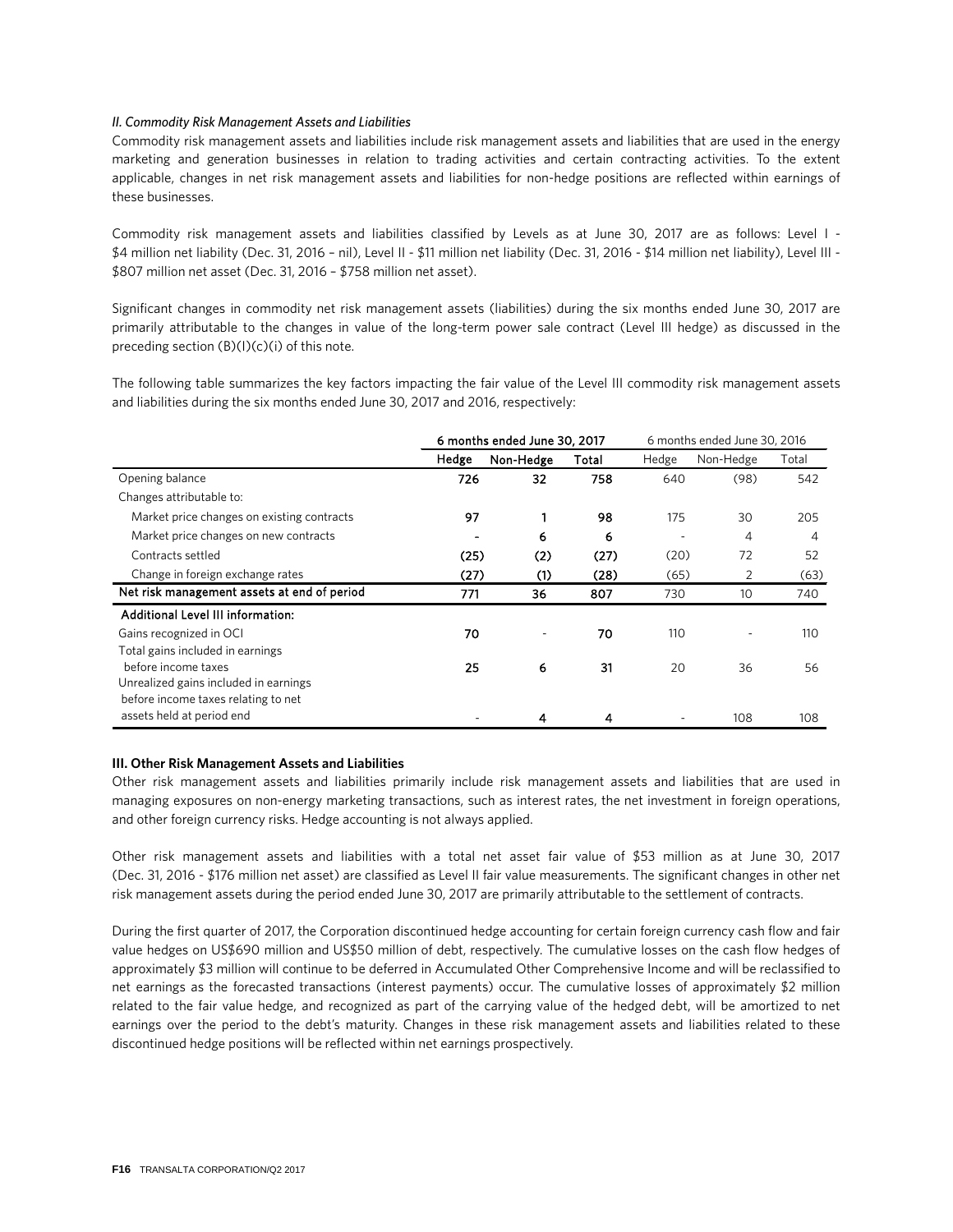### **IV. Other Financial Assets and Liabilities**

The fair value of financial assets and liabilities measured at other than fair value is as follows:

|                                               | Fair value |                |           |       | Total<br>carrying |
|-----------------------------------------------|------------|----------------|-----------|-------|-------------------|
|                                               | Level I    | Level II       | Level III | Total | value             |
| Long-term debt - June 30, 2017                | ٠          | 3,829          | $\sim$    | 3.829 | 3,738             |
| Long-term debt <sup>(1)</sup> - Dec. 31, 2016 |            | $4.27^{\circ}$ | ۰         | 4.271 | 4,221             |

*(1) Includes current portion and excludes \$67 million of debt measured and carried at fair value.*

The fair values of the Corporation's debentures and senior notes are determined using prices observed in secondary markets. Non-recourse and other long-term debt fair values are determined by calculating an implied price based on a current assessment of the yield to maturity.

The carrying amount of other short-term financial assets and liabilities (cash and cash equivalents, trade accounts receivable, collateral paid, accounts payable and accrued liabilities, collateral received, and dividends payable) approximates fair value due to the liquid nature of the asset or liability.

### C. Inception Gains and Losses

The majority of derivatives traded by the Corporation are based on adjusted quoted prices on an active exchange or extend beyond the time period for which exchange-based quotes are available. The fair values of these derivatives are determined using inputs that are not readily observable. Refer to section B of this note for fair value Level III valuation techniques used. In some instances, a difference may arise between the fair value of a financial instrument at initial recognition (the "transaction price") and the amount calculated through a valuation model. This unrealized gain or loss at inception is recognized in net earnings (loss) only if the fair value of the instrument is evidenced by a quoted market price in an active market, observable current market transactions that are substantially the same, or a valuation technique that uses observable market inputs. Where these criteria are not met, the difference is deferred on the Condensed Consolidated Statements of Financial Position in risk management assets or liabilities, and is recognized in net earnings (loss) over the term of the related contract. The difference between the transaction price and the fair value determined using a valuation model, yet to be recognized in net earnings, and a reconciliation of changes is as follows:

|                                                         |      | 3 months ended June 30 |      |      |
|---------------------------------------------------------|------|------------------------|------|------|
|                                                         | 2017 | 2016                   | 2017 | 2016 |
| Unamortized net gain at beginning of period             | 143  | 174                    | 148  | 202  |
| New inception gain (loss)                               | (1)  |                        | 4    | 4    |
| Change in foreign exchange rates                        | (2)  |                        | (4)  | (11) |
| Amortization recorded in net earnings during the period | (27) | (20)                   | (35) | (38) |
| Unamortized net gain at end of period                   | 113  | 157                    | 113  | 157  |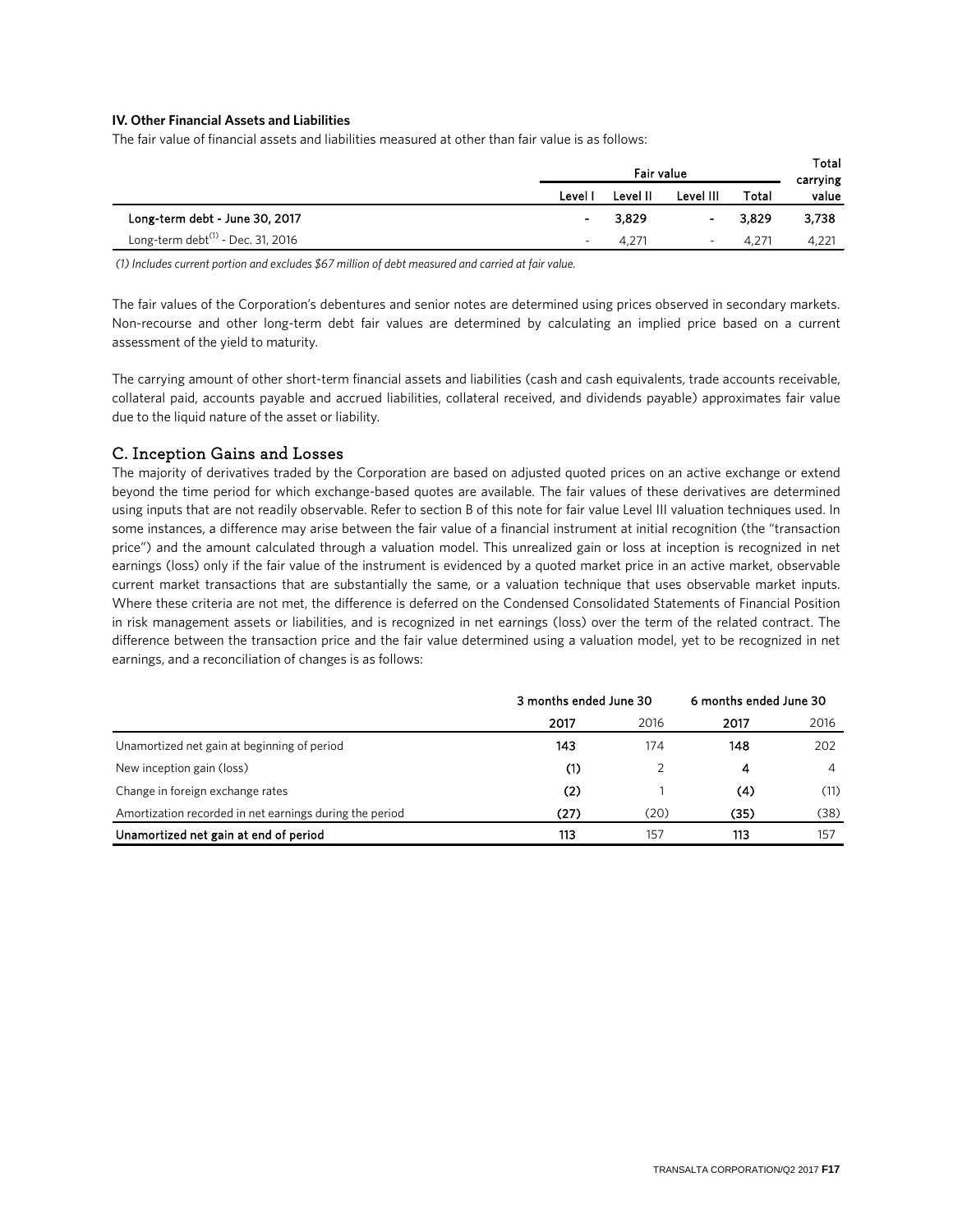## 9. Risk Management Activities

## A. Net Risk Management Assets and Liabilities

Aggregate net risk management assets and (liabilities) are as follows:

### As at June 30, 2017

|           |            | Not        |       |
|-----------|------------|------------|-------|
| Cash flow | Fair value | designated |       |
| hedges    | hedges     | as a hedge | Total |
|           |            |            |       |
| 96        |            |            | 96    |
| 696       |            |            | 696   |
| 792       | ٠          |            | 792   |
|           |            |            |       |
|           |            | 54         | 54    |
|           |            | (1)        | (1)   |
|           |            | 53         | 53    |
| 792       |            | 53         | 845   |
|           |            |            |       |

### As at Dec. 31, 2016

|                                                    |           |            | Not        |       |
|----------------------------------------------------|-----------|------------|------------|-------|
|                                                    | Cash flow | Fair value | designated |       |
|                                                    | hedges    | hedges     | as a hedge | Total |
| Commodity risk management                          |           |            |            |       |
| Current                                            | 86        |            | (16)       | 70    |
| Long-term                                          | 683       |            | (9)        | 674   |
| Net commodity risk management assets (liabilities) | 769       |            | (25)       | 744   |
| Other                                              |           |            |            |       |
| Current                                            | 105       |            | 8          | 113   |
| Long-term                                          | 59        | 3          |            | 63    |
| Net other risk management assets                   | 164       | 3          | 9          | 176   |
|                                                    |           |            |            |       |
| Total net risk management assets (liabilities)     | 933       | 3          | (16)       | 920   |
|                                                    |           |            |            |       |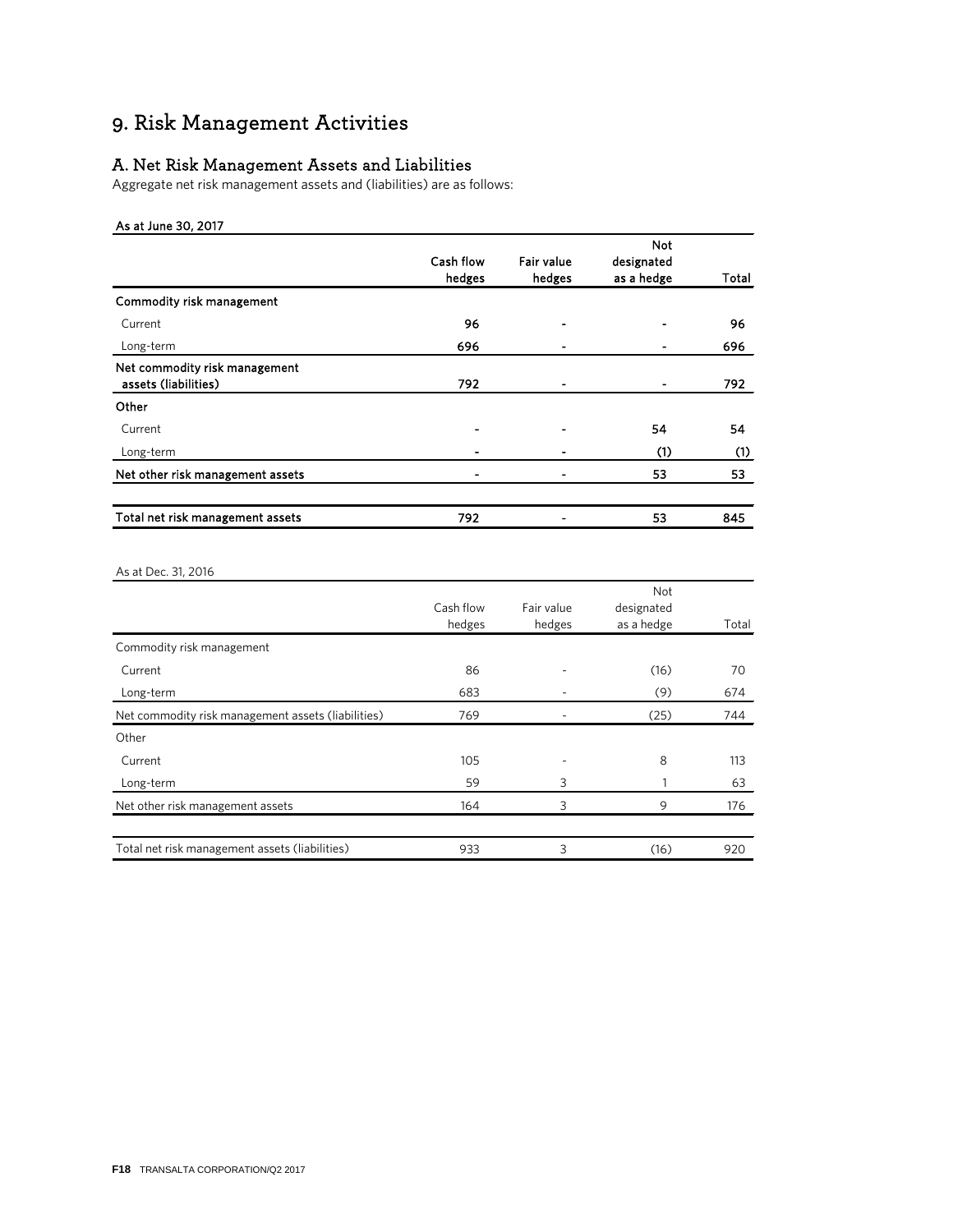## B. Nature and Extent of Risks Arising from Financial Instruments

The following discussion is limited to the nature and extent of certain risks arising from financial instruments, which are also more fully discussed in Note 14(b) of the Corporation's most recent annual consolidated financial statements.

#### **I. Market Risk**

#### *a. Commodity Price Risk*

The Corporation has exposure to movements in certain commodity prices in both its electricity generation and proprietary trading businesses, including the market price of electricity and fuels used to produce electricity. Most of the Corporation's electricity generation and related fuel supply contracts are considered to be contracts for delivery or receipt of a non-financial item in accordance with the Corporation's expected own use requirements and are not considered to be financial instruments. As such, the discussion related to commodity price risk is limited to the Corporation's proprietary trading business and commodity derivatives used in hedging relationships associated with the Corporation's electricity generating activities.

#### *i. Commodity Price Risk – Proprietary Trading*

The Corporation's Energy Marketing segment conducts proprietary trading activities and uses a variety of instruments to manage risk, earn trading revenue, and gain market information.

In compliance with the Commodity Exposure Management Policy, proprietary trading activities are subject to limits and controls, including Value at Risk ("VaR") limits. The Board approves the limit for total VaR from proprietary trading activities. VaR is the most commonly used metric employed to track and manage the market risk associated with trading positions. A VaR measure gives, for a specific confidence level, an estimated maximum pre-tax loss that could be incurred over a specified period of time. VaR is used to determine the potential change in value of the Corporation's proprietary trading portfolio, over a three-day period within a 95 per cent confidence level, resulting from normal market fluctuations. VaR is estimated using the historical variance/covariance approach.

Changes in market prices associated with proprietary trading activities affect net earnings in the period that the price changes occur. VaR at June 30, 2017, associated with the Corporation's proprietary trading activities was \$3 million (Dec. 31, 2016 - \$2 million).

#### *ii. Commodity Price Risk - Generation*

The generation segments utilize various commodity contracts to manage the commodity price risk associated with electricity generation, fuel purchases, emissions, and byproducts, as considered appropriate. A Commodity Exposure Management Policy is prepared and approved annually, which outlines the intended hedging strategies associated with the Corporation's generation assets and related commodity price risks. Controls also include restrictions on authorized instruments, management reviews on individual portfolios, and approval of asset transactions that could add potential volatility to the Corporation's reported net earnings.

TransAlta has entered into various contracts with other parties whereby the other parties have agreed to pay a fixed price for electricity to TransAlta. While not all of the contracts create an obligation for the physical delivery of electricity to other parties, the Corporation has the intention and believes it has sufficient electrical generation available to satisfy these contracts and, where able, has designated these as cash flow hedges for accounting purposes.

VaR at June 30, 2017, associated with the Corporation's commodity derivative instruments used in generation hedging activities was \$20 million (Dec. 31, 2016 - \$19 million). For positions and economic hedges that do not meet hedge accounting requirements or for short-term optimization transactions such as buybacks entered into to offset existing hedge positions, these transactions are marked to the market value with changes in market prices associated with these transactions affecting net earnings in the period in which the price change occurs. VaR at June 30, 2017, associated with these transactions was \$5 million (Dec. 31, 2016 - \$7 million).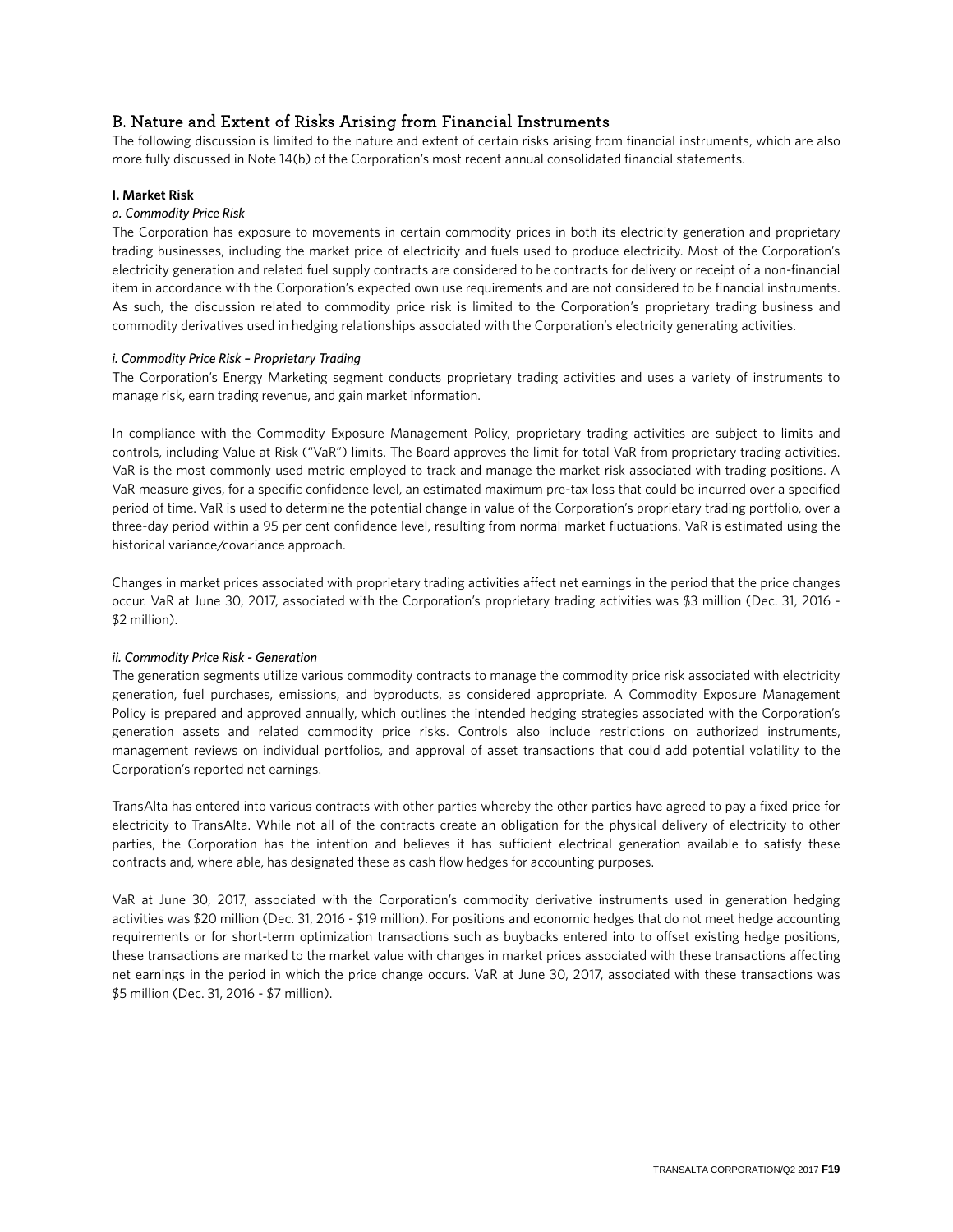#### *b. Currency Rate Risk*

The Corporation has exposure to various currencies, such as the U.S. dollar, and the Australian dollar, as a result of investments and operations in foreign jurisdictions, the net earnings from those operations, and the acquisition of equipment and services from foreign suppliers. Further discussion on Currency Rate Risk can be found in Note 14(B)(I)(c) of the Corporation's most recent annual consolidated financial statements.

#### **II. Credit Risk**

Credit risk is the risk that customers or counterparties will cause a financial loss for the Corporation by failing to discharge their obligations, and the risk to the Corporation associated with changes in creditworthiness of entities with which commercial exposures exist. The Corporation actively manages its exposure to credit risk by assessing the ability of counterparties to fulfil their obligations under the related contracts prior to entering into such contracts. The Corporation makes detailed assessments of the credit quality of all counterparties and, where appropriate, obtains corporate guarantees, cash collateral, third-party credit insurance, and/or letters of credit to support the ultimate collection of these receivables. For commodity trading and origination, the Corporation sets strict credit limits for each counterparty and monitors exposures on a daily basis. TransAlta uses standard agreements that allow for the netting of exposures and often include margining provisions. If credit limits are exceeded, TransAlta will request collateral from the counterparty or halt trading activities with the counterparty.

The Corporation uses external credit ratings, as well as internal ratings in circumstances where external ratings are not available, to establish credit limits for customers and counterparties. The following table outlines the Corporation's maximum exposure to credit risk without taking into account collateral held, including the distribution of credit ratings, as at June 30, 2017:

|                                                    | Investment grade | Non-investment grade | Total      | Total  |
|----------------------------------------------------|------------------|----------------------|------------|--------|
|                                                    | (Per cent)       | (Per cent)           | (Per cent) | amount |
| Trade and other receivables <sup>(1)</sup>         | 91               |                      | 100        | 671    |
| Long-term finance lease receivables <sup>(2)</sup> | 34               | 66                   | 100        | 672    |
| Risk management assets <sup>(1)</sup>              | 99               |                      | 100        | 966    |
| Total                                              |                  |                      |            | 2,309  |

*(1) Letters of credit and cash and cash equivalents are the primary types of collateral held as security related to these amounts.* 

*(2) The Corporation has one non-investment grade customer whose outstanding balance accounted for \$437 million (Dec. 31, 2016 - \$445 million). Risk of significant loss arising from this counterparty has been assessed as low in the near term, but could increase to moderate in an environment of sustained low commodity prices over the mid-to long term. The Corporation's assessment takes into*  consideration the counterparty's financial position, external rating assessments, how the Corporation provides its services in an area of the counterparty's lower-cost operations, and the Corporation's *other credit risk management practices.*

The maximum credit exposure to any one customer for commodity trading operations and hedging, including the fair value of open trading, net of any collateral held, at June 30, 2017, was \$19 million (Dec. 31, 2016 - \$14 million).

The Corporation had two investment grade customers whose outstanding balance each accounted for greater than 10 per cent of accounts receivable outstanding. The Corporation has evaluated the risk of default related to these customers to be minimal.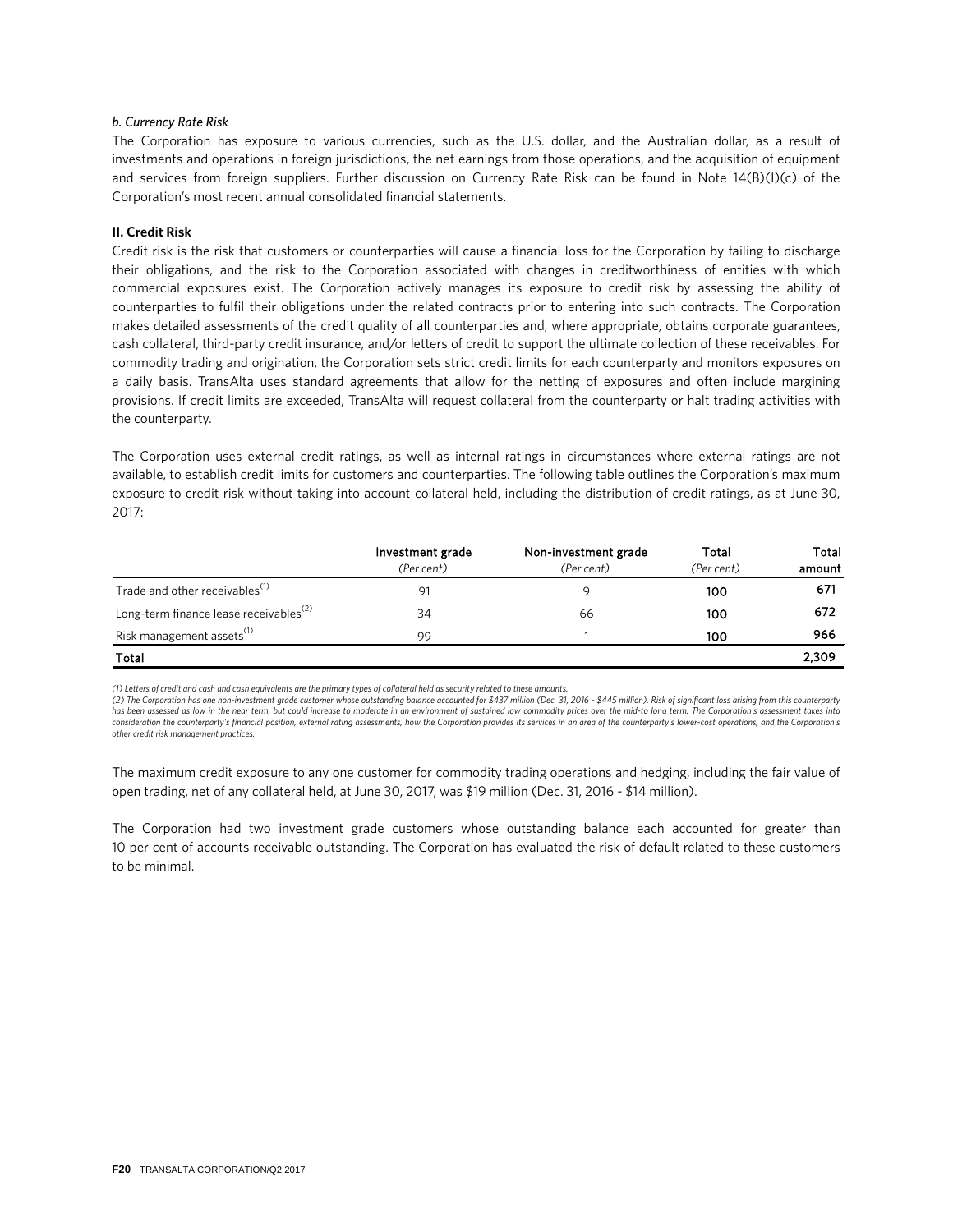#### **III. Liquidity Risk**

Liquidity risk relates to the Corporation's ability to access capital to be used for proprietary trading activities, commodity hedging, capital projects, debt refinancing, and general corporate purposes. As at June 30, 2017, TransAlta maintains investment grade ratings from three credit rating agencies (See Note 16). TransAlta is focused on strengthening its financial position and maintaining investment grade credit ratings with these major rating agencies.

A maturity analysis of the Corporation's financial liabilities is as follows:

|      |      |      |      |      | <b>LVLL</b> UIIU |       |
|------|------|------|------|------|------------------|-------|
| 2017 | 2018 | 2019 | 2020 | 2021 | thereafter       | Total |
| 421  |      |      |      |      | ٠                | 421   |
| 42   | 932  | 461  | 560  | 63   | 1.705            | 3,763 |
| (60) | (78) | (93) | (82) | (97) | (382)            | (792) |
| (5)  | (52) | 3    |      |      | ۰                | (53)  |
| 9    | 13   | 10   | 8    | 6    | 19               | 65    |
| 121  | 174  | 144  | 116  | 93   | 734              | 1,382 |
| 26   |      | ٠    |      |      | Ξ.               | 26    |
| 554  | 989  | 525  | 603  | 65   | 2.076            | 4,812 |
|      |      |      |      |      |                  |       |

*(1) Excludes impact of hedge accounting.*

*(2) Not recognized as a financial liability on the Condensed Consolidated Statements of Financial Position.*

### C. Collateral and Contingent Features in Derivative Instruments

Collateral is posted in the normal course of business based on the Corporation's senior unsecured credit rating as determined by certain major credit rating agencies. Certain of the Corporation's derivative instruments contain financial assurance provisions that require collateral to be posted only if a material adverse credit-related event occurs. If a material adverse event resulted in the Corporation's senior unsecured debt falling below investment grade, the counterparties to such derivative instruments could request ongoing full collateralization.

As at June 30, 2017, the Corporation had posted collateral of \$106 million (Dec. 31, 2016 - \$116 million) in the form of letters of credit on derivative instruments in a net liability position. Certain derivative agreements contain credit-risk-contingent features, which if triggered could result in the Corporation having to post an additional \$61 million (Dec. 31, 2016 - \$49 million) of collateral to its counterparties.

## 10. Property, Plant, and Equipment

A reconciliation of the changes in the carrying amount of PP&E is as follows:

|                                                                        | Land                     | Coal<br>generation | Gas<br>generation |       | Renewable Mining property<br>generation and equipment | Assets under<br>construction | Capital spares<br>and other <sup>(1)</sup> | Total |
|------------------------------------------------------------------------|--------------------------|--------------------|-------------------|-------|-------------------------------------------------------|------------------------------|--------------------------------------------|-------|
| As at Dec. 31, 2016                                                    | 95                       | 2,664              | 498               | 2,290 | 606                                                   | 407                          | 264                                        | 6,824 |
| Additions                                                              |                          | ٠                  |                   |       |                                                       | 154                          | з                                          | 157   |
| Additions - finance lease                                              | $\overline{\phantom{0}}$ |                    |                   |       | $\overline{\phantom{0}}$                              | $\blacksquare$               | $\blacksquare$                             |       |
| Asset impairment charges (Note 3)                                      | $\blacksquare$           | (20)               |                   |       |                                                       |                              | $\overline{\phantom{0}}$                   | (20)  |
| Depreciation                                                           | $\overline{\phantom{0}}$ | (167)              | (29)              | (62)  | (35)                                                  | $\overline{\phantom{a}}$     | (10)                                       | (303) |
| Revisions and additions to<br>decommissioning<br>and restoration costs |                          | 73                 | 5                 | 6     | (6)                                                   |                              |                                            | 78    |
| Retirement of assets and disposals                                     |                          | (5)                |                   |       | (2)                                                   |                              |                                            | (7)   |
| Change in foreign exchange rates                                       | $\circ$                  | (12)               | 5                 | (9)   | (2)                                                   | 5                            | $\overline{\phantom{0}}$                   | (14)  |
| Transfers <sup>(2)</sup>                                               |                          | 61                 | 26                | 8     | 8                                                     | (99)                         | (18)                                       | (12)  |
| As at June 30, 2017                                                    | 96                       | 2,595              | 505               | 2,233 | 569                                                   | 467                          | 239                                        | 6.704 |

*(1) Includes major spare parts and stand-by equipment available, but not in service, and spare parts used for routine, preventative or planned maintenance. (2) During the second quarter of 2017, the Corporation reclassified approximately \$13 million of capital spares and other assets to inventory.*

2022 and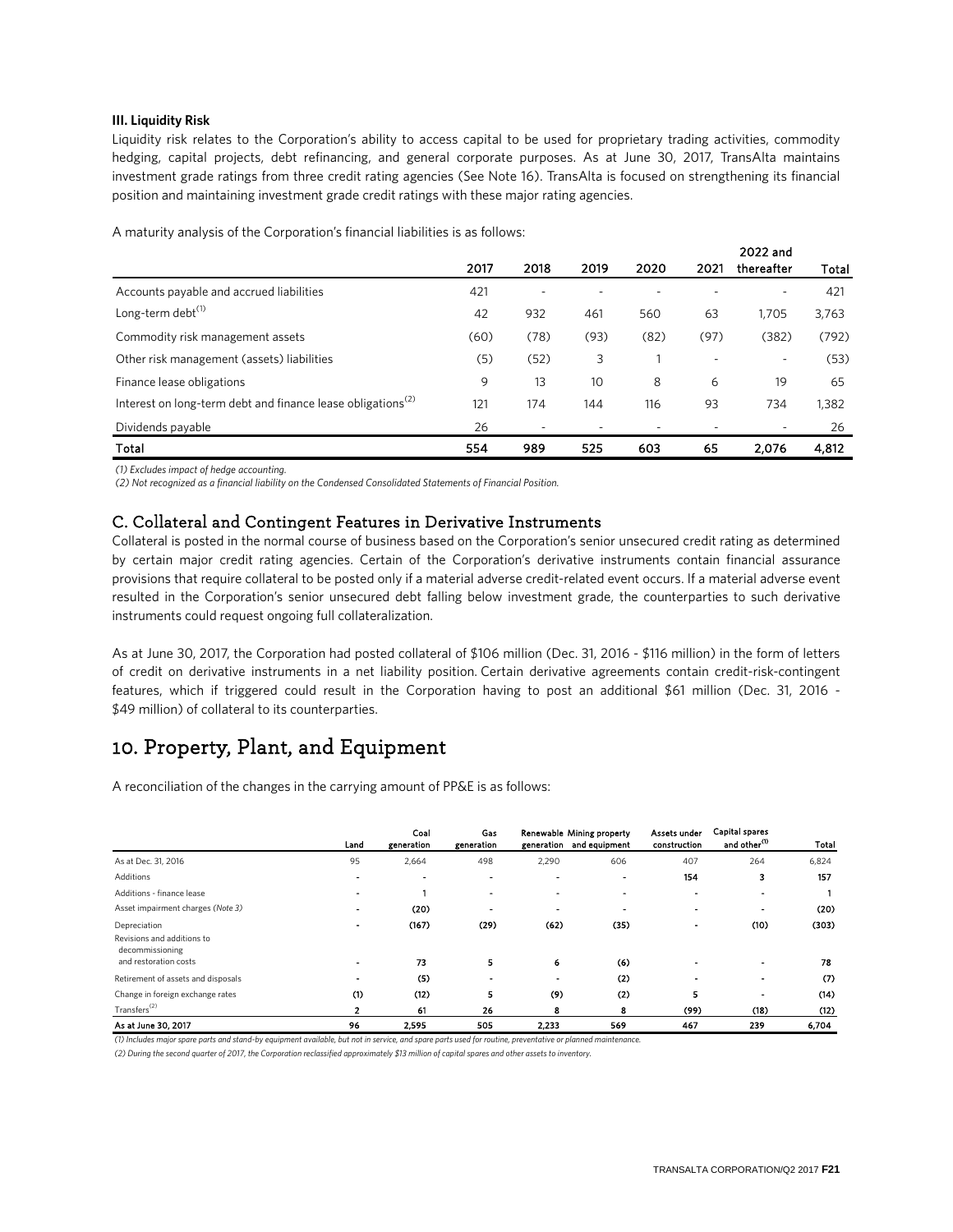## 11. Credit Facilities, Long-Term Debt, and Finance Lease Obligations

## A. Credit Facilities, Debt and Letters of Credit

The amounts outstanding are as follows:

| As at                                                                     |          | June 30, 2017 | Dec. 31, 2016           |          |       |                         |
|---------------------------------------------------------------------------|----------|---------------|-------------------------|----------|-------|-------------------------|
|                                                                           | Carrying | Face          |                         | Carrying | Face  |                         |
|                                                                           | value    | value         | Interest <sup>(1)</sup> | value    | value | Interest <sup>(1)</sup> |
| Credit facilities <sup>(2)</sup>                                          | 100      | 100           | 3.3%                    |          |       |                         |
| Debentures                                                                | 1,046    | 1,051         | 6.0%                    | 1,045    | 1,051 | 6.0%                    |
| Senior notes <sup>(2)</sup>                                               | 1,551    | 1,562         | 6.0%                    | 2,151    | 2,158 | 5.0%                    |
| Non-recourse <sup>(3)</sup>                                               | 992      | 1,001         | 4.5%                    | 1,038    | 1,048 | 4.5%                    |
| Other $(4)$                                                               | 49       | 49            | 9.1%                    | 54       | 54    | 9.2%                    |
|                                                                           | 3,738    | 3,763         |                         | 4,288    | 4,311 |                         |
| Finance lease obligations                                                 | 65       |               |                         | 73       |       |                         |
|                                                                           | 3,803    |               |                         | 4,361    |       |                         |
| Less: current portion of long-term debt                                   | (928)    |               |                         | (623)    |       |                         |
| Less: current portion of finance lease obligations                        | (15)     |               |                         | (16)     |       |                         |
| Total current long-term debt and finance lease obligations                | (943)    |               |                         | (639)    |       |                         |
| Total credit facilities, long-term debt,<br>and finance lease obligations | 2.860    |               |                         | 3,722    |       |                         |

*(1) Interest is an average rate weighted by principal amounts outstanding before the effect of hedging.* 

*(2) U.S. face value at June 30, 2017 - US\$1.2 billion (Dec. 31, 2016 - US\$1.6 billion).*

*(3) Includes US\$49 million at June 30, 2017 (Dec. 31, 2016 - US\$53 million).* 

*(4) Includes US\$26 million at June 30, 2017 (Dec. 31, 2016 - US\$29 million) of tax equity financing.*

During the second quarter of 2017, the Corporation repaid a US\$400 million US Senior Note on maturity. The repayment was hedged with a cross currency swap. The maturity value of the bond was \$434 million.

Of the \$2.0 billion (Dec. 31, 2016 - \$2.0 billion) of committed credit facilities (see Note 16 Subsequent Events for further details), \$1.3 billion (Dec. 31, 2016 - \$1.4 billion) is not drawn. At June 30, 2017, the \$0.7 billion (Dec. 31, 2016 - \$0.6 billion) of credit utilized under these facilities was comprised of actual drawings of \$0.1 billion (Dec. 31, 2016 - nil) and letters of credit of \$0.6 billion (Dec. 31, 2016 - \$0.6 billion). The Corporation is in compliance with the terms of the credit facility and all undrawn amounts are fully available. In addition to the \$1.3 billion available under the credit facilities, TransAlta also has \$50 million of available cash and cash equivalents. See Note 16 for further details on TransAlta Renewables' announced syndicated credit facility.

The total outstanding letters of credit as at June 30, 2017 was \$556 million (Dec. 31, 2016 - \$566 million) with no (Dec. 31, 2016 - nil) amounts exercised by third parties under these arrangements.

TransAlta's debt has terms and conditions, including financial covenants, that are considered normal and customary. As at June 30, 2017, the Corporation was in compliance with all debt covenants.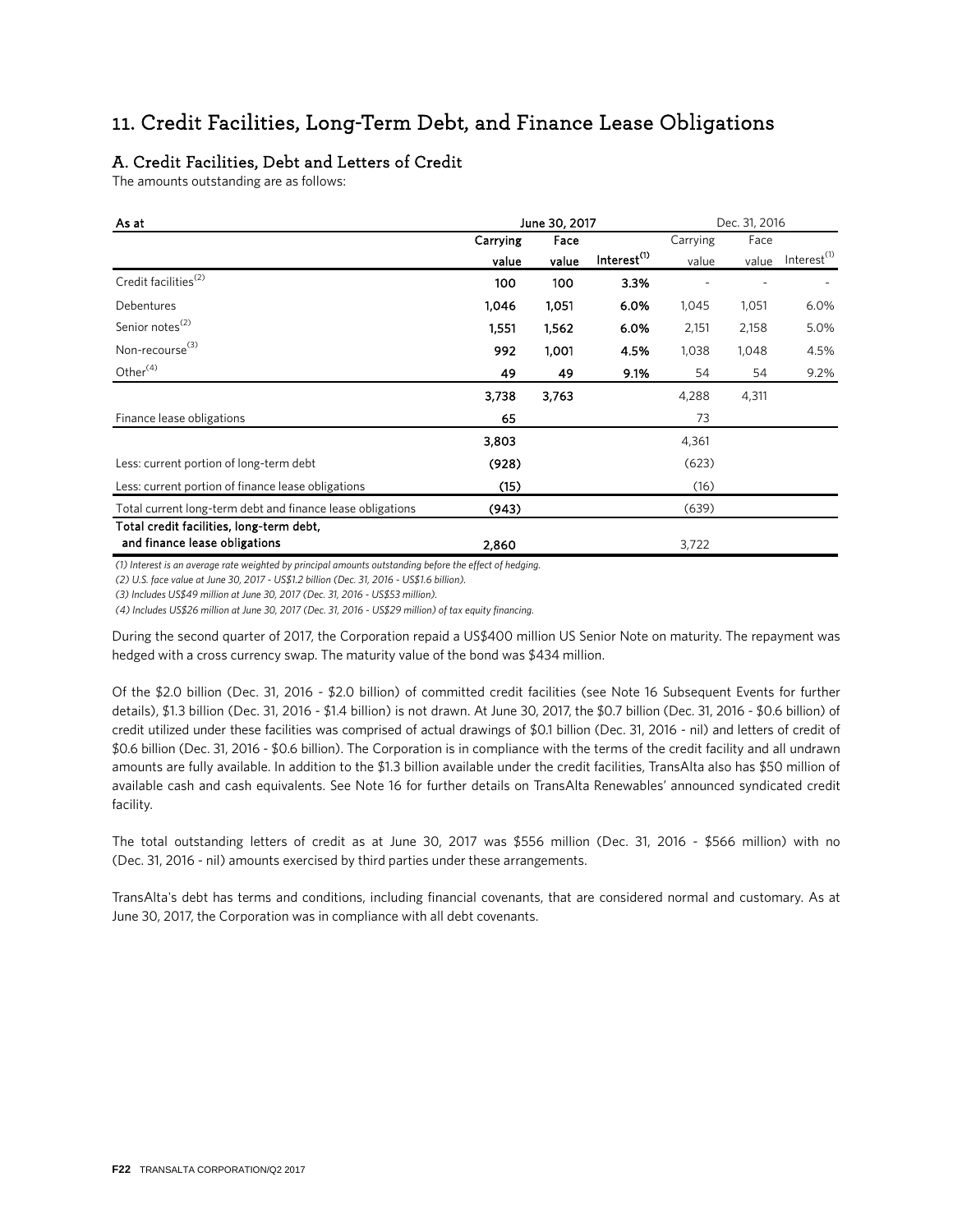### B. Restrictions on Non-Recourse Debt

Non-recourse debentures of \$192 million (Dec. 31, 2016 - \$193 million) issued by the Corporation's subsidiary, Canadian Hydro Developers, Inc. ("CHD"), include restrictive covenants requiring the cash proceeds received from the sale of assets to be reinvested into similar renewable assets or to repay the non-recourse debentures.

The Melancthon Wolfe Wind, Pingston, TAPC Holdings LP, New Richmond and Mass Solar bonds are subject to customary financing conditions and covenants that may restrict the Corporation's ability to access funds generated by the facilities' operations. Upon meeting certain distribution tests, typically performed once per quarter, the funds are able to be distributed by the subsidiary entities to their respective parent entity. These conditions include meeting a debt service coverage ratio prior to distribution, which was met by these entities in the second quarter. However, funds in these entities that have accumulated since the second quarter test, will remain there until the next debt service coverage ratio can be calculated in the third quarter of 2017. At June 30, 2017, \$20 million (Dec. 31, 2016 - \$24 million) of cash was subject to these financial restrictions.

Additionally, certain non-recourse bonds require that certain reserve accounts be established and funded through cash held on deposit and/or by providing letters of credit. The Corporation has elected to use letters of credit as at June 30, 2017. As at June 30, 2017, \$1 million of cash was on deposit for certain reserves and was not available for general use.

### C. Security

Non-recourse debts of \$616 million (Dec. 31, 2016 - \$644 million) are each secured by a first ranking charge over all of the respective assets of the Corporation's subsidiaries that issued the bonds, which includes certain renewable generation facilities with total carrying amounts of \$930 million at June 30, 2017 (Dec. 31, 2016 - \$956 million). At June 30, 2017, a nonrecourse bond of approximately \$184 million (Dec. 31, 2016 - \$201 million) is secured by a first ranking charge over the equity interests of the issuer that issued the non-recourse bond.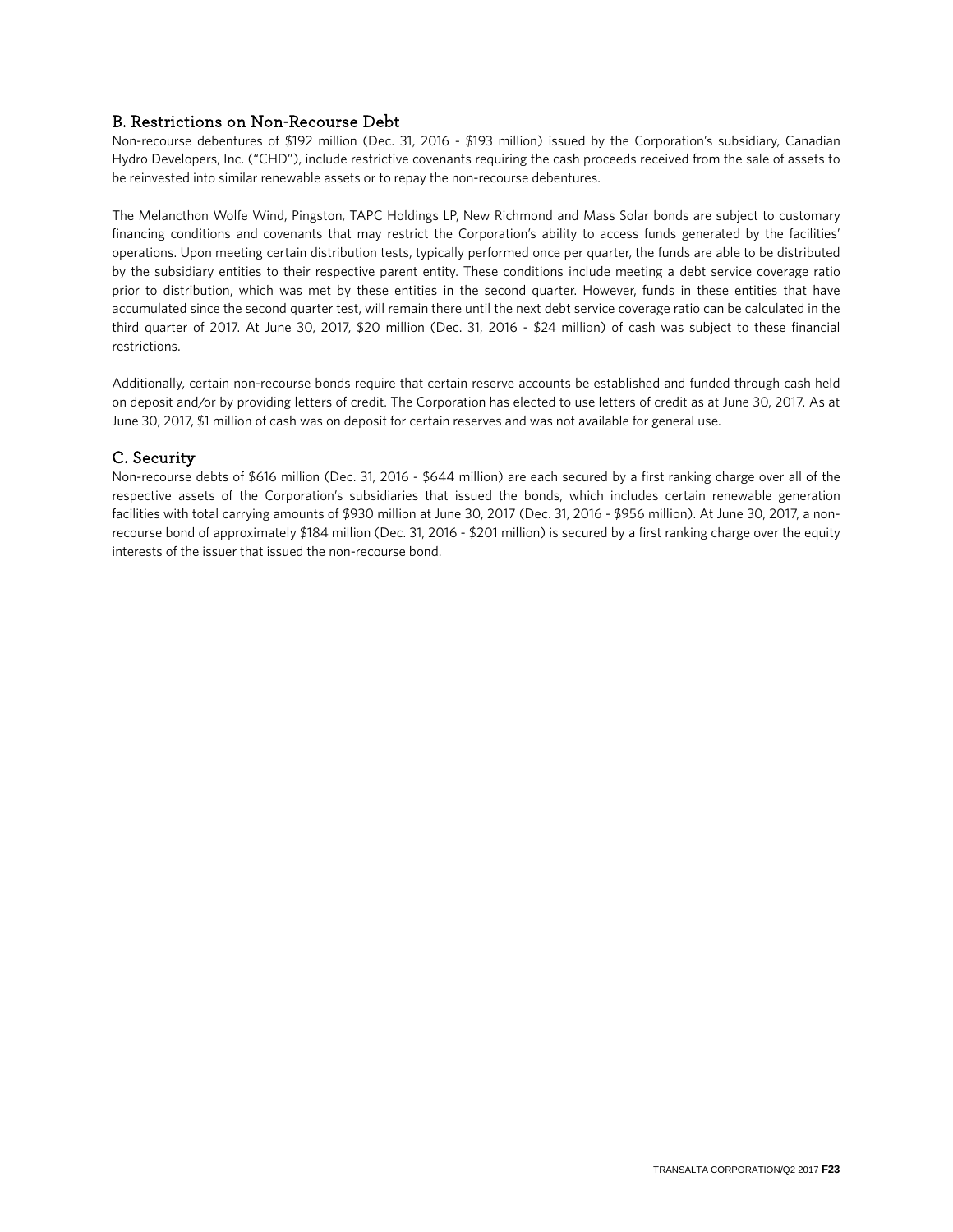## 12. Common Shares

## A. Issued and Outstanding

TransAlta is authorized to issue an unlimited number of voting common shares without nominal or par value.

|                                                                                   | 3 months ended June 30         |                |                                |                          | 6 months ended June 30         |        |                                |        |
|-----------------------------------------------------------------------------------|--------------------------------|----------------|--------------------------------|--------------------------|--------------------------------|--------|--------------------------------|--------|
|                                                                                   | 2017                           |                | 2016                           |                          | 2017                           |        | 2016                           |        |
|                                                                                   | Common<br>shares<br>(millions) | Amount         | Common<br>shares<br>(millions) | Amount                   | Common<br>shares<br>(millions) | Amount | Common<br>shares<br>(millions) | Amount |
| Issued and outstanding, beginning of period                                       | 287.9                          | 3.095          | 287.9                          | 3.095                    | 287.9                          | 3.095  | 284.0                          | 3,077  |
| Issued under the dividend reinvestment<br>and optional common share purchase plan | ۰                              | $\blacksquare$ |                                | $\overline{\phantom{a}}$ | $\blacksquare$                 |        | 3.9                            | 18     |
|                                                                                   | 287.9                          | 3.095          | 287.9                          | 3,095                    | 287.9                          | 3.095  | 287.9                          | 3,095  |
| Amounts receivable under<br>Employee Share Purchase Plan                          | -                              | (1)            |                                | (2)                      | ۰                              | (1)    |                                | (2)    |
| Issued and outstanding, end of period                                             | 287.9                          | 3.094          | 287.9                          | 3.093                    | 287.9                          | 3,094  | 287.9                          | 3,093  |

### B. Dividends

On July 18, 2017, the Corporation declared a dividend of \$0.04 per common share, payable on Oct. 1, 2017.

On April 19, 2017, the Corporation declared a dividend of \$0.04 per common share, payable on July 1, 2017.

There have been no other transactions involving common shares between the reporting date and the date of completion of these consolidated financial statements.

### C. Stock Options

In March 2017, the Corporation granted executive officers of the Corporation a total of 0.7 million stock options with an exercise price of \$7.25 that vest after a three-year period and expire seven years after issuance.

In February 2016, the Corporation granted executive officers of the Corporation a total of 1.1 million stock options with an exercise price of \$5.93 that vest after a three-year period and expire seven years after issuance.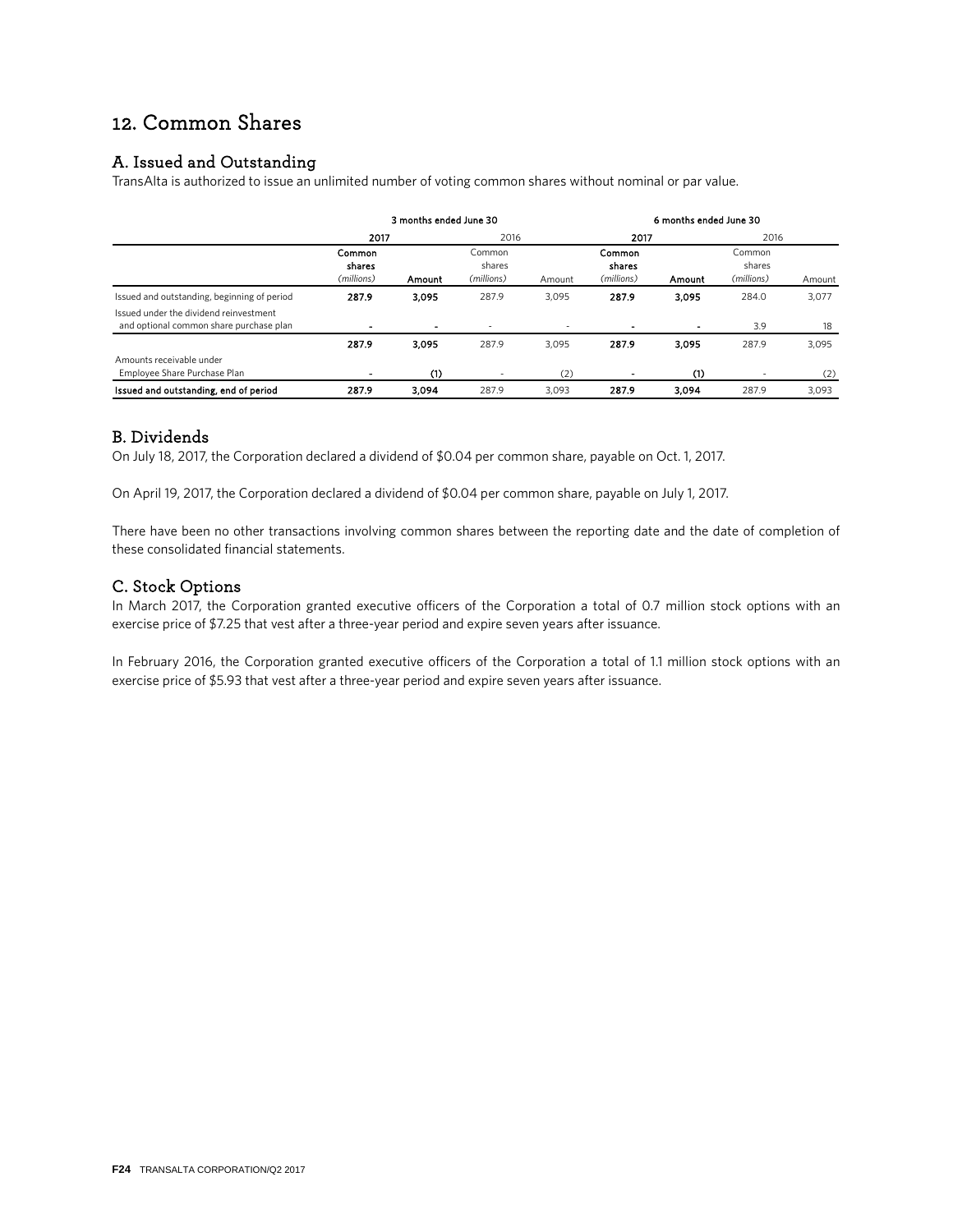## 13. Preferred Shares

## A. Issued and Outstanding

All preferred shares issued and outstanding are non-voting cumulative redeemable fixed rate first preferred shares, other than the Series B preferred shares which are non-voting cumulative redeemable floating rate first preferred shares.

As at June 30, 2017 and Dec. 31, 2016, the Corporation had 10.2 million Series A, 11.0 million Series C, 9.0 million Series E, and 6.6 million Series G Cumulative Redeemable Rate Reset First Preferred Shares issued and outstanding 1.8 million, and Series B Cumulative Redeemable Floating Rate First Preferred Shares issued and outstanding.

## B. Dividends

The following table summarizes the preferred share dividends declared within the three and six months ended June 30:

|                      |                      | 3 months ended June 30 |       | 6 months ended June 30 |       |  |  |
|----------------------|----------------------|------------------------|-------|------------------------|-------|--|--|
|                      | Quarterly<br>amounts | 2017                   | 2016  | $2017^{(1)}$           | 2016  |  |  |
| <b>Series</b>        | per share            | Total                  | Total | Total                  | Total |  |  |
| A                    | $0.16931^{(2)}$      |                        |       |                        | 5     |  |  |
| B                    | $0.15645^{(3)}$      |                        |       |                        |       |  |  |
| $\mathcal{C}$        | 0.2875(4)            |                        |       |                        | 6     |  |  |
| Ε                    | 0.3125               |                        |       |                        | 6     |  |  |
| G                    | 0.33125              |                        |       |                        | 4     |  |  |
| Total for the period |                      | 10                     | 10    | 10                     | 22    |  |  |

*(1) No dividends were declared in the first quarter, as on Dec. 19, 2016, the quarterly dividend related to the period covering the first quarter of 2017 was declared.*

*(2) Dividends on Class A shares for the first quarter of 2016 were \$0.2875 per share.*

*(3) Series B shares pay quarterly dividends at a floating rate based on the 90 day Government of Canada Treasury Bill rate, plus 2.03 per cent. The Series B shares were issued on March 17, 2016.* (4) The quarterly dividend rate for the Series C Preferred shares for the five-year period from and including June 30, 2017 to, but excluding June 30, 2022, will be \$0.25169 following the rate reset of the *Series C Preferred Shares effective June 30, 2017.* 

On June 16, 2017, the Corporation announced that after taking into account all election notices received by the June 15, 2017 deadline for the conversion of the Cumulative Redeemable Rate Reset Preferred Shares, Series C (the "Series C Shares") into Cumulative Redeemable Floating Rate Preferred Shares Series D (the "Series D Shares"), there were 827,628 Series C Shares tendered for conversion, which was less than the one million shares required to give effect to conversions into Series D shares. Therefore, none of the Series C Preferred Shares were converted into Series D Preferred Shares on June 30, 2017. As a result, the Series C Preferred Shares will receive quarterly fixed cumulative preferential cash dividends, if, as and when declared by the Board. The annual dividend rate for the Series C Preferred shares for the five-year period from and including June 30, 2017 to, but excluding June 30, 2022, will be 4.027 per cent, being equal to the five-year Government of Canada bond yield of 0.927 per cent determined as of May 31, 2017, plus 3.10 per cent, in accordance with the terms of the Series C Preferred Shares.

On July 18, 2017, the Corporation declared a quarterly dividend of \$0.16931 per share on the Series A preferred shares, \$0.16125 per share on the Series B preferred shares, \$0.25169 per share on the Series C preferred shares, \$0.3125 per share on the Series E preferred shares, and \$0.33125 per share on the Series G preferred shares, all payable on Sept. 30, 2017.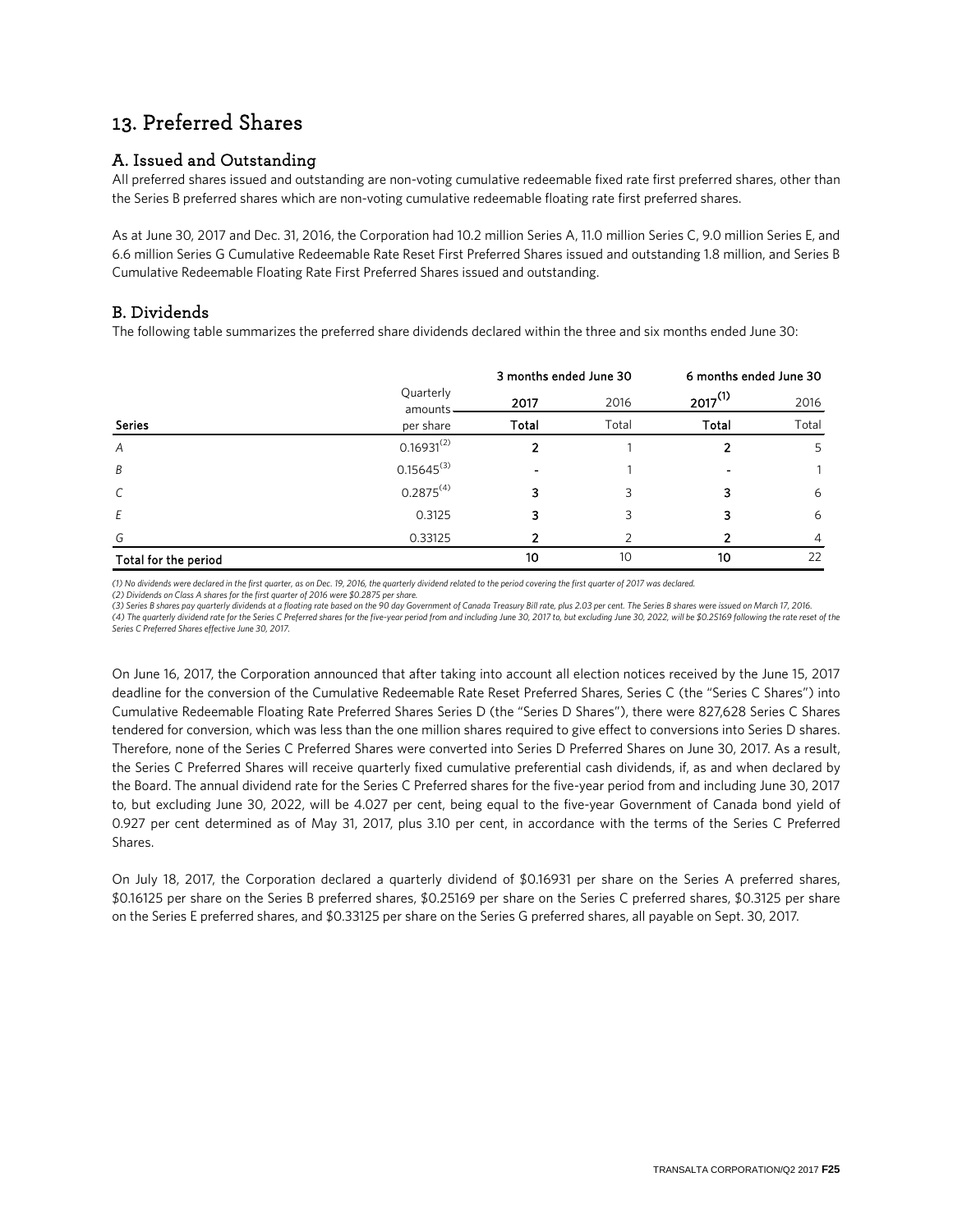## 14. Commitments and Contingencies

## A. Commitments

During the first quarter of 2017, the Corporation extended and revised its existing agreement with Alstom to provide major maintenance for the Corporation's Canadian Coal facilities. The agreement relates to major maintenance projects over the 2017 through 2020 years at the Corporation's Keephills plants and on some Sundance plants. Alstom will be accountable for providing its services on budget and on time with a guarantee on performance.

## B. Contingencies

TransAlta is occasionally named as a party in various claims and legal and regulatory proceedings that arise during the normal course of its business. TransAlta reviews each of these claims, including the nature of the claim, the amount in dispute or claimed, and the availability of insurance coverage. There can be no assurance that any particular claim will be resolved in the Corporation's favour or that such claims may not have a material adverse effect on TransAlta. Inquiries from regulatory bodies may also arise in the normal course of business, to which the Corporation responds as required.

### **I. Line Loss Rule Proceeding**

The Corporation is participating in a line loss rule proceeding (the "LLRP") that is currently before the Alberta Utilities Commission ("AUC"). The AUC determined that it had the ability to retroactively adjust line loss rates going back to 2006 and directed the Alberta Electric System Operator (the "AESO") to, among other things, perform such retroactive calculations. The various decisions by the AUC are, however, subject to appeal and challenge. The Corporation may incur additional transmission charges as a result of the LLRP. The outcome of the LLRP, however, currently remains uncertain and the total potential exposure faced by the Corporation, if any, cannot be calculated with certainty until retroactive calculations using a AUC-approved methodology are made available, and until the AUC determines what methodology will be used for retroactive calculations. The AESO expects retroactive calculations for each year using a AUC-approved methodology to begin to be available later in 2017. Further, certain PPAs for the Corporation's facilities provide for the pass through of these types of transmission charges to the Corporation's buyers.

As a result, no provision has been recorded at this time.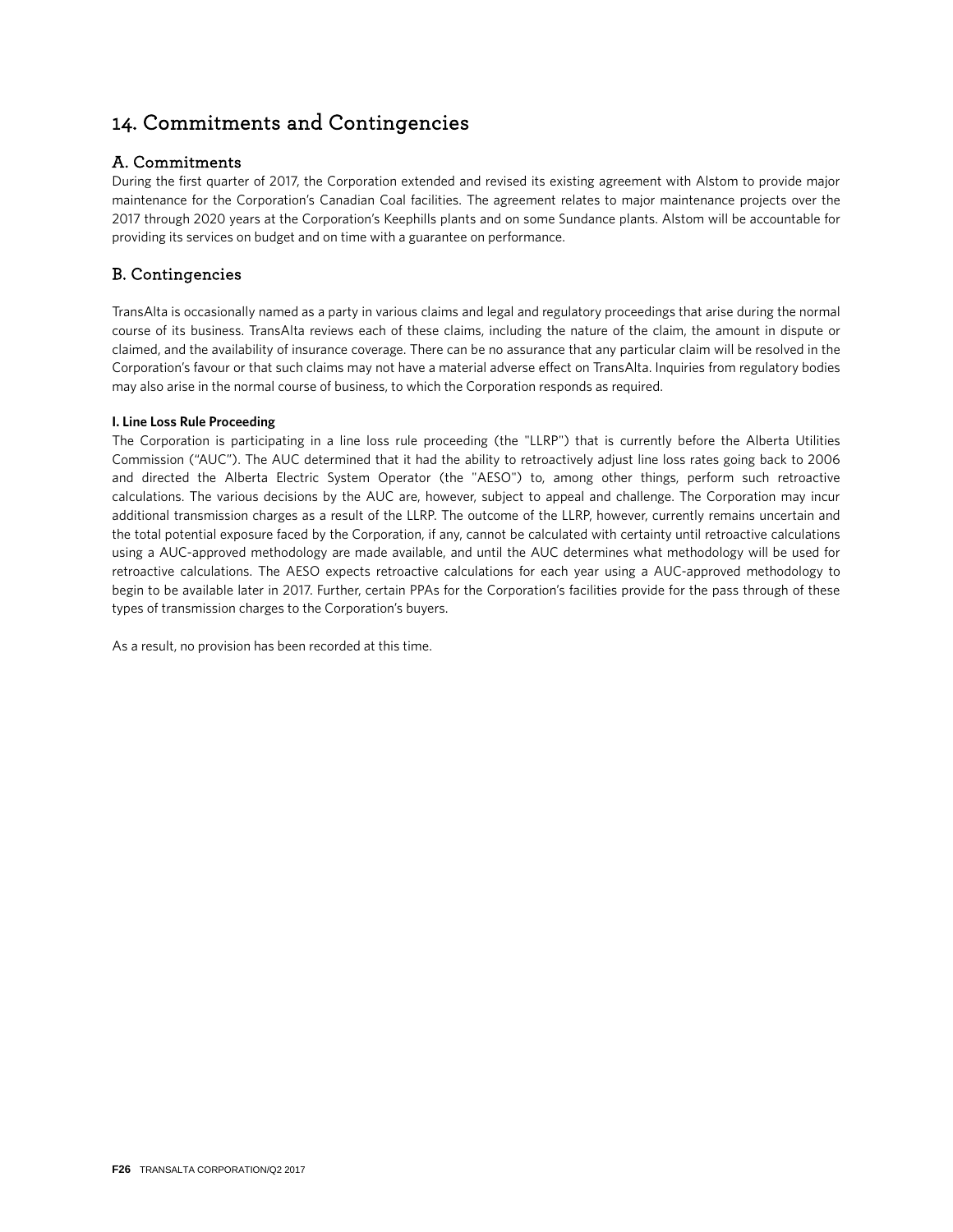## 15. Segment Disclosures

## A. Reported Segment Earnings (Loss)

### **I. Earnings Information**

|                                             | Canadian         | U.S.         | Canadian        | Australian        | Wind and          |                | <b>Energy</b>       |                |                         |
|---------------------------------------------|------------------|--------------|-----------------|-------------------|-------------------|----------------|---------------------|----------------|-------------------------|
| 3 months ended June 30, 2017                | Coal             | Coal         | Gas             | Gas               | Solar             | Hydro          | Marketing           | Corporate      | Total                   |
| Revenues                                    | 248              | 59           | 51              | 28                | 59                | 40             | 18                  |                | 503                     |
| Fuel and purchased power                    | 141              | 15           | 15              | 4                 | 3                 | 2              |                     |                | 180                     |
| Gross margin                                | 107              | 44           | 36              | 24                | 56                | 38             | 18                  | $\blacksquare$ | 323                     |
| Operations, maintenance, and administration | 47               | 11           | 14              | 6                 | 12                | 9              | 6                   | 22             | 127                     |
| Depreciation and amortization               | 77               | 16           | 9               | 7                 | 28                | 9              | 1                   | 7              | 154                     |
| Asset impairment charge                     | 20               |              |                 |                   |                   |                |                     |                | 20                      |
| Taxes, other than income taxes              | 4                |              |                 |                   | 2                 |                |                     |                | 8                       |
| Net other operating income                  | (10)             |              |                 | ٠                 |                   |                |                     |                | (10)                    |
| Operating income (loss)                     | (31)             | 16           | 13              | 11                | 14                | 19             | 11                  | (29)           | 24                      |
| Finance lease income                        |                  |              | 3               | 13                |                   |                |                     |                | 16                      |
| Net interest expense                        |                  |              |                 |                   |                   |                |                     |                | (59)                    |
| Foreign exchange gain                       |                  |              |                 |                   |                   |                |                     |                | $\overline{\mathbf{2}}$ |
| Other income                                |                  |              |                 |                   |                   |                |                     |                | 2                       |
| Loss before income taxes                    |                  |              |                 |                   |                   |                |                     |                | (15)                    |
|                                             |                  |              |                 |                   |                   |                |                     |                |                         |
| 3 months ended June 30, 2016                | Canadian<br>Coal | U.S.<br>Coal | Canadian<br>Gas | Australian<br>Gas | Wind and<br>Solar | Hydro          | Energy<br>Marketing | Corporate      | Total                   |
| Revenues                                    | 229              | 41           | 88              | 30                | 55                | 38             | 11                  | $\sim$         | 492                     |
| Fuel and purchased power                    | 105              | 23           | 35              | 6                 | 3                 | $\overline{2}$ |                     |                | 174                     |
| Gross margin                                | 124              | 18           | 53              | 24                | 52                | 36             | 11                  | $\sim$         | 318                     |
| Operations, maintenance, and administration | 43               | 12           | 14              | 6                 | 14                | 10             | 5                   | 18             | 122                     |
| Depreciation and amortization               | 64               | 27           | 14              |                   | 29                | 6              |                     | 6              | 147                     |
| Taxes, other than income taxes              | 3                |              | ٠               | ٠                 | 2                 |                |                     | $\mathbf{1}$   | 8                       |
| Operating income (loss)                     | 14               | (22)         | 25              | 17                | $\overline{7}$    | 19             | 6                   | (25)           | 41                      |
| Finance lease income                        |                  |              | $\overline{4}$  | 13                |                   |                |                     |                | 17                      |
| Net interest expense                        |                  |              |                 |                   |                   |                |                     |                | (62)                    |
| Loss before income taxes                    |                  |              |                 |                   |                   |                |                     |                | (4)                     |

|                                             | Canadian | U.S. | Canadian | Australian               | Wind and                 |       | Energy         |           |       |
|---------------------------------------------|----------|------|----------|--------------------------|--------------------------|-------|----------------|-----------|-------|
| 6 months ended June 30, 2017                | Coal     | Coal | Gas      | Gas                      | Solar                    | Hydro | Marketing      | Corporate | Total |
| Revenues                                    | 498      | 147  | 153      | 54                       | 146                      | 64    | 19             |           | 1,081 |
| Fuel and purchased power                    | 280      | 79   | 54       | 6                        | 8                        | з     | $\blacksquare$ |           | 430   |
| Gross margin                                | 218      | 68   | 99       | 48                       | 138                      | 61    | 19             |           | 651   |
| Operations, maintenance, and administration | 91       | 24   | 26       | 13                       | 24                       | 17    | 11             | 46        | 252   |
| Depreciation and amortization               | 147      | 31   | 18       | 14                       | 55                       | 17    |                | 14        | 297   |
| Asset impairment charge                     | 20       | ۰    | ۰        |                          | $\overline{\phantom{a}}$ |       |                |           | 20    |
| Taxes, other than income taxes              | 7        | 2    |          | -                        | 4                        | 2     | -              |           | 16    |
| Net other operating income                  | (20)     |      |          | $\overline{\phantom{a}}$ |                          |       |                |           | (20)  |
| Operating income (loss)                     | (27)     | 11   | 54       | 21                       | 55                       | 25    |                | (60)      | 86    |
| Finance lease income                        |          |      | 6        | 26                       |                          |       |                |           | 32    |
| Net interest expense                        |          |      |          |                          |                          |       |                |           | (121) |
| Foreign exchange gain                       |          |      |          |                          |                          |       |                |           |       |
| Other income                                |          |      |          |                          |                          |       |                |           |       |
| Earnings before income taxes                |          |      |          |                          |                          |       |                |           |       |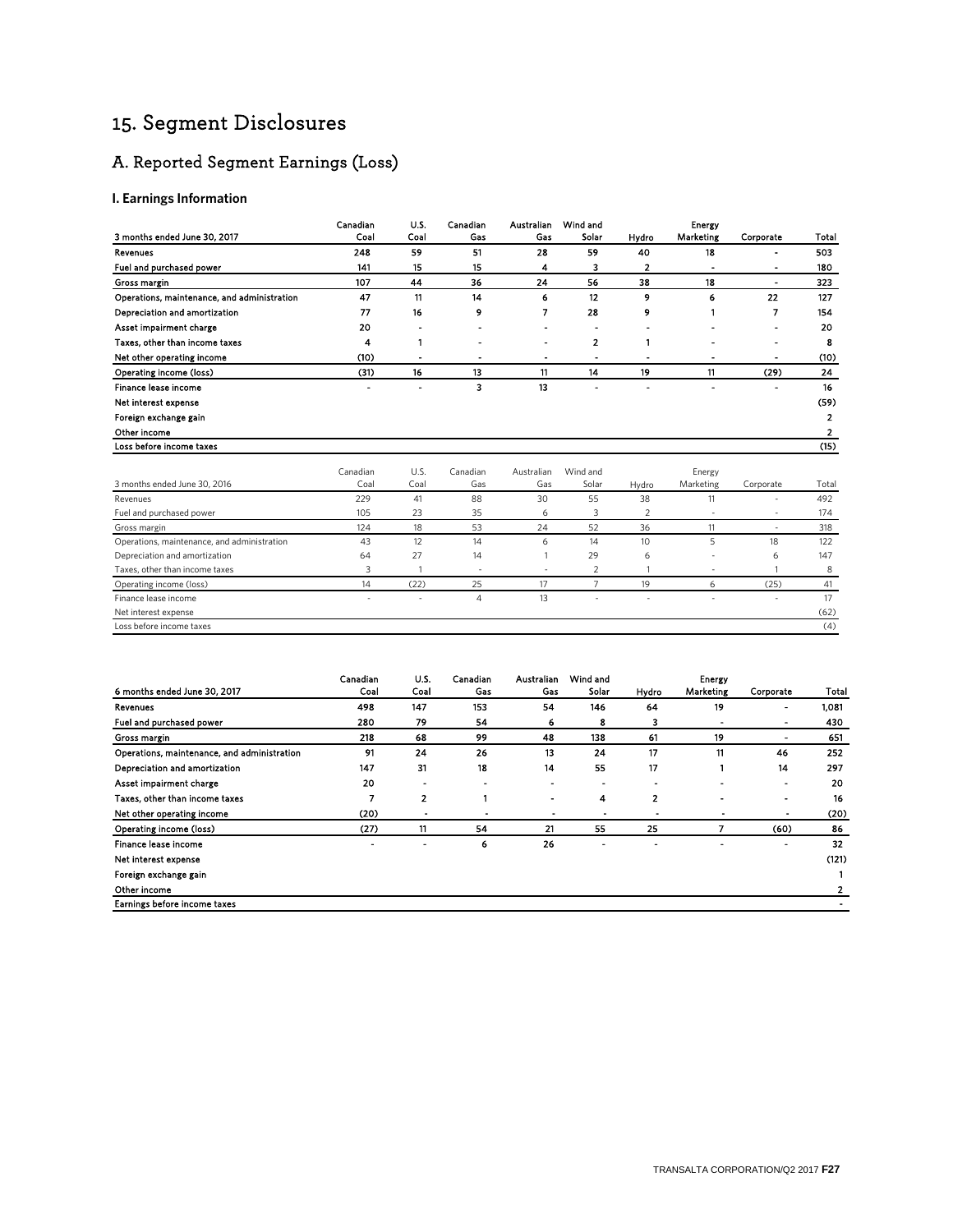|                                             | Canadian | U.S. | Canadian | Australian     | Wind and |       | Energy                   |                          |       |
|---------------------------------------------|----------|------|----------|----------------|----------|-------|--------------------------|--------------------------|-------|
| 6 months ended June 30, 2016                | Coal     | Coal | Gas      | Gas            | Solar    | Hydro | Marketing                | Corporate                | Total |
| Revenues                                    | 463      | 97   | 193      | 59             | 139      | 66    | 43                       | $\overline{\phantom{0}}$ | 1060  |
| Fuel and purchased power                    | 203      | 75   | 77       | 11             | 12       | 4     | $\overline{\phantom{a}}$ | $\overline{\phantom{a}}$ | 382   |
| Gross margin                                | 260      | 22   | 116      | 48             | 127      | 62    | 43                       |                          | 678   |
| Operations, maintenance, and administration | 88       | 24   | 28       | 12             | 26       | 17    | 14                       | 36                       | 245   |
| Depreciation and amortization               | 125      | 24   | 28       | 6              | 59       | 13    |                          | 13                       | 269   |
| Taxes, other than income taxes              | 6        |      |          | $\overline{a}$ | 4        |       | $\overline{\phantom{a}}$ |                          | 16    |
| Operating income (loss)                     | 41       | (28) | 59       | 30             | 38       | 30    | 28                       | (50)                     | 148   |
| Finance lease income                        | ۰        | ٠    |          | 26             |          | ۰     |                          | $\overline{\phantom{a}}$ | 33    |
| Net interest expense                        |          |      |          |                |          |       |                          |                          | (126) |
| Foreign exchange loss                       |          |      |          |                |          |       |                          |                          | (6)   |
| Earnings before income taxes                |          |      |          |                |          |       |                          |                          | 49    |

Included in revenues of the Wind and Solar Segment for the three and six months ended June 30, 2017 are \$4 million (2016 - \$4 million) and \$10 million (2016 - \$11 million) of incentives received under a Government of Canada program in respect of power generation from qualifying wind projects.

During the three and six months ended June 30, 2016, the Corporation recorded a \$2 million reversal and \$4 million writedown, respectively, of coal inventory to its net realizable value. The writedown and reversals were included in fuel and purchased power of the U.S. Coal Segment.

## B. Depreciation and Amortization on the Condensed Consolidated Statements of Cash Flows

The reconciliation between depreciation and amortization reported on the Condensed Consolidated Statements of Earnings (Loss) and the Condensed Consolidated Statements of Cash Flows is presented below:

|                                                                                                        | 3 months ended June 30 |              | 6 months ended June 30 |      |  |
|--------------------------------------------------------------------------------------------------------|------------------------|--------------|------------------------|------|--|
|                                                                                                        | 2017                   | 2016         | 2017                   | 2016 |  |
| Depreciation and amortization expense on the Condensed<br>Consolidated Statement of Earnings (Loss)    | 154                    | 147          | 297                    | 269  |  |
| Depreciation included in fuel and purchased power                                                      | 19                     | 14           | 36                     | 28   |  |
| Depreciation and amortization expense on the Condensed<br><b>Consolidated Statements of Cash Flows</b> | 173                    | $16^{\circ}$ | 333                    | 297  |  |

# 16. Subsequent Events<br>A. Commissioning of South Hedland and Conversion of Class B Shares

The South Hedland facility achieved commercial operation on July 28, 2017. On Aug. 1, 2017, the Corporation converted its 26.1 million Class B shares held in TransAlta Renewables into 26.4 million common shares of TransAlta Renewables. At that time, the Corporation's equity participation percentage in TransAlta Renewables increased to 64 per cent from 59.8 per cent.

On Aug. 1, 2017, Fortescue Metals Group Ltd. ("FMG") issued a news release indicating that it had notified the Corporation that in its view the South Hedland Facility has not yet satisfied the requisite performance criteria under the South Hedland power purchase agreement between FMG and the Corporation.

### B. Termination of Solomon Power Purchase Agreement

On Aug. 1, 2017, the Corporation received notice that FMG intends to repurchase the Solomon Power facility from TEC Pipe Pty Ltd., a wholly-owned subsidiary of the Corporation, for approximately US\$335 million. FMG is expected to complete its acquisition of the Solomon Power Station in November 2017.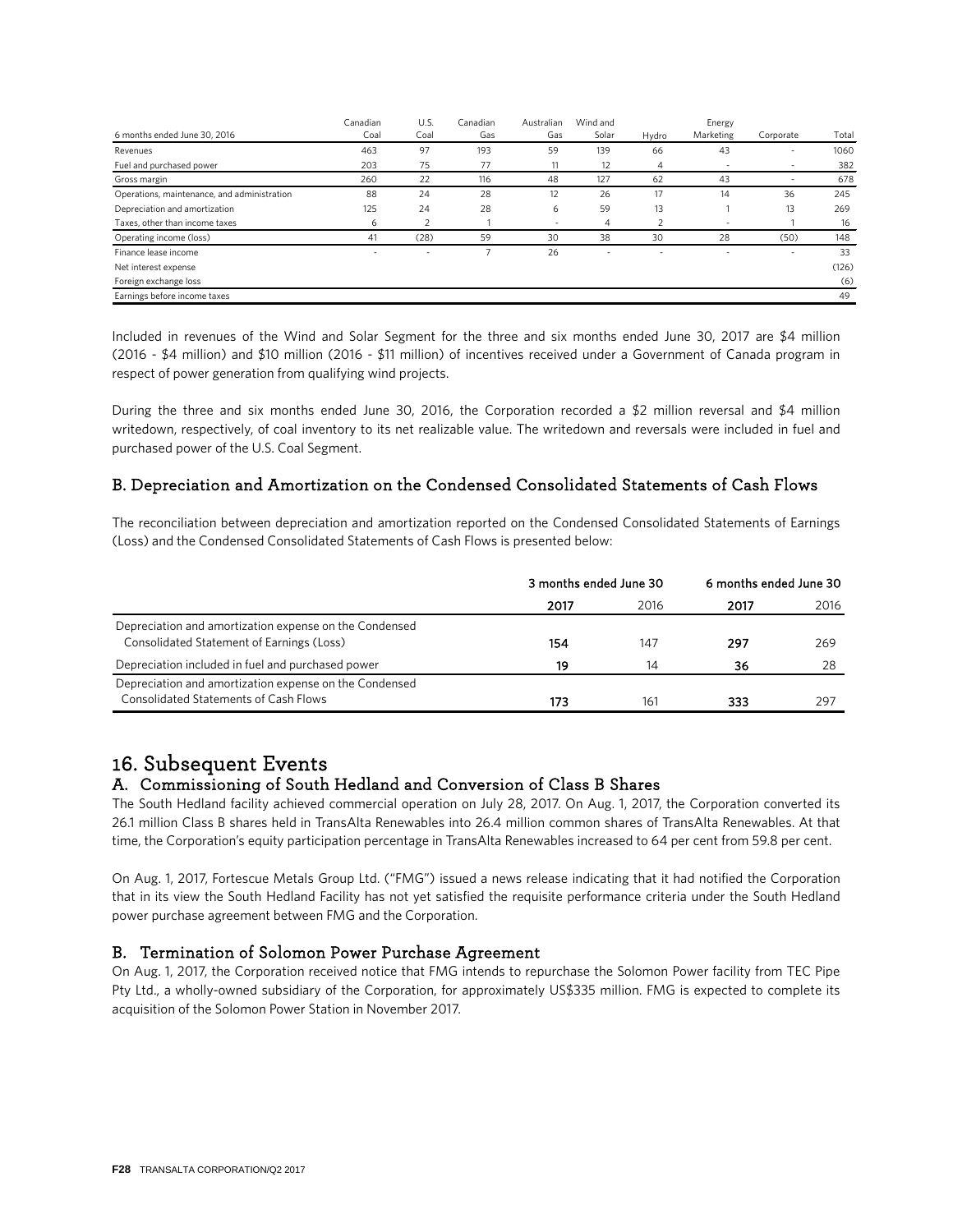## C. TransAlta Renewables Credit Facility

On July 24, 2017, TransAlta Renewables entered into a syndicated credit agreement giving it access to a \$500 million committed credit facility. The agreement is fully committed for four years, expiring in 2021. The facility is subject to a number of customary covenants and restrictions in order to maintain access to the funding commitments. In conjunction with the new credit agreement, the existing \$350 million credit facility currently provided by TransAlta was cancelled. The Corporation's consolidated liquidity will remain unchanged, as the Corporation's credit facility decreased by \$500 million to \$1 billion in total, while TransAlta Renewables' facility increased to a total of \$500 million.

## D. Balancing Pool PPA Termination Consultation

On July 4, 2017, the Balancing Pool announced its intention to consult with customer representatives regarding the termination of the Alberta PPAs that it holds for Sundance A, Sundance B and Sundance C (the "Sundance PPAs"). It also stated that it considered the termination of the Sundance PPAs to be reasonable.

Under Section 97 of the Electric Utilities Act (Alberta), the Balancing Pool may terminate the PPAs if it:

- Consults with representatives of customers and the Minister of Energy about the reasonableness of the termination;
- Gives to the owner of the generating unit to which the PPA applies 6 months' notice, or any shorter period agreed to by the owner, of its intention to terminate, and;
- Pays the owner or ensures that the owner receives an amount equal to the remaining closing net book value of the generating unit, determined in accordance with the PPA, as if the generating unit had been destroyed, less any insurance proceeds.

The Corporation has 3,770 MW of gross capacity under PPAs, including hydro, representing approximately 23 per cent of the generation capacity in Alberta. If, after meeting the requirements, the Balancing Pool chooses to terminate the Sundance B and C PPAs, the Corporation expects to receive approximately \$231 million in payment for the net book value of the assets. Proceeds from any termination would be used to reduce outstanding debt, fund growth opportunities, and replace current gross margin from the existing PPAs. The Sundance A PPA expires at the end of 2017 and, as such, it was not included in the Balancing Pool's initial PPA termination considerations.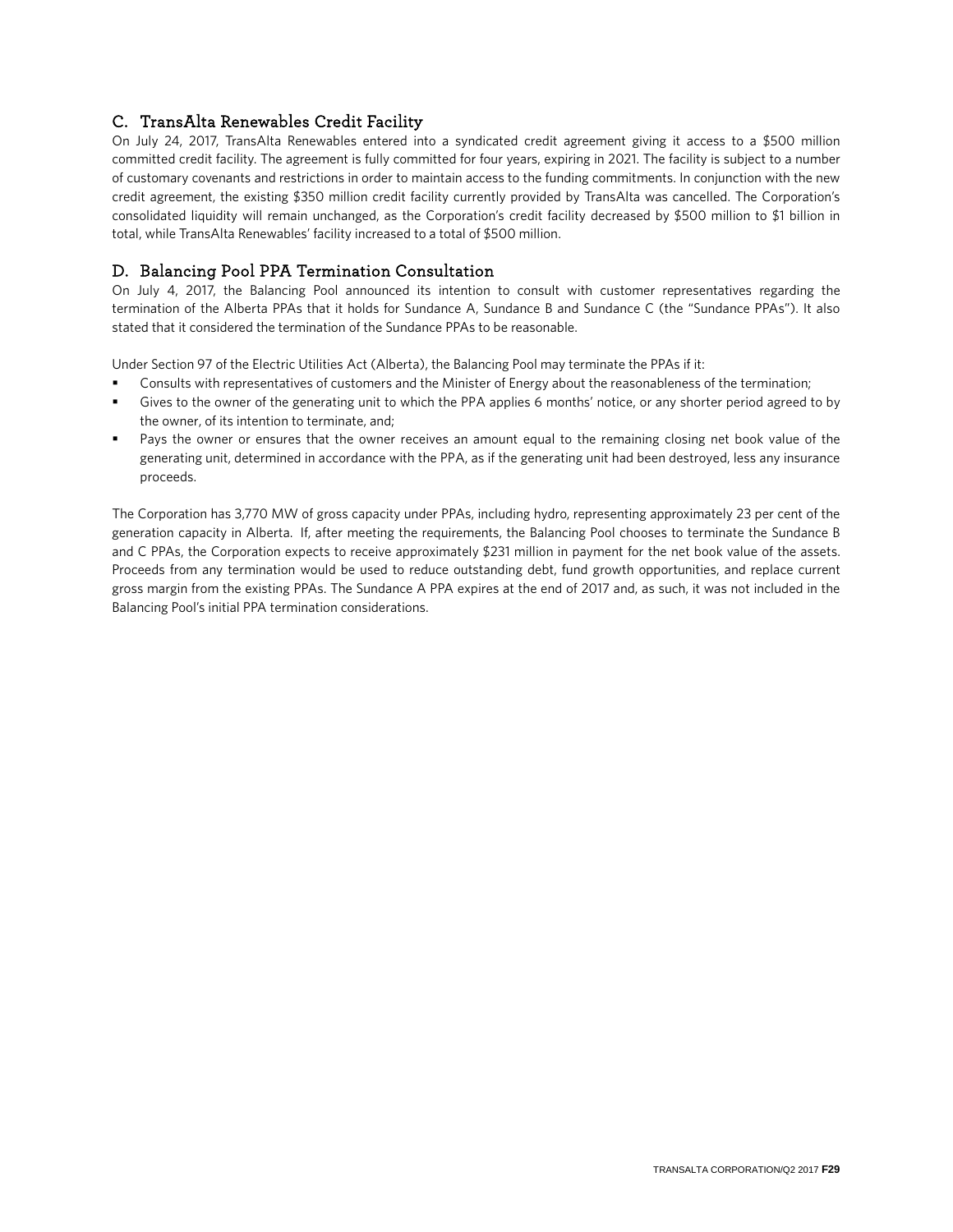## Exhibit 1

*(Unaudited)*

The information set out below is referred to as "unaudited" as a means of clarifying that it is not covered by the audit opinion of the independent registered public accounting firm that has audited and reported on the "Condensed Consolidated Financial Statements".

#### **To the Financial Statements of TransAlta Corporation**

### EARNINGS COVERAGE RATIO

The following selected financial ratio is calculated for the three months ended June 30, 2017:

### Earnings coverage on long-term debt supporting the Corporation's Shelf Prospectus

1.45 times (1)

*(1) Last 12 months. Earnings coverage on long-term debt on a net earnings basis is equal to net earnings before interest expense and income taxes, divided by interest expense including capitalized interest.*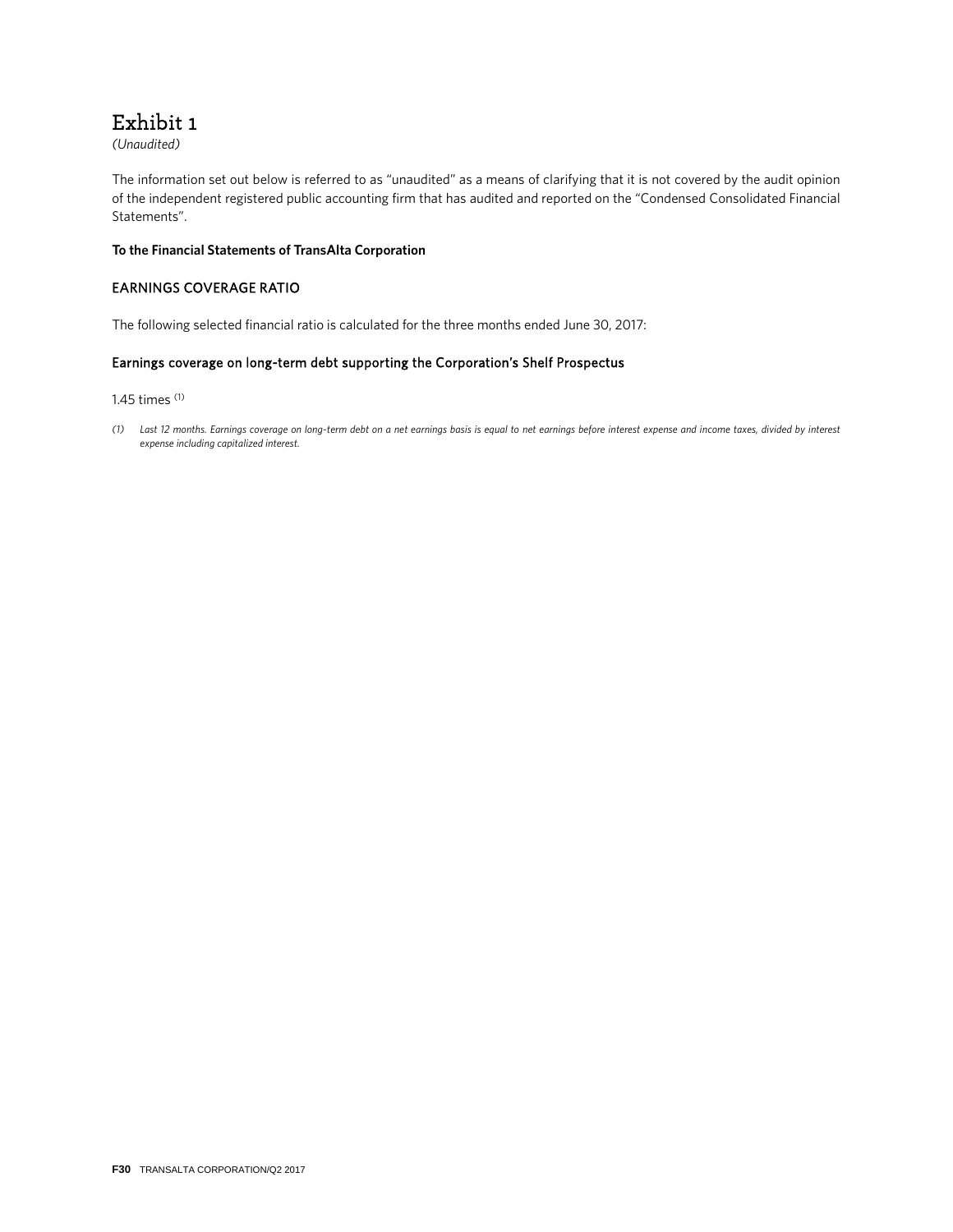## Supplemental Information

|                                                                          |      | June 30, 2017 | Dec. 31, 2016 |
|--------------------------------------------------------------------------|------|---------------|---------------|
|                                                                          |      |               |               |
| Closing market price $(TSX)(\$)$                                         |      | 8.29          | 7.43          |
| Price range for the last 12 months (TSX) (\$)                            | High | 8.30          | 7.54          |
|                                                                          | Low  | 5.17          | 3.76          |
| Adjusted net debt to invested capital $^{(1)}$ (%)                       |      | 50.3          | 51            |
| Adjusted net debt to comparable EBITDA $(1, 2)$ (times)                  |      | 3.6           | 3.8           |
| Return on equity attributable to common shareholders <sup>(2)</sup> (%)  |      | 1.4           | 5.4           |
| Return on capital employed <sup>(2)</sup> (%)                            |      | 4.3           | 5.3           |
| Earnings coverage <sup>(2)</sup> (times)                                 |      | 1.3           | 1.7           |
| Dividend payout ratio based on FFO(1, 2, 3)(%)                           |      | 6.2           | 7.8           |
| Dividend coverage $(2,3)$ (times)                                        |      | 16.2          | 11.5          |
| Dividend yield $(2,3)$                                                   |      | 1.9           | 4.0           |
| Adjusted FFO to adjusted net debt <sup>(2)</sup> (%)                     |      | 18.2          | 17.0          |
| FFO before interest to adjusted interest coverage <sup>(2)</sup> (times) |      | 3.9           | 3.8           |

## Ratio Formulas

Adjusted net debt to invested capital = long-term debt and finance lease obligations including current portion and fair value (asset) liability of hedging instruments on debt + 50 per cent issued preferred shares - cash and cash equivalents / adjusted net debt + non-controlling interests + equity attributable to shareholders - 50 per cent issued preferred shares

Adjusted net debt to comparable EBITDA = long-term debt and finance lease obligations including current portion and fair value (asset) liability of hedging instruments on debt - cash and cash equivalents + 50 per cent issued preferred shares / comparable EBITDA

Return on equity attributable to common shareholders = net earnings attributable to common shareholders / equity attributable to common shareholders excluding AOCI

Return on capital employed = earnings before non-controlling interests and income taxes + net interest expense before non-controlling interests and income taxes + net interest expense / invested capital excluding AOCI

Earnings coverage = net earnings attributable to shareholders + income taxes + net interest expense / interest on debt + 50 per cent dividends paid on preferred shares - interest income

<span id="page-66-0"></span> *<sup>(1)</sup> These ratios incorporate items that are not defined under IFRS. None of these measurements should be used in isolation or as a substitute for the Corporation's reported*  financial performance or position as presented in accordance with IFRS. These ratios are useful complementary measurements for assessing the Corporation's financial *performance, efficiency, and liquidity and are common in the reports of other companies but may differ by definition and application. For a reconciliation of the non-IFRS measures used in these calculations, refer to the Additional IFRS and Non-IFRS Measures section of this MD&A.*

 *<sup>(2)</sup> Last 12 months.*

<span id="page-66-1"></span> *<sup>(3)</sup> On Jan. 14, 2016, we revised our dividend to \$0.16 per common share on an annualized basis from \$0.72 previously. The effect of the change is not reflected in these historical ratios.*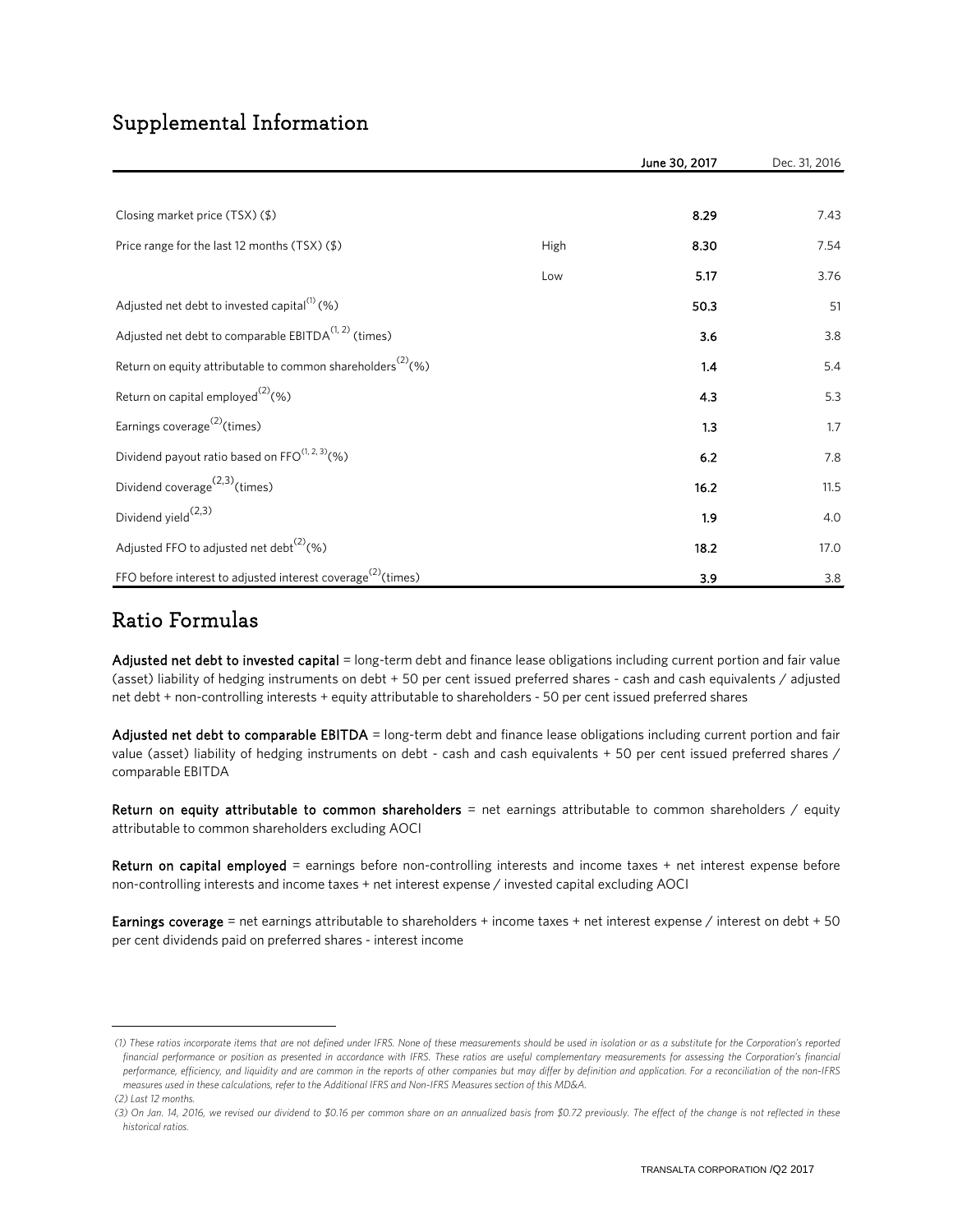Dividend payout ratio = dividends declared per common / FFO - 50 per cent dividends paid on preferred shares

Dividend coverage ratio = cash flow from operating activities  $\ell$  cash dividends paid on common shares

Dividend yield = dividend paid per common share / current period's closing market price

Adjusted FFO to adjusted net debt = FFO - 50 per cent dividends paid on preferred shares / period end long-term debt and finance lease obligations including fair value (asset) liability of hedging instruments on debt + 50 per cent issued preferred shares - cash and cash equivalents

FFO before interest to adjusted interest coverage = FFO + interest on debt - interest income - capitalized interest / interest on debt + 50 per cent dividends paid on preferred shares - interest income

## Glossary of Key Terms

Availability - A measure of the time, expressed as a percentage of continuous operation 24 hours a day, 365 days a year that a generating unit is capable of generating electricity, regardless of whether or not it is actually generating electricity.

Capacity - The rated continuous load-carrying ability, expressed in megawatts, of generation equipment.

Force Majeure - Literally means "greater force". These clauses excuse a party from liability if some unforeseen event beyond the control of that party prevents it from performing its obligations under the contract.

Gigawatt - A measure of electric power equal to 1,000 megawatts.

Gigawatt Hour (GWh) - A measure of electricity consumption equivalent to the use of 1,000 megawatts of power over a period of one hour.

Greenhouse Gas (GHG) - Gases having potential to retain heat in the atmosphere, including water vapour, carbon dioxide, methane, nitrous oxide, hydrofluorocarbons, and perfluorocarbons.

Megawatt (MW) - A measure of electric power equal to 1,000,000 watts.

Megawatt Hour (MWh) - A measure of electricity consumption equivalent to the use of 1,000,000 watts of power over a period of one hour.

Power Purchase Arrangement (PPA) - A long-term arrangement established by regulation for the sale of electric energy from formerly regulated generating units to buyers.

Unplanned Outage - The shut down of a generating unit due to an unanticipated breakdown.